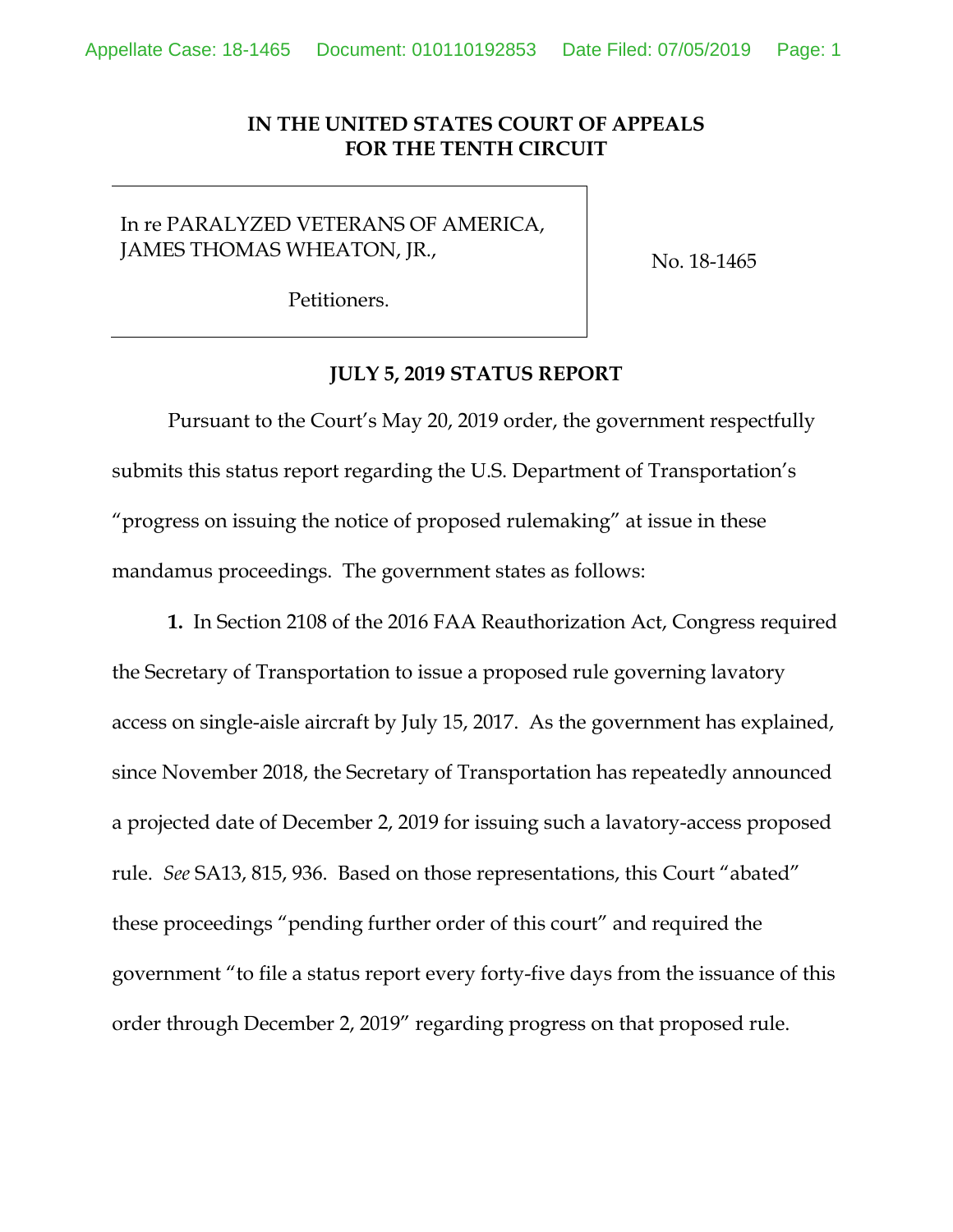**2.** The Transportation Department's December 2, 2019 timetable for issuing a proposed rule governing lavatory access on single-aisle aircraft remains in place. Since this Court's order, the Department has received the Volpe Center's preliminary economic analysis, which was necessary to prepare the proposed rule. The Department is currently "review[ing] that analysis and coordinat[ing] . . . on any further work that is deemed necessary." SA12. As we explained, the government "plans to proceed following that required analysis." Resp. 33.

**3.** The Transportation Department's most recent June 2019 Significant Rulemakings Report details the current, tentative plans. *See* Exh. A (June 2019 Report). "The topic of accessible lavatories on single-aisle aircraft was removed from" its original regulatory docket number "and will be addressed in" two separate "new rulemaking action[s] under" docket numbers "RIN 2105-AE88 and RIN 2105-AE89." *Id.* at 77.

Under RIN 2105-AE88, the Department would issue a notice of proposed rulemaking governing lavatory access, and the June 2019 Report estimates the Federal Register publication date of that proposed rule as December 3, 2019.1 Exh. A, at 81. The Report further states:

 $\overline{\phantom{a}}$ 

<sup>1</sup> The posted date of December 3, 2019—rather than December 2, 2019—is a typographical error, which the Department intends to correct in future reports.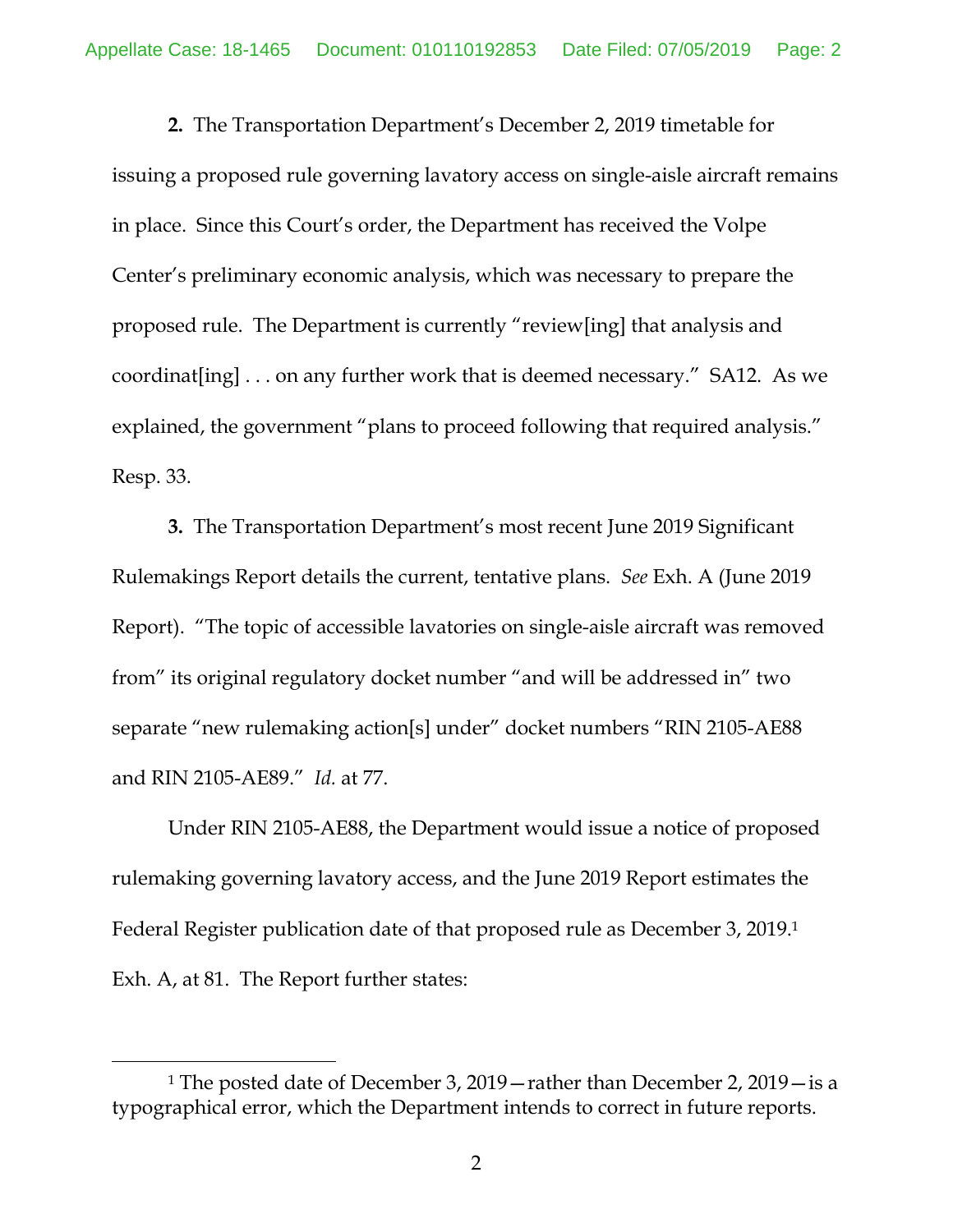This rulemaking would require airlines to take steps to improve the accessibility of lavatories on single-aisle aircraft short of increasing the size of the lavatories. The rulemaking would ensure the accessibility of features within an aircraft lavatory, including but not limited to, toilet seat, assist handles, faucets, flush control, attendant call buttons, lavatory controls and dispensers, lavatory door sill, and door locks. The rulemaking would also consider standards for the on-board wheelchair to improve its safety/ maneuverability and easily permit its entry into the aircraft lavatory.

*Id.* The comment period for that proposed rule would end in March 2020.

Under RIN 2105-AE89, the Department would issue an additional advance

notice of proposed rulemaking, and the June 2019 Report estimates the Federal

Register publication date of that advance notice as December 10, 2019, shortly

after the proposed rule is published. Exh. A, at 82. The Report further states:

This rulemaking would solicit comment and gather updated information on the costs and benefits of requiring airlines to make lavatories on new single-aisle aircraft large enough, equivalent to that currently found on twin-aisle aircraft, to permit a passenger with a disability (with the help of an assistant, if necessary) to approach, enter, and maneuver within the aircraft lavatory as necessary to use all lavatory facilities and leave by means of the aircraft's on-board wheelchair.

*Id.* The comment period for that advance notice would end in February 2020.

**4.** The government's recent Spring 2019 Unified Agenda, published

around May 2019, reflects these same plans. *See* Exh. B (RIN 2105-AE88); Exh. C

(RIN 2105-AE89). The Unified Agenda states that both the proposed rule and the

advance notice will be published "12/00/19," which indicates a Federal Register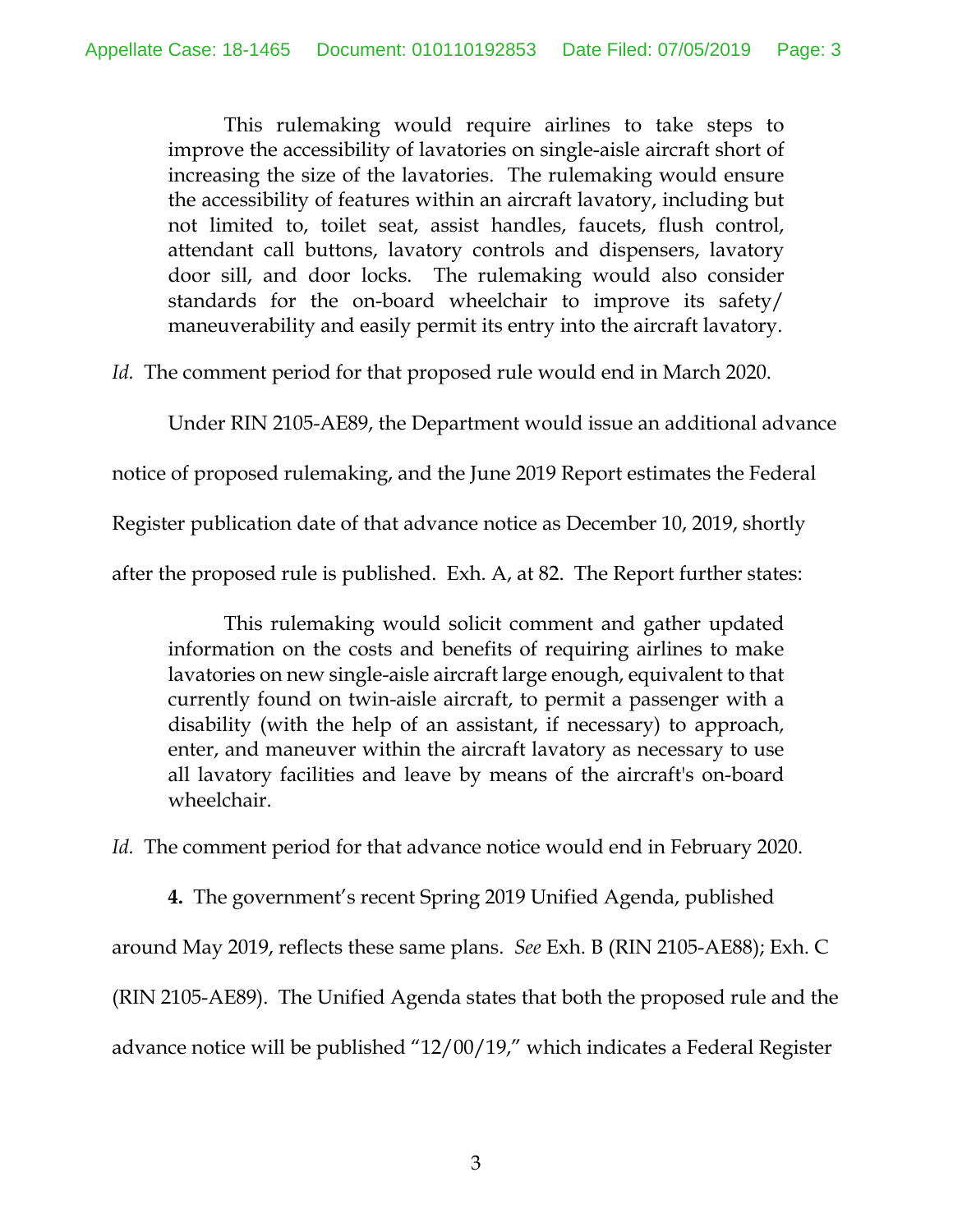publication date of December 2019, also consistent with the Secretary's June 2019

Report and her repeated announcements. *Id.*

Respectfully submitted,

## CHARLES W. SCARBOROUGH

*s/ Dennis Fan*  DENNIS FAN (202) 514-2494 Attorneys, Appellate Staff Civil Division U.S. Department of Justice 950 Pennsylvania Ave. N.W., Rm. 7213 Washington, D.C. 20530

JULY 2019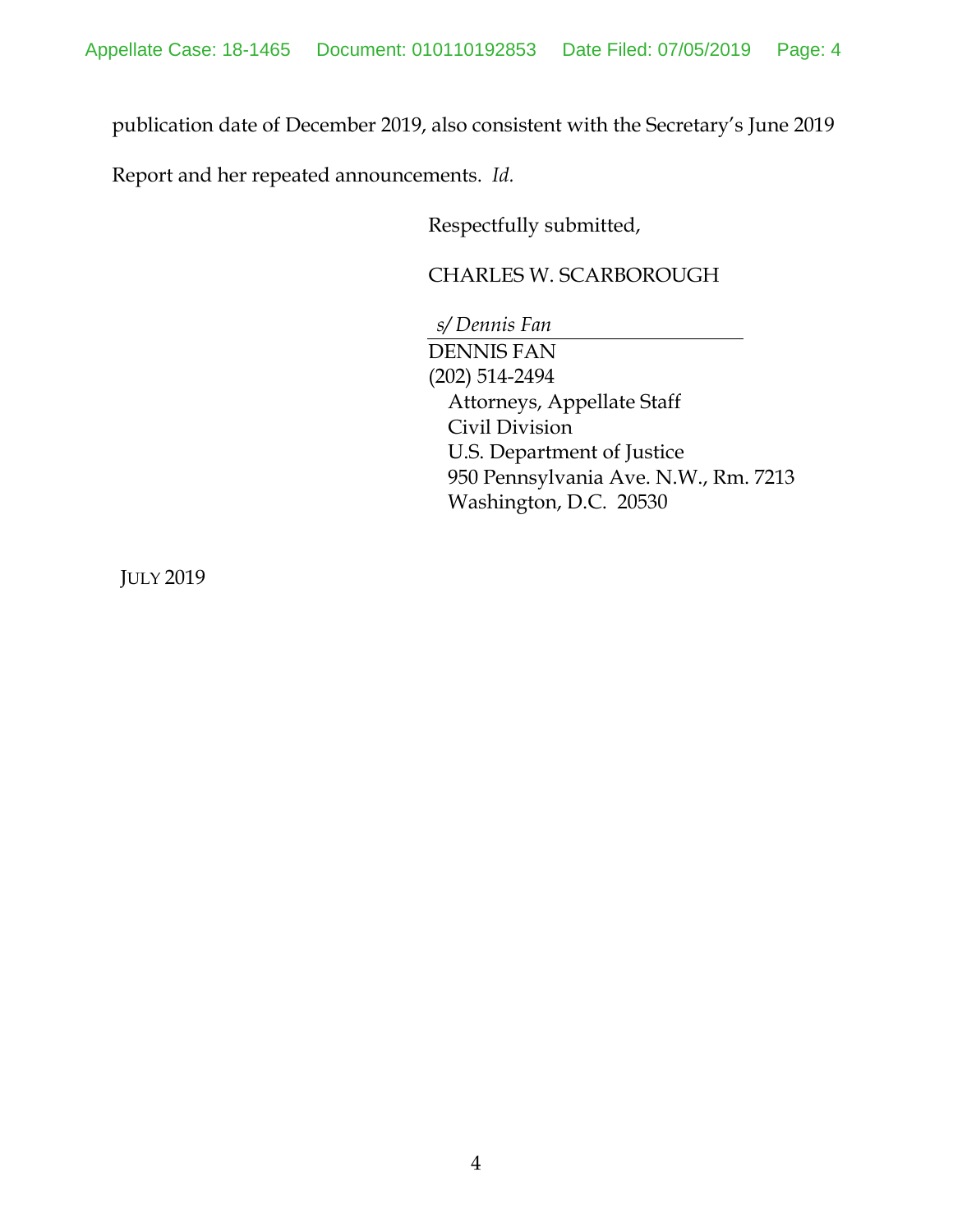## **CERTIFICATE OF SERVICE**

 I hereby certify that on July 5, 2019, I electronically filed the foregoing status report with the Clerk of the Court by using the appellate CM/ECF system. The participants in the case are registered CM/ECF users, and service will be accomplished by the appellate CM/ECF system.

> *s/ Dennis Fan*  DENNIS FAN

## **CERTIFICATE OF DIGITAL SUBMISSION**

 All required privacy redactions were made per Tenth Circuit Rule 25.5. Any required paper copies to be submitted to the court are exact copies of the version submitted electronically. A virus check was performed on the document using Symantec Endpoint Protection (last updated July 5, 2019), and no virus was detected.

> *s/ Dennis Fan*  DENNIS FAN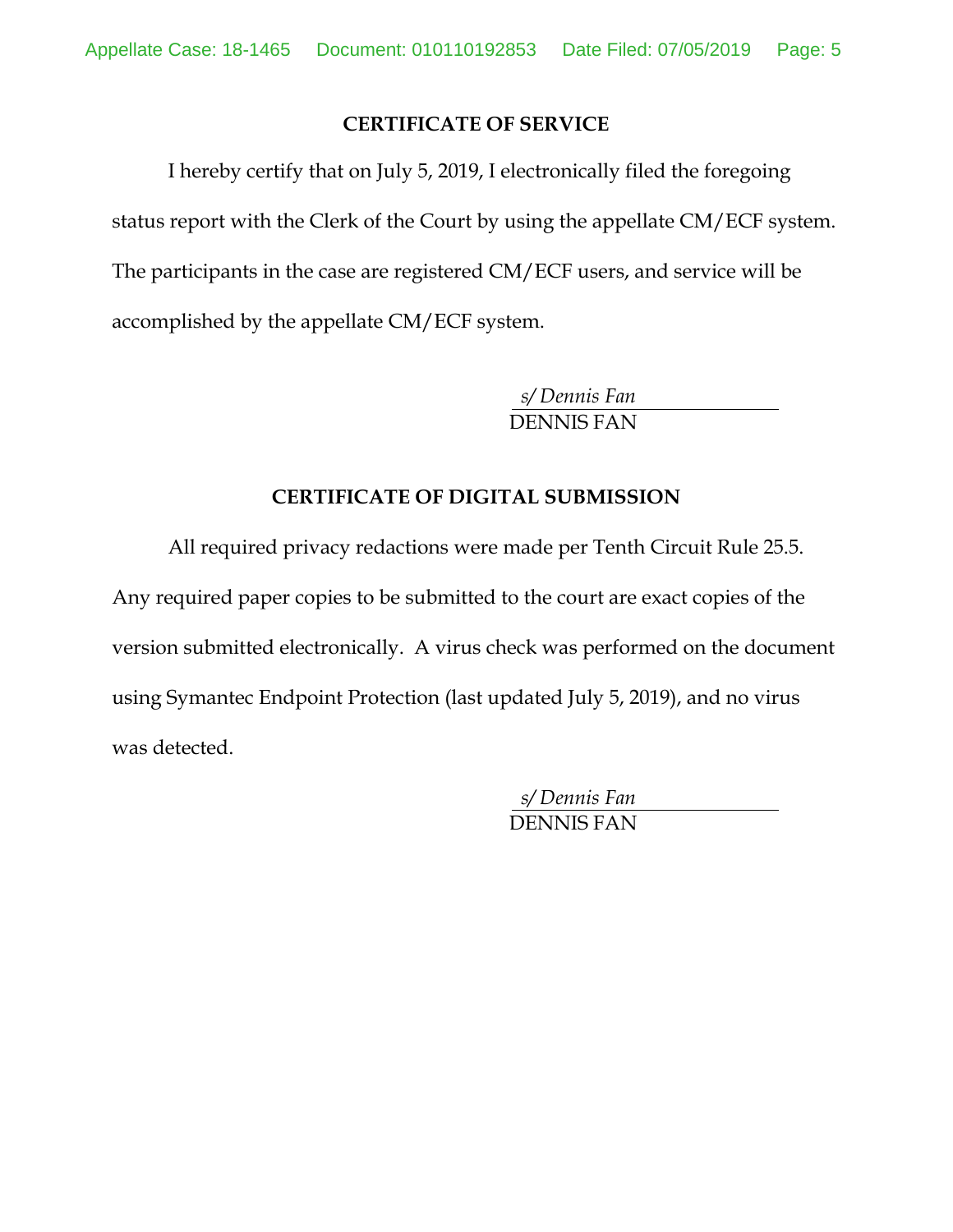# **Report on DOT Significant Rulemakings**

## Table of Contents

## **Federal Aviation Administration**

1. Airport Safety Management System

2. Regulation Of Flight Operations Conducted By Alaska Guide Pilots

3. Pilot Professional Development

4. System Safety Assessment

5. Applying the Flight, Duty, and Rest requirements to Ferry Flights that Follow Domestic, Flag, or Supplemental All-Cargo Operations (Reauthorization)

6. Applying the Flight, Duty, and Rest Rules of 14 CFR part 135 to Tail-End Ferry Operations (FAA Reauthorization

- 7. Pilot Records Database (HR 5900)
- 8. Pilot Biometric Certificates (FAA Reauthorization)
- 9. Aircraft Registration and Airmen Certification Fees
- 10. Permanent Requirement for Helicopters to use the New York North Shore Helicopter Route

11. Helicopter Air Ambulance Pilot Training and Operational Requirements (HAA II) (FAA Reauthorization)

12. Requirements to File Notice of Construction of Meteorological Evaluation Towers and Other Renewable Energy Projects

- 13. Orbital Debris Mitigation Methods for Launch Vehicle Upper Stages (Orbital Debris)
- 14. Registration and Marking Requirements for Small Unmanned Aircraft
- 15. Unmanned Aircraft Systems Expanded Operations
- 16. Revision of ADS-B Out Requirements
- 17. Streamlined Launch and Reentry Licensing Requirements
- 18. Domestic Noise Certification of Supersonic Aircraft
- 19. Remote Identification of Unmanned Aircraft Systems
- 20. UAS Flight Restrictions near Critical Infrastructure Facilities

## **July 5, 2019 Status Report, Exhibit A, at 1**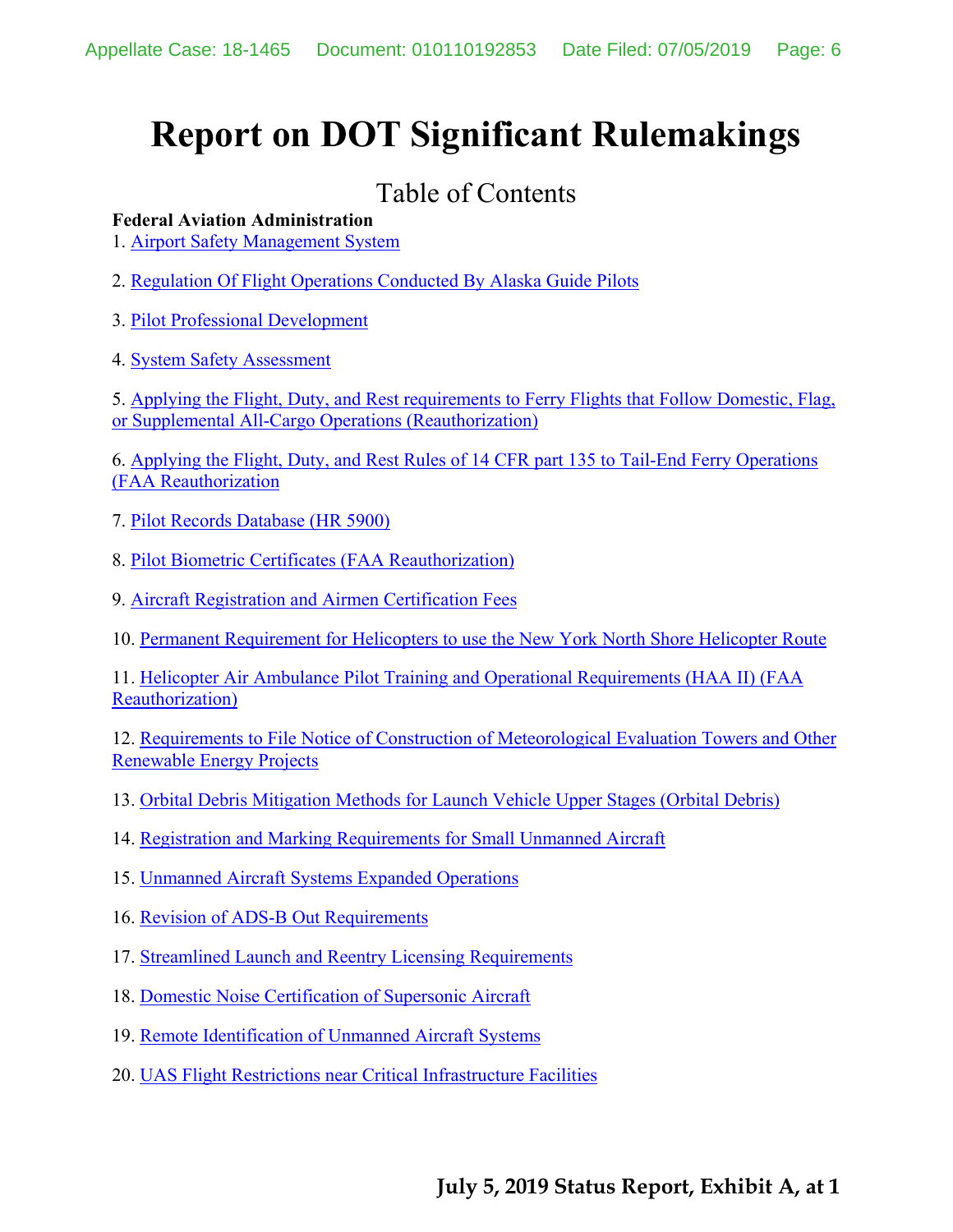21. Use of Supplemental Restraints in Flight Operations for Compensation or Hire

22. Flight Attendant Duty Period Limitations and Rest Requirements

23. ARAC Regulatory Reform – Transport Airplane Certification Streamlining

24. Extension of the Prohibition Against Certain Flights in Specified Areas of the Sanaa Flight Information Region (FIR) (OYSC)

25. Extension of the Prohibition Against Certain Flights in the Territory and Airspace of Somalia

## **Federal Highway Administration**

26. Pavement Markings

27. National Bridge Inspection Standards (MAP-21)

28. Uniform Relocation Assistance and Real Property Acquisition for Federal and Federally-Assisted Programs

29. Manual on Uniform Traffic Control Devices for Streets and Highways

## **Federal Motor Carrier Safety Administration**

30. Application by Certain Mexico-Domiciled Motor Carriers to Operate Beyond U.S. Municipalities and Commercial Zones on the U.S.-Mexico Border

31. Safety Monitoring System and Compliance Initiative for Mexico-Domiciled Motor Carriers Operating in the United States

32. Consumer Complaint Information

33. New Entrant Safety Assurance Process: Implementation of Section 210(b) of the Motor Carrier Safety Improvement Act of 1999

34. MAP-21 Enhancements and Other Updates to the Unified Registration System

35. Heavy Vehicle Speed Limiters

36. Amendments to Motor Carrier Safety Assistance Program

37. Controlled Substances and Alcohol Testing: State Driver's Licensing Agency Downgrade of Commercial Driver's License

38. Broker and Freight Forwarder Financial Responsibility

39. Safe Integration of Automated Driving Systems-Equipped Commercial Motor Vehicles

40. Hours of Service of Drivers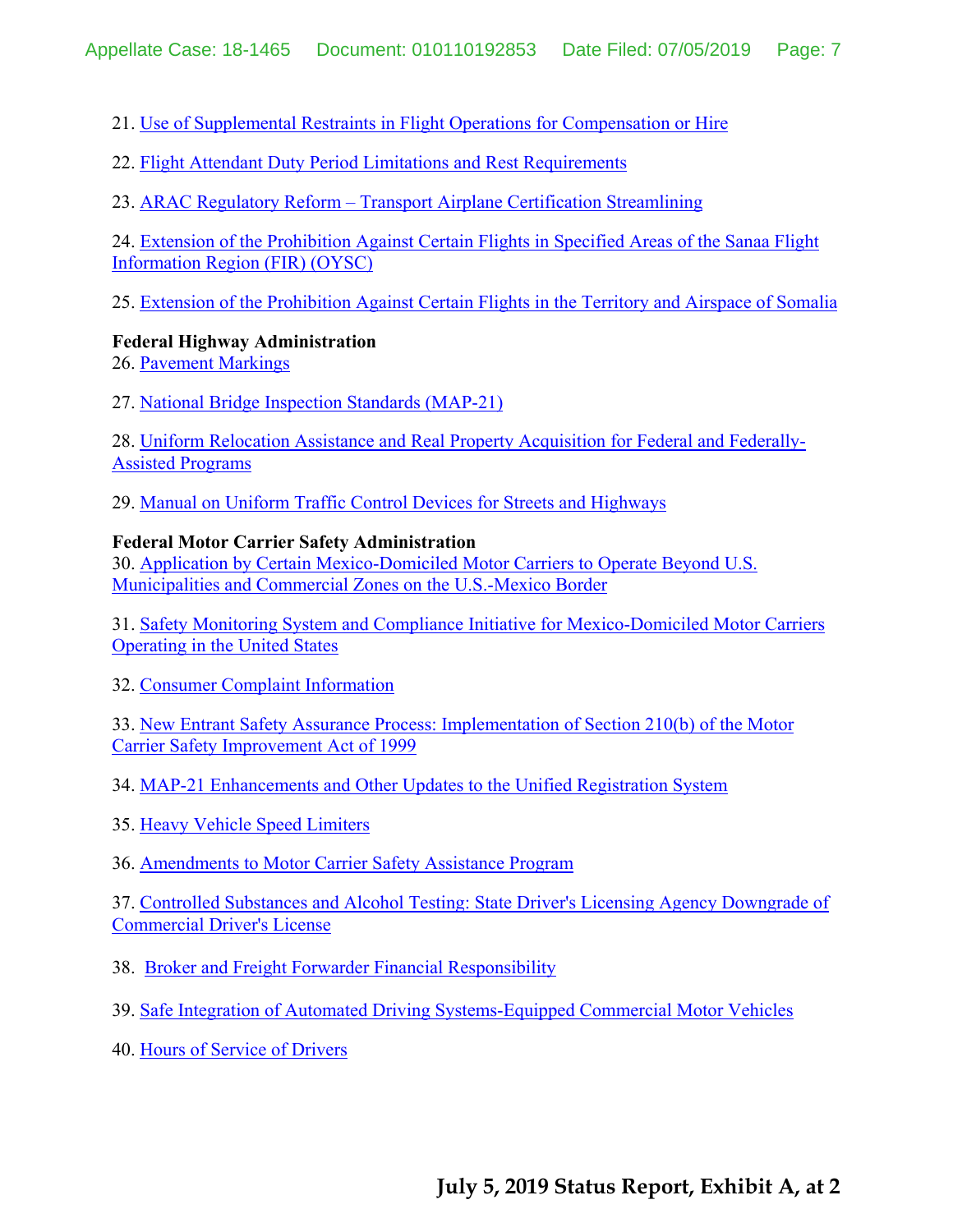41. Hours of Service of Drivers of Commercial Motor Vehicles; Transportation of Agricultural **Commodities** 

## **Federal Railroad Administration**

- 42. Risk Reduction Program
- 43. Emergency Escape Breathing Apparatus
- 44. High-Speed Intercity Passenger Rail (HSIPR) Program; Buy America Program Requirements
- 45. Train Crew Staffing and Location
- 46. Locomotive Recording Devices
- 47. Rail Integrity and Track Safety Standards Amendments (RRTF)

48. Amendments to Brake System Safety Standards to Incorporate Waivers and Address Tourist and Historic Railroads (previously Tourist and Historic Railroad Amendments)

## **Federal Transit Administration**

49. Buy America: Amendments (MAP-21)

## **National Highway Traffic Safety Administration**

50. Tire Fuel Efficiency Consumer Information - Part 2

- 51. Heavy Vehicle Speed Limiters
- 52. Establish Side Impact Performance Requirements for Child Restraint Systems (MAP-21)
- 53. Motorcoach Rollover Structural Integrity (MAP-21)
- 54. FMVSS No. 218 and Enforcement Policy Concerning Novelty Helmets
- 55. Consumer Information on Fuel Economy, Emissions, and Alternative Fuel Usage
- 56. Upgrade of LATCH Usability Requirements (MAP-21)
- 57. Upgrade FMVSS No. 213 for Improved Child Occupant Protection
- 58. Rear Seat Belt Reminder System

59. Federal Motor Vehicle Safety Standard (FMVSS) 150 - Vehicle to Vehicle (V2V) **Communication** 

- 60. Retroreflective Tape and Underride Guards for Single Unit Trucks
- 61. Requirements for Importing Motor Vehicles and Motor Vehicle Equipment
- 62. 49 CFR Part 577 Defect and Noncompliance Notification

## **July 5, 2019 Status Report, Exhibit A, at 3**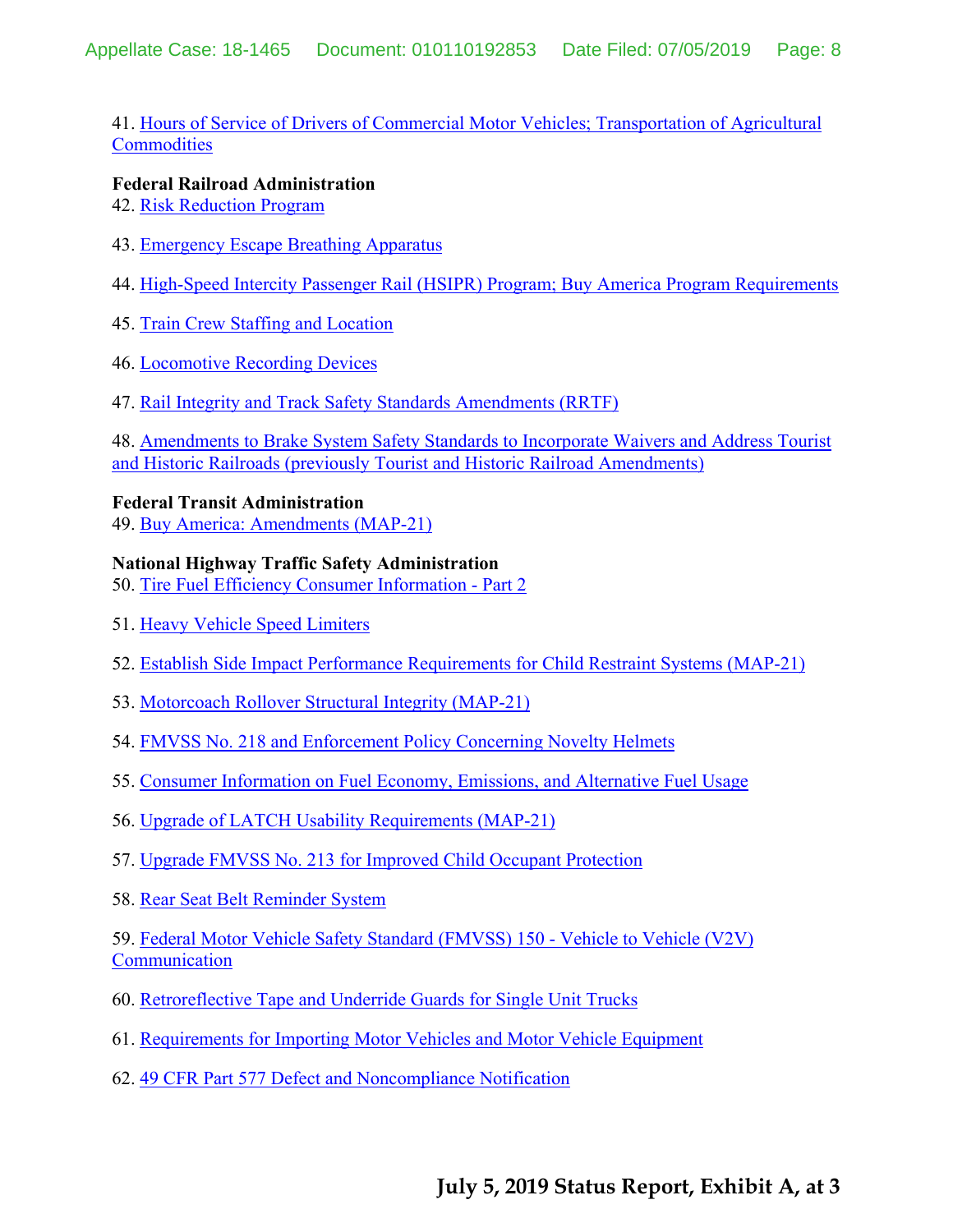- 63. 49 CFR Part 578, Civil Penalties
- 64. Removing Regulatory Barriers for Automated Driving Systems
- 65. Occupant Protection for Automated Driving Systems
- 66. Considerations for Telltales, Indicators and Warnings in ADS Vehicles
- 67. Safety Principles for Automated Driving Systems
- 68. EPCA CAFE Civil Penalties
- 69. Medium and Heavy-Duty Trailer Fuel Efficiency Standards

## **Office of the Secretary**

70. Carrier-Supplied Medical Oxygen, Service Request Reporting, and Seating Accommodations with Extra Legroom

- 71. Use of Mobile Wireless Devices for Voice Calls on Aircraft
- 72. Accessible In-Flight Entertainment
- 73. Air Transportation Consumer Protection Requirements for Ticket Agents
- 74. Traveling by Air with Service Animals
- 75. Processing Buy America and Buy American Waivers Based on Nonavailability
- 76. Accessible Lavatories on Single-Aisle Aircraft: Part I
- 77. Accessible Lavatories on Single-Aisle Aircraft: Part II

## **Pipeline and Hazardous Materials Safety Administration**

78. Pipeline Safety: Safety of Hazardous Liquid Pipelines

79. Pipeline Safety: Safety of Gas Transmission Pipelines, MAOP Reconfirmation, Expansion of Assessment Requirements and Other Related Amendments

80. Pipeline Safety: Amendments to Parts 192 and 195 to require Valve installation and Minimum Rupture Detection Standards

81. Hazardous Materials: Enhanced Safety Provisions for Lithium Batteries Transported by Aircraft (FAA Reauthorization Act of 2018)

- 82. Pipeline Safety: Underground Storage Facilities for Natural Gas
- 83. Hazardous Materials: Vapor Pressure of Unrefined Petroleum Products and Class 3 Materials
- 84. Pipeline Safety: Enhanced Emergency Order Procedures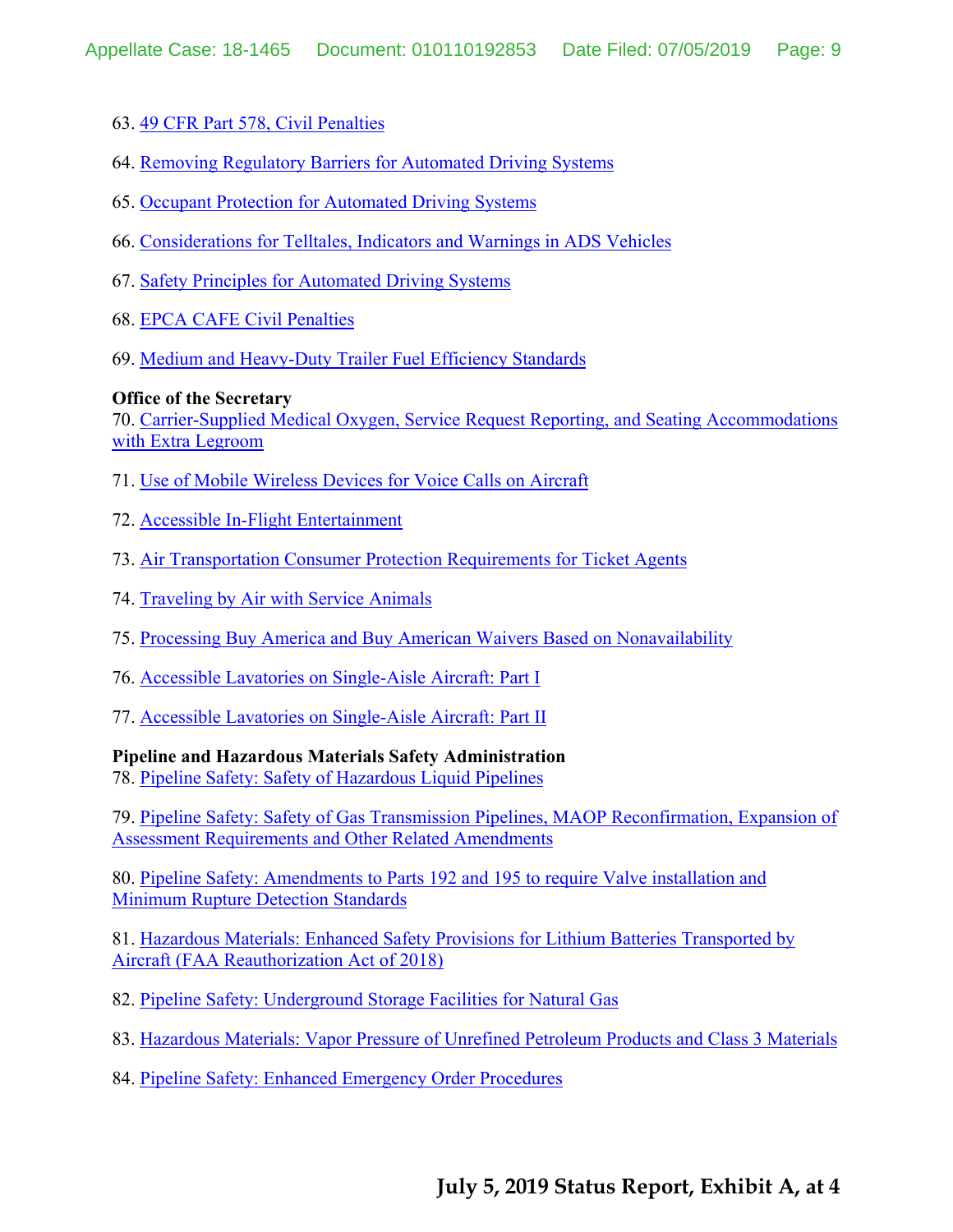85. Pipeline Safety: Class Location Requirements

86. Pipeline Safety: Gas Pipeline Regulatory Reform

87. Pipeline Safety: Safety of Gas Gathering Pipelines

88. Pipeline Safety: Safety of Gas Transmission Pipelines, Repair Criteria, Integrity Management Improvements, Cathodic Protection, Management of Change, and Other Related Amendments

89. Hazardous Materials: Liquefied Natural Gas by Rail

90. Pipeline Safety: Repair Criteria for Hazardous Liquid Pipelines

91. Pipeline Safety: Amendments to Liquefied Natural Gas Facilities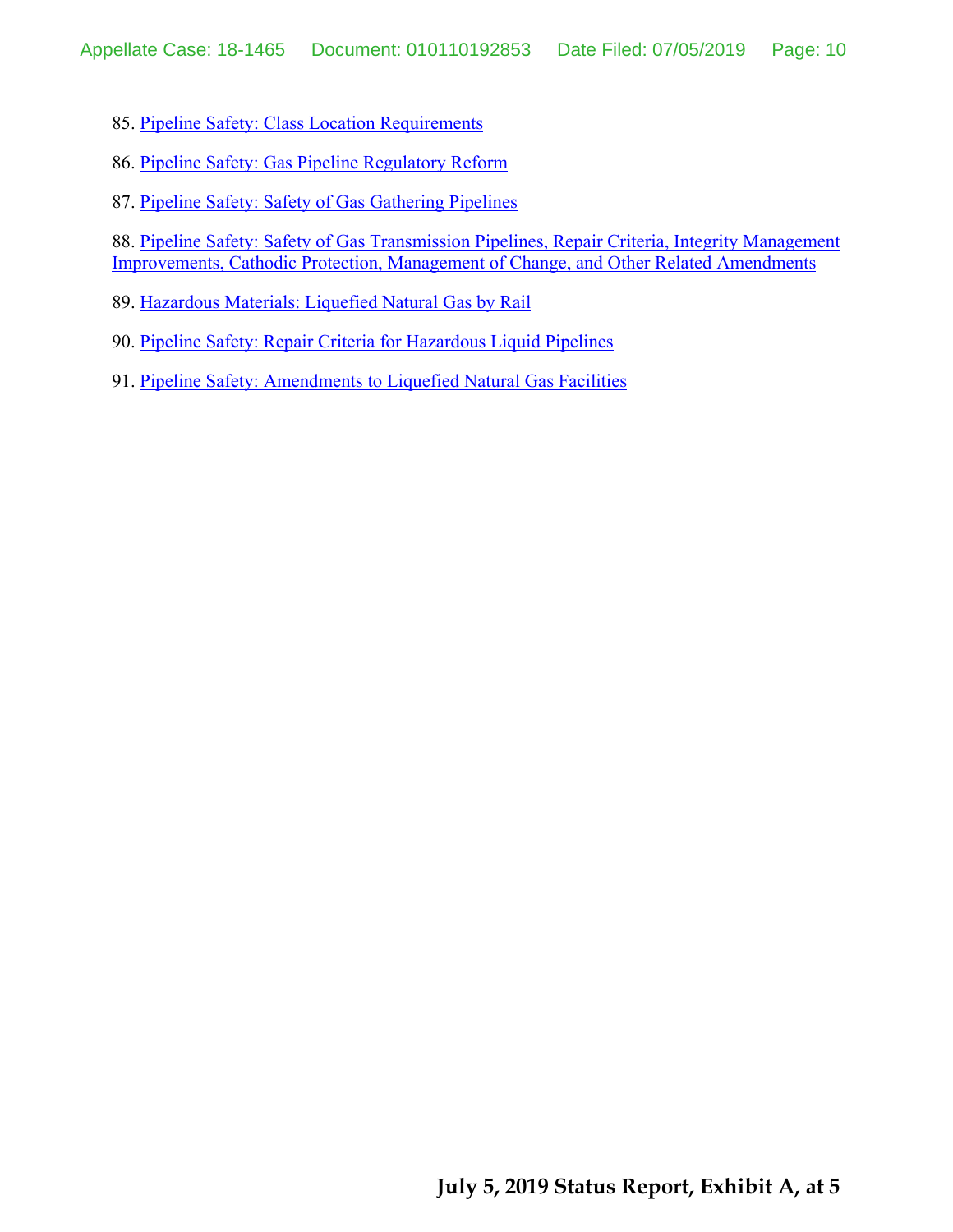Federal Aviation Administration

## 1. **Airport Safety Management System** Red

**Popular Title**: Airport SMS

**RIN 2120-AJ38**

**Stage:** Final Rule

**Previous Stage:** NPRM: Publication Date 10/07/2010; End of Comment Period 01/05/2011; Extension of Comment Period 12/10/2010; End of Extended of Comment Period 03/07/2011; Extension of Comment Period 03/07/2011; End of Extended of Comment Period 07/05/2011. SNPRM Publication: 07/14/2016; End of SNPRM Comment Period 09/12/2016.

**Abstract:** This rulemaking would require certain airport certificate holders to develop, implement, maintain, and adhere to a safety management system (SMS) for its aviation related activities. An SMS is a formalized approach to managing safety by developing an organization-wide safety policy, developing formal methods of identifying hazards, analyzing and mitigating risk, developing methods for ensuring continuous safety improvement, and creating organization-wide safety promotion strategies.

#### **Effects:**

Regulatory Flexibility Act Information Collection Peer Review Foreign

**Prompting action:** Secretarial/Head of Operating Administration Decision

**Legal Deadline:** Final rule: 11/05/2012

**Rulemaking Project Initiated:** 07/22/2008

**Docket Number:** FAA-2010-0997

#### **Dates for Final Rule:**

| <b>Milestone</b>            | Originally<br><b>Scheduled</b><br>Date | <b>New</b><br>Projected<br>Date | Actual<br>Date |
|-----------------------------|----------------------------------------|---------------------------------|----------------|
| Publication Date 04/23/2018 |                                        | 12/27/2019                      |                |

**Explanation for any delay:** N/A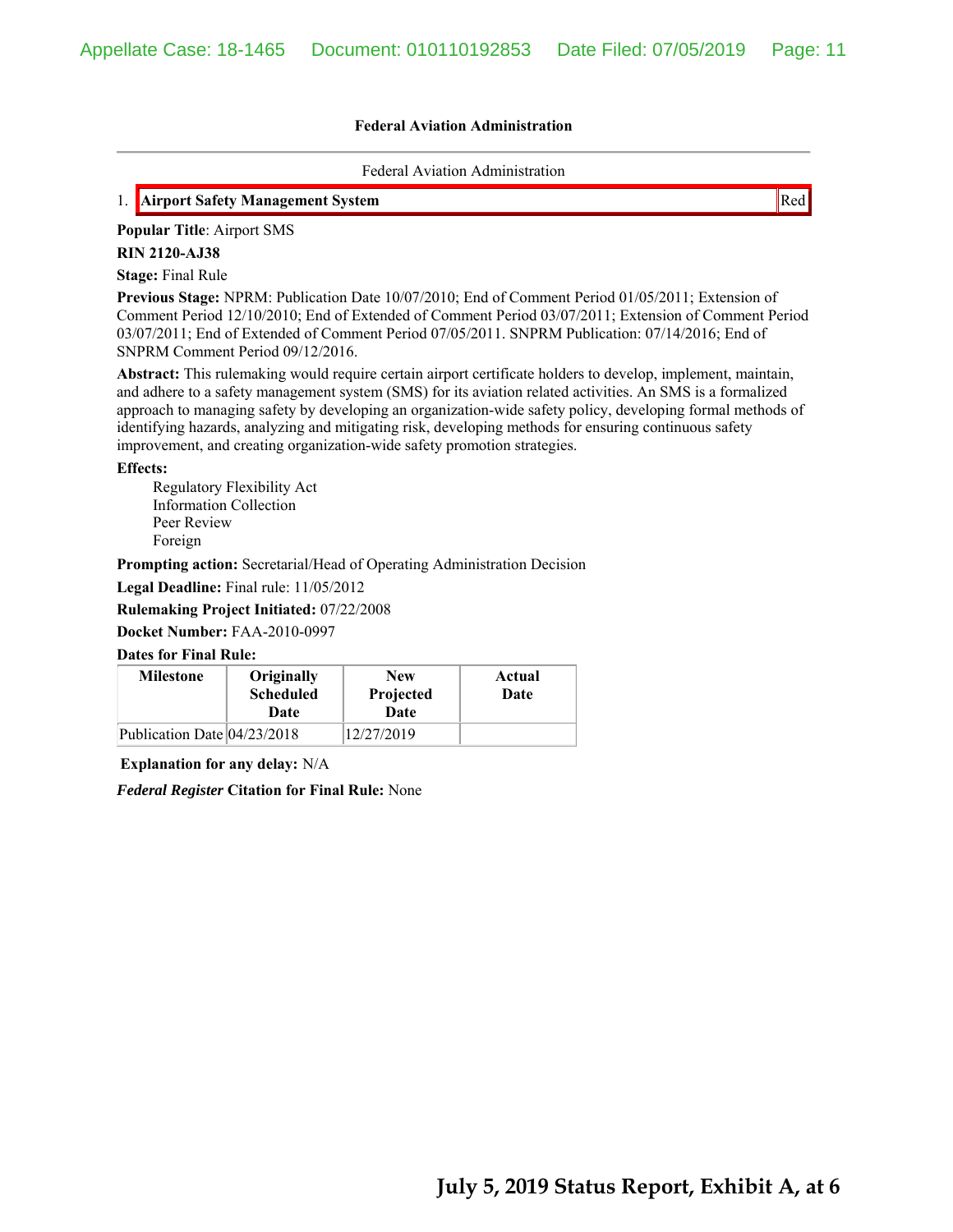## 2. Regulation Of Flight Operations Conducted By Alaska Guide Pilots **Reduced By Alaska Guide Pilots** Red

#### **Popular Title**: Alaska Guide Pilots

## **RIN 2120-AJ78**

**Stage:** Undetermined

#### **Previous Stage:** None

**Abstract:** The rulemaking would establish regulations concerning Alaska guide pilot operations. The rulemaking would implement Congressional legislation and establish additional safety requirements for the conduct of these operations. The intended effect of this rulemaking is to enhance the level of safety for persons and property transported in Alaska guide pilot operations. In addition, the rulemaking would add a general provision applicable to pilots operating under the general operating and flight rules concerning falsification, reproduction, and alteration of applications, logbooks, reports, or records. This rulemaking is a statutory mandate under section 732 of the Wendell H. Ford Aviation Investment and Reform Act for the 21st Century, (Pub. Law 106-181).

#### **Effects:**

Regulatory Flexibility Act Information Collection

**Prompting action:** Statute

**Legal Deadline:** None

**Rulemaking Project Initiated:** 05/04/2010

#### **Docket Number:**

**Dates for Undetermined:**

| <b>Milestone</b> | Originally<br><b>Scheduled</b><br>Date | <b>New</b><br>Projected<br>Date | Actual<br>Date |
|------------------|----------------------------------------|---------------------------------|----------------|
| Publication Date |                                        |                                 |                |

**Explanation for any delay:** Other, higher priorities

*Federal Register* **Citation for Undetermined:** None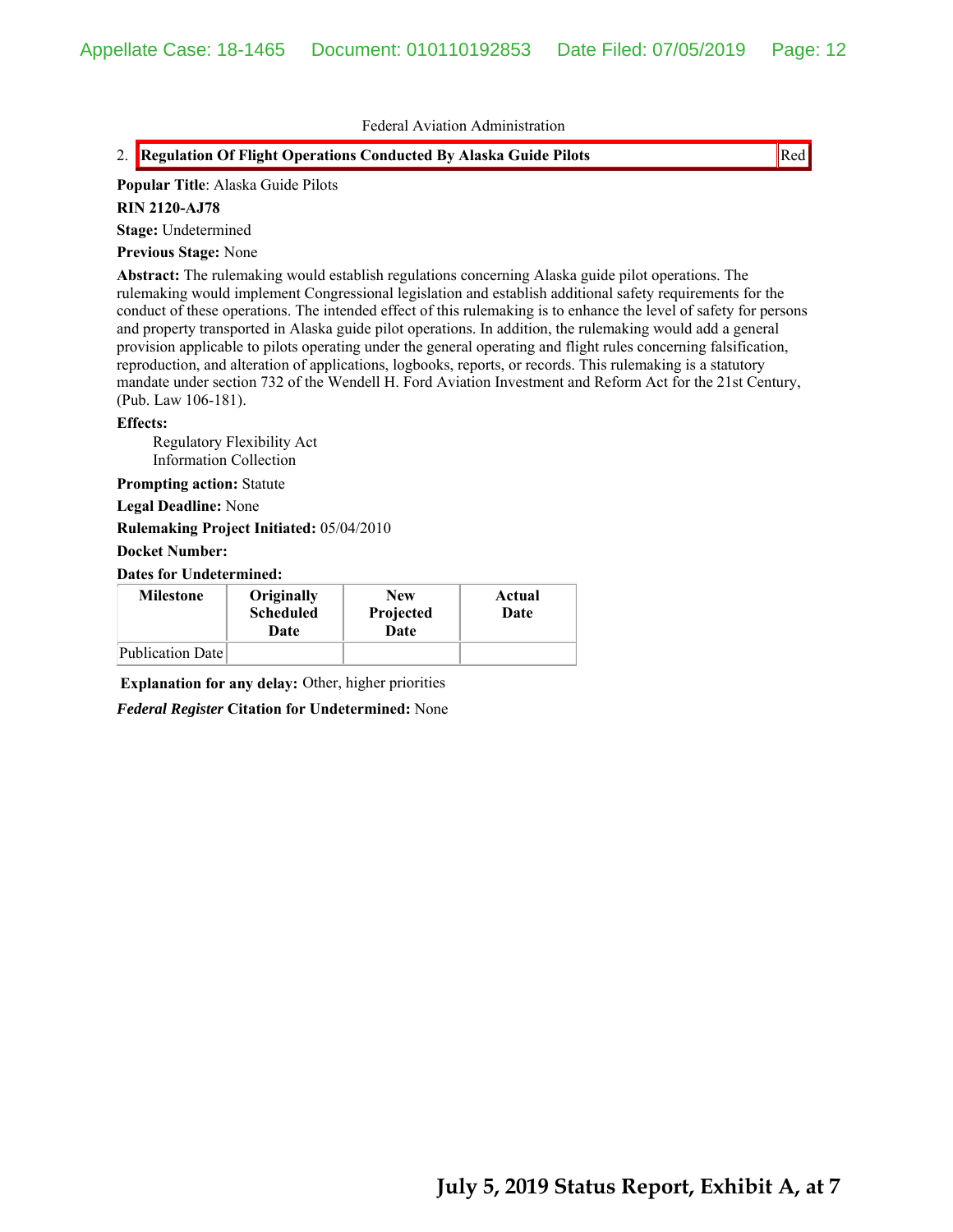## 3. **Pilot Professional Development** Red

**Popular Title**: Pilot Professional Development

**RIN 2120-AJ87**

**Stage:** Final Rule

**Previous Stage:** NPRM: Publication Date 10/07/2016; End of Comment Period 01/05/2017.

**Abstract:** This rulemaking would amend the regulations for air carrier training programs under part 121. The action is necessary to ensure that air carriers establish or modify training programs to address mentoring, leadership and professional development of flight crewmembers in part 121 operations. This rulemaking is required by the Airline Safety and Federal Aviation Administration Act of 2010.

**Effects:**

Information Collection

**Prompting action:** Statute

**Legal Deadline:** NPRM: 04/20/2015

**Rulemaking Project Initiated:** 08/01/2010

**Docket Number:**

#### **Dates for Final Rule:**

| <b>Milestone</b>            | Originally<br><b>Scheduled</b><br>Date | <b>New</b><br>Projected<br><b>Date</b> | Actual<br>Date |
|-----------------------------|----------------------------------------|----------------------------------------|----------------|
| Publication Date 06/12/2018 |                                        | 7/31/2019                              |                |
| <b>Effective Date</b>       |                                        | 9/30/2019                              |                |

**Explanation for any delay:** N/A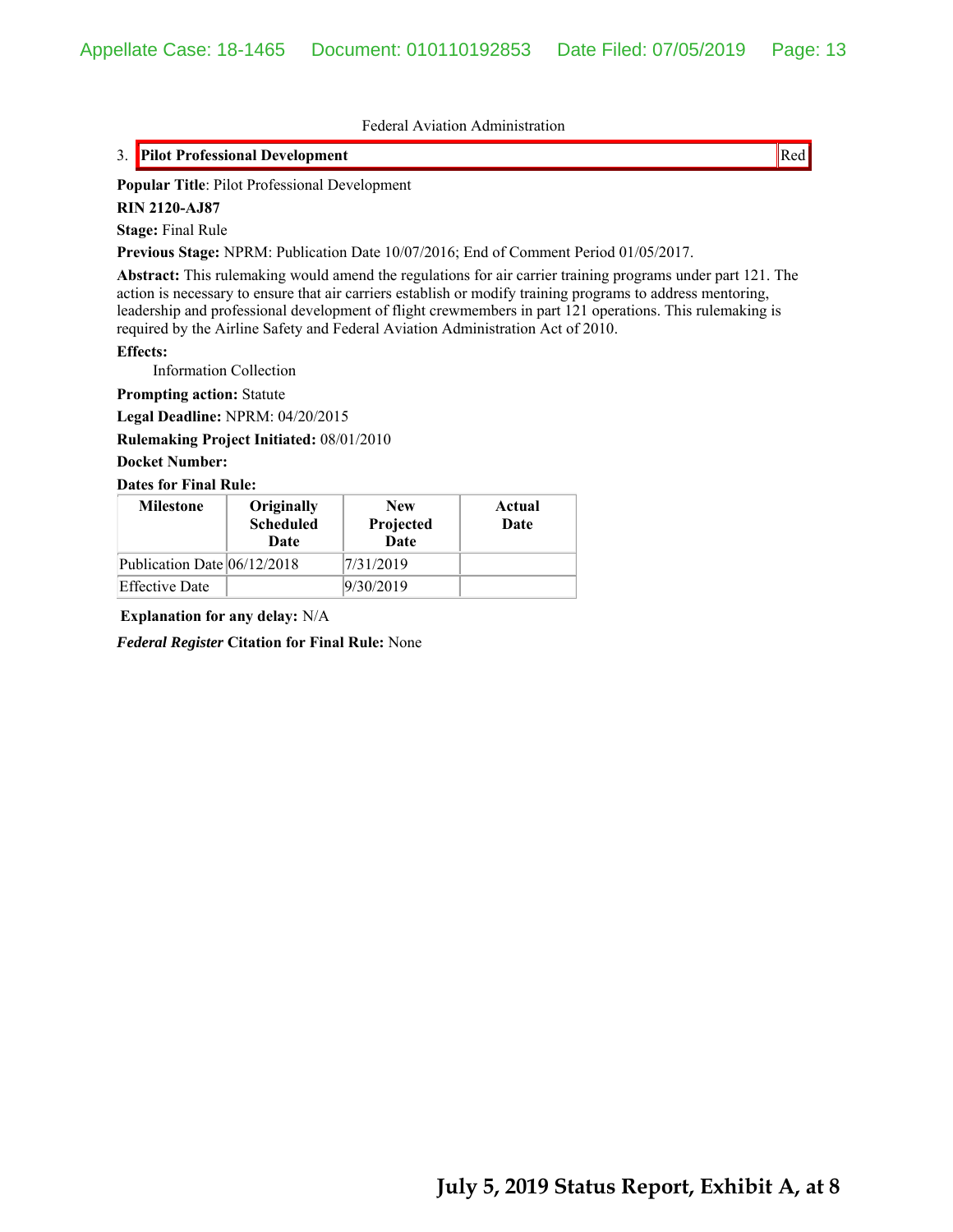## 4. **System Safety Assessment Black**

**Popular Title**: System Safety Assessment

**RIN 2120-AJ99**

#### **Stage:** NPRM

**Previous Stage:** None

**Abstract:** This rulemaking would standardize regulations and guidance for conducting airplane-level safety assessments of various critical systems installed on transport category airplanes. Current differences happened over time as system safety rules and policies were developed independently. This rulemaking would adopt Aviation Rulemaking Advisory Committee recommendations and harmonize with the European Aviation Safety Agency CS-25.

#### **Effects:**

EU NAFTA Foreign

**Prompting action:** None

**Legal Deadline:** None

## **Rulemaking Project Initiated:** 03/03/2011

**Docket Number:**

#### **Dates for NPRM:**

| <b>Milestone</b>                 | Originally<br><b>Scheduled</b><br>Date | <b>New</b><br>Projected<br>Date | Actual<br>Date |
|----------------------------------|----------------------------------------|---------------------------------|----------------|
| <b>Publication Date</b>          | 08/06/2012                             | 12/31/2019                      |                |
| End of Comment Period 10/04/2012 |                                        | 03/31/2020                      |                |

**Explanation for any delay:** Additional coordination necessary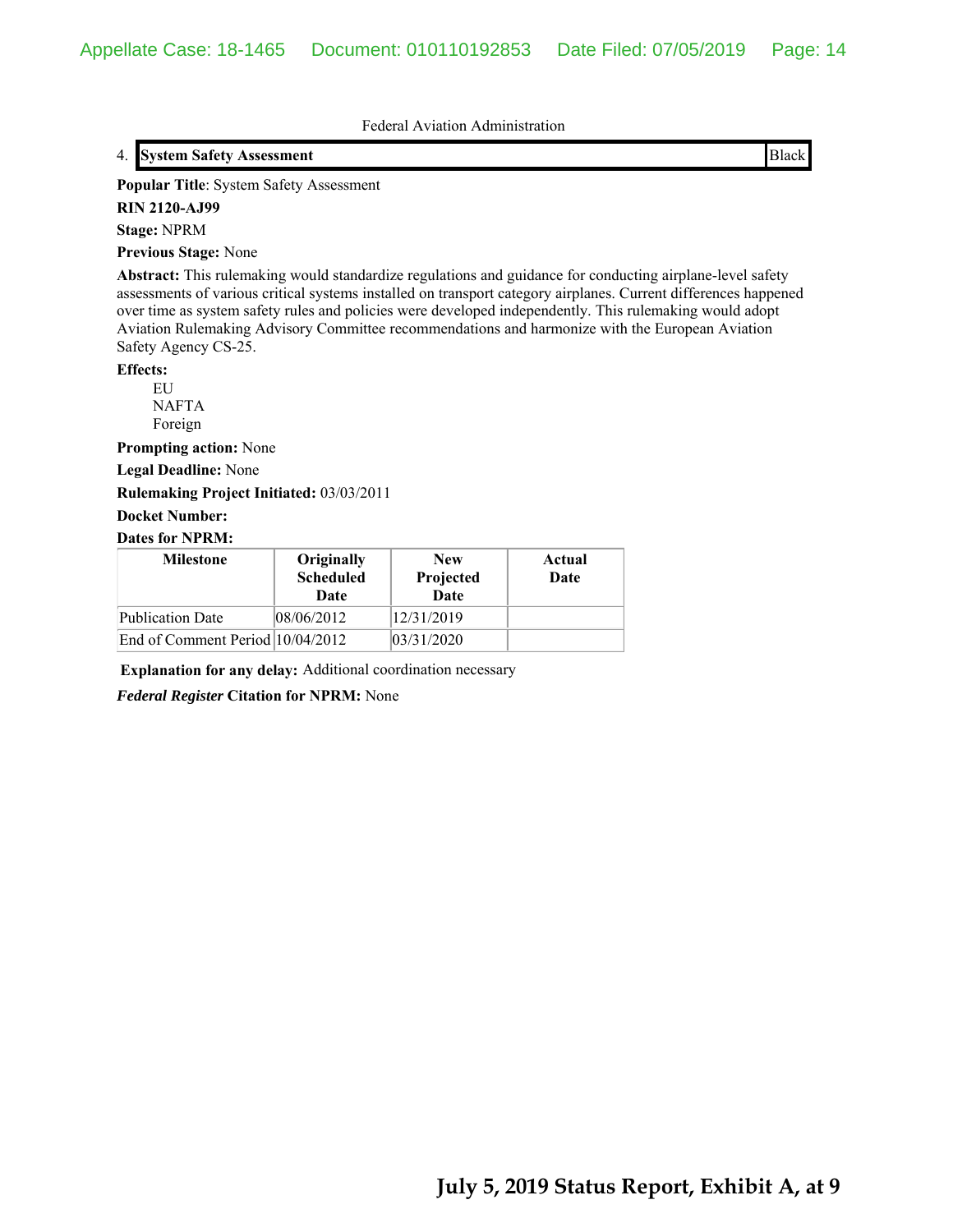5. **Applying the Flight, Duty, and Rest requirements to Ferry Flights that Follow Domestic, Flag, or Supplemental All-Cargo Operations (Reauthorization)**

Green

**Popular Title**: Tail End Ferry in Part 121

**RIN 2120-AK22**

**Stage:** ANPRM

**Previous Stage:** NPRM: Publication Approved; Publication Date; End of Comment Period.

**Abstract:** This rulemaking would apply the flight, duty, and rest requirements for domestic, flag and supplemental operations to ferry flights that follow domestic, flag or supplemental all-cargo operations. A ferry flight that follows a domestic, flag or supplemental all-cargo operation would be subject to the same flight, duty, and rest rules as the all-cargo operation it follows. This rule is necessary as it would make part 121 flight, duty, and rest limits applicable to tail-end ferry flights that follow an all-cargo operation.

#### **Effects:**

Regulatory Flexibility Act Information Collection

**Prompting action:** Statute

**Legal Deadline:** Initiation date: 08/14/2012

**Rulemaking Project Initiated:** 02/14/2012

#### **Docket Number:**

#### **Dates for ANPRM:**

| <b>Milestone</b>                 | Originally<br><b>Scheduled</b><br>Date | <b>New</b><br>Projected<br>Date | Actual<br>Date |
|----------------------------------|----------------------------------------|---------------------------------|----------------|
| <b>Publication Date</b>          | 05/31/2020                             |                                 |                |
| End of Comment Period 07/31/2020 |                                        |                                 |                |

**Explanation for any delay:** N/A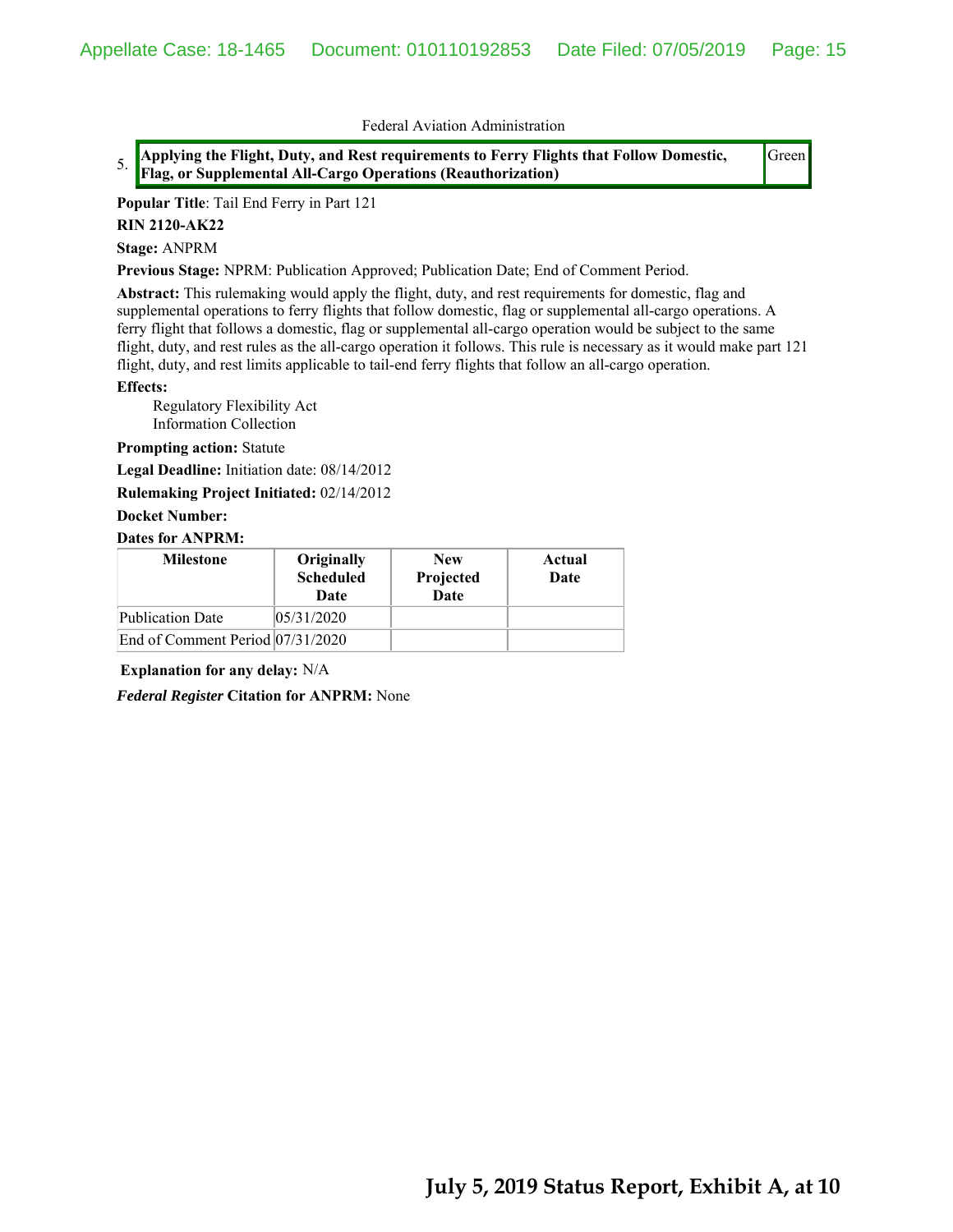#### 6. **Applying the Flight, Duty, and Rest Rules of 14 CFR part 135 to Tail-End Ferry Operations (FAA Reauthorization** Black

#### **Popular Title**: Tail-End Ferry in Part 135

#### **RIN 2120-AK26**

**Stage:** ANPRM

**Previous Stage:** None

**Abstract:** This rulemaking would require a flightcrew member who is employed by an air carrier conducting operations under part 135, and who accepts an additional assignment for flying under part 91 from the air carrier or from any other air carrier conducting operations under part 121 or 135, to apply the period of the additional assignment toward any limitation applicable to the flightcrew member relating to duty periods or flight times under part 135.

#### **Effects:**

Major Regulatory Flexibility Act Information Collection

**Prompting action:** Statute

**Legal Deadline:** None

**Rulemaking Project Initiated:** 01/15/2013

#### **Docket Number:**

## **Dates for ANPRM:**

| <b>Milestone</b>                 | Originally<br><b>Scheduled</b><br>Date | <b>New</b><br>Projected<br>Date | Actual<br>Date |
|----------------------------------|----------------------------------------|---------------------------------|----------------|
| Publication Date                 | 02/27/2015                             | 01/20/2020                      |                |
| End of Comment Period 05/28/2015 |                                        | 03/20/2020                      |                |

**Explanation for any delay:** N/A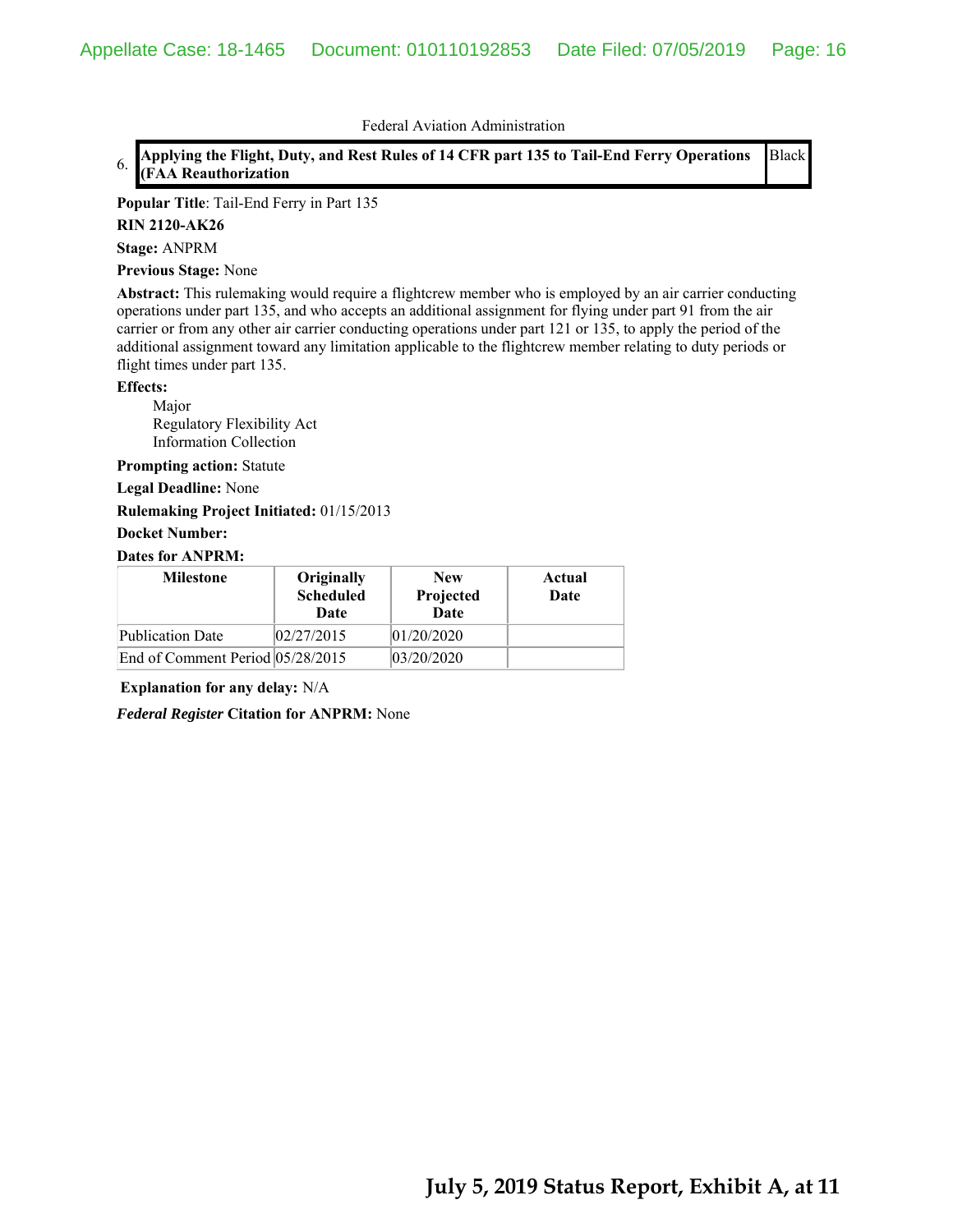## 7. **Pilot Records Database (HR 5900) Black**

**Popular Title**: Pilot Records Database

**RIN 2120-AK31**

#### **Stage:** NPRM

**Previous Stage:** None

**Abstract:** This rulemaking would implement a Pilot Records Database as required by Public Law 111-216 (Aug. 1, 2010). Section 203 amends the Pilot Records Improvement Act by requiring the FAA to create a pilot records database that contains various types of pilot records. These records would be provided by the FAA, air carriers, and other persons who employ pilots. The FAA must maintain these records until it receives notice that a pilot is deceased. Air carriers would use this database to perform a record check on a pilot prior to making a hiring decision.

#### **Effects:**

Regulatory Flexibility Act Information Collection Privacy

**Prompting action:** Statute

**Legal Deadline:** Final: 08/01/2010

**Rulemaking Project Initiated:** 08/01/2010

#### **Docket Number:**

## **Dates for NPRM:**

| <b>Milestone</b>                   | Originally<br><b>Scheduled</b><br>Date | <b>New</b><br>Projected<br>Date | Actual<br>Date |
|------------------------------------|----------------------------------------|---------------------------------|----------------|
| Publication Date                   | 01/30/2015                             | 09/16/2019                      |                |
| End of Comment Period $04/30/2015$ |                                        | 12/27/2019                      |                |

**Explanation for any delay:** N/A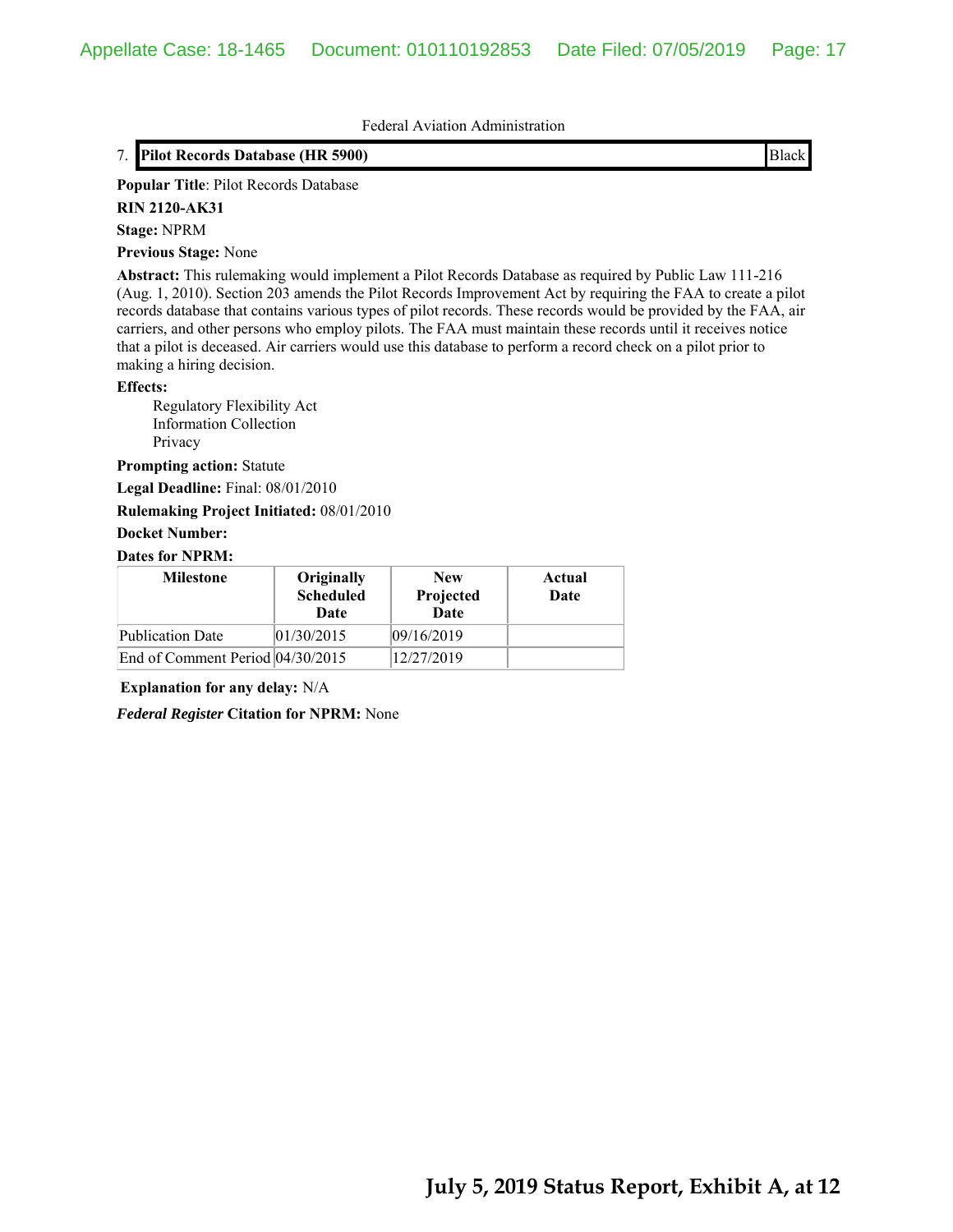## 8. **Pilot Biometric Certificates (FAA Reauthorization)** Green

#### **Popular Title**: Pilot Biometric Certificates

#### **RIN 2120-AK33**

**Stage:** Undetermined

#### **Previous Stage:** None

**Abstract:** This rulemaking would require the issuance of pilot certificates that are resistant to tampering, alteration, and counterfeiting. The certificates would include a photograph of the individual to whom the certificate is issued and will be a smart card that is able to accommodate biometric identifiers. Certificates would also be compliant with Federal Information Processing Standards Publication 201 (FIPS-201) or Personal Identity Verification-Interoperability (PIV-I) standards for processing through security checkpoints into airport sterile areas. Under section 321 of the FAA Modernization and Reform Act of 2012 (Pub. Law 112-95), the FAA is required to begin issuing new certificates no later than November 10, 2012.

#### **Effects:**

 Information Collection Privacy

**Prompting action:** Statute

**Legal Deadline:** Final: 11/10/2012

**Rulemaking Project Initiated:** 02/14/2012

#### **Docket Number:**

**Dates for Undetermined:**

| <b>Milestone</b> | Originally<br><b>Scheduled</b><br>Date | <b>New</b><br>Projected<br>Date | Actual<br>Date |
|------------------|----------------------------------------|---------------------------------|----------------|
| Publication Date |                                        |                                 |                |

**Explanation for any delay:** N/A

*Federal Register* **Citation for Undetermined:** None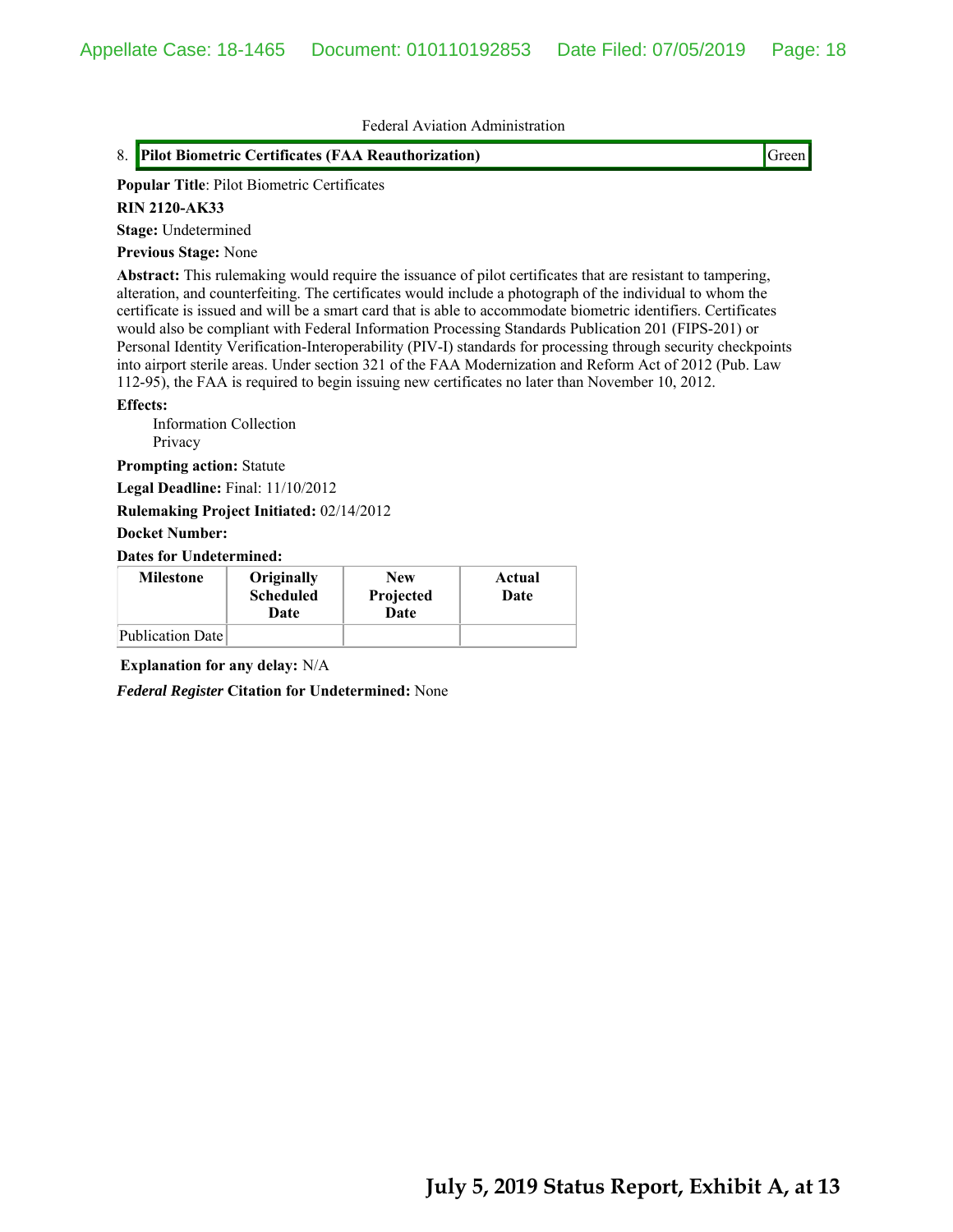## 9. **Aircraft Registration and Airmen Certification Fees Black**

#### **Popular Title**: Registry Fees

**RIN 2120-AK37**

#### **Stage:** NPRM

**Previous Stage:** None

**Abstract:** This rulemaking would establish fees for airman certificates, medical certificates, and provision of legal opinions pertaining to aircraft registration or recordation. This rulemaking also would revise existing fees for aircraft registration, recording of security interests in aircraft or aircraft parts, and replacement of an airman certificate. This rulemaking addresses provisions of the FAA Modernization and Reform Act of 2012. This rulemaking is intended to recover the estimated costs of the various services and activities for which fees would be established or revised.

#### **Effects:**

 Regulatory Flexibility Act Information Collection

## **Prompting action:** Statute

**Legal Deadline:** None

#### **Rulemaking Project Initiated:** 02/14/2012

## **Docket Number:**

## **Dates for NPRM:**

| <b>Milestone</b>                 | Originally<br><b>Scheduled</b><br>Date | <b>New</b><br>Projected<br><b>Date</b> | Actual<br>Date |
|----------------------------------|----------------------------------------|----------------------------------------|----------------|
| <b>Publication Date</b>          | 03/05/2015                             | 05/30/2020                             |                |
| End of Comment Period 06/03/2015 |                                        | 08/30/2020                             |                |

**Explanation for any delay:** N/A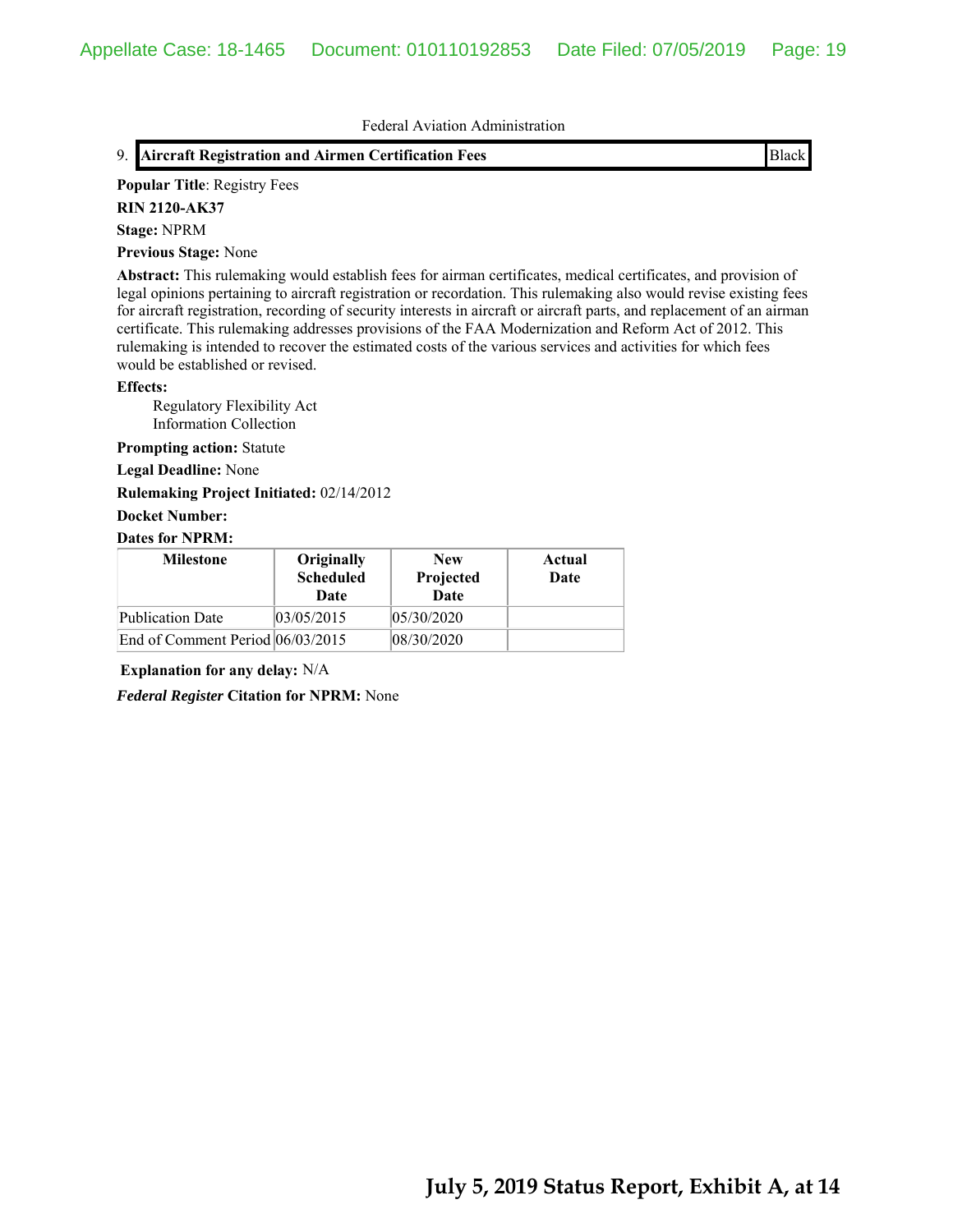## 10. **Permanent Requirement for Helicopters to use the New York North Shore Helicopter Route** Black

#### **Popular Title**: New York North Shore Helicopter Route

#### **RIN 2120-AK39**

**Stage:** Undetermined

**Previous Stage:** Undetermined

**Abstract:** This rulemaking would delete the expiration date and make permanent the requirement to use the New York North Shore Helicopter Route. The current rule requiring use of the route expires on August 6, 2020. This rule will protect and enhance public welfare by making the current rule permanent, thereby continuing to reduce helicopter overflights and attendant noise disturbance over nearby communities.

**Effects:**

None

**Prompting action:** None

**Legal Deadline:** None

**Rulemaking Project Initiated:** 09/24/2013

## **Docket Number:**

**Dates for Undetermined:**

| <b>Milestone</b> | Originally<br><b>Scheduled</b><br>Date | <b>New</b><br>Projected<br>Date | Actual<br>Date |
|------------------|----------------------------------------|---------------------------------|----------------|
| Publication Date |                                        |                                 |                |

**Explanation for any delay:** N/A

*Federal Register* **Citation for Undetermined:** None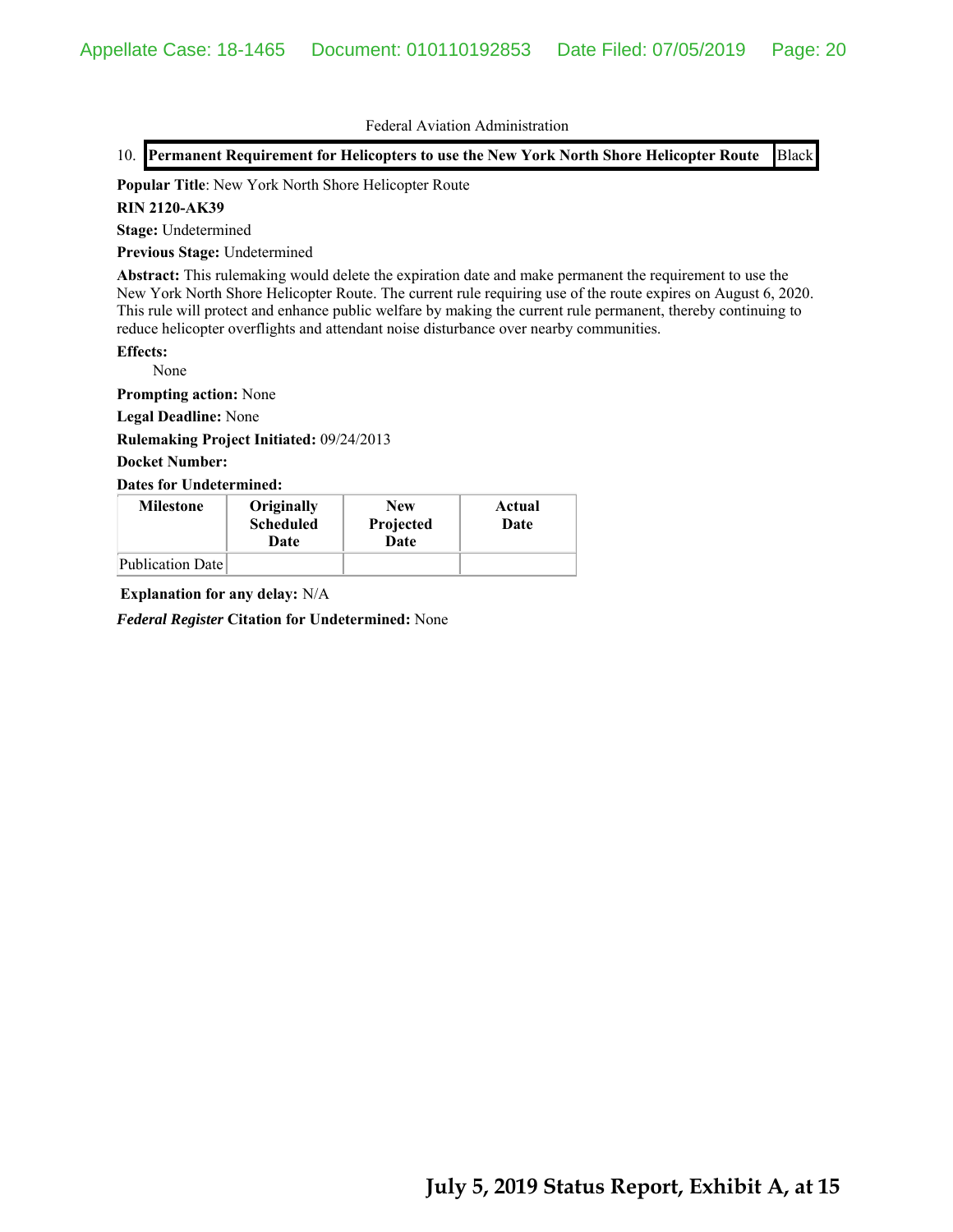#### 11. **Helicopter Air Ambulance Pilot Training and Operational Requirements (HAA II) (FAA Reauthorization)** Black

**Popular Title**: Helicopter Air Ambulance II

#### **RIN 2120-AK57**

**Stage:** Undetermined

**Previous Stage:** None

**Abstract:** This rulemaking would develop training requirements for crew resource management, flight risk evaluation, and operational control of the pilot in command, as well as to develop standards for the use of flight simulation training devices and line-oriented flight training. Additionally, it would establish requirements for the use of safety equipment for flight crewmembers and flight nurses. These changes will aide in the increase in aviation safety and increase survivability in the event of an accident. Without these changes, the Helicopter Air Ambulance industry may continue to see the unacceptable high rate of aircraft accidents. This rulemaking is a statutory mandate under section 306(e) of the FAA Modernization and Reform Act of 2012 (Public Law 112- 95).

#### **Effects:**

 Regulatory Flexibility Act Information Collection

**Prompting action:** Statute

**Legal Deadline:** NPRM: 08/18/2014

**Rulemaking Project Initiated:** 01/15/2014

**Docket Number:**

**Dates for Undetermined:**

| <b>Milestone</b> | Originally<br><b>Scheduled</b><br>Date | <b>New</b><br>Projected<br>Date | Actual<br>Date |
|------------------|----------------------------------------|---------------------------------|----------------|
| Publication Date |                                        |                                 |                |

**Explanation for any delay:** N/A

*Federal Register* **Citation for Undetermined:** None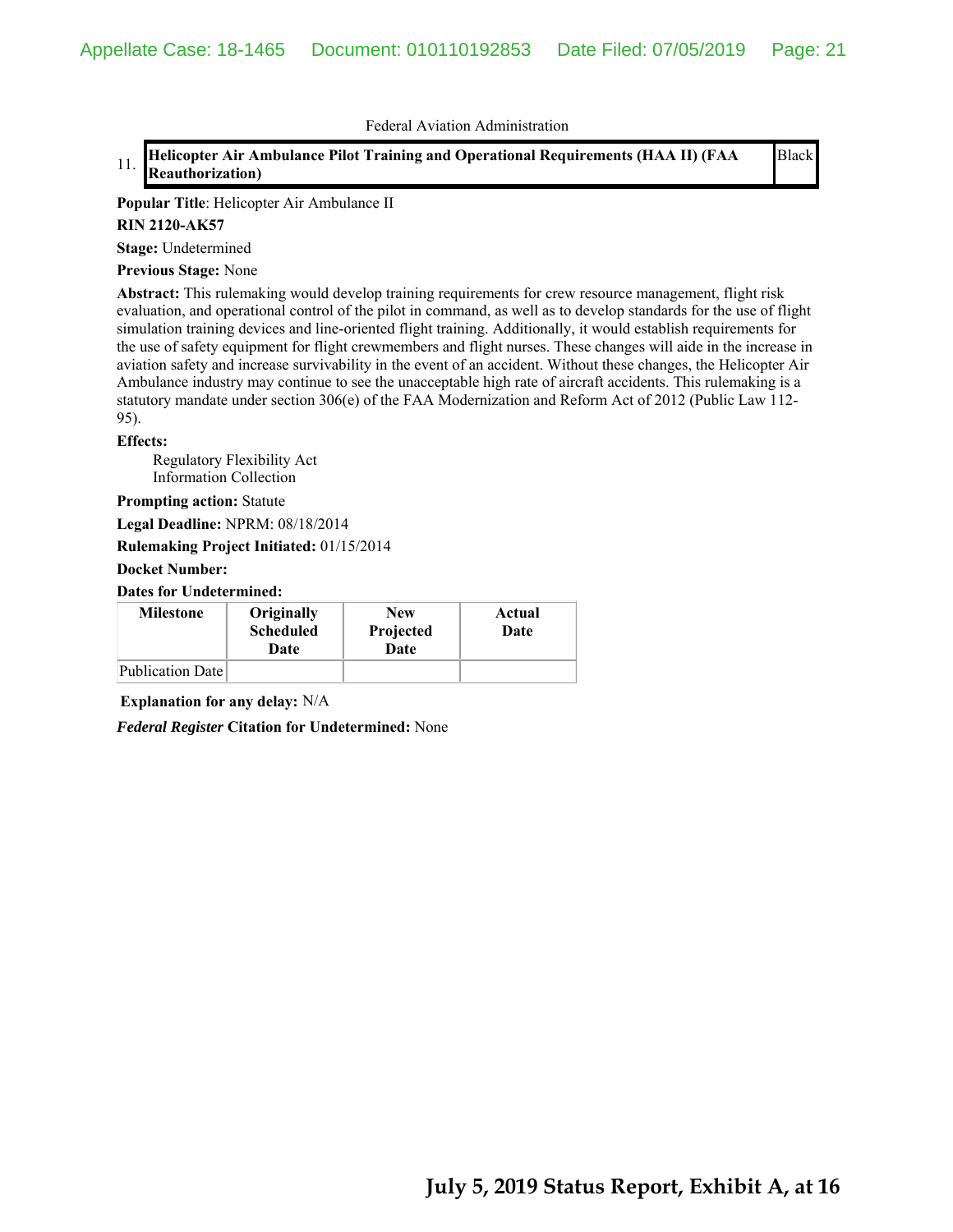#### 12. **Requirements to File Notice of Construction of Meteorological Evaluation Towers and Other Renewable Energy Projects** Black

**Popular Title**: Part 77 Notice Requirements

**RIN 2120-AK77**

**Stage:** NPRM

**Previous Stage:** None

**Abstract:** This rulemaking would add specific requirements for proponents who wish to construct meteorological evaluation towers at a height of 50 feet above ground level (AGL) up to 200 feet AGL to file notice of construction with the FAA. This rule also requires sponsors of wind turbines to provide certain specific data when filing notice of construction with the FAA. This rulemaking is a statutory mandate under section 2110 of the FAA Extension, Safety, and Security Act of 2016 (Public Law 114-190).

#### **Effects:**

Major Federalism EIS Privacy

**Prompting action:** Statute

**Legal Deadline:** Final: 07/18/2017

**Rulemaking Project Initiated:** 09/29/2014

#### **Docket Number:**

## **Dates for NPRM:**

| <b>Milestone</b>                 | Originally<br><b>Scheduled</b><br>Date | <b>New</b><br>Projected<br><b>Date</b> | Actual<br>Date |
|----------------------------------|----------------------------------------|----------------------------------------|----------------|
| Publication Date                 | 03/02/2017                             | 09/20/2019                             |                |
| End of Comment Period 06/02/2017 |                                        | 11/21/2019                             |                |

**Explanation for any delay:** N/A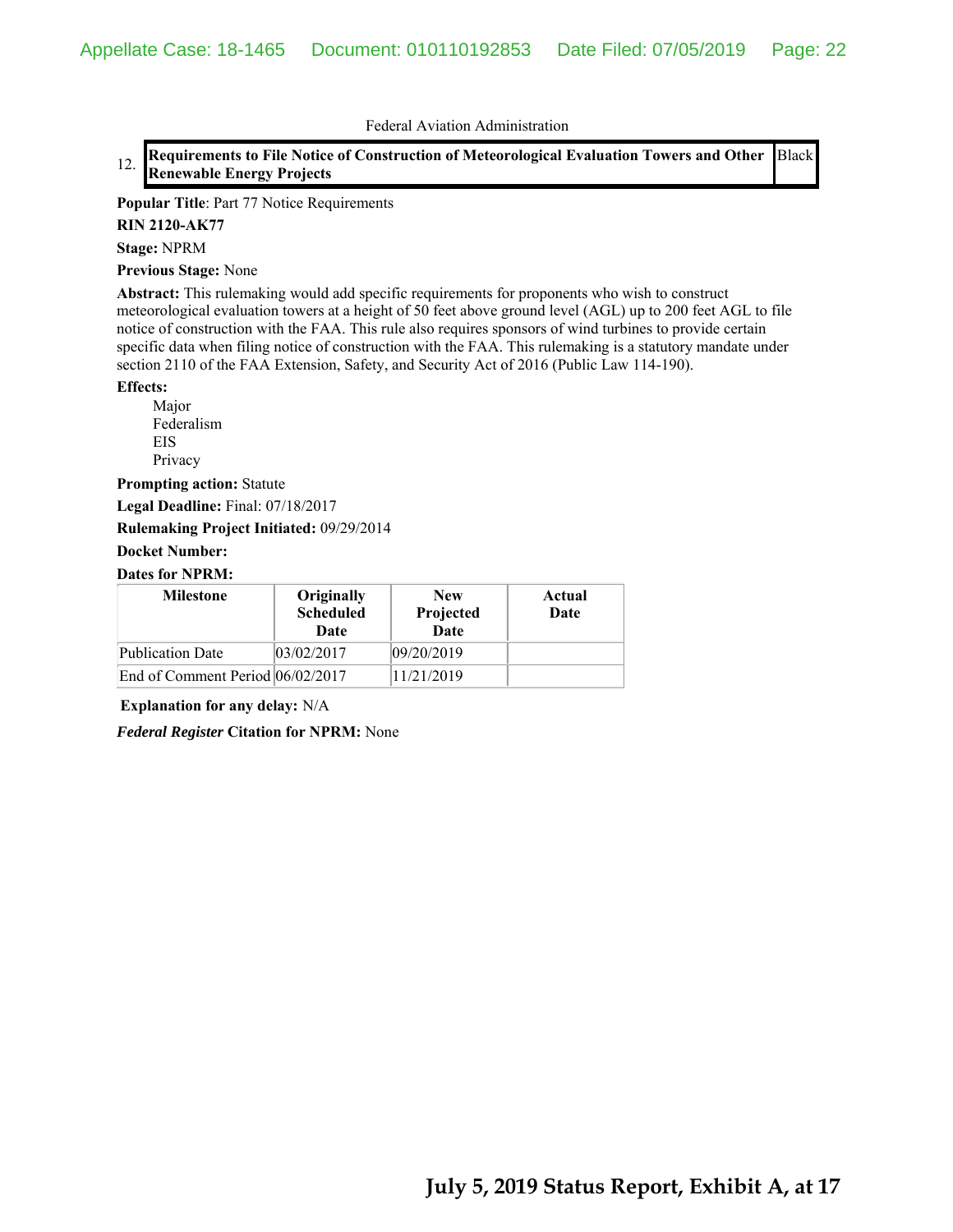13. **Orbital Debris Mitigation Methods for Launch Vehicle Upper Stages (Orbital Debris)** Black

#### **Popular Title**: Orbital Debris Mitigation Methods

#### **RIN 2120-AK81**

**Stage:** NPRM

#### **Previous Stage:**

**Abstract:** Orbital debris poses a growing threat to space operations. Debris mitigation guidelines, standards, and policies must be revised periodically, enforced domestically, and adopted internationally to mitigate the operational impacts of orbital debris. To help accomplish this, FAA, in consultation with appropriate Federal partners would update its existing orbital debris mitigation regulations to more-closely align with the U.S. Government Orbital Debris Mitigation Standard Practices, and would update current launch collision avoidance regulations to match U.S. Air Force Space Command (AFSPC) practice.

## **Effects:**

None

**Prompting action:** None

**Legal Deadline:** None

**Rulemaking Project Initiated:** 03/12/2013

**Docket Number:**

#### **Dates for NPRM:**

| <b>Milestone</b>                 | Originally<br><b>Scheduled</b><br>Date | <b>New</b><br>Projected<br>Date | Actual<br>Date |
|----------------------------------|----------------------------------------|---------------------------------|----------------|
| <b>Publication Date</b>          | 08/11/2016                             | 12/15/2019                      |                |
| End of Comment Period 10/17/2016 |                                        | 02/15/2020                      |                |

**Explanation for any delay:** N/A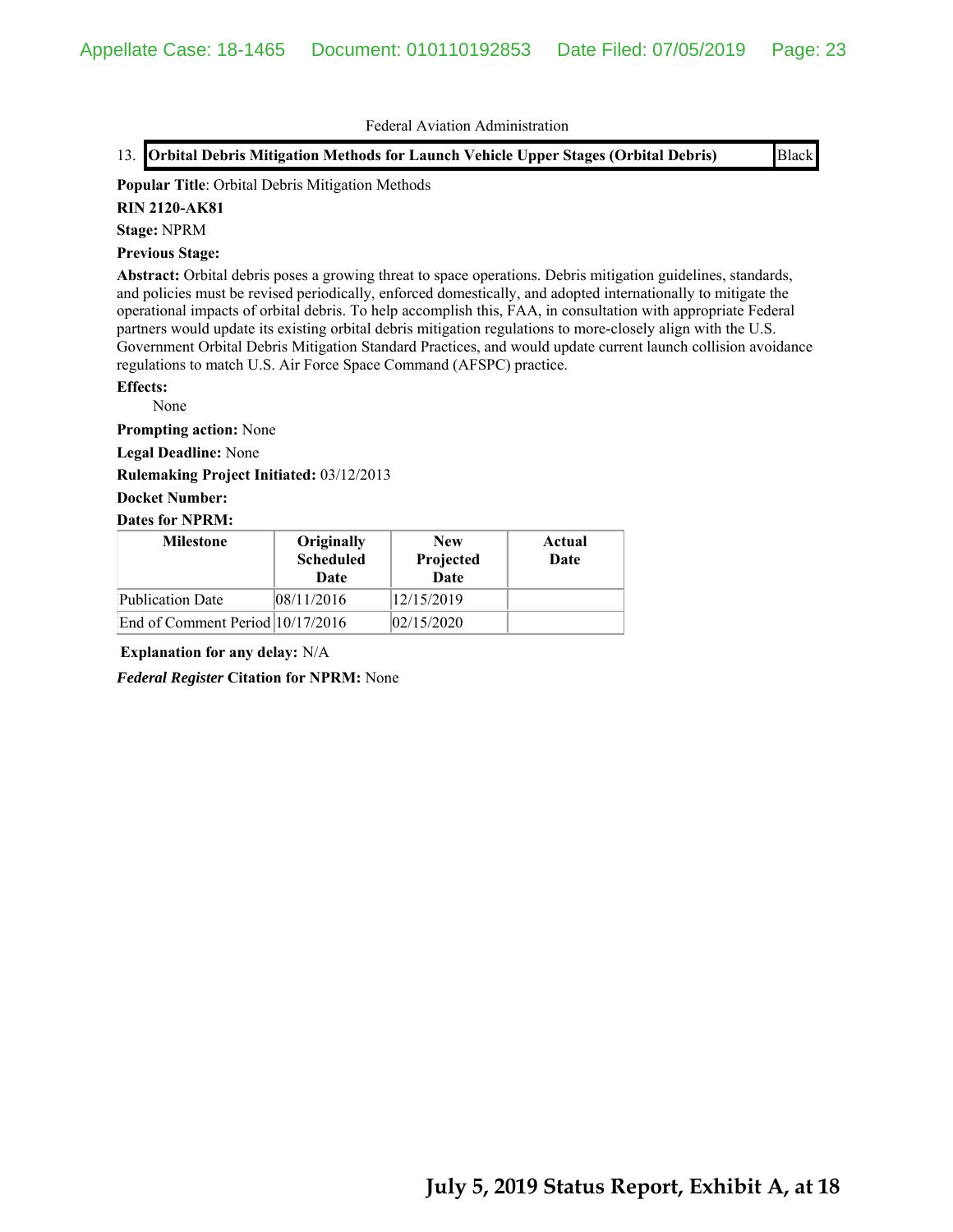## **Popular Title**: Small UAS Registration

## **RIN 2120-AK82**

**Stage:** Undetermined

**Previous Stage:** IFR Publication: 12/16/2015; IFR End of Comment Period 01/15/2016 IFR Effective Date: 01/15/2016.

**Abstract:** This rulemaking would provide an alternative, streamlined and simple, web-based aircraft registration process for the registration of small unmanned aircraft, including small unmanned aircraft operated as model aircraft, to facilitate compliance with the statutory requirement that all aircraft register prior to operation. It would also provide a simpler method for marking small unmanned aircraft that is more appropriate for these aircraft. This action responds to public comments received regarding the proposed registration process in the Operation and Certification of Small Unmanned Aircraft notice of proposed rulemaking, the request for information regarding unmanned aircraft system registration, and the recommendations from the Unmanned Aircraft System Registration Task Force.

#### **Effects:**

Regulatory Flexibility Act Information Collection Privacy EU **NAFTA** Foreign

**Prompting action:** Secretarial/Head of Operating Administration Decision

**Legal Deadline:** None

**Rulemaking Project Initiated:** 11/24/2015

#### **Docket Number:**

**Dates for Undetermined:**

| <b>Milestone</b> | Originally<br><b>Scheduled</b><br>Date | <b>New</b><br>Projected<br>Date | Actual<br>Date |
|------------------|----------------------------------------|---------------------------------|----------------|
| Publication Date |                                        |                                 |                |

**Explanation for any delay:** N/A

*Federal Register* **Citation for Undetermined:** None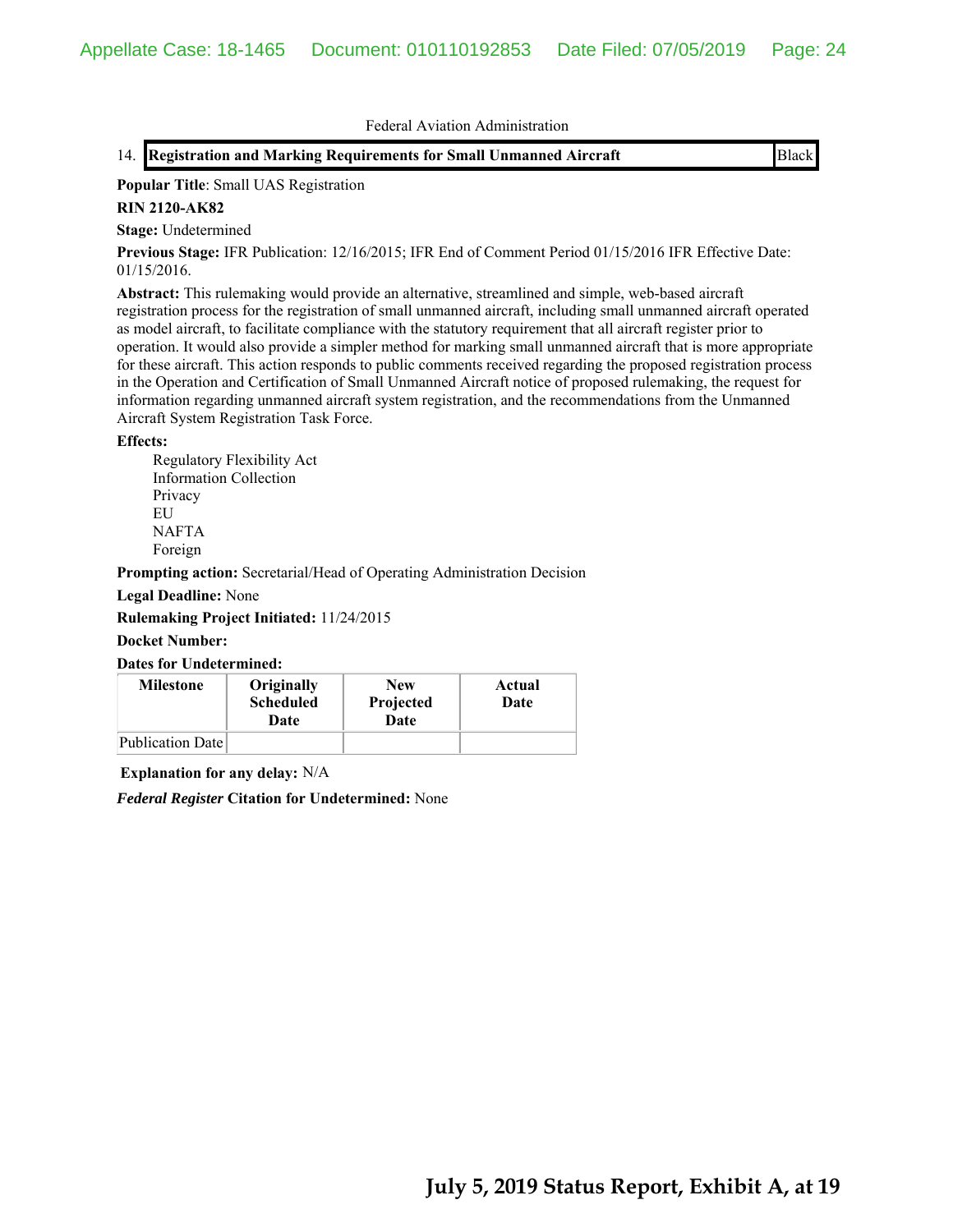## 15. **Unmanned Aircraft Systems Expanded Operations** Black

#### **Popular Title**: UAS XOps (DEREG)

#### **RIN 2120-AL01**

**Stage:** Undetermined

**Previous Stage:** NPRM: Publication Approved; Publication Date; End of Comment Period.

**Abstract:** This rulemaking would enable expanded operations of small unmanned aircraft systems (sUAS) in the national airspace system (NAS). As a result, it would increase the utility of sUAS for operations under 14 CFR part 107, and would advance technology by encouraging innovation in this rapidly developing segment of the aviation industry.

#### **Effects:**

Privacy

**Prompting action:** None

**Legal Deadline:** None

**Rulemaking Project Initiated:** 12/06/2016

#### **Docket Number:**

#### **Dates for Undetermined:**

| <b>Milestone</b> | Originally<br><b>Scheduled</b><br>Date | <b>New</b><br>Projected<br>Date | Actual<br>Date |
|------------------|----------------------------------------|---------------------------------|----------------|
| Publication Date |                                        |                                 |                |

**Explanation for any delay:** N/A

*Federal Register* **Citation for Undetermined:** None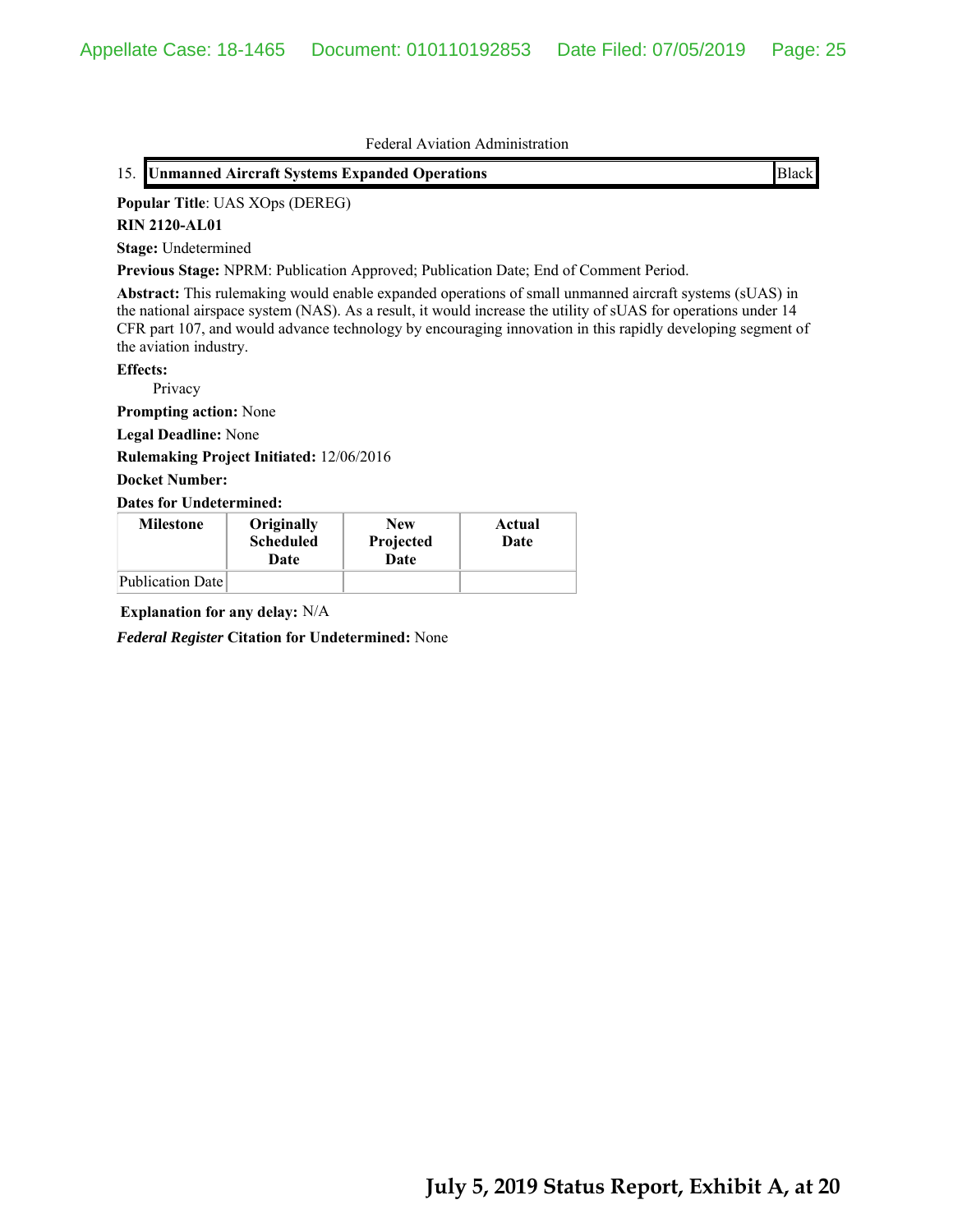## 16. **Revision of ADS-B Out Requirements** Black

#### **Popular Title**: ADS-B Out Exceptions (DEREG)

#### **RIN 2120-AL16**

**Stage:** Final Rule

#### **Previous Stage:**

**Abstract:** The purpose of this rulemaking is to remove the requirement that all aircraft equipped with Automatic Dependent Surveillance-Broadcast Out (ADS-B Out) must transmit at all times. This rule provides an exception to ADS-B requirements, removing the transmission requirement for certain operations carried out in the interest of national security. The changes would provide relief to those government agencies that operate aircraft equipped with ADS-B Out but require the ability to terminate the transmission signal when conducting national security, sensitive, intelligence and law enforcement missions that could be compromised by the requirement to transmit flight information over non-encrypted signals.

#### **Effects:**

None

**Prompting action:** None

**Legal Deadline:** None

**Rulemaking Project Initiated:** 09/01/2017

**Docket Number:**

**Dates for Final Rule:**

| <b>Milestone</b>      | Originally<br><b>Scheduled</b><br>Date | <b>New</b><br>Projected<br>Date | Actual<br>Date |
|-----------------------|----------------------------------------|---------------------------------|----------------|
| Publication Date      |                                        | 06/30/2019                      |                |
| End of Comment Period |                                        | 07/30/2019                      |                |

**Explanation for any delay:** N/A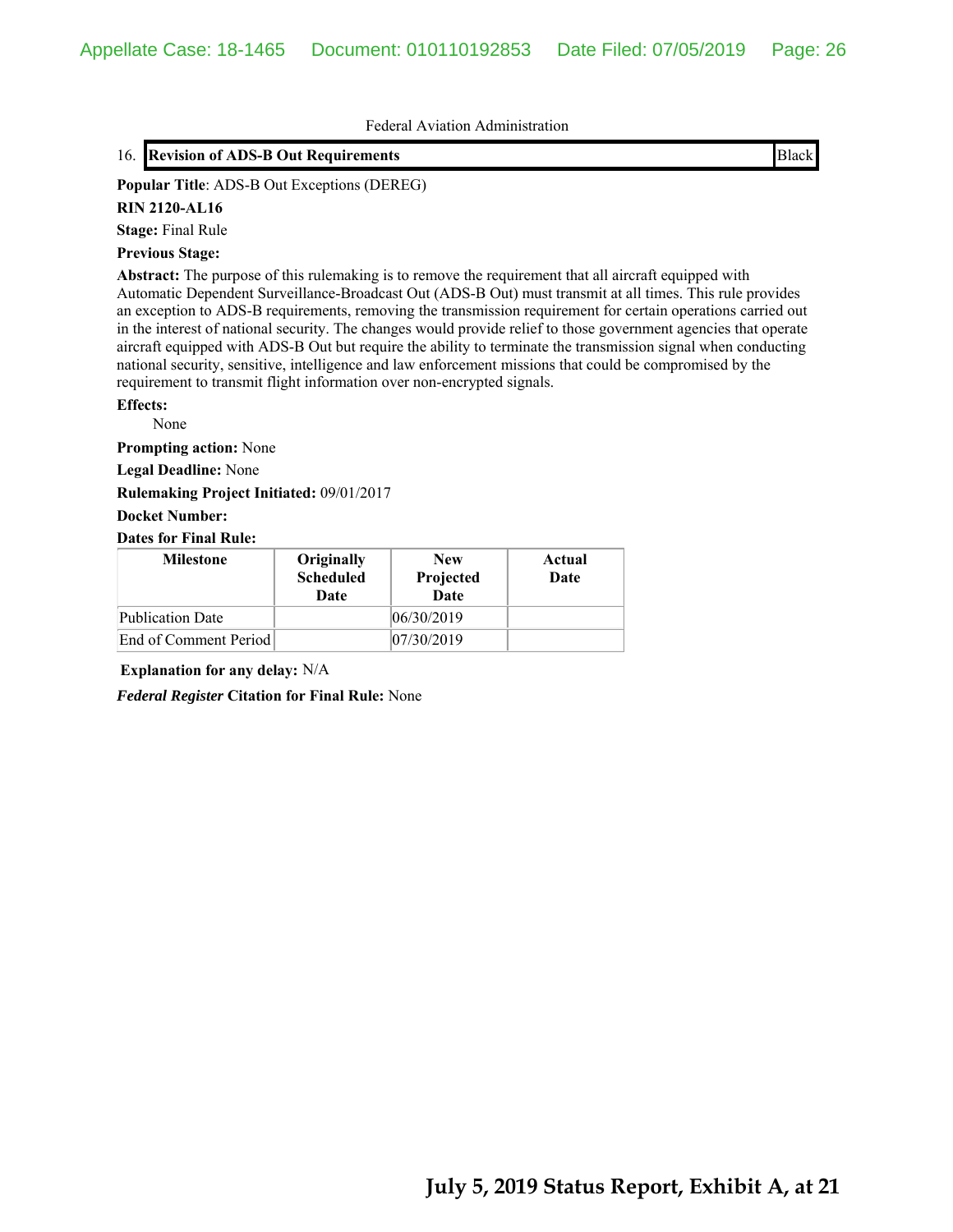17. **Streamlined Launch and Reentry Licensing Requirements Black** 

**Popular Title**: Streamlined CST Regulations (DEREG)

## **RIN 2120-AL17**

**Stage:** NPRM

## **Previous Stage:**

**Abstract:** This action would fundamentally change how the FAA licenses launches and reentries in 14 CFR Chapter III by proposing a regulatory approach that relies on performance-based regulations rather than prescriptive regulations. This action would primarily consolidate and revise parts 415, 417, 431, and 435 into a single regulatory part that states safety objectives to be achieved for the launch of suborbital and orbital expendable and reusable launch vehicles, and the reentry of reentry vehicles, and will leave design or operational solutions up to the applicant. This action will be accompanied by a body of Advisory Circulars or standards that collectively provide at least one acceptable means of compliance for all performance-based regulations in the new part. This action would also enable flexible timeframes, remove unnecessary ground safety regulations, redefine when launch begins to allow specified pre-flight operations prior to license approval, and allow applicants to seek a license to launch from multiple sites. This proposal would significantly streamline and simplify licensing of launch and reentry operations, would enable novel operations, and would result in net cost savings.

#### **Effects:**

None

**Prompting action:** None

**Legal Deadline:** None

**Rulemaking Project Initiated:** 09/01/2017

#### **Docket Number:**

#### **Dates for NPRM:**

| <b>Milestone</b>                 | Originally<br><b>Scheduled</b><br>Date | <b>New</b><br>Projected<br><b>Date</b> | Actual<br>Date |
|----------------------------------|----------------------------------------|----------------------------------------|----------------|
| Publication Date                 | 09/28/2018                             | 04/15/2019                             | 04/15/2019     |
| End of Comment Period 11/28/2018 |                                        |                                        | 7/30/2019      |

**Explanation for any delay:** N/A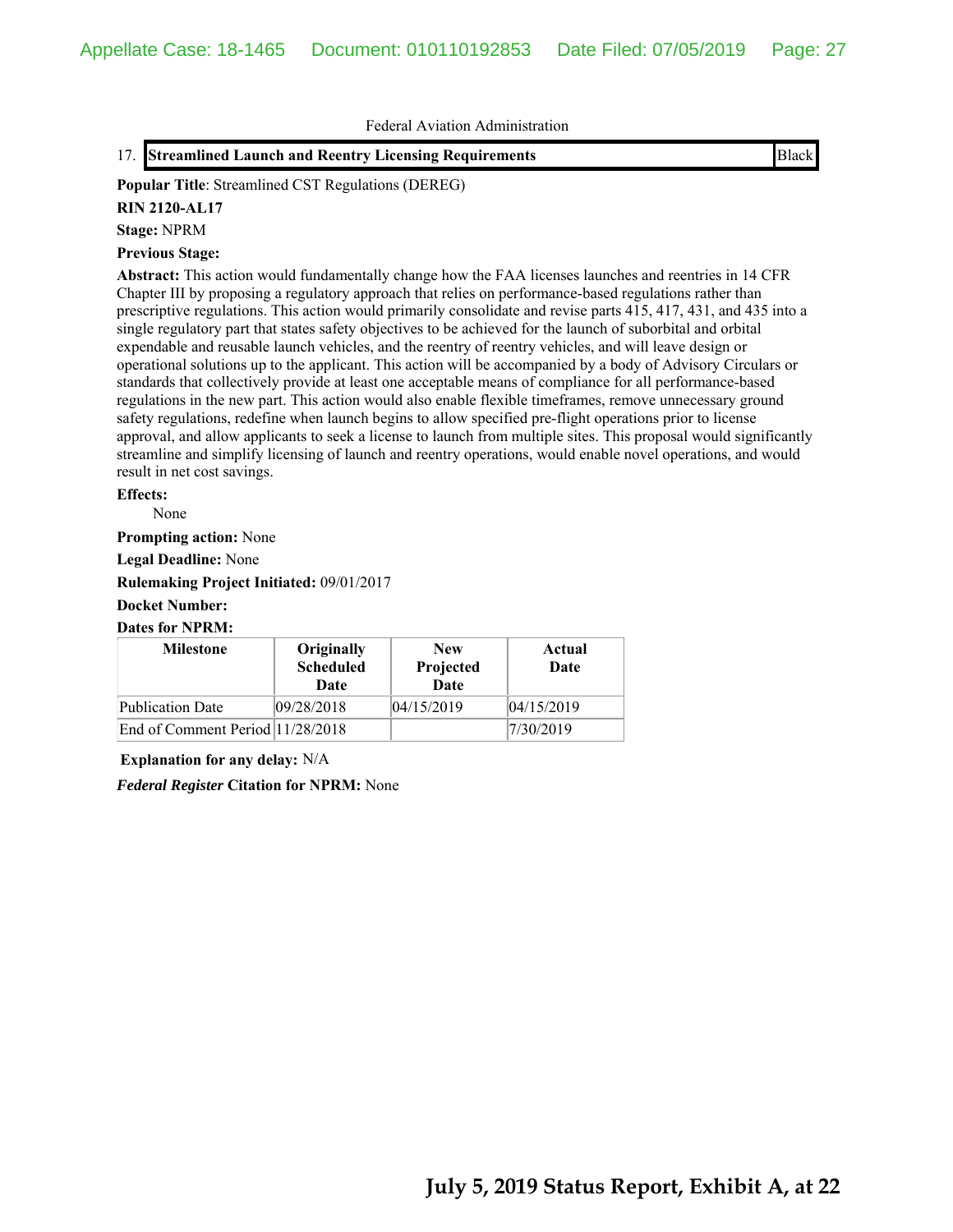|  | 18. Domestic Noise Certification of Supersonic Aircraft | <b>Black</b> |
|--|---------------------------------------------------------|--------------|
|--|---------------------------------------------------------|--------------|

**Popular Title**: Domestic Noise Certification (DEREG)

#### **RIN 2120-AL29**

**Stage:** NPRM

**Previous Stage:** None

**Abstract:** This rulemaking would propose updates and additions to the noise certification rules to accommodate noise certification of new civil supersonic aircraft. The current noise regulations are limited in applicability to subsonic aircraft and the Concorde. These regulations must be amended to broaden their applicability, provide definitions, and adopt noise levels and test requirements that would apply to new design supersonic aircraft.

#### **Effects:**

None

**Prompting action:** None

**Legal Deadline:** None

**Rulemaking Project Initiated:** 02/20/2018

## **Docket Number:**

## **Dates for NPRM:**

| <b>Milestone</b>                 | Originally<br><b>Scheduled</b><br>Date | <b>New</b><br>Projected<br><b>Date</b> | Actual<br>Date |
|----------------------------------|----------------------------------------|----------------------------------------|----------------|
| Publication Date                 | 12/01/2019                             | 03/12/2020                             |                |
| End of Comment Period 02/03/2020 |                                        | 06/12/2020                             |                |

**Explanation for any delay:** N/A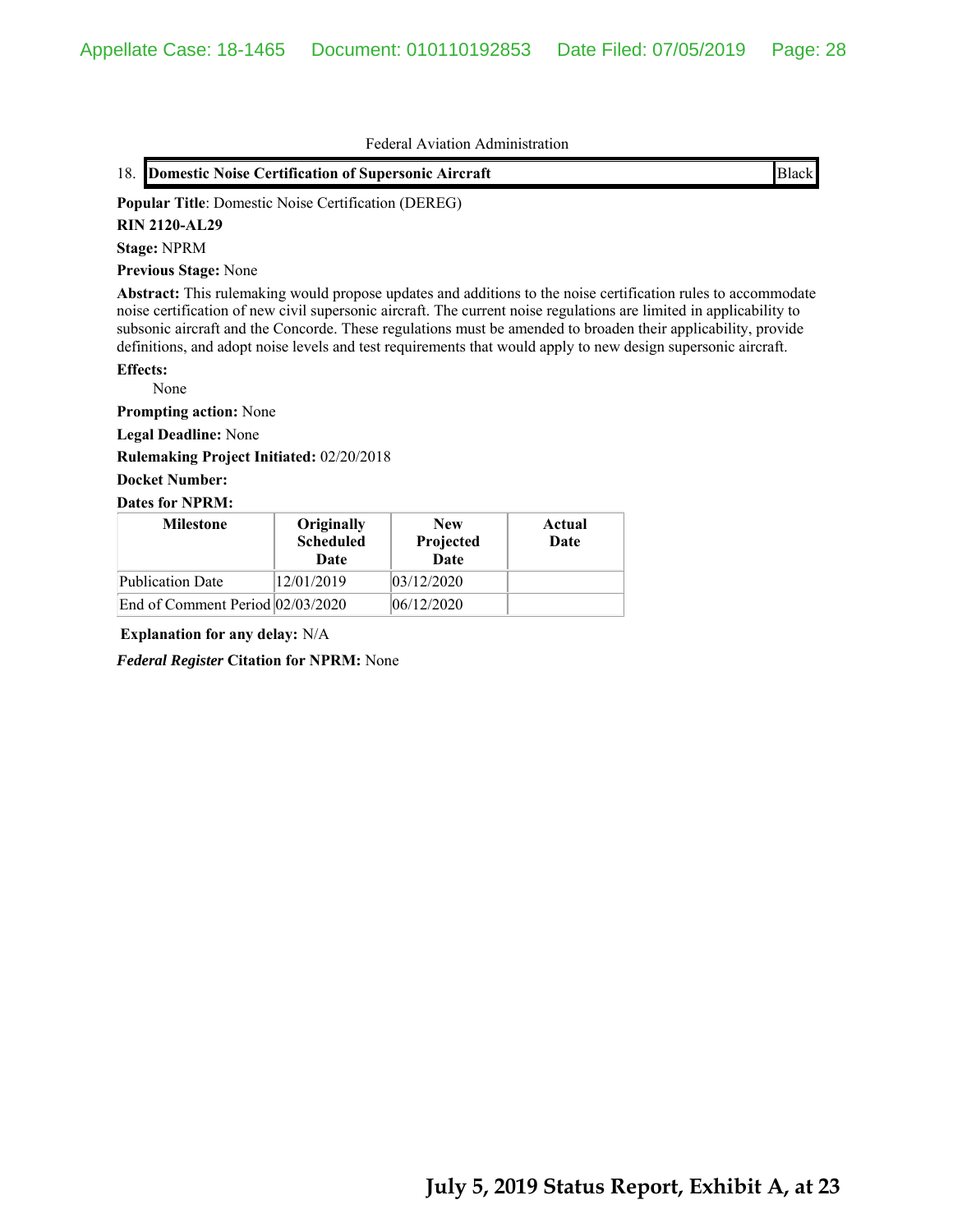## 19. **Remote Identification of Unmanned Aircraft Systems** Black

### **Popular Title**: Remote ID UAS

**RIN 2120-AL31**

#### **Stage:** NPRM

**Previous Stage:** Publication Approved; Publication Date; End of Comment Period.

**Abstract:** This action would implement system(s) for the remote identification of certain unmanned aircraft systems. The remote identification of unmanned aircraft systems in the national airspace system would further address security and law enforcement concerns regarding the further integration of these aircraft into the national airspace while also enabling greater operational capabilities by these same aircraft.

#### **Effects:**

None

**Prompting action:** None

**Legal Deadline:** None

**Rulemaking Project Initiated:** 02/20/2018

## **Docket Number:**

#### **Dates for NPRM:**

| <b>Milestone</b>                 | Originally<br><b>Scheduled</b><br>Date | <b>New</b><br>Projected<br>Date | Actual<br>Date |
|----------------------------------|----------------------------------------|---------------------------------|----------------|
| Publication Date                 | 05/01/2019                             | 09/20/2019                      |                |
| End of Comment Period 07/01/2019 |                                        | 12/29/2019                      |                |

**Explanation for any delay:** N/A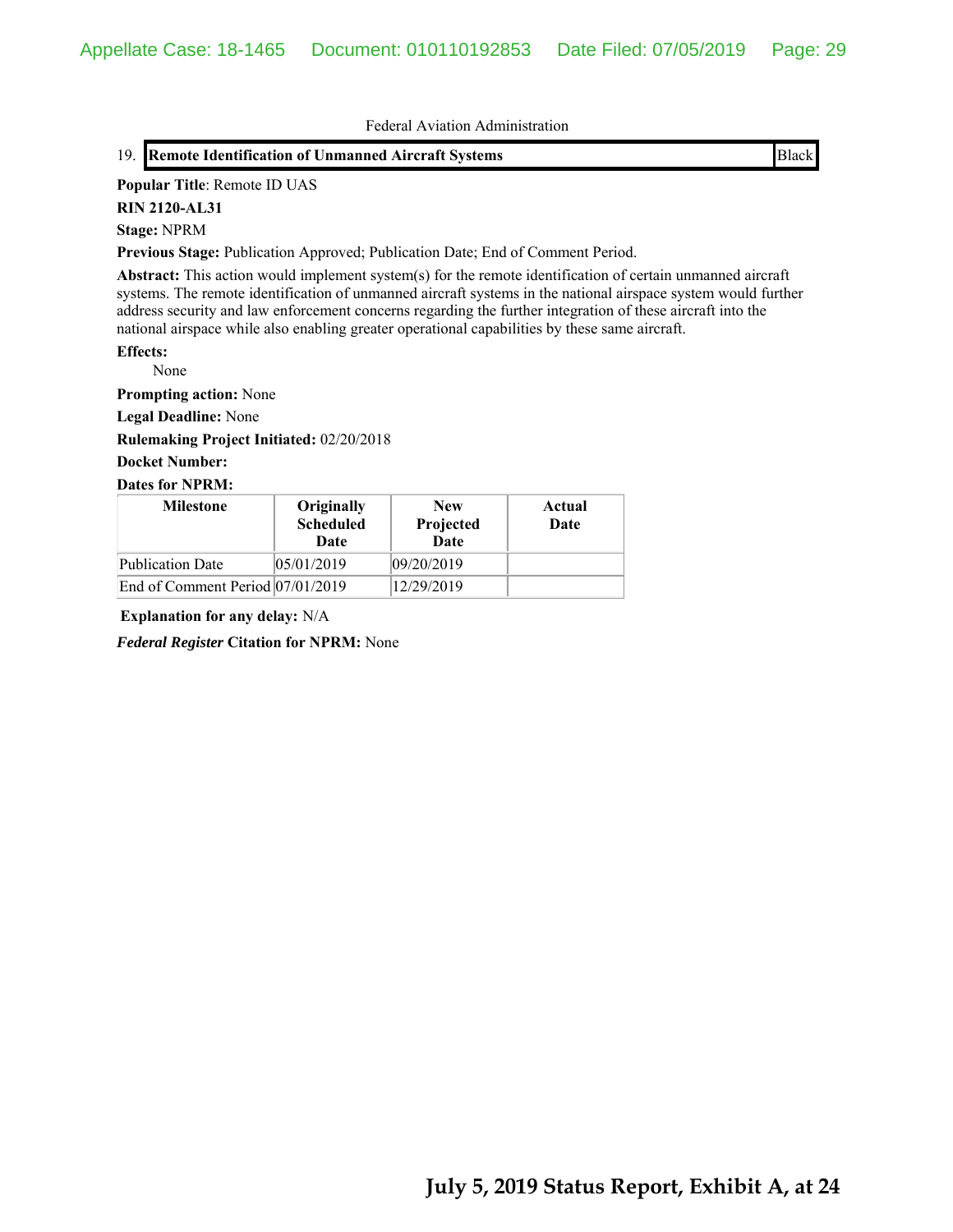## 20. **UAS Flight Restrictions near Critical Infrastructure Facilities** Black

#### **Popular Title**: UAS Flight Restrictions

#### **RIN 2120-AL33**

**Stage:** NPRM

## **Previous Stage:**

**Abstract:** This action would implement section 2209, Applications for designation, of Public Law 114-190, the FAA Extension, Safety and Security Act of 2016 (130 Stat. 634). Specifically, this rule would establish the criteria and procedures for the operator or proprietor of eligible fixed site facilities to apply to the FAA for a UAS-specific flight restriction. In addition, this rule would establish the substantive criteria based on the enumerated statutory considerations (i.e. national security and aviation safety) that the FAA will use in determining to grant or deny a petition, as well as the procedures for notifying the petitioner of the determination made and the process for resubmission of any denial. Lastly, this rule would establish the process to be used by the FAA to implement the UAS-specific flight restriction and notify the public.

#### **Effects:**

Economically Significant

**Prompting action:** None

**Legal Deadline:** Final: 01/11/2017

**Rulemaking Project Initiated:** 02/20/2018

## **Docket Number:**

## **Dates for NPRM:**

| <b>Milestone</b>                 | Originally<br><b>Scheduled</b><br>Date | <b>New</b><br>Projected<br>Date | Actual<br>Date |
|----------------------------------|----------------------------------------|---------------------------------|----------------|
| Publication Date                 | 03/01/2020                             | 10/29/2019                      |                |
| End of Comment Period 10/19/2019 |                                        | 12/29/2019                      |                |

**Explanation for any delay:** N/A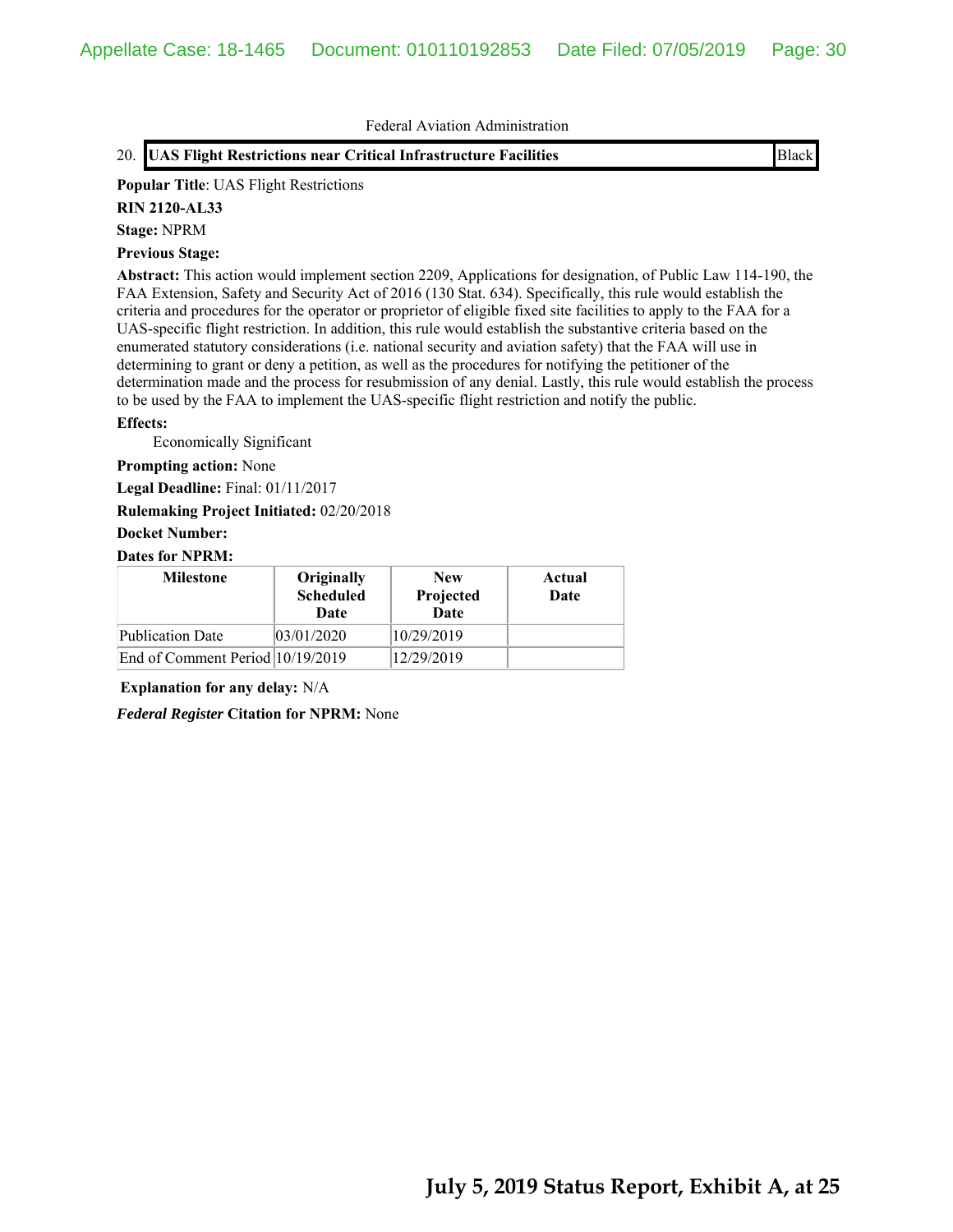21. **Use of Supplemental Restraints in Flight Operations for Compensation or Hire** Black

#### **Popular Title**: Supplemental Restraints

**RIN 2120-AL37**

## **Stage:** NPRM

**Previous Stage:** None

**Abstract:** This rulemaking would ensure that any supplemental passenger restraint used by an aircraft occupant during "doors off" flight operations has a release mechanism accessible to that occupant. The intended effect of this rulemaking is to ensure that any supplemental passenger restraint system can be quickly released with minimal difficulty to ensure egress from the aircraft in an emergency.

## **Effects:**

None

**Prompting action:** None

**Legal Deadline:** None

**Rulemaking Project Initiated:** 03/23/2018

## **Docket Number:**

## **Dates for NPRM:**

| <b>Milestone</b>                 | Originally<br><b>Scheduled</b><br>Date | <b>New</b><br>Projected<br><b>Date</b> | Actual<br>Date |
|----------------------------------|----------------------------------------|----------------------------------------|----------------|
| Publication Date                 | 09/06/2019                             | 10/08/2019                             |                |
| End of Comment Period 10/07/2019 |                                        | 12/09/2019                             |                |

**Explanation for any delay:** N/A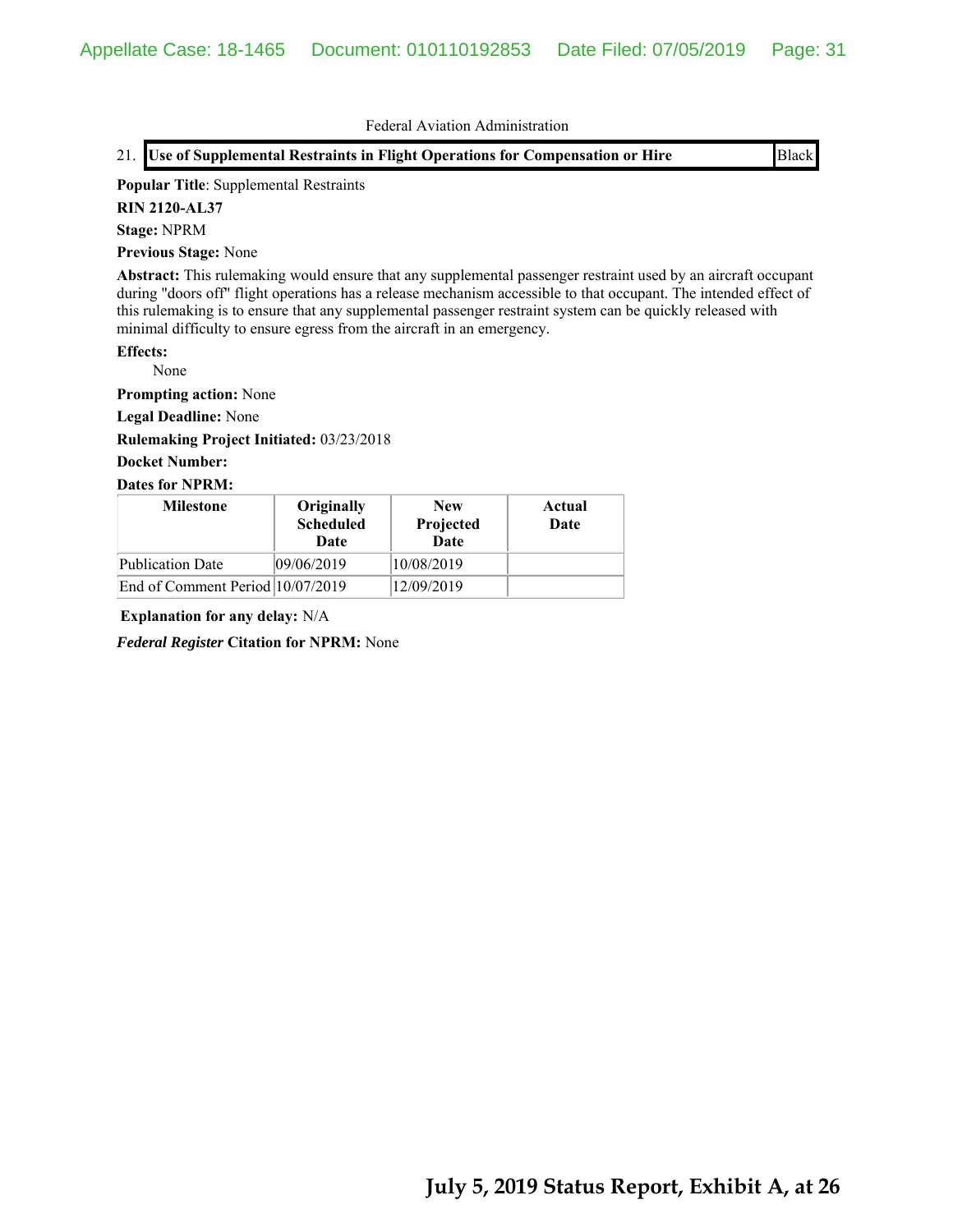| <b>Flight Attendant Duty Period Limitations and Rest Requirements</b><br>22.                                                                                                                                                                            |                                        |                                 |                | <b>Black</b> |
|---------------------------------------------------------------------------------------------------------------------------------------------------------------------------------------------------------------------------------------------------------|----------------------------------------|---------------------------------|----------------|--------------|
| Popular Title: Flight Attendant Flight, Duty and Rest                                                                                                                                                                                                   |                                        |                                 |                |              |
| <b>RIN 2120-AL41</b>                                                                                                                                                                                                                                    |                                        |                                 |                |              |
| <b>Stage: NPRM</b>                                                                                                                                                                                                                                      |                                        |                                 |                |              |
| <b>Previous Stage: None</b>                                                                                                                                                                                                                             |                                        |                                 |                |              |
| Abstract: This rulemaking would be responsive to Public Law 115-254, section 335 (a), which requires the<br>FAA to modify the rest periods required in 14 CFR section 121.467 to a minimum of 10 hours, without an<br>option to reduce the rest period. |                                        |                                 |                |              |
| <b>Effects:</b><br>Economically Significant                                                                                                                                                                                                             |                                        |                                 |                |              |
| <b>Prompting action:</b> None                                                                                                                                                                                                                           |                                        |                                 |                |              |
| <b>Legal Deadline: None</b>                                                                                                                                                                                                                             |                                        |                                 |                |              |
| Rulemaking Project Initiated: 02/21/2019                                                                                                                                                                                                                |                                        |                                 |                |              |
| <b>Docket Number:</b>                                                                                                                                                                                                                                   |                                        |                                 |                |              |
| <b>Dates for NPRM:</b>                                                                                                                                                                                                                                  |                                        |                                 |                |              |
| <b>Milestone</b>                                                                                                                                                                                                                                        | Originally<br><b>Scheduled</b><br>Date | <b>New</b><br>Projected<br>Date | Actual<br>Date |              |
| <b>Publication Date</b>                                                                                                                                                                                                                                 | 05/28/2020                             | 05/28/2020                      |                |              |
| End of Comment Period                                                                                                                                                                                                                                   |                                        |                                 |                |              |

**Explanation for any delay:** N/A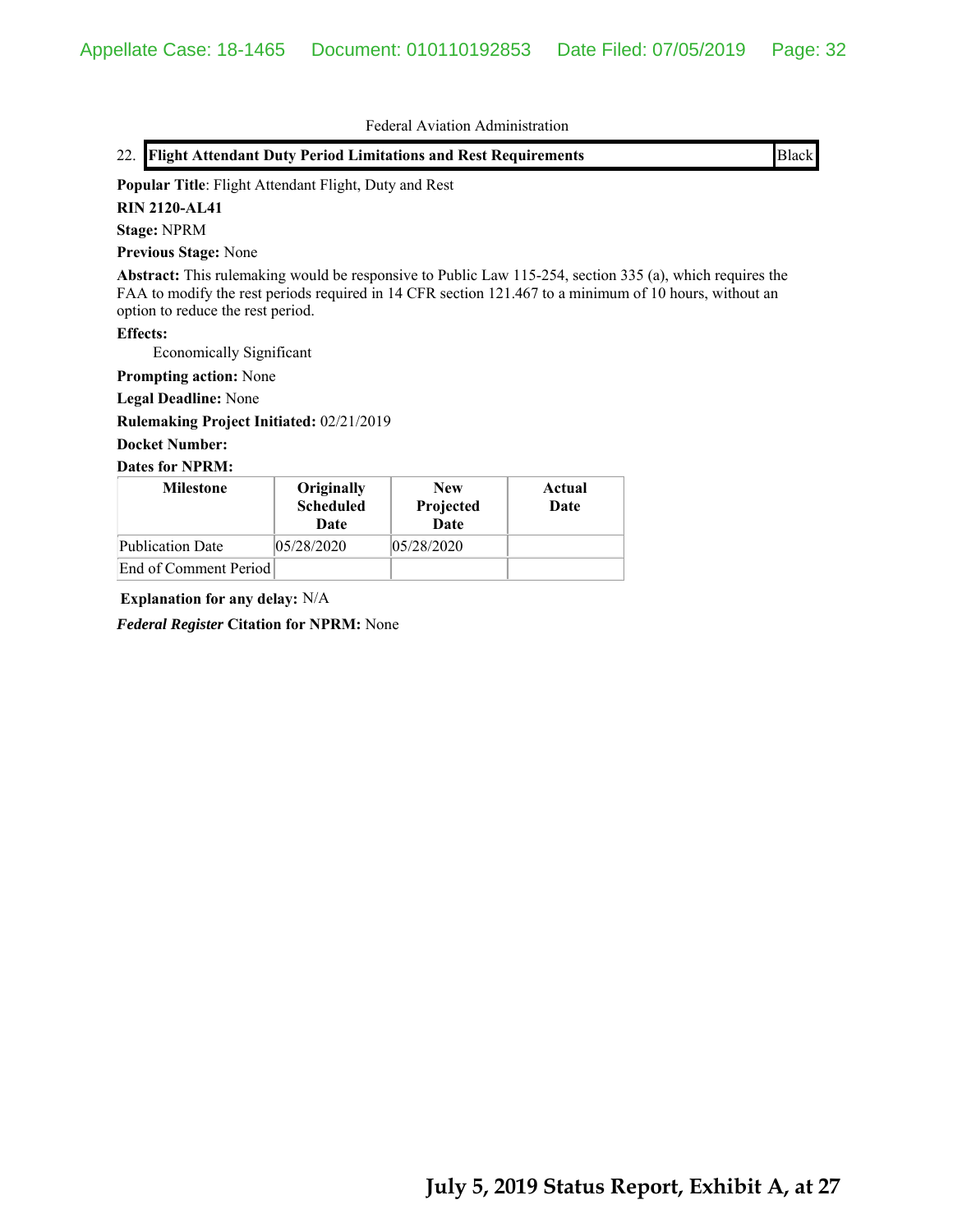23. **ARAC Regulatory Reform – Transport Airplane Certification Streamlining** Black

#### **Popular Title**: ARAC Regulatory Reform

**RIN 2120-AL42**

## **Stage:** NPRM

**Previous Stage:** None

**Abstract:** This rulemaking amendment would address the recommendation that the Federal Aviation Administration received from Aviation Rulemaking Advisory Committee (ARAC) to reform and streamline the FAA's existing part 25 certification regulations. This amendment would codify commonly used special conditions, equivalent level-of-safety findings, and exemptions for Title 14 Code of Federal Regulations (14 CFR) Part 25 and would, in part, harmonize with the standards that the European Aviation Safety Agency (EASA) currently requires.

## **Effects:**

None

**Prompting action:** None

**Legal Deadline:** None

**Rulemaking Project Initiated:** 02/22/2019

#### **Docket Number:**

#### **Dates for NPRM:**

| <b>Milestone</b>      | Originally<br><b>Scheduled</b><br>Date | <b>New</b><br>Projected<br><b>Date</b> | Actual<br>Date |
|-----------------------|----------------------------------------|----------------------------------------|----------------|
| Publication Date      |                                        | 08/30/2020                             |                |
| End of Comment Period |                                        | 10/30/2020                             |                |

**Explanation for any delay:** N/A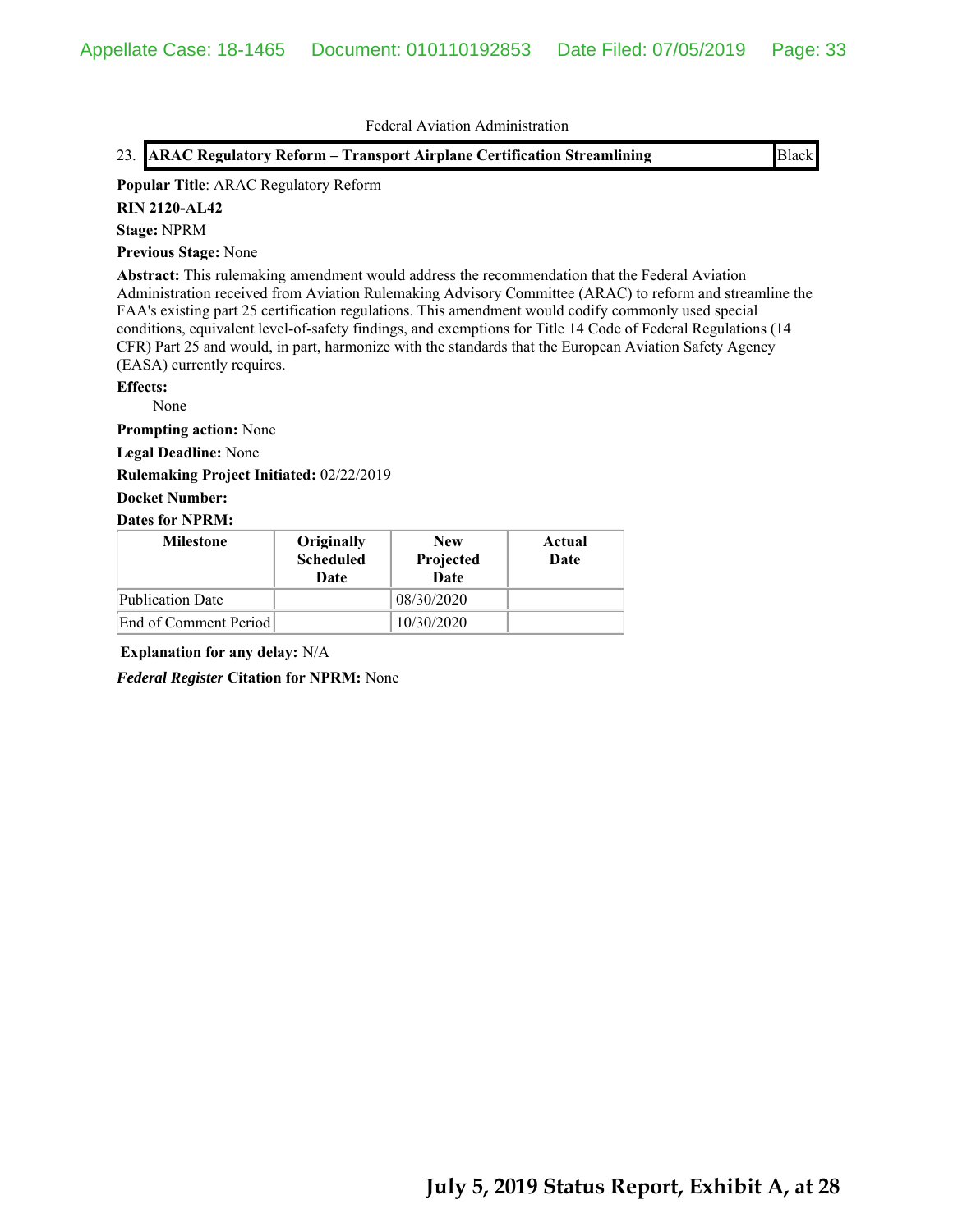#### 24. **Extension of the Prohibition Against Certain Flights in Specified Areas of the Sanaa Flight Information Region (FIR) (OYSC)** Black

#### **Popular Title**: Sanaa SFAR

#### **RIN 2120-AL44**

**Stage:** Final Rule

**Previous Stage:** None

**Abstract:** Assuming that the intelligence assessment that will be conducted in support of this project does not support changing the parameters of the rule, this action will extend the prohibition against certain flight operations in the Sanaa Flight Information Region (FIR) (OYSC) by all: U.S. air carriers; U.S. commercial operators; persons exercising the privileges of an airman certificate issued by the FAA, except when such persons are operating U.S.-registered aircraft for a foreign air carrier; and operators of U.S.-registered civil aircraft, except where the operator of such aircraft is a foreign air carrier. The FAA expects extending the flight prohibition will be necessary to address a potential hazard to persons and aircraft engaged in such flight operations

#### **Effects:**

None

**Prompting action:** None

**Legal Deadline:** None

**Rulemaking Project Initiated:** 03/19/2019

#### **Docket Number:**

## **Dates for Final Rule:**

| <b>Milestone</b>      | Originally<br><b>Scheduled</b><br>Date | <b>New</b><br>Projected<br>Date | Actual<br>Date |
|-----------------------|----------------------------------------|---------------------------------|----------------|
| Publication Date      | 12/23/2019                             |                                 |                |
| End of Comment Period |                                        |                                 |                |

**Explanation for any delay:** N/A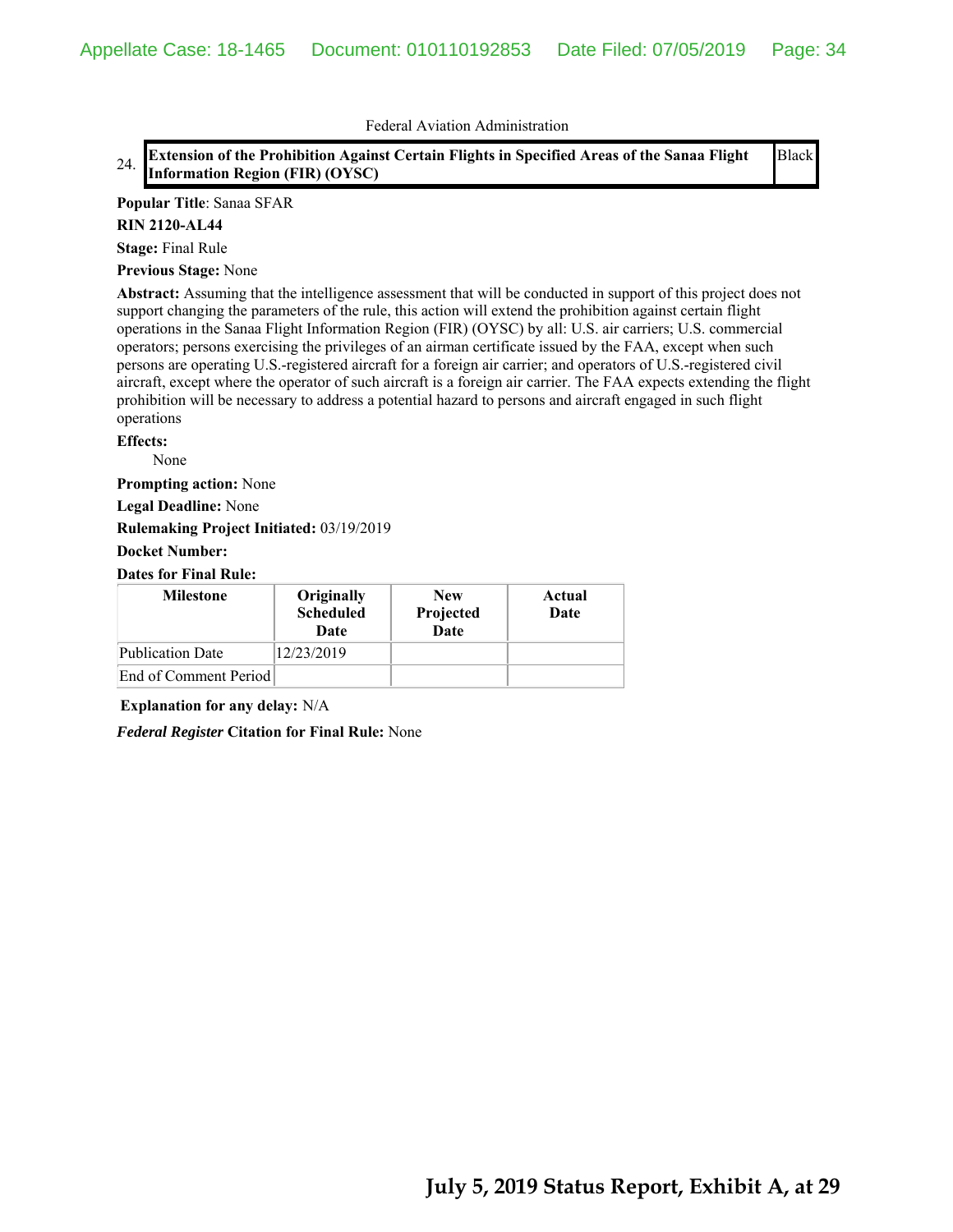## 25. **Extension of the Prohibition Against Certain Flights in the Territory and Airspace of Somalia** Black

#### **Popular Title**: Somalia SFAR

#### **RIN 2120-AL46**

**Stage:** Final Rule

#### **Previous Stage:**

**Abstract:** Assuming that the intelligence assessment that will be conducted in support of this project does not support changing the parameters of the rule, this action will extend the prohibition against certain flight operations in the territory and airspace of Somalia at altitudes below Flight Level (FL) 260 by all: U.S. air carriers; U.S. commercial operators; persons exercising the privileges of an airman certificate issued by the FAA, except when such persons are operating U.S.-registered aircraft for a foreign air carrier; and operators of U.S.-registered civil aircraft, except where the operator of such aircraft is a foreign air carrier. The FAA expects that extension of the flight prohibition will be necessary to address a potential hazard to persons and aircraft engaged in such flight operations.

#### **Effects:**

None

**Prompting action:** None

**Legal Deadline:** None

#### **Rulemaking Project Initiated:** 03/19/2019

#### **Docket Number:**

## **Dates for Final Rule:**

| <b>Milestone</b>        | Originally<br><b>Scheduled</b><br>Date | <b>New</b><br>Projected<br><b>Date</b> | Actual<br>Date |
|-------------------------|----------------------------------------|----------------------------------------|----------------|
| <b>Publication Date</b> | 12/23/2019                             |                                        |                |
| End of Comment Period   |                                        |                                        |                |

## **Explanation for any delay:** N/A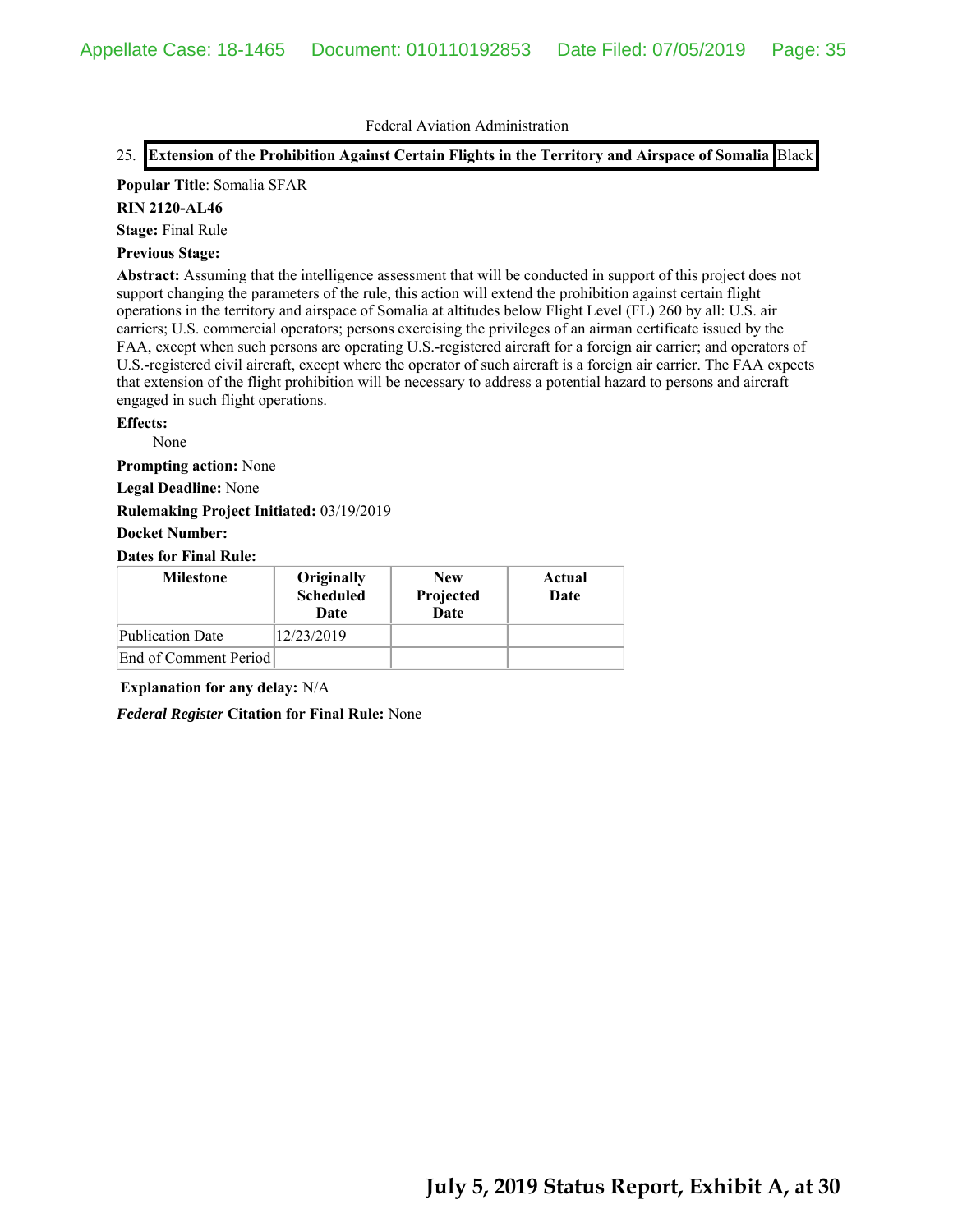#### **Federal Highway Administration**

Federal Highway Administration

## 26. **Pavement Markings** Red

**Popular Title**: Pavement Markings

**RIN 2125-AF34**

**Stage:** Final Rule

**Previous Stage:** NPRM: Publication Date 4/22/2010; End of C/P: 8/20/10; SNPA: 1/4/17; End of C/P: 5/4/17.

**Abstract:** This rulemaking would amend the Manual on Uniform Traffic Control Devices, incorporated by reference in 23 CFR part 655, subpart F, to include standards, guidance, options, and supporting information related to maintaining minimum levels of retroreflectivity for pavement markings on all roads open to public travel.

**Effects:**

None

**Prompting action:** Statute

**Legal Deadline:** None

**Rulemaking Project Initiated:** 12/07/2009

**Docket Number:** FHWA-2009-0139

**Dates for Final Rule:**

| <b>Milestone</b>            | Originally<br><b>Scheduled</b><br>Date | <b>New</b><br>Projected<br>Date | Actual<br>Date |
|-----------------------------|----------------------------------------|---------------------------------|----------------|
| Publication Date 12/30/2011 |                                        | 10/28/2019                      |                |

**Explanation for any delay:** N/A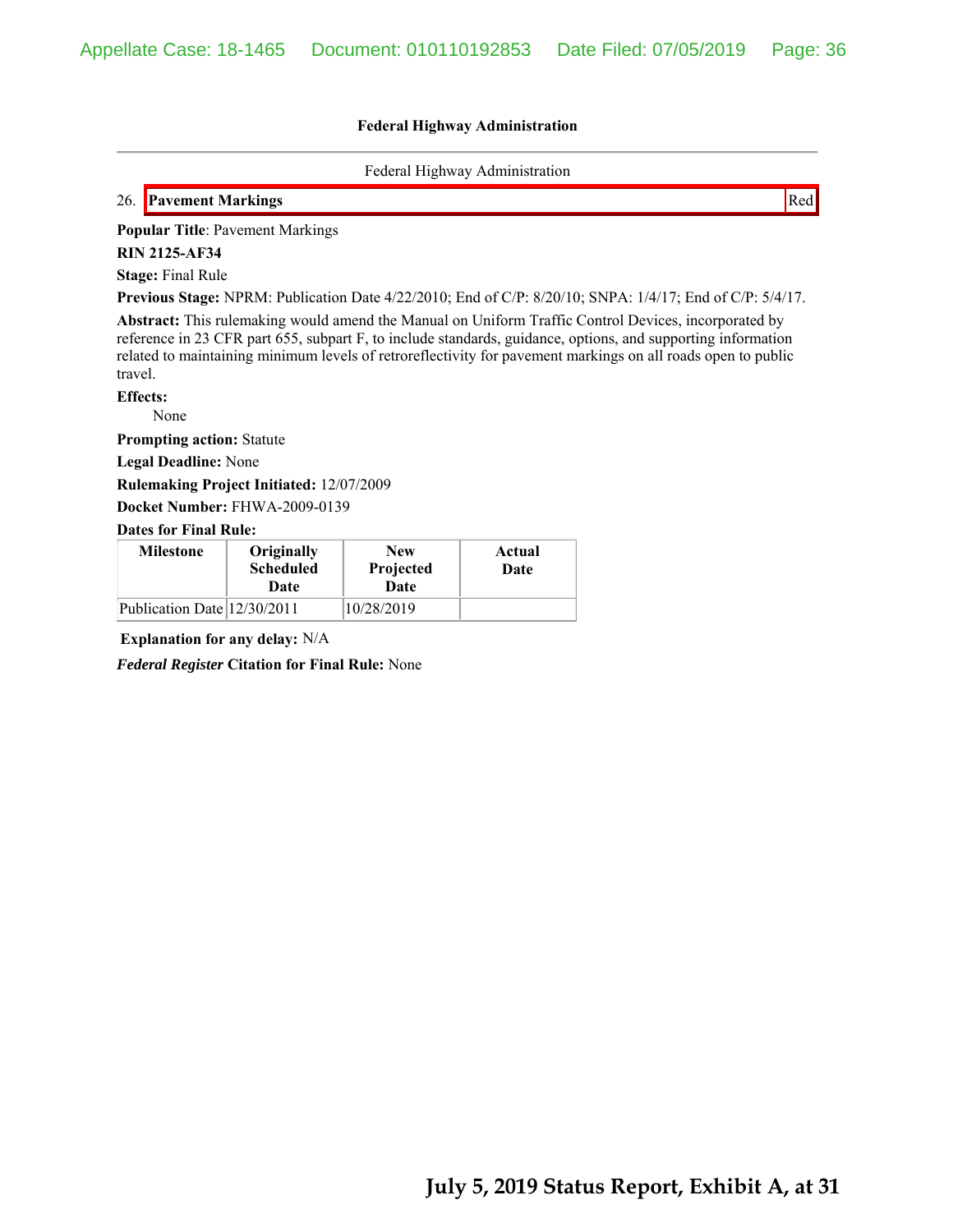Federal Highway Administration

### 27. **National Bridge Inspection Standards (MAP-21)** Green

### **Popular Title**: NBIS

**RIN 2125-AF55**

#### **Stage:** NPRM

**Previous Stage:** None

**Abstract:** This rulemaking would update 23 CFR Part 650, Subpart C, National Bridge Inspection Standards, to incorporate changes made by section 1111 of MAP-21. This rulemaking would also update this Subpart to provide clarification of the requirements related to complex structures, critical findings, and inspection intervals. Finally, this rulemaking would update 23 CFR Part 650 by removing Subparts D and G as the programs covered by these regulations have been eliminated.

### **Effects:**

None

**Prompting action:** Statute

**Legal Deadline:** Final Rule: 10/01/2015

**Rulemaking Project Initiated:** 07/06/2012

**Docket Number:** FHWA-2017-0047

#### **Dates for NPRM:**

| <b>Milestone</b>                 | Originally<br><b>Scheduled</b><br>Date | <b>New</b><br>Projected<br>Date | Actual<br>Date |
|----------------------------------|----------------------------------------|---------------------------------|----------------|
| Publication Date                 | 07/03/2014                             | 09/19/2019                      |                |
| End of Comment Period 08/15/2014 |                                        | 11/21/2019                      |                |

**Explanation for any delay:** N/A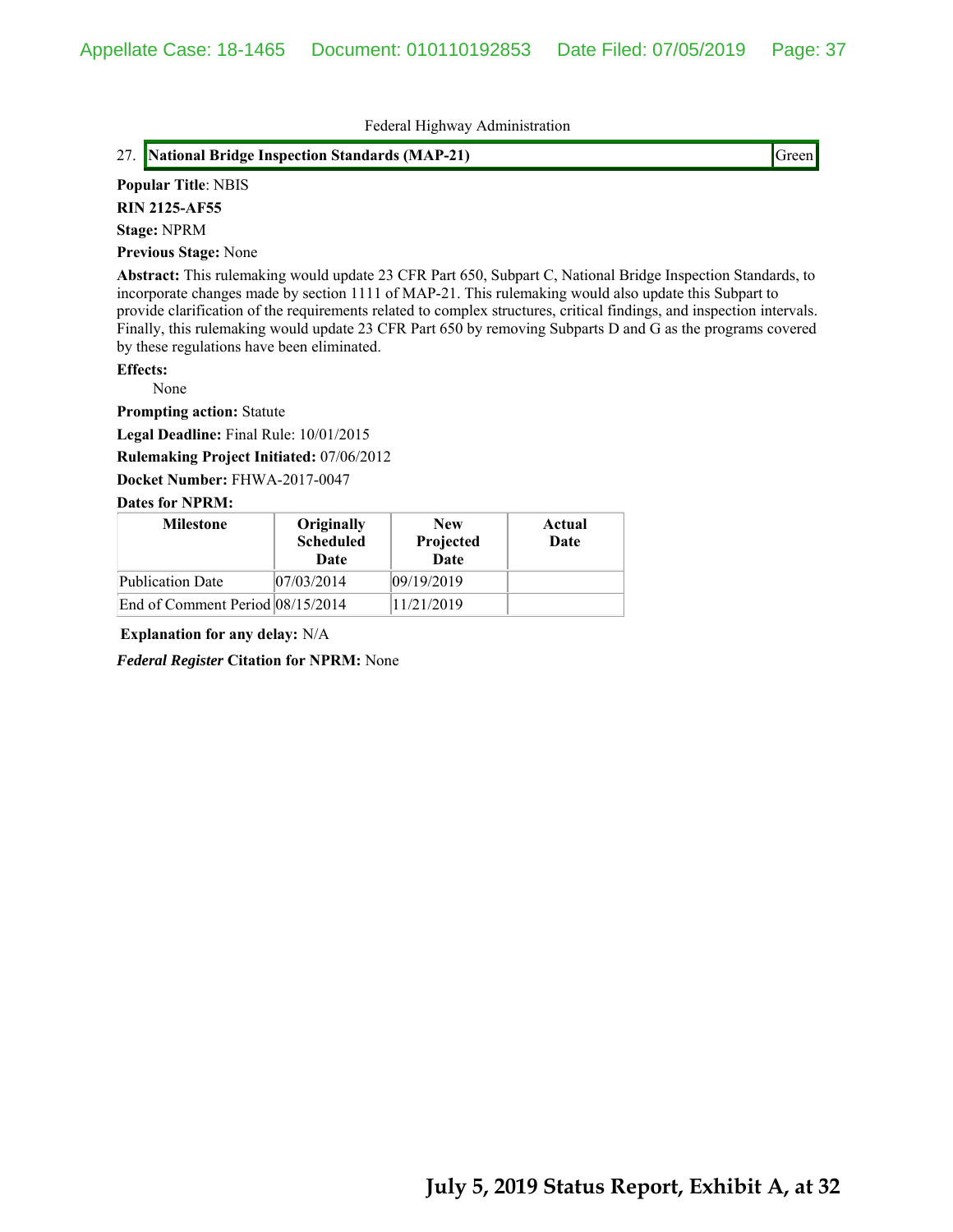Federal Highway Administration

#### 28. **Uniform Relocation Assistance and Real Property Acquisition for Federal and Federally-<br>
<sub>28</sub>. <b>United Property Assisted Programs** Black

### **Popular Title**: Uniform Act

#### **RIN 2125-AF79**

**Stage:** NPRM

**Previous Stage:** None

**Abstract:** The FHWA is proposing to amend its Uniform Relocation Assistance and Real Property Acquisition Policies Act of 1970 regulations at 49 CFR part 24. The revisions are prompted by enactment of the Moving Ahead for Progress in the 21st Century Act (MAP-21). Section 1521 of MAP-21 amendments included increases in statutory relocation benefits and a reduction of length of occupancy requirements. This proposal is intended to develop regulations on the use of those amendments. The FHWA is also proposing to update the Uniform Act regulations to reflect the agency's experience with the Federal-aid highway program since the last comprehensive rulemaking for part 24, which occurred in 2005. The updates include streamlining processes to better meet current Federal-aid highway program needs, and eliminating duplicative and outdated regulatory language.

### **Effects:**

None

**Prompting action:** None

**Legal Deadline:** None

**Rulemaking Project Initiated:** 09/25/2017

**Docket Number:** FHWA-2018-0039

### **Dates for NPRM:**

| <b>Milestone</b>                 | Originally<br><b>Scheduled</b><br>Date | <b>New</b><br>Projected<br><b>Date</b> | Actual<br>Date |
|----------------------------------|----------------------------------------|----------------------------------------|----------------|
| <b>Publication Date</b>          | 09/21/2018                             | 09/06/2019                             |                |
| End of Comment Period 11/26/2018 |                                        | 11/06/2019                             |                |

**Explanation for any delay:** N/A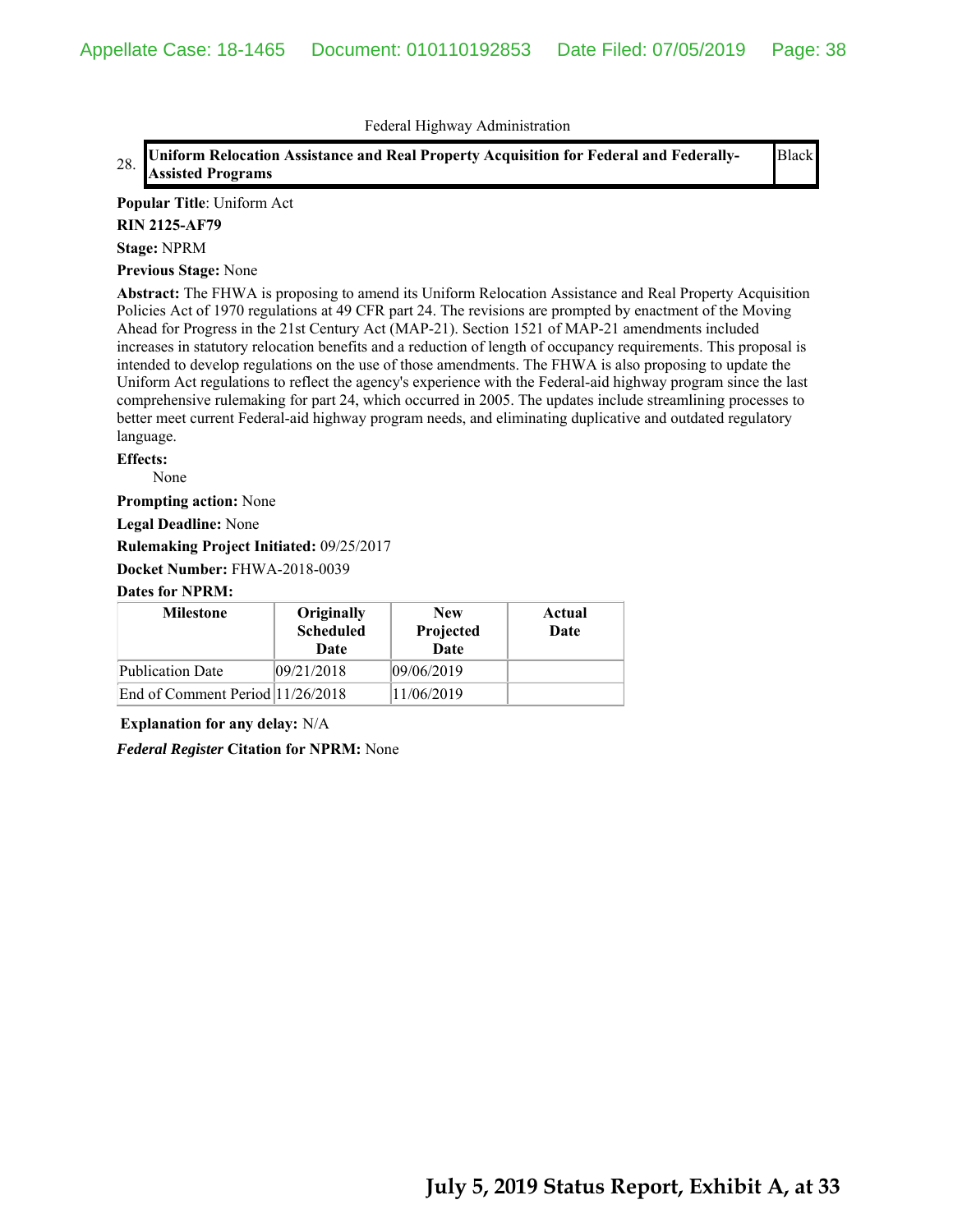Federal Highway Administration

|  |  | 29. Manual on Uniform Traffic Control Devices for Streets and Highways | <b>Black</b> |
|--|--|------------------------------------------------------------------------|--------------|
|--|--|------------------------------------------------------------------------|--------------|

### **Popular Title**: MUTCD

**RIN 2125-AF85**

### **Stage:** NPRM

**Previous Stage:** None

**Abstract:** This rulemaking would update the Manual on Uniform Traffic Control Devices for Streets and Highways (MUTCD) incorporated by reference at 23 CFR part 655. The new edition will update the technical provisions of the 2009 edition to reflect advances in technologies and operational practices that are not currently allowed in the MUTCD.

### **Effects:**

None

**Prompting action:** None

**Legal Deadline:** None

**Rulemaking Project Initiated:** 07/13/2018

# **Docket Number:**

### **Dates for NPRM:**

| <b>Milestone</b>                 | Originally<br><b>Scheduled</b><br>Date | <b>New</b><br>Projected<br>Date | Actual<br>Date |
|----------------------------------|----------------------------------------|---------------------------------|----------------|
| Publication Date                 | 03/11/2019                             | 12/31/2019                      |                |
| End of Comment Period 06/11/2019 |                                        | 03/02/2020                      |                |

**Explanation for any delay:** N/A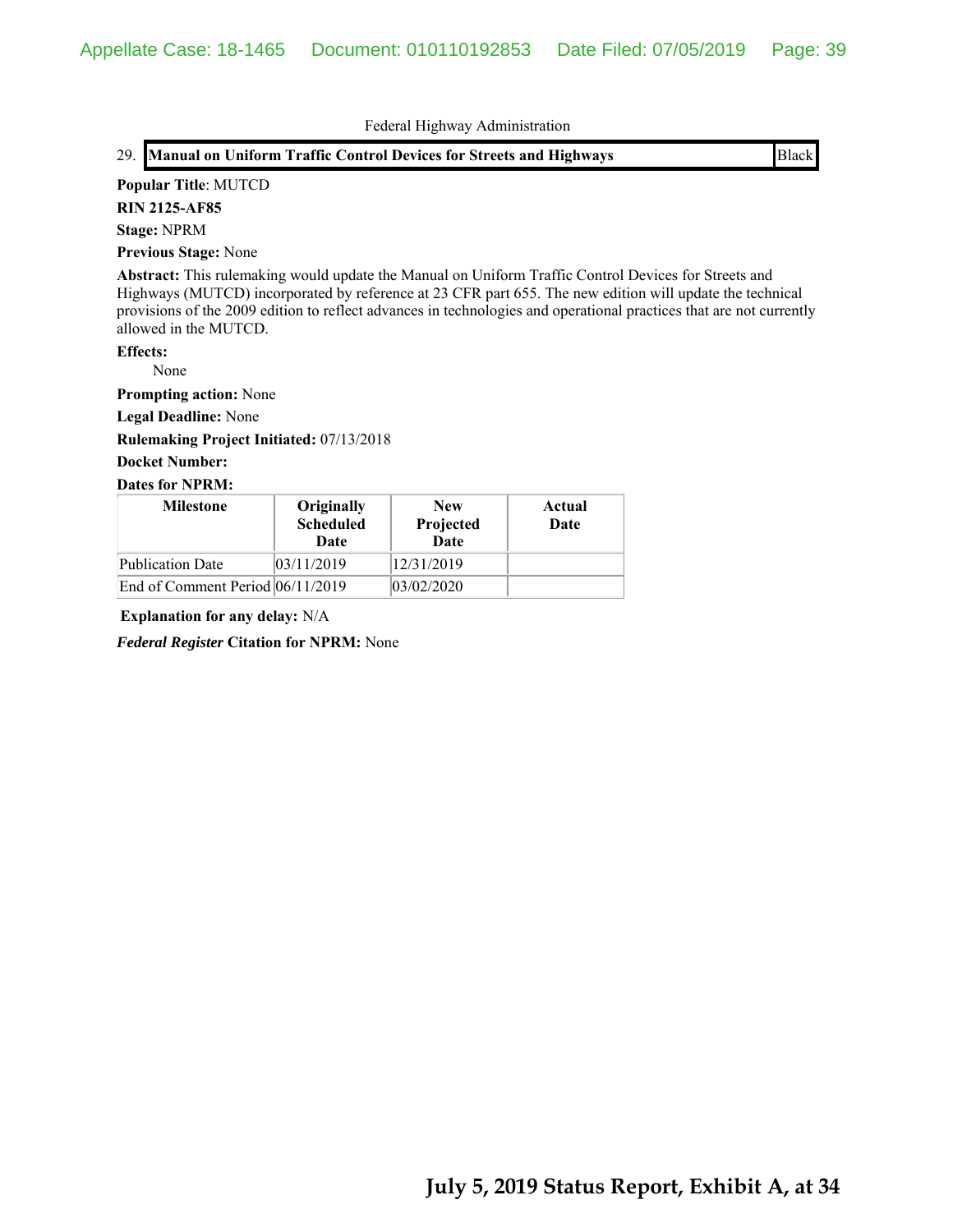Federal Motor Carrier Safety Administration

Red

30. **Application by Certain Mexico-Domiciled Motor Carriers to Operate Beyond U.S. Municipalities and Commercial Zones on the U.S.-Mexico Border**

**Popular Title**: Mexico-Domiciled Motor Carriers

### **RIN 2126-AA34**

**Stage:** Undetermined

**Previous Stage:** IFR: Publication Date 03/19/2002; End of Comment Period 04/18/2002. Undetermined: Publication Approved; Publication Date; End of Comment Period.

**Abstract:** This rulemaking would change FMCSA regulations to govern applications by Mexican carriers to operate beyond municipalities and commercial zones at the United State-Mexico border. It would also revise the application form, OP-1MX, to be filed by these Mexican motor carriers. The revised form would require additional information about the applicant´s business and operating practices to allow the FMCSA to determine if the applicant can meet the safety standards established for operating in interstate commerce in the United States. Carriers that had previously submitted an application would have to submit the updated form. These changes are needed to implement part of the North American Free Trade Agreement (NAFTA). On January 16, 2003, the Ninth Circuit Court remanded this rule, along with two other NAFTA-related rules, to the agency, requiring a full environmental impact statement and an analysis required by the Clean Air Act. On June 7, 2004, the Supreme Court reversed the Ninth Circuit and remanded the case, holding that FMCSA is not required to prepare the environmental documents as ruled by the Ninth Circuit. FMCSA originally planned to publish a final rule by November 20, 2003.

**Effects:**

 Information Collection NAFTA

**Prompting action:** International Agreement

**Legal Deadline:** None

**Rulemaking Project Initiated:** 02/07/2001

**Docket Number:** FMCSA-98-3298

**Dates for Undetermined:**

| <b>Milestone</b> | Originally<br><b>Scheduled</b><br>Date | <b>New</b><br>Projected<br>Date | Actual<br>Date |
|------------------|----------------------------------------|---------------------------------|----------------|
| Publication Date |                                        |                                 |                |

**Explanation for any delay:** Unanticipated issues requiring further analysis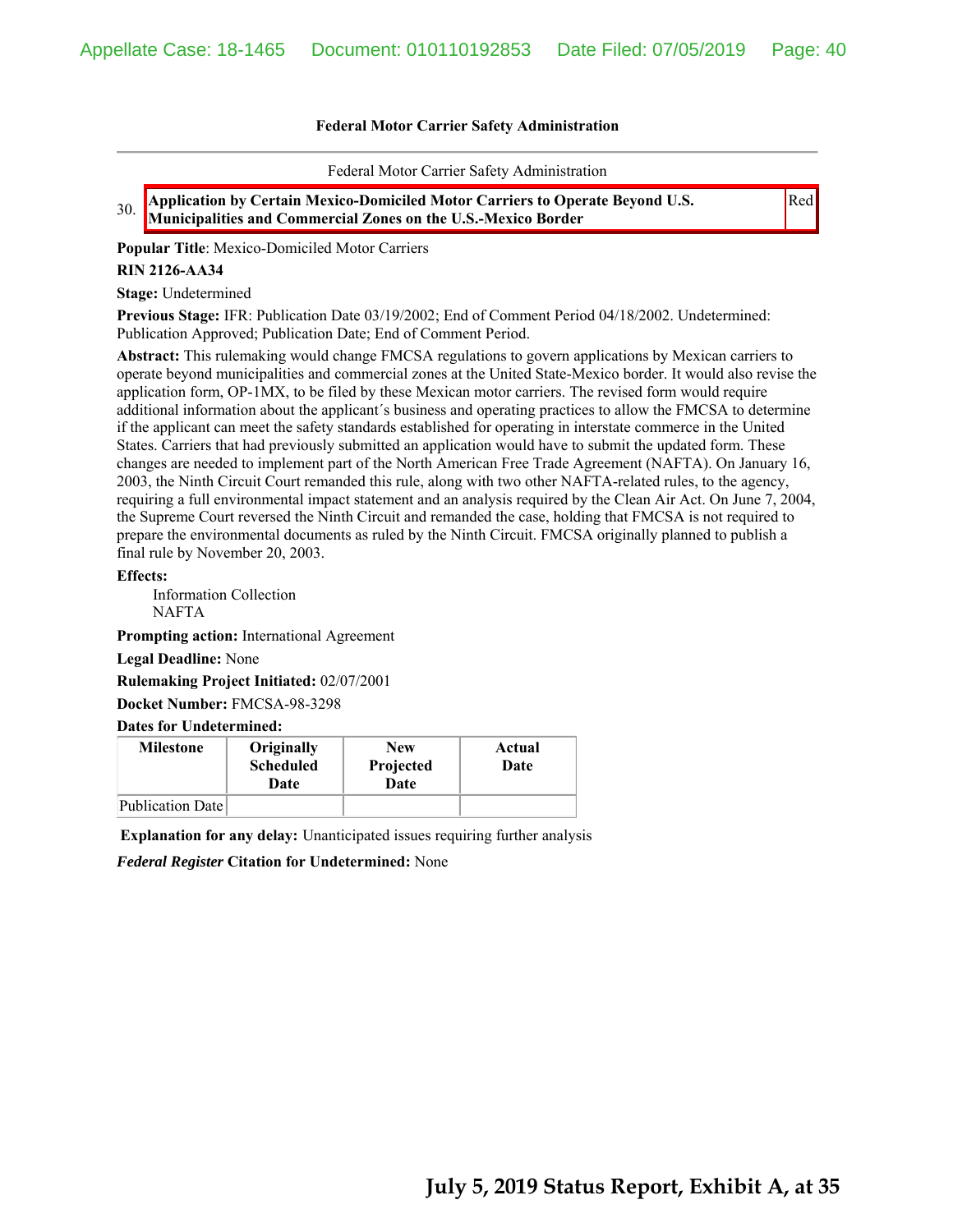Red

### 31. **Safety Monitoring System and Compliance Initiative for Mexico-Domiciled Motor Carriers Operating in the United States**

**Popular Title**: Safety Monitoring

### **RIN 2126-AA35**

**Stage:** Undetermined

**Previous Stage:** IFR: Publication Date 03/19/2002; End of Comment Period 04/18/2002.

**Abstract:** This rule would implement a safety monitoring system and compliance initiative designed to evaluate the continuing safety fitness of all Mexico-domiciled carriers within 18 months after receiving a provisional Certificate of Registration or provisional authority to operate in the United States. It also would establish suspension and revocation procedures for provisional Certificates of Registration and operating authority, and incorporate criteria to be used by FMCSA in evaluating whether Mexico-domiciled carriers exercise basic safety management controls. The interim rule included requirements that were not proposed in the NPRM but which are necessary to comply with the FY-2002 DOT Appropriations Act. On January 16, 2003, the Ninth Circuit Court of Appeals remanded this rule, along with two other NAFTA-related rules, to the agency, requiring a full environmental impact statement and an analysis required by the Clean Air Act. On June 7, 2004, the Supreme Court reversed the Ninth Circuit and remanded the case, holding that FMCSA is not required to prepare the environmental documents. FMCSA originally planned to publish a final rule by November 28, 2003.

#### **Effects:**

Regulatory Flexibility Act Federalism Information Collection NAFTA

**Prompting action:** International Agreement

**Legal Deadline:** None

**Rulemaking Project Initiated:** 02/07/2001

**Docket Number:** FMCSA-1998-3299

**Dates for Undetermined:**

| <b>Milestone</b> | Originally<br><b>Scheduled</b><br>Date | <b>New</b><br>Projected<br>Date | Actual<br>Date |
|------------------|----------------------------------------|---------------------------------|----------------|
| Publication Date |                                        |                                 |                |

**Explanation for any delay:** Unanticipated issues requiring further analysis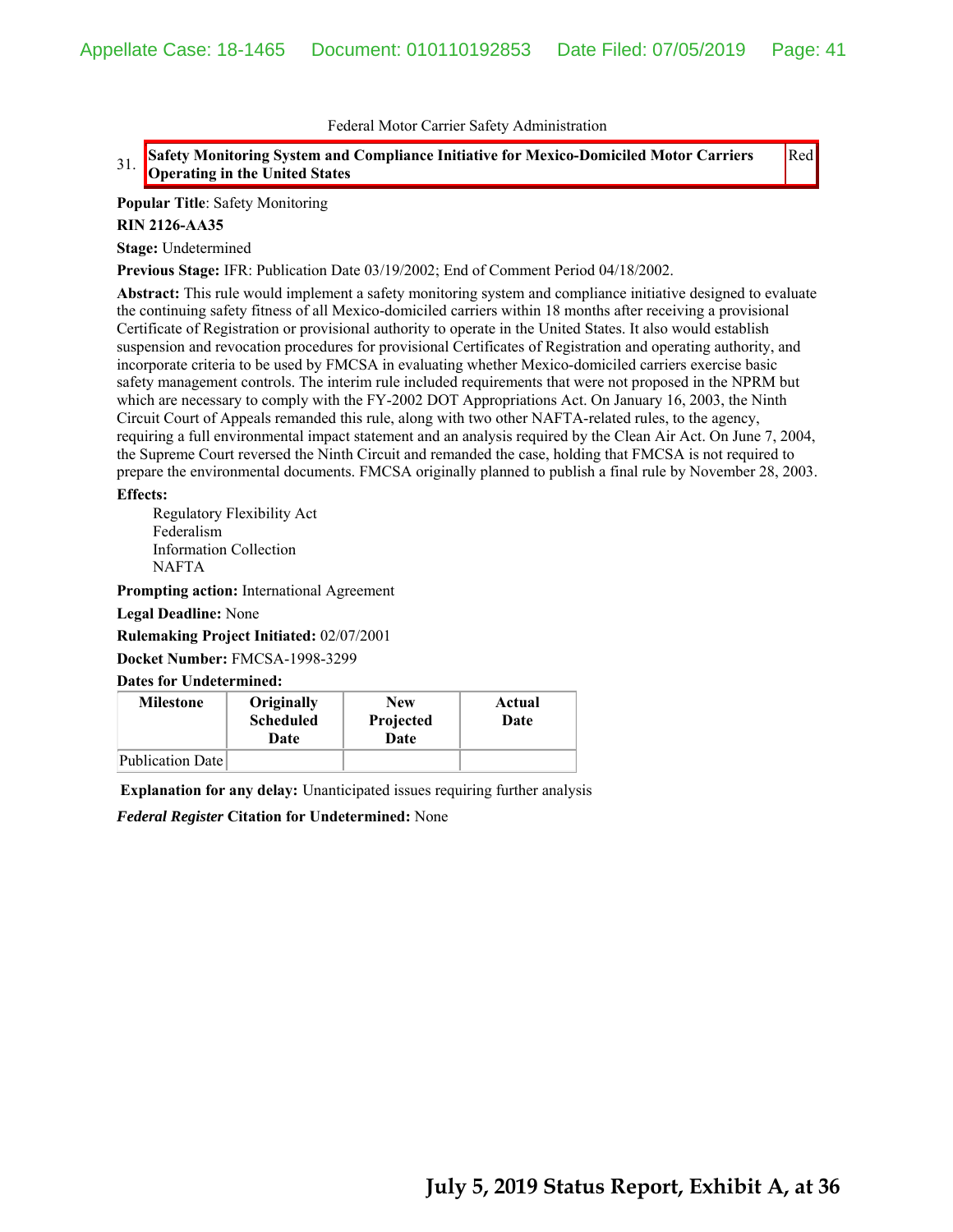## 32. Consumer Complaint Information **Red** Red

### **Popular Title**: Consumer Complaint Information

#### **RIN 2126-AB01**

**Stage:** Undetermined

**Previous Stage:** NPRM: Publication Date 02/20/2008, End of Comment Period 4/21/2008.

**Abstract:** The rulemaking would require each motor carrier of household goods to submit a quarterly report of specific identified information regarding complaints that each receives from shippers and consumers to the Agency. This rule responds to Safe, Accountable, Flexible, Efficient, Transportation Equity Act: A Legacy for Users (SAFETEA-LU).

**Effects:**

 Information Collection Privacy

**Prompting action:** Statute

**Legal Deadline:** Report in place: 08/10/2006

**Rulemaking Project Initiated:** 08/10/2005

**Docket Number:** FMCSA-2008-0029

#### **Dates for Undetermined:**

| <b>Milestone</b> | Originally<br><b>Scheduled</b><br>Date | <b>New</b><br>Projected<br>Date | Actual<br>Date |
|------------------|----------------------------------------|---------------------------------|----------------|
| Publication Date |                                        |                                 |                |

**Explanation for any delay:** Lack of resources Lack of staffing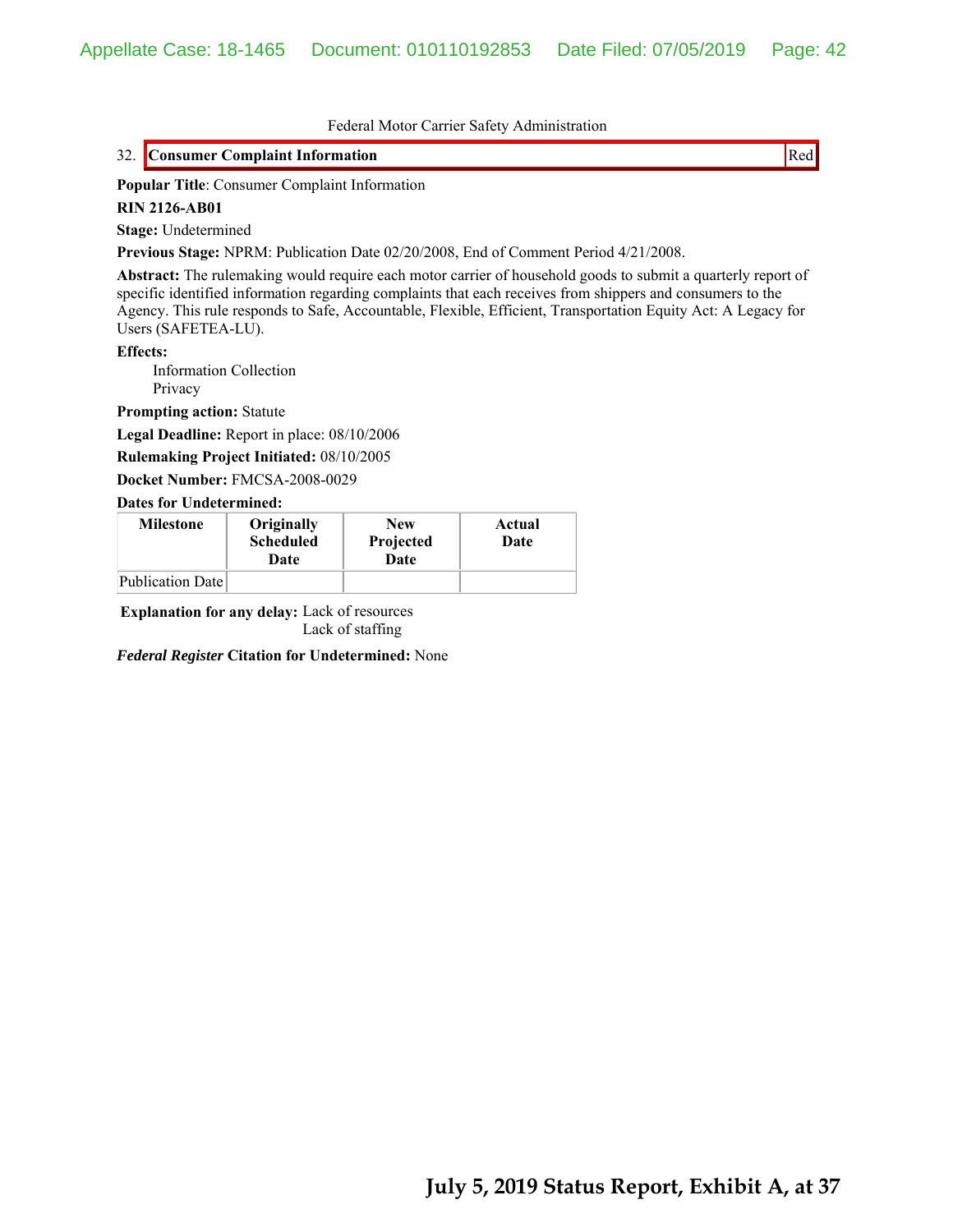### 33. New Entrant Safety Assurance Process: Implementation of Section 210(b) of the Motor Carrier Red **Safety Improvement Act of 1999**

**Popular Title**: MCSIA 210(b) New Entrant Knowledge Test

#### **RIN 2126-AB17**

**Stage:** Undetermined

**Previous Stage:** ANPRM: Publication Date 08/25/2009; End of Comment Period 10/26/2009.

**Abstract:** This rulemaking would consider methods for ensuring a new applicant carrier is knowledgeable about the applicable safety requirements before being granted New Entrant authority. The agency is considering whether to implement a proficiency examination as part of its revised New Entrant Safety Assurance Process as well as other alternatives. This rulemaking responds to issues raised in a petition from Advocates for Highway and Auto Safety regarding new entrant applicant knowledge.

**Effects:**

None

**Prompting action:** Statute

**Legal Deadline:** None

**Rulemaking Project Initiated:** 02/26/2009

**Docket Number:** FMCSA-2001-11061

**Dates for Undetermined:**

| <b>Milestone</b> | Originally<br><b>Scheduled</b><br>Date | <b>New</b><br>Projected<br>Date | Actual<br>Date |
|------------------|----------------------------------------|---------------------------------|----------------|
| Publication Date |                                        |                                 |                |

**Explanation for any delay:** Additional coordination necessary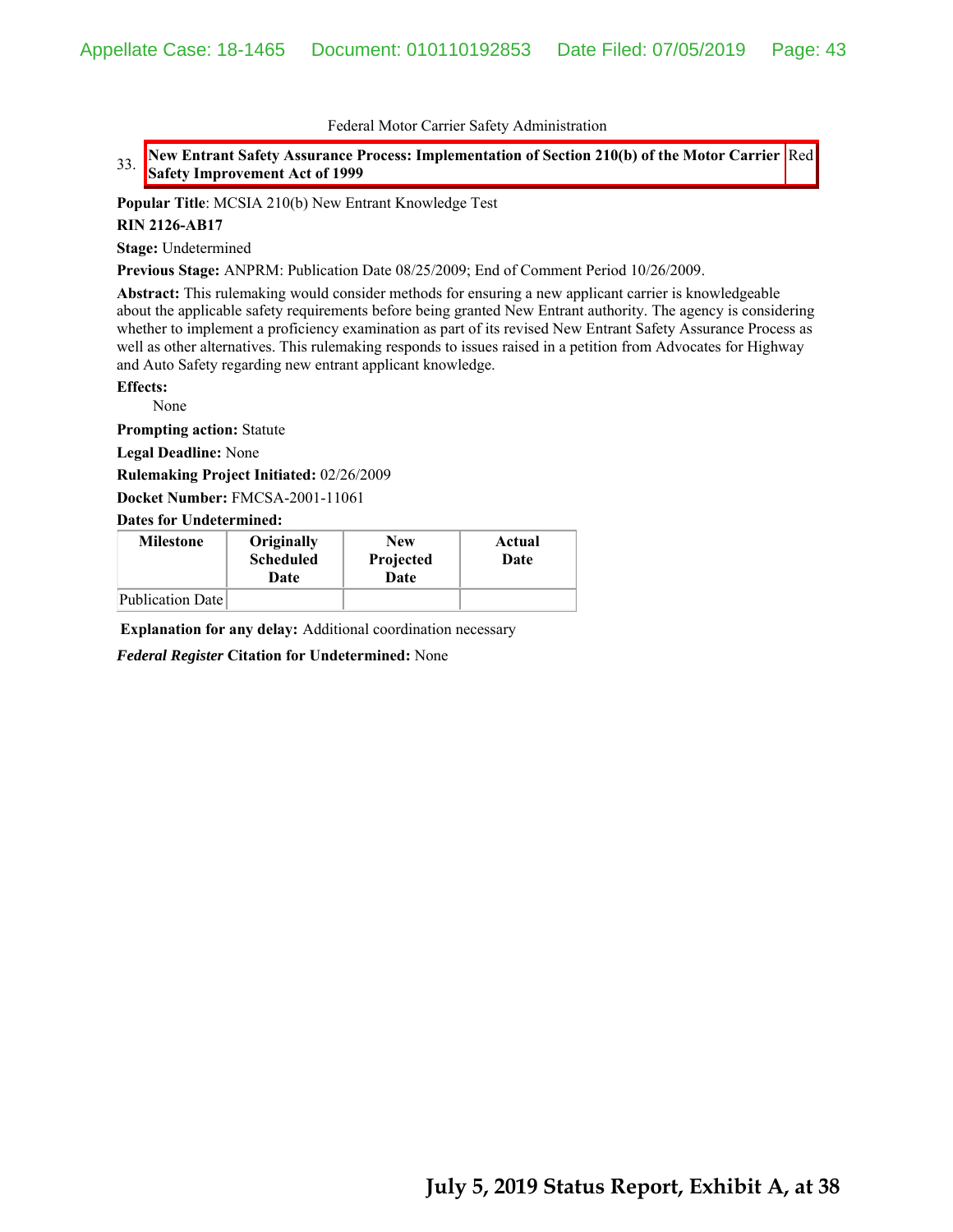### 34. MAP-21 Enhancements and Other Updates to the Unified Registration System Green

### **Popular Title**: URS 2

#### **RIN 2126-AB56**

**Stage:** Undetermined

**Previous Stage:** None NPRM: Publication Date; End of Comment Period.

**Abstract:** FMCSA proposes to implement several provisions of the Moving Ahead for Progress in the 21st Century Act (MAP-21) that relate to the FMCSA's Unified Registration System (URS) as well as update and codify the Agency's procedures for granting, suspending, and revoking registration. These procedures would apply to all entities required to register under the Agency's commercial or safety jurisdiction. Many of the proposed provisions codify existing Agency practices, while others improve on existing processes and procedures. FMCSA proposes this rule to achieve greater transparency, uniformity, efficiency, and predictability with respect to granting, suspending, or revoking registration.

#### **Effects:**

Information Collection Privacy NAFTA Foreign

**Prompting action:** Statute

**Legal Deadline:** None

**Rulemaking Project Initiated:** 07/06/2012

**Docket Number:**

**Dates for Undetermined:**

| <b>Milestone</b> | Originally<br><b>Scheduled</b><br>Date | <b>New</b><br>Projected<br>Date | Actual<br>Date |
|------------------|----------------------------------------|---------------------------------|----------------|
| Publication Date |                                        |                                 |                |

**Explanation for any delay:** N/A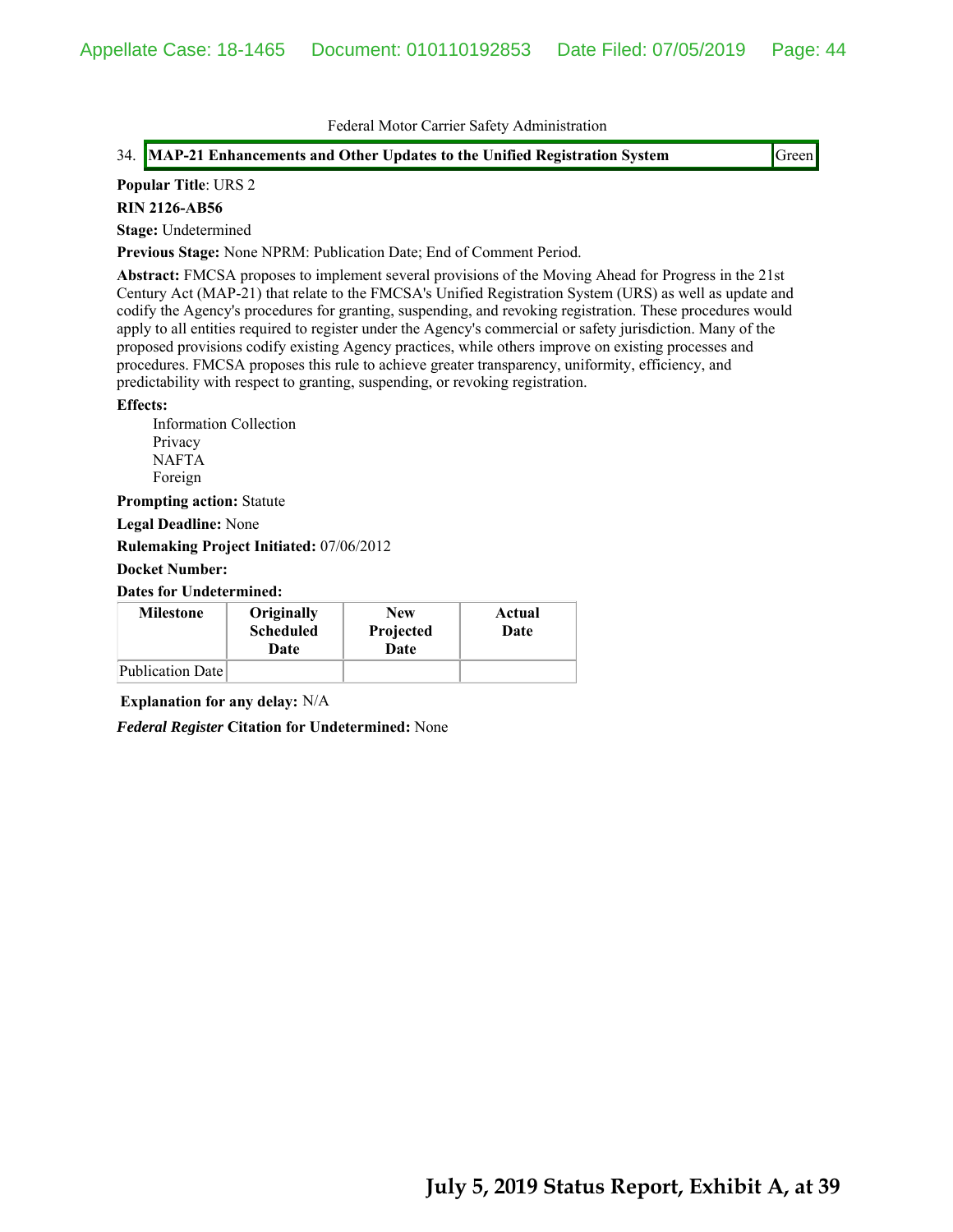### 35. **Heavy Vehicle Speed Limiters** Black

### **Popular Title**: Heavy Vehicle Speed Limiters

#### **RIN 2126-AB63**

**Stage:** Undetermined

**Previous Stage:** NPRM: Published 9/7/16, C/P Ends 11/7/16 NPRM: Publication Approved 09/01/2016; Publication Date 09/07/2016; End of Comment Period 11/07/2016.

**Abstract:** This joint NHTSA and FMCSA rulemaking would respond to petitions from ATA and Roadsafe America to require the installation of speed limiting devices on heavy vehicles. This rulemaking would consider a new Federal Motor Vehicle Safety Standard that would require the installation of speed limiting devices on heavy vehicles.

#### **Effects:**

 Economically Significant Major

**Prompting action:** Secretarial/Head of Operating Administration Decision

**Legal Deadline:** None

**Rulemaking Project Initiated:** 05/29/2013

#### **Docket Number:**

**Dates for Undetermined:**

| <b>Milestone</b> | Originally<br><b>Scheduled</b><br>Date | <b>New</b><br>Projected<br>Date | Actual<br>Date |
|------------------|----------------------------------------|---------------------------------|----------------|
| Publication Date |                                        |                                 |                |

**Explanation for any delay:** N/A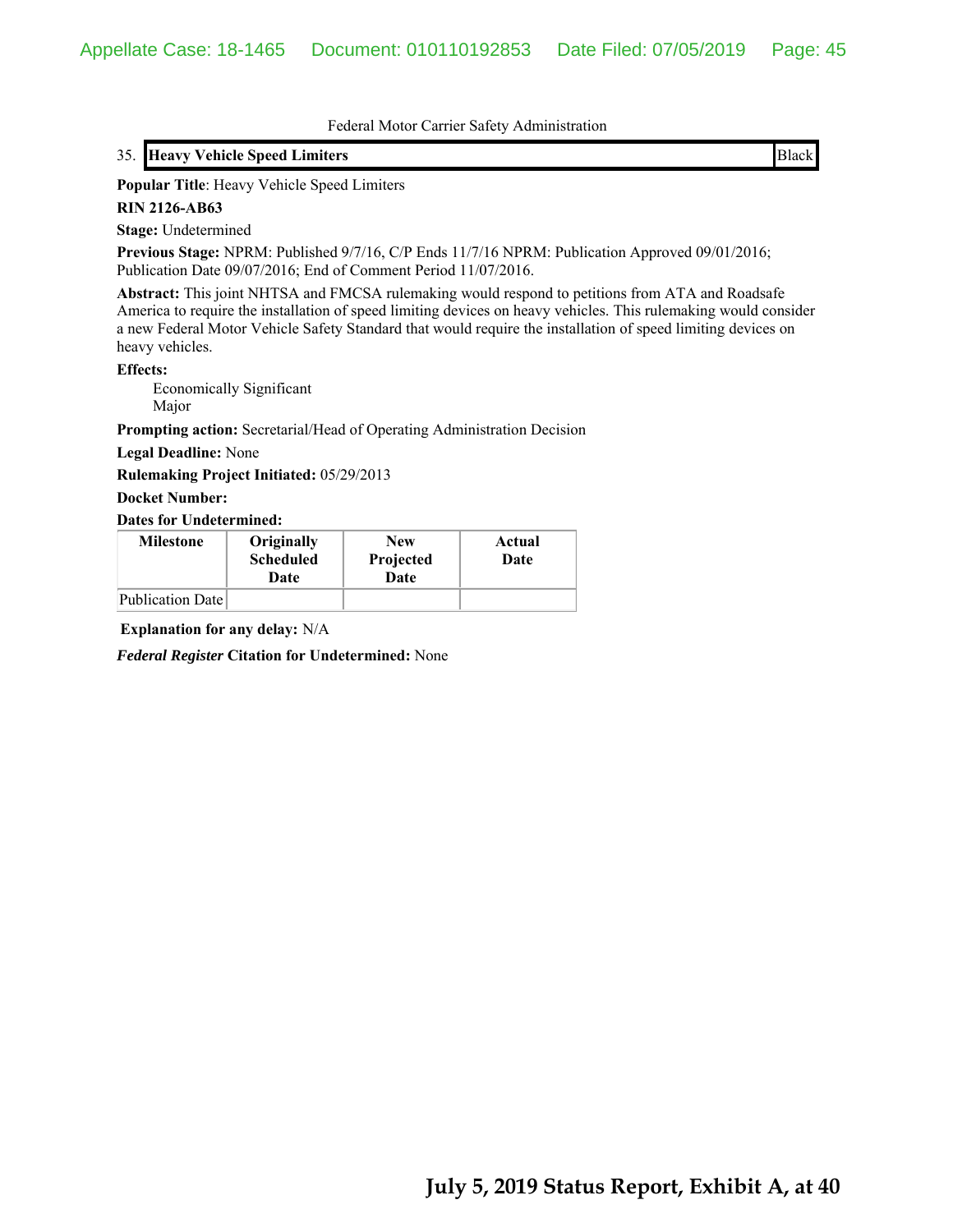### 36. **Amendments to Motor Carrier Safety Assistance Program** Black

#### **Popular Title**: 350 Rewrite

**RIN 2126-AC02**

**Stage:** NPRM

#### **Previous Stage:**

**Abstract:** FMCSA proposes amendments to the Agency's financial assistance programs resulting from the Fixing America's Surface Transportation (FAST) Act, including the funding formula recommendations derived from the Motor Carrier Safety Assistance Program (MCSAP) Formula Working Group (working group). This proposal would reorganize the Agency's regulations to create a standalone subpart for the High Priority Program. It would also include other programmatic changes to reduce redundancies, require the use of multiyear MCSAP Commercial Vehicle Safety Plans (CVSPs), and align the financial assistance programs with FMCSA's current enforcement and compliance programs.

#### **Effects:**

None

**Prompting action:** Statute

**Legal Deadline:** None

**Rulemaking Project Initiated:** 11/16/2016

### **Docket Number:**

### **Dates for NPRM:**

| <b>Milestone</b>                 | Originally<br><b>Scheduled</b><br>Date | <b>New</b><br>Projected<br><b>Date</b> | Actual<br>Date |
|----------------------------------|----------------------------------------|----------------------------------------|----------------|
| <b>Publication Date</b>          | 04/05/2018                             | 09/27/2019                             |                |
| End of Comment Period 06/05/2018 |                                        | 11/27/2019                             |                |

**Explanation for any delay:** Awaiting development of additional data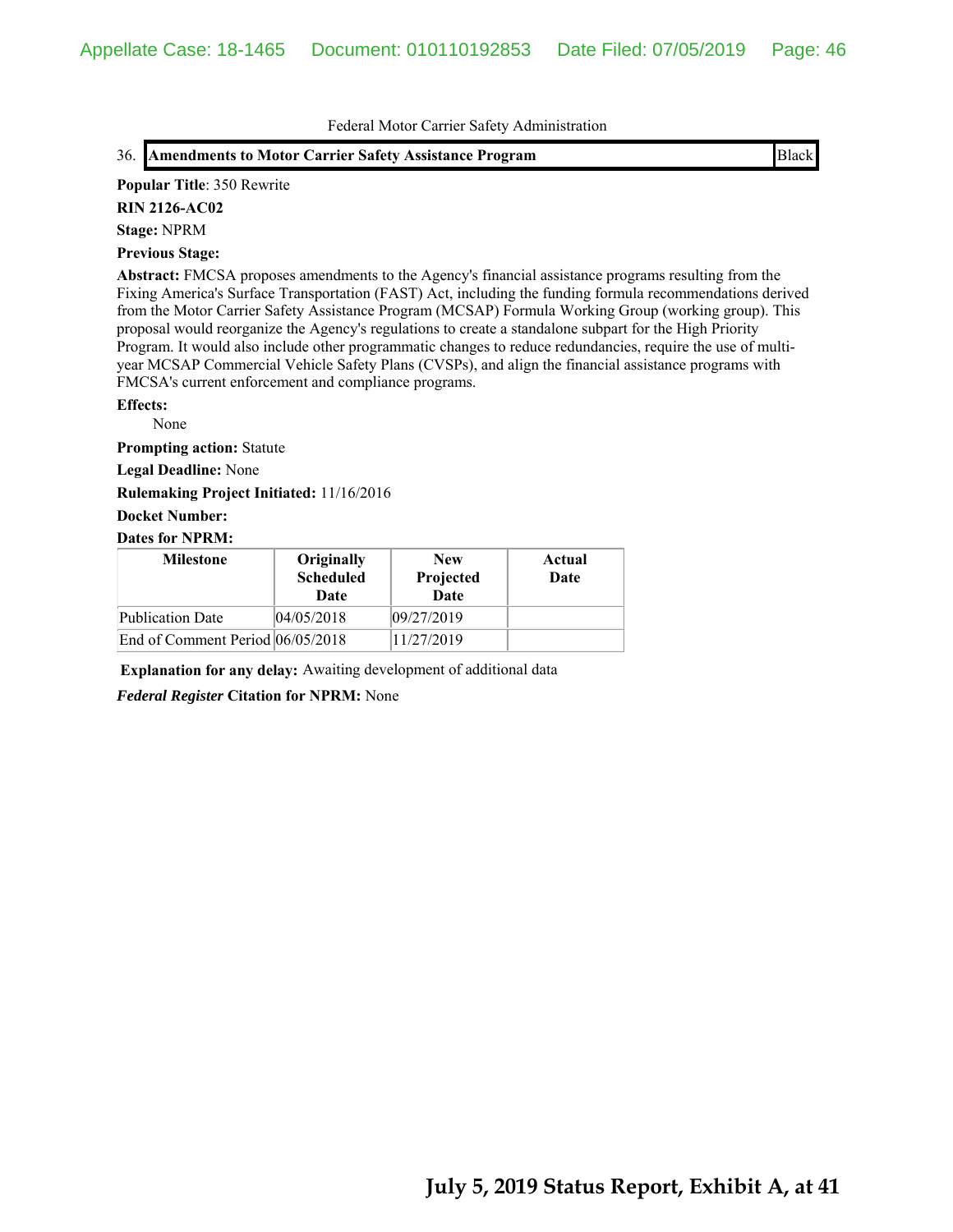37. **Controlled Substances and Alcohol Testing: State Driver's Licensing Agency Downgrade of Commercial Driver's License** Black

**Popular Title**: Drug and Alcohol testing: CDL Downgrade

### **RIN 2126-AC11**

**Stage:** NPRM

### **Previous Stage:**

**Abstract:** The Commercial Driver's License Drug and Alcohol Clearinghouse (Clearinghouse) final rule (81 Fed. Reg. 87686 (Dec. 5, 2016), requires State Driver Licensing Agencies (SDLAs) to check the Clearinghouse before issuing, renewing, transferring, or upgrading a Commercial Driver's License (CDL) to determine whether the driver is qualified to operate a commercial motor vehicle (CMV). Drivers who commit drug or alcohol testing violations are prohibited from operating a CMV until complying with return-to-duty requirements. FMCSA plans to propose, requirements on SDLAs to take specific actions for individuals' subject to the CMV driving prohibition. FMCSA also looks to propose alternate additional actions SDLAs may be required to take after receiving notice that a driver licensed in their State is subject to the driving ban. The NPRM would also revise how reports of actual knowledge violations, based on a citation for Driving Under the Influence (DUI) in a CMV, would be maintained in the Clearinghouse. These proposed changes would improve highway safety by increasing compliance with existing drug and alcohol program requirements.

### **Effects:**

Federalism

**Prompting action:** Secretarial/Head of Operating Administration Decision

**Legal Deadline:** None

**Rulemaking Project Initiated:** 11/01/2017

### **Docket Number:**

#### **Dates for NPRM:**

| <b>Milestone</b>                 | Originally<br><b>Scheduled</b><br>Date | <b>New</b><br>Projected<br>Date | Actual<br>Date |
|----------------------------------|----------------------------------------|---------------------------------|----------------|
| <b>Publication Date</b>          | 04/05/2018                             | 09/27/2019                      |                |
| End of Comment Period 06/05/2018 |                                        | 11/27/2019                      |                |

**Explanation for any delay:** N/A *Federal Register* **Citation for NPRM:** None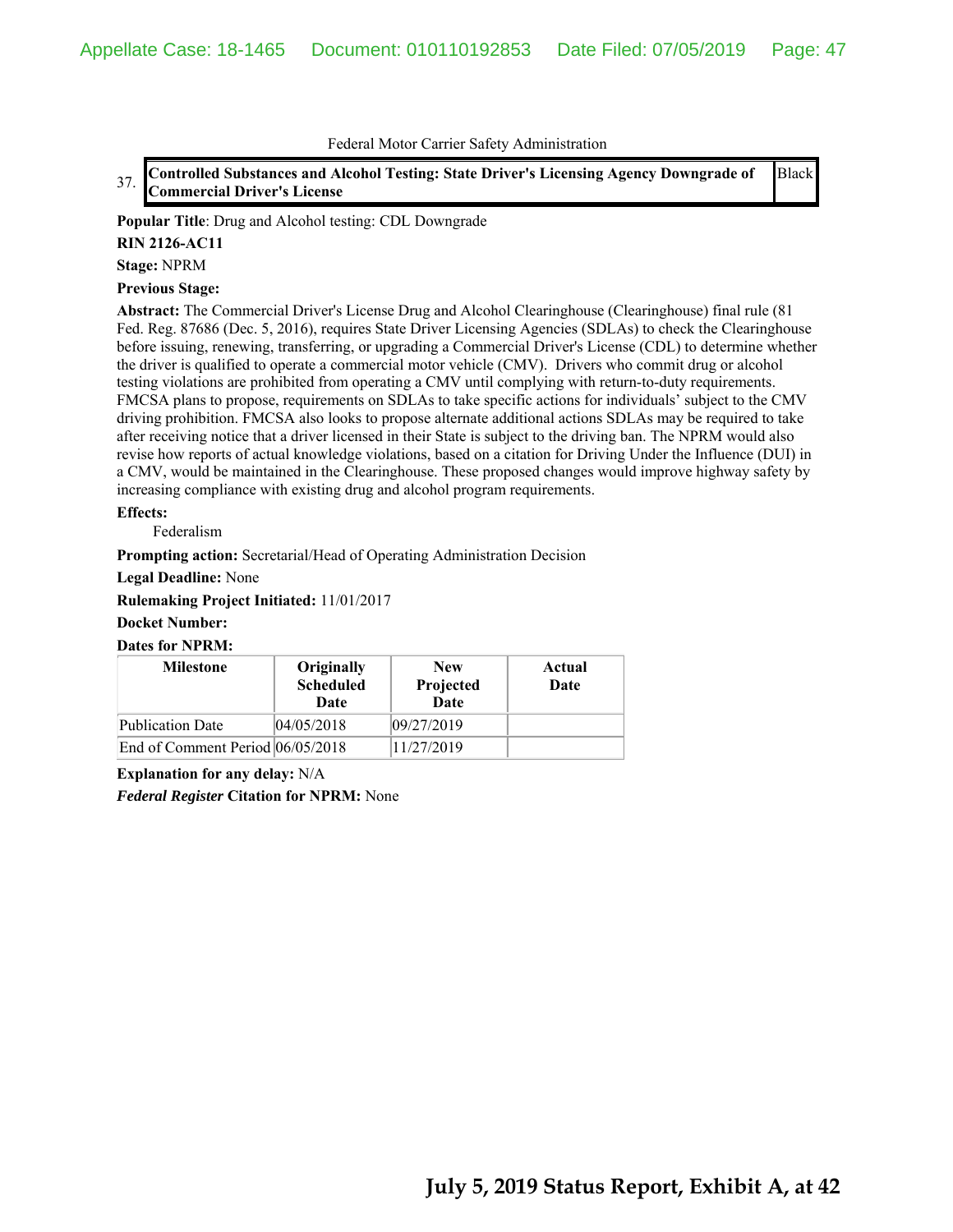### 38. **Broker and Freight Forwarder Financial Responsibility** Black

**Popular Title**: Broker Trust Funds and Surety Bonds

#### **RIN 2126-AC10**

**Stage:** ANPRM

**Previous Stage:** ANPRM: published 8/27/18, C/P ended 11/26/18.

**Abstract:** FMCSA plans to initiate a rulemaking action pertaining to section 32918 of the Moving Ahead for Progress in the 21st Century Act (MAP-21). MAP-21 raised the financial security amount for brokers from \$10,000 to \$75,000 and, for the first time, established financial security requirements for freight forwarders. In the ANPRM, the Agency will consider eight separate areas: 1) group surety bonds/trust funds, 2) assets readily available, 3) immediate suspension of broker/freight forwarder operating authority, 4) surety or trust responsibilities in cases of broker/freight forwarder financial failure or insolvency, 5) enforcement authority, 6) entities eligible to provide trust funds for form BMC-85 filings, 7) Form BMC-84 and BMC-85 trust fund revisions, and 8) household goods (HHG).

### **Effects:**

None

**Prompting action:** Statute

**Legal Deadline:** None

**Rulemaking Project Initiated:** 09/21/2017

**Docket Number:** FMCSA-2016-0102

### **Dates for ANPRM:**

| <b>Milestone</b>                 | Originally<br><b>Scheduled</b><br>Date | <b>New</b><br>Projected<br>Date | Actual<br>Date |
|----------------------------------|----------------------------------------|---------------------------------|----------------|
| <b>Publication Date</b>          | 03/23/2018                             | 09/28/2018                      | 09/27/2018     |
| End of Comment Period 05/23/2018 |                                        | 11/28/2018                      | 11/26/2018     |

**Explanation for any delay:** N/A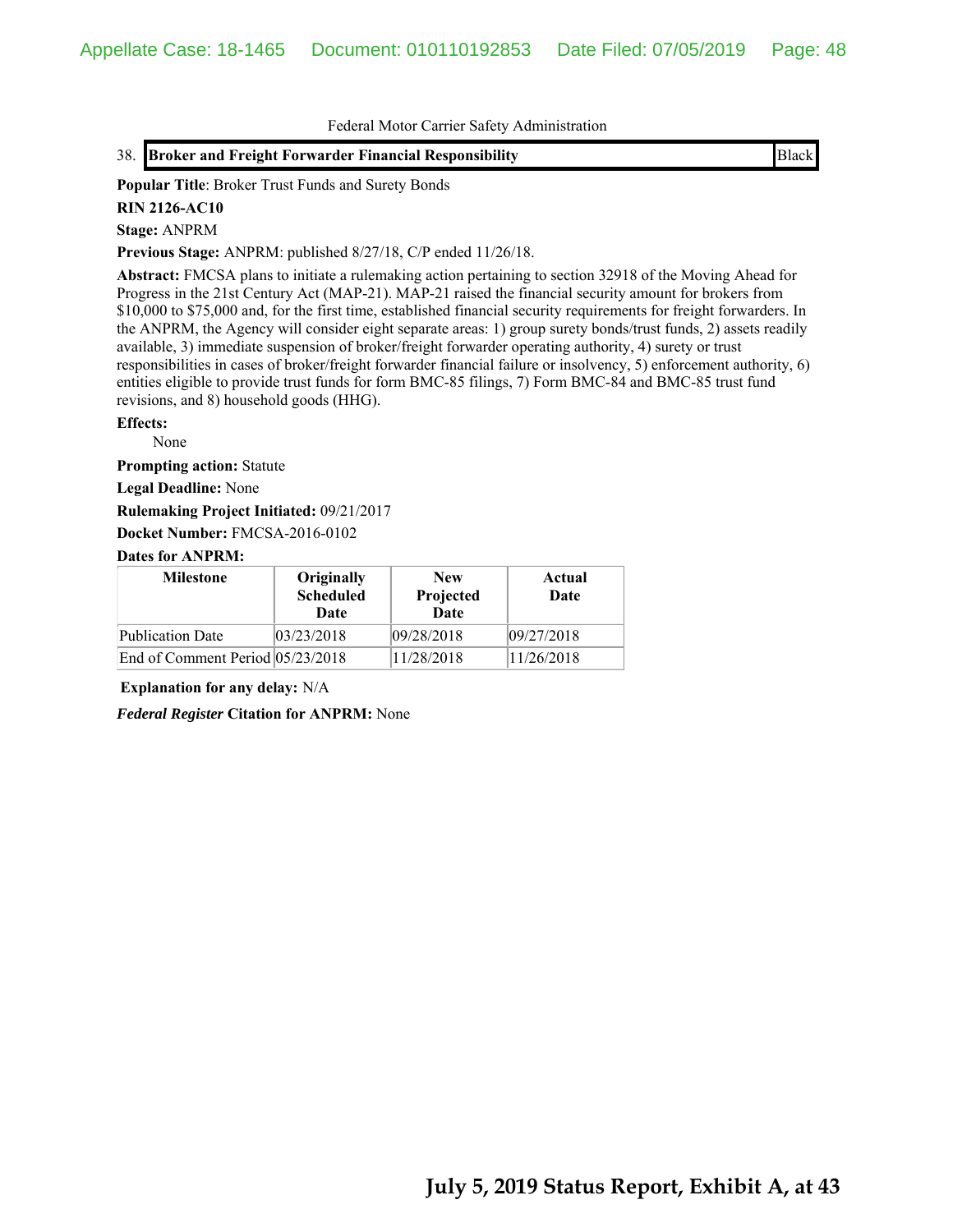39. **Safe Integration of Automated Driving Systems-Equipped Commercial Motor Vehicles** Black

### **Popular Title**: ADS CMVs

**RIN 2126-AC17**

**Stage:** ANPRM

### **Previous Stage:**

**Abstract:** FMCSA requests public comment about Federal Motor Carrier Safety Regulations (FMCSRs) that may need to be updated, modified, or eliminated to facilitate the safe introduction of automated driving systems (ADS) equipped commercial motor vehicles (CMVs) onto our Nation's roadways. FMCSA requests comment on specific regulatory requirements that are likely to be affected by an increased integration of ADS-equipped CMVs. However, the Agency is not seeking comments on its financial responsibility requirements because they are not directly related to CMV technologies and because future insurance requirements will depend in part on the evolution of State tort law with respect to liability for the operation of ADS-equipped vehicles.

### **Effects:**

None

**Prompting action:** Secretarial/Head of Operating Administration Decision

### **Legal Deadline:** None

**Rulemaking Project Initiated:** 03/22/2018

### **Docket Number:**

### **Dates for ANPRM:**

| <b>Milestone</b>                 | Originally<br><b>Scheduled</b><br>Date | <b>New</b><br>Projected<br><b>Date</b> | Actual<br>Date |
|----------------------------------|----------------------------------------|----------------------------------------|----------------|
| <b>Publication Date</b>          | 12/28/2018                             | 05/31/2019                             | 05/28/2019     |
| End of Comment Period 03/01/2019 |                                        | 07/29/2019                             | 07/29/2019     |

**Explanation for any delay:** N/A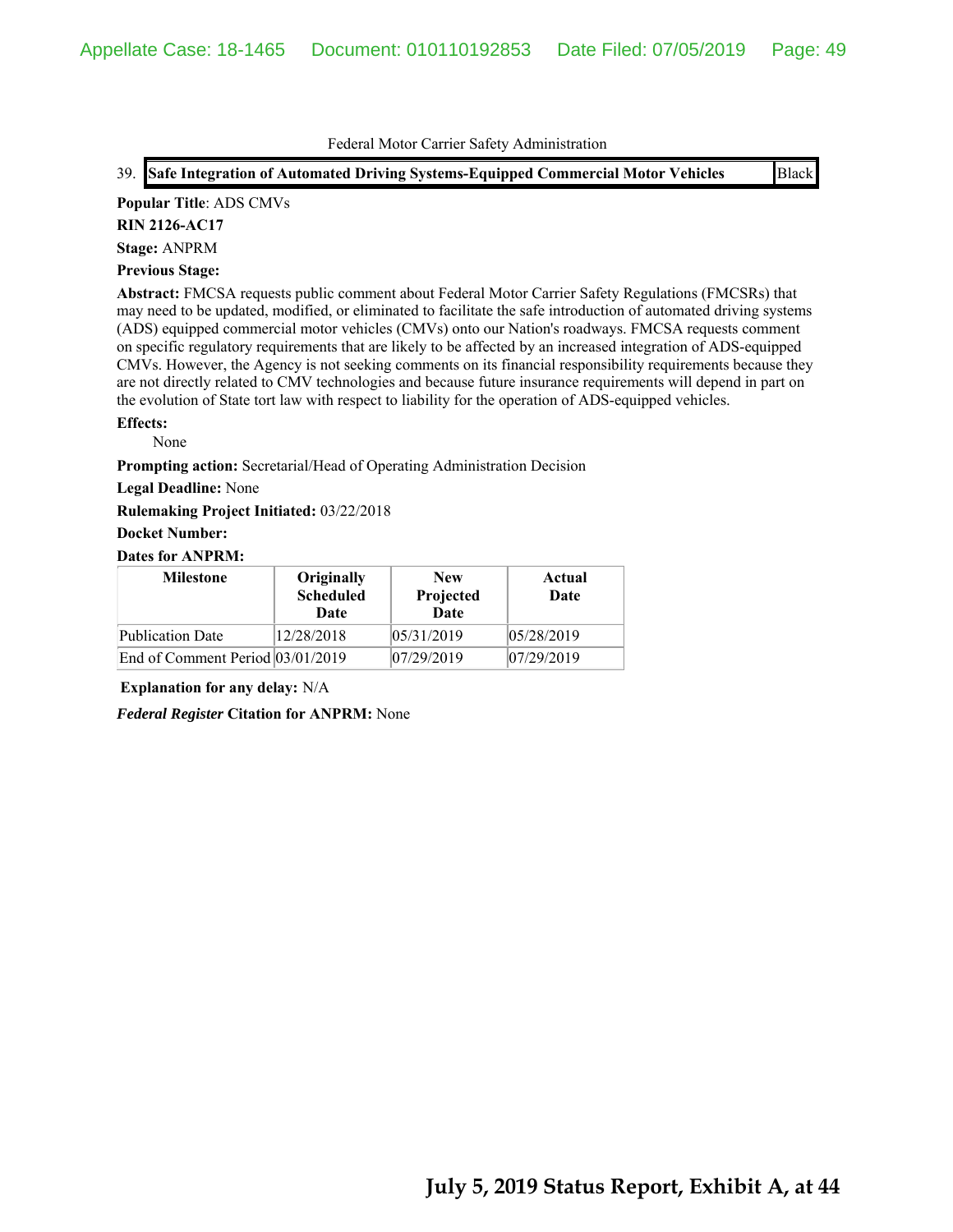### 40. **Hours of Service of Drivers** Black

# **Popular Title**: HOS

**RIN 2126-AC19**

### **Stage:** NPRM

**Previous Stage:** ANPRM: published 8/23/18, extended C/P ended 10/10/18. ANPRM: Publication Date 08/23/2018; End of Comment Period 09/24/2018; Extension of Comment Period 09/20/2018; End of Extended Comment Period 10/10/2018; Analyzing Comments.

**Abstract:** The introduction of electronic logging devices and their ability to accurately record hours-of-service (HOS) compliance for drivers of commercial motor vehicles (CMVs) have prompted numerous requests from Congress and the public for FMCSA to consider revising certain HOS provisions. To address these requests, FMCSA seeks public input and data that the Agency could use in a future proposal.

### **Effects:**

None

**Prompting action:** Secretarial/Head of Operating Administration Decision

**Legal Deadline:** None

**Rulemaking Project Initiated:** 07/02/2018

**Docket Number:**

### **Dates for NPRM:**

| <b>Milestone</b>                 | Originally<br><b>Scheduled</b><br>Date | <b>New</b><br>Projected<br><b>Date</b> | Actual<br>Date |
|----------------------------------|----------------------------------------|----------------------------------------|----------------|
| Publication Date                 | 05/08/2019                             | 07/31/2019                             |                |
| End of Comment Period 06/24/2019 |                                        | 09/16/2019                             |                |

**Explanation for any delay:** N/A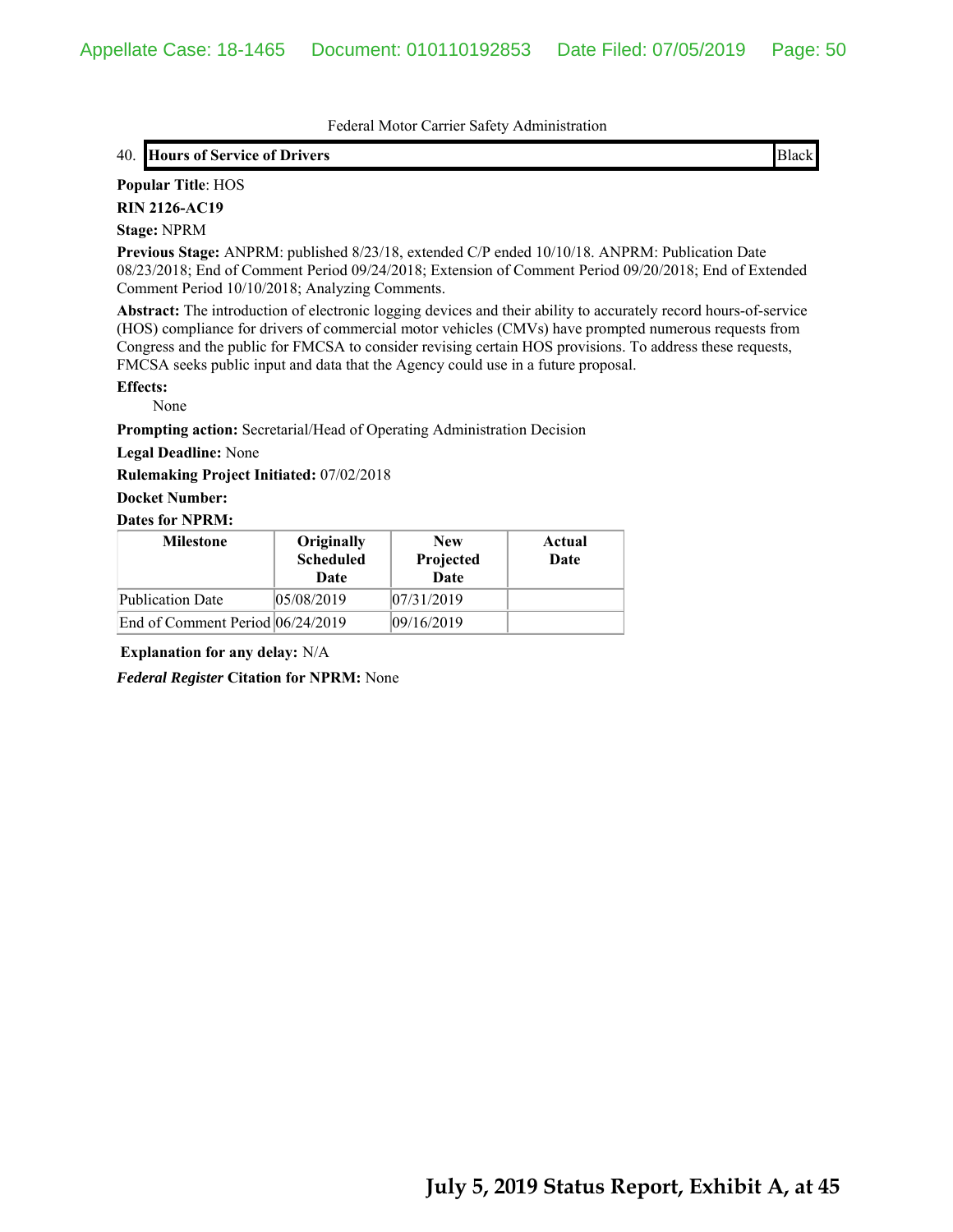#### 41. **Hours of Service of Drivers of Commercial Motor Vehicles; Transportation of Agricultural Commodities** Black

### **Popular Title**: HOS - Ag Commodities

**RIN 2126-AC24**

**Stage:** ANPRM

#### **Previous Stage:**

**Abstract:** FMCSA seeks comment to assist in determining whether, and if so to what extent, the Agency should revise or otherwise clarify the definitions of "agricultural commodity" or "livestock" in the "Hours of Service (HOS) of Drivers" regulations. Currently, during harvesting and planting seasons as determined by each State, drivers transporting agricultural commodities, including livestock, are exempt from the HOS requirements from the source of the commodities to a location within a 150-air-mile radius from the source. This ANPRM is prompted by indications that the current definition of these terms may not be understood or enforced consistently when determining whether the HOS exemption applies.

#### **Effects:**

None

**Prompting action:** Secretarial/Head of Operating Administration Decision

#### **Legal Deadline:** None

**Rulemaking Project Initiated:** 09/20/2018

**Docket Number:** FMCSA-2018-0348

#### **Dates for ANPRM:**

| <b>Milestone</b>                 | Originally<br><b>Scheduled</b><br>Date | <b>New</b><br>Projected<br><b>Date</b> | Actual<br>Date |
|----------------------------------|----------------------------------------|----------------------------------------|----------------|
| <b>Publication Date</b>          | 03/18/2019                             | 07/01/2019                             |                |
| End of Comment Period 05/20/2019 |                                        | 09/02/2019                             |                |

**Explanation for any delay:** N/A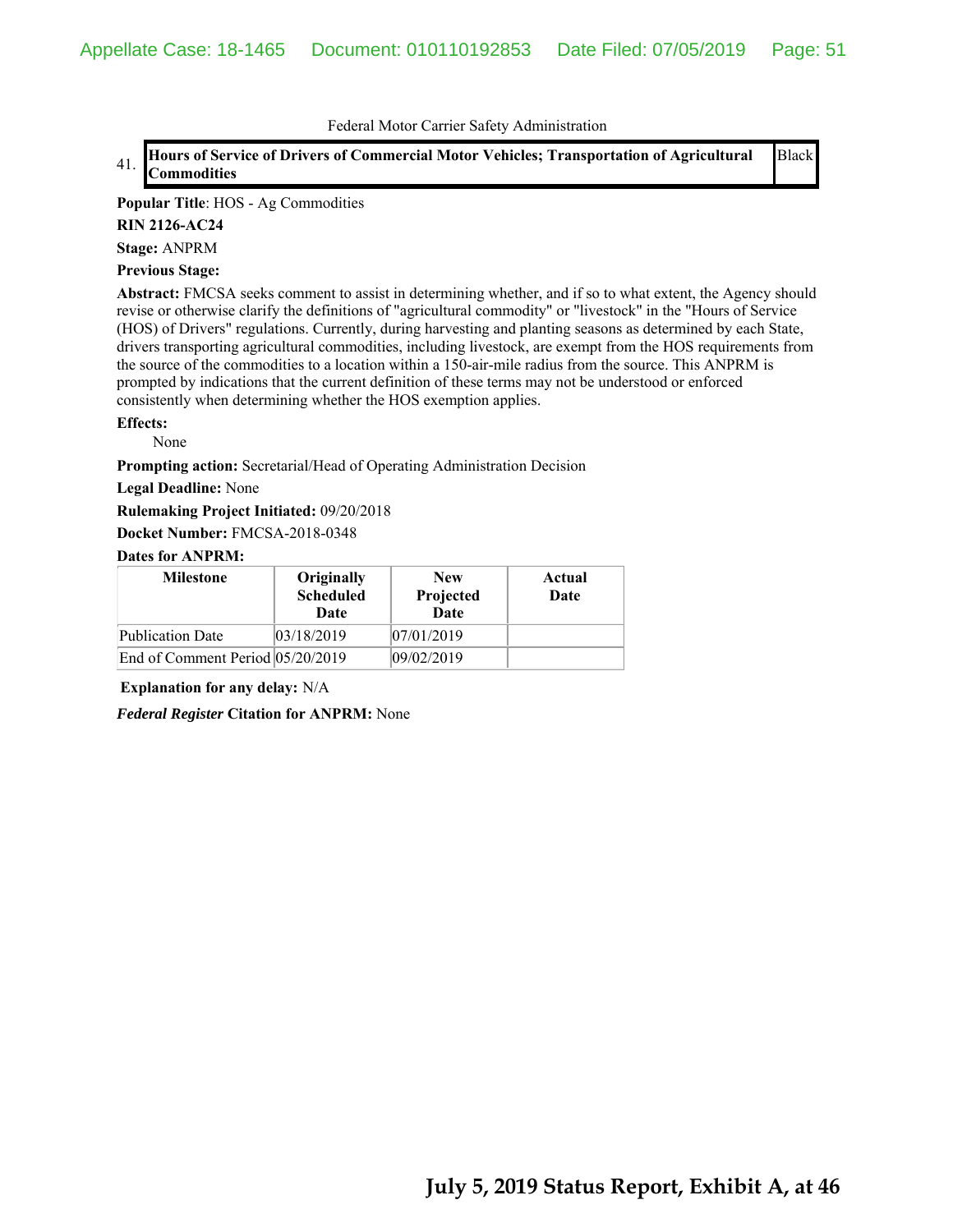Federal Railroad Administration

## 42. **Risk Reduction Program** Red

**Popular Title**: Risk Reduction Program

#### **RIN 2130-AC11**

**Stage:** Final Rule

**Previous Stage:** ANPRM: Publication Date 12/08/2010; End of Comment Period 02/07/2011 NPRM: Publication Date 02/27/14; End of Comment Period 04/27/15.

**Abstract:** This rule requires each Class I freight railroad and each freight railroad with inadequate safety performance to develop and implement a Risk Reduction Program (RRP) to improve the safety of its operations. RRP is a comprehensive, system-oriented approach to safety that determines a railroad operation's level of risk by identifying and analyzing applicable hazards, and involves developing plans to mitigate, if not eliminate, that risk. Each railroad has flexibility to tailor an RRP to its specific railroad operations. Each railroad must implement its RRP under a written RRP plan that FRA has reviewed and approved and conduct an annual internal assessment of its RRP. FRA will audit railroad's RRP processes and procedures. Section 103 of the Rail Safety Improvement Act of 2008 (RSIA) mandates this rulemaking.

### **Effects:**

Information Collection

**Prompting action:** Statute

**Legal Deadline:** Final Rule: 10/16/2012

**Rulemaking Project Initiated:** 10/16/2008

**Docket Number:** FRA-2009-0038

### **Dates for Final Rule:**

| <b>Milestone</b>            | Originally<br><b>Scheduled</b><br>Date | <b>New</b><br>Projected<br>Date | Actual<br>Date |
|-----------------------------|----------------------------------------|---------------------------------|----------------|
| Publication Date 02/26/2016 |                                        | 09/30/2019                      |                |

**Explanation for any delay:** Additional coordination necessary

*Federal Register* **Citation for Final Rule:** None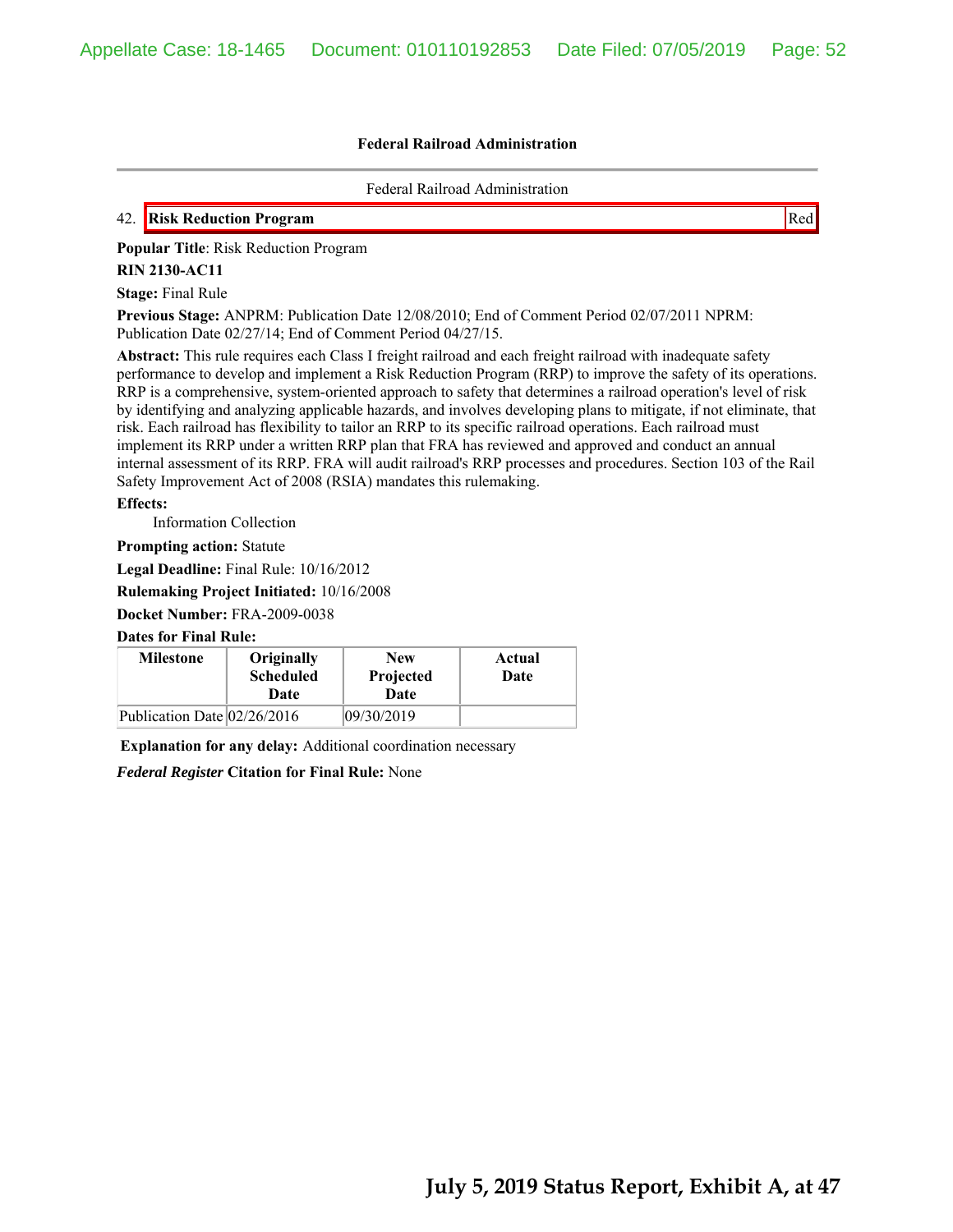## 43. **Emergency Escape Breathing Apparatus** Red

**Popular Title**: Emergency Escape Breathing Apparatus

#### **RIN 2130-AC14**

**Stage:** Undetermined

**Previous Stage:** NPRM: Publication Date 10/05/2010, End of Comment Period 12/06/2010.

**Abstract:** Section 413 of the Rail Safety Improvement Act of 2008 (RSIA) requires the Secretary to prescribe regulations requiring railroads to provide specified emergency escape breathing apparatus (EEBA) for all crew members in locomotive cabs on freight trains carrying poison-inhalation-hazard hazardous material and provide training in its use. FRA cannot identify an economical means of compliance. Therefore, FRA instead issued a guidance document that railroads will use to develop EEBA programs to protect railroad employees involved in transporting hazardous materials posing an inhalation hazard. In this guidance document, FRA highlighted factors to consider when selecting appropriate EEBA devices and explained various programmatic components to evaluate when developing an EEBA program.

### **Effects:**

None

**Prompting action:** Statute

**Legal Deadline:** Final Rule: 04/16/2010

**Rulemaking Project Initiated:** 10/16/2008

**Docket Number:** FRA-2009-0044

**Dates for Undetermined:**

| <b>Milestone</b> | Originally<br><b>Scheduled</b><br>Date | <b>New</b><br>Projected<br>Date | Actual<br>Date |
|------------------|----------------------------------------|---------------------------------|----------------|
| Publication Date |                                        |                                 |                |

**Explanation for any delay:** Additional coordination necessary Other, higher priorities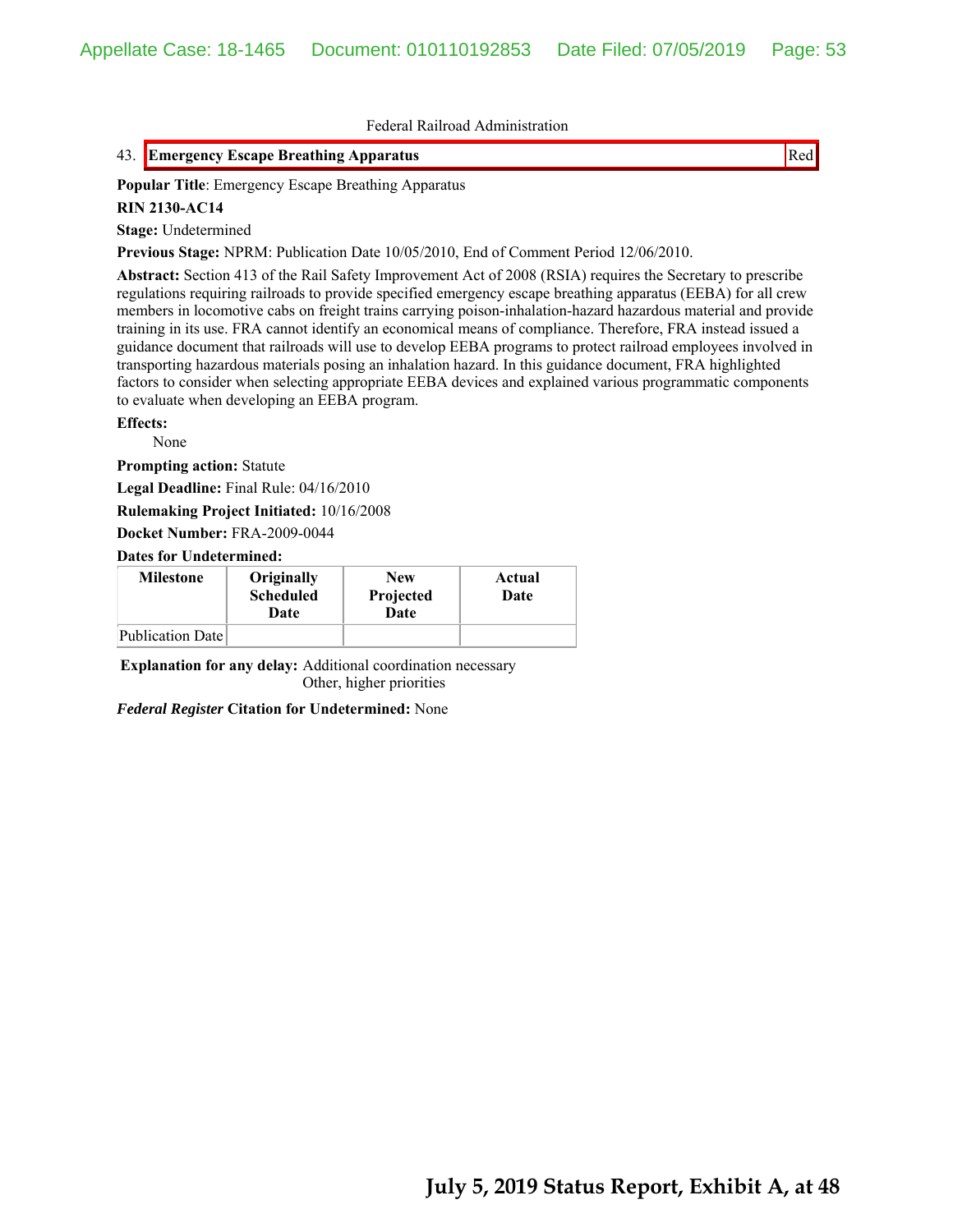### 44. **High-Speed Intercity Passenger Rail (HSIPR) Program; Buy America Program Requirements** Red

# **Popular Title**: Buy America Program Requirements

### **RIN 2130-AC23**

**Stage:** Undetermined

**Previous Stage:** None

**Abstract:** This rulemaking would establish regulations for FRA´s Buy America requirements as part of the High-Speed Intercity Passenger Rail (HSIPR) program. The Passenger Rail Investment and Improvement Act of 2008 (PRIIA) authorized the appropriation of funds to establish several new passenger rail grant programs, including capital investment grants to support intercity passenger rail service (§301), high-speed corridor development (§501), and congestion grants (§302). FRA has consolidated these and other closely related programs into the HSIPR program, as detailed in FRA´s HSIPR Interim Guidance and FY 2010 Interim Guidance. Spending authorized under PRIIA is subject to the Buy America provision of 49 U.S.C. § 24405(a). This rulemaking would provide standards to govern FRA´s application of the Buy America provision to all PRIIA-authorized spending as part of the HSIPR program.

#### **Effects:**

Economically Significant Major Information Collection

**Prompting action:** Statute

**Legal Deadline:** None

**Rulemaking Project Initiated:** 09/14/2010

### **Docket Number:**

### **Dates for Undetermined:**

| <b>Milestone</b> | Originally<br><b>Scheduled</b><br>Date | <b>New</b><br>Projected<br>Date | Actual<br>Date |
|------------------|----------------------------------------|---------------------------------|----------------|
| Publication Date |                                        |                                 |                |

**Explanation for any delay:** Additional coordination necessary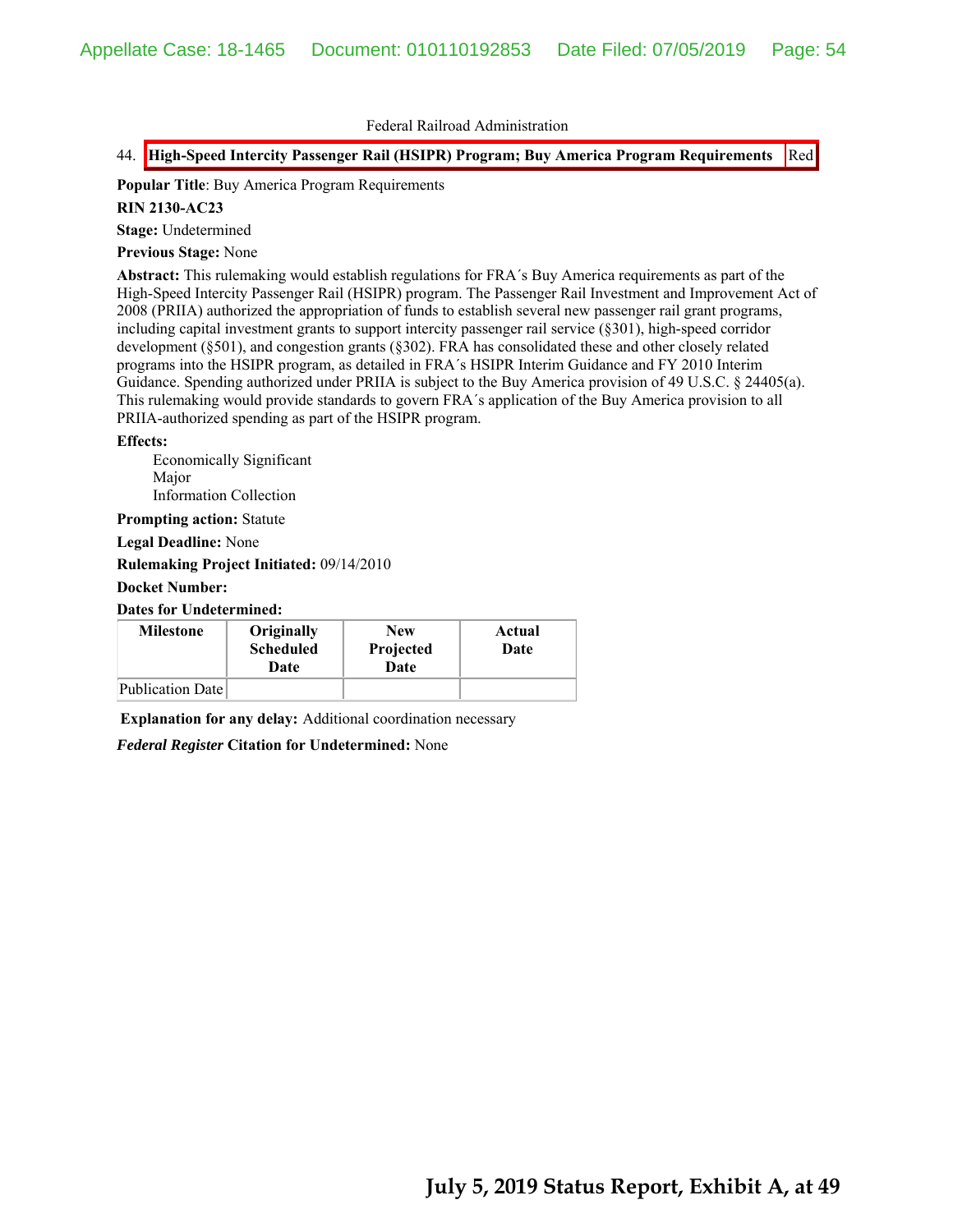### 45. **Train Crew Staffing and Location** Black

**Popular Title**: Train Crew Staffing and Location

**RIN 2130-AC48**

**Stage:** Withdrawal

**Previous Stage:** NPRM: 03/15/2016; End of Comment Period 05/16/2016.

**Abstract:** On May 29, 2019, FRA issued a withdrawal of the March 15, 2016 NPRM concerning train crew staffing. In withdrawing the NPRM, FRA provided notice of its affirmative decision that no regulation of train crew staffing is necessary or appropriate for railroad operations to be conducted safely at this time. This rulemaking will not appear on next month's report.

### **Effects:**

Regulatory Flexibility Act

**Prompting action:** Secretarial/Head of Operating Administration Decision

**Legal Deadline:** None

**Rulemaking Project Initiated:** 03/27/2014

**Docket Number:** FRA-2014-0033

#### **Dates for Undetermined:**

| <b>Milestone</b> | Originally<br><b>Scheduled</b><br>Date | <b>New</b><br>Projected<br>Date | Actual<br>Date |
|------------------|----------------------------------------|---------------------------------|----------------|
| Publication Date |                                        |                                 | 05/29/2019     |

**Explanation for any delay:** N/A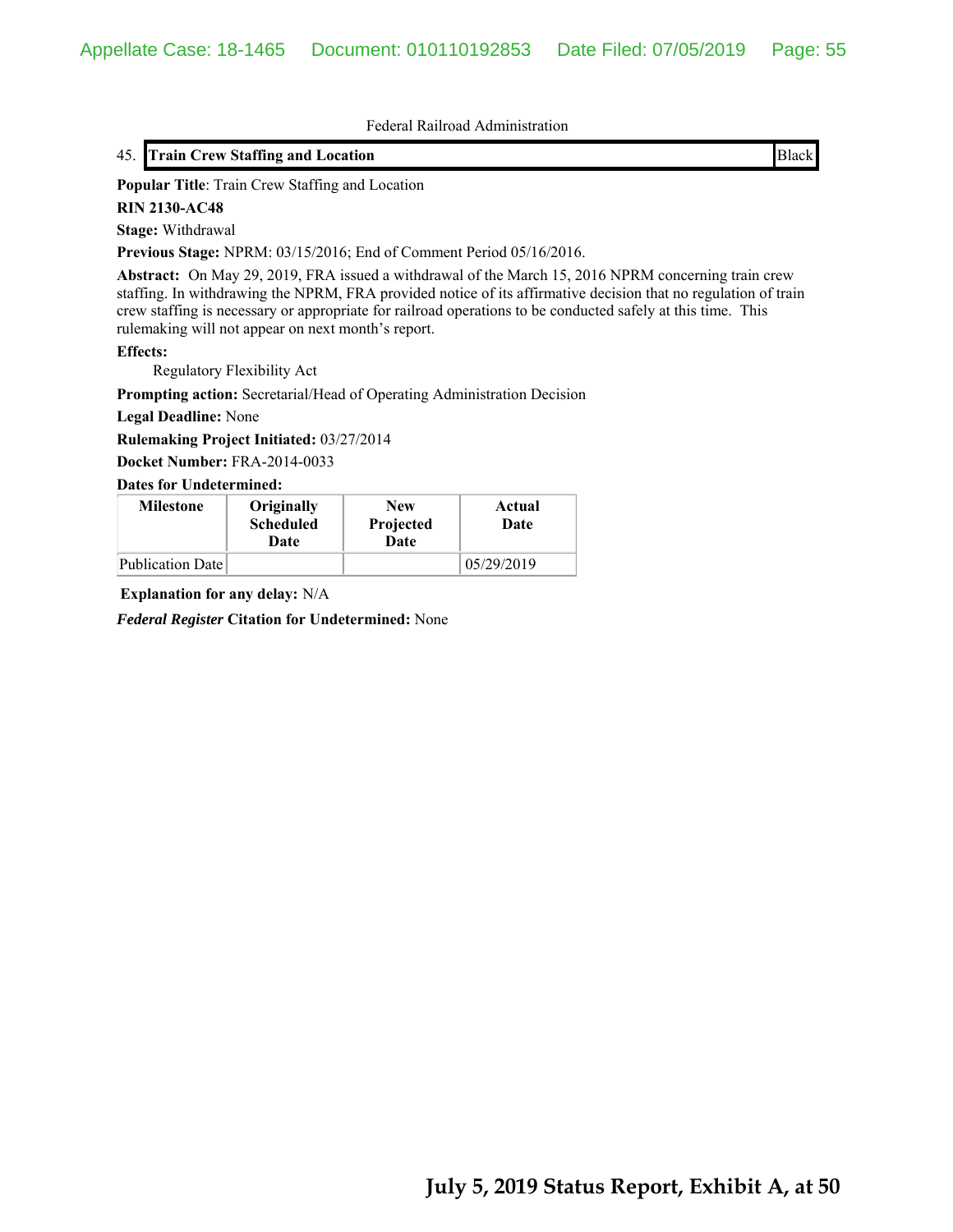### 46. **Locomotive Recording Devices** Black

**Popular Title**: Locomotive Recording Devices

**RIN 2130-AC51**

### **Stage:** NPRM

**Previous Stage:** None

**Abstract:** The FAST Act requires the Secretary to promulgate regulations requiring each railroad carrier that provides regularly scheduled intercity rail passenger or commuter rail passenger transportation to the public to install inward- and outward-facing image recording devices in all controlling locomotives of passenger trains. This rulemaking would require the installation of inward- and outward-facing locomotive video cameras on controlling locomotives of passenger trains. The recordings would be used to help determine the cause of railroad accidents and to prevent similar accidents. They would also be used to ensure passenger railroad employee compliance with applicable Federal railroad safety regulations and railroad rules, particularly regulations prohibiting the use of personal electronic devices. This rulemaking attempts to fulfill NTSB recommendations urging FRA to adopt regulations requiring locomotive-mounted audio and video recording devices. FRA is requesting comments regarding whether audio recording devices should be required.

**Effects:**

None

**Prompting action:** None

**Legal Deadline:** FAST Act: 12/04/2017

**Rulemaking Project Initiated:** 06/18/2015

### **Docket Number:**

#### **Dates for NPRM:**

| <b>Milestone</b>                     | Originally<br><b>Scheduled</b><br>Date | <b>New</b><br>Projected<br>Date | Actual<br>Date |
|--------------------------------------|----------------------------------------|---------------------------------|----------------|
| <b>Publication Date</b>              | 01/19/2016                             | 07/10/2019                      |                |
| End of Comment Period $ 03/21/2016 $ |                                        | 09/08/2019                      |                |

**Explanation for any delay:** Additional Coordination and New Legislation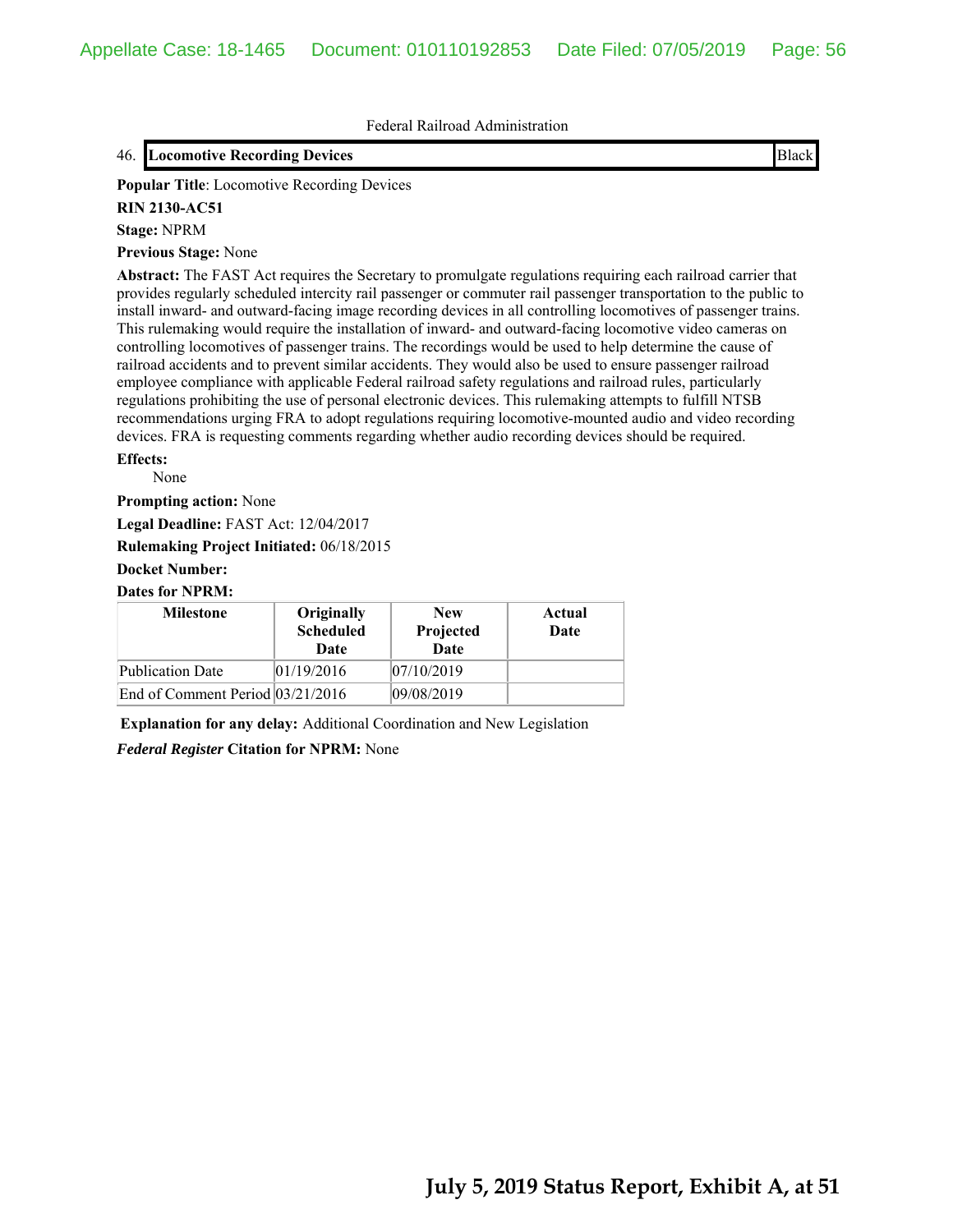## 47. **Rail Integrity and Track Safety Standards Amendments (RRTF)** Black

## **Popular Title**: Track Safety Standards (DEREG)

**RIN 2130-AC53**

### **Stage:** NPRM

**Previous Stage:** None

**Abstract:** This NPRM proposes to revise FRA's Track Safety Standards (Standards), which prescribe the minimum safety requirements for railroad track. The proposed changes include allowing inspection of rail using continuous rail testing; allowing the use of flange-bearing frogs in crossing diamonds; relaxing the guard check gage limits on heavy-point frogs used in Class 5 track; removing an inspection-method exception for highdensity commuter lines; and other miscellaneous revisions.

### **Effects:**

None

**Prompting action:** None

**Legal Deadline:** None

**Rulemaking Project Initiated:** 05/26/2014

### **Docket Number:**

## **Dates for NPRM:**

| <b>Milestone</b>                 | Originally<br><b>Scheduled</b><br>Date | <b>New</b><br>Projected<br>Date | Actual<br>Date |
|----------------------------------|----------------------------------------|---------------------------------|----------------|
| Publication Date                 | 05/27/2016                             | 10/18/2019                      |                |
| End of Comment Period 07/27/2016 |                                        | 12/17/2019                      |                |

**Explanation for any delay:** Additional coordination necessary

Awaiting development of additional data Unanticipated issues requiring further analysis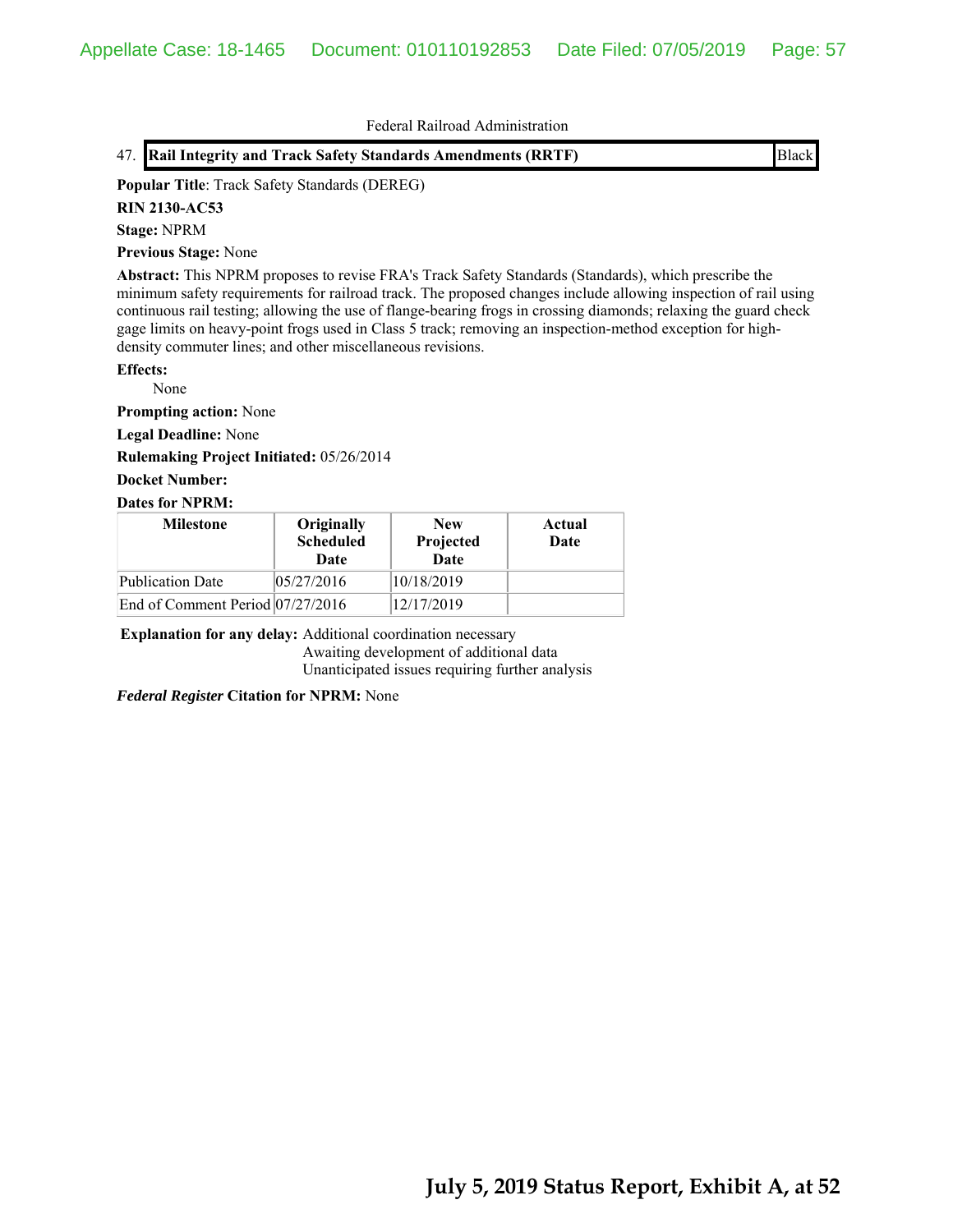48. **Amendments to Brake System Safety Standards to Incorporate Waivers and Address Tourist**  Black **and Historic Railroads (previously Tourist and Historic Railroad Amendments)**

**Popular Title**: Amendments to Brake System Safety Standards

**RIN 2130-AC67**

**Stage:** NPRM

**Previous Stage:** None

**Abstract:** The rulemaking would propose to amend 49 CFR Part 232 by incorporating a number of existing long-standing waivers related to end-of-train devices and single car testing. The rule would also propose modifications to Appendix B to better address brake system maintenance on tourist, historic, and scenic operations and would propose to extend the existing 4-hours off-air requirement to 24 hours consistent with Canadian railroad operations as requested by AAR via a waiver and rulemaking petition.

#### **Effects:**

Information Collection

**Prompting action:** None

**Legal Deadline:** None

**Rulemaking Project Initiated:** 03/17/2017

#### **Docket Number:**

#### **Dates for NPRM:**

| <b>Milestone</b>                 | Originally<br><b>Scheduled</b><br>Date | <b>New</b><br>Projected<br><b>Date</b> | Actual<br>Date |
|----------------------------------|----------------------------------------|----------------------------------------|----------------|
| Publication Date                 | 05/27/2016                             | 10/18/2019                             |                |
| End of Comment Period 07/27/2016 |                                        | 12/17/2019                             |                |

**Explanation for any delay:** N/A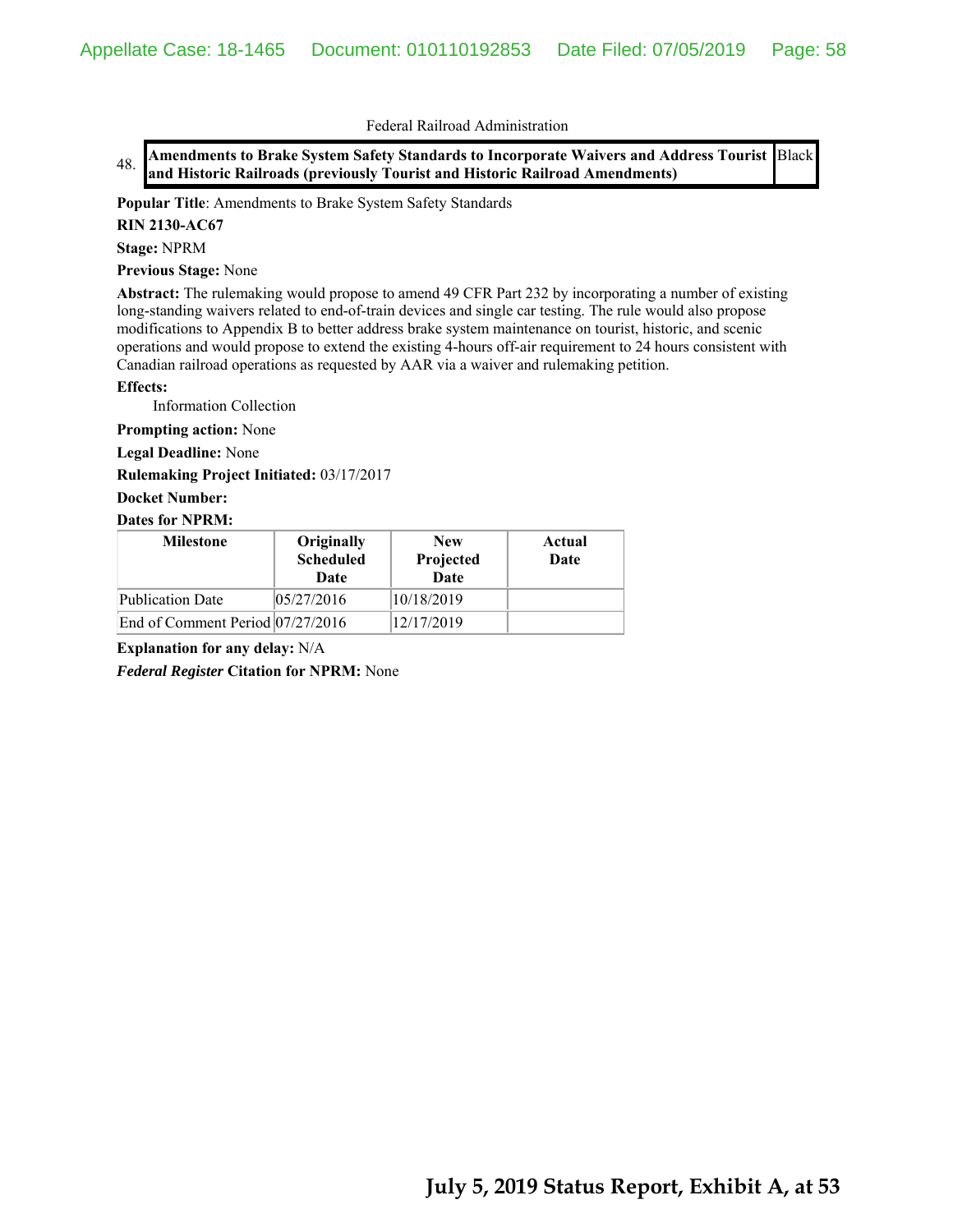### **Federal Transit Administration**

Federal Transit Administration

| 49. Buy America: Amendments (MAP-21) | <b>Black</b> |
|--------------------------------------|--------------|
|--------------------------------------|--------------|

**Popular Title**: Buy America

**RIN 2132-AB16**

**Stage:** NPRM

**Previous Stage:** None

**Abstract:** This rulemaking would amend 49 CFR Part 661 to incorporate changes made by MAP-21 and to make other updates and amendments.

**Effects:**

Information Collection

**Prompting action:** Statute

**Legal Deadline:** None

**Rulemaking Project Initiated:** 01/10/2013

**Docket Number:**

**Dates for NPRM:**

| <b>Milestone</b>                 | Originally<br><b>Scheduled</b><br>Date | <b>New</b><br>Projected<br><b>Date</b> | Actual<br>Date |
|----------------------------------|----------------------------------------|----------------------------------------|----------------|
| Publication Date                 | 01/10/2014                             | 03/25/2020                             |                |
| End of Comment Period 03/14/2014 |                                        | 05/27/2020                             |                |

**Explanation for any delay:** Additional coordination necessary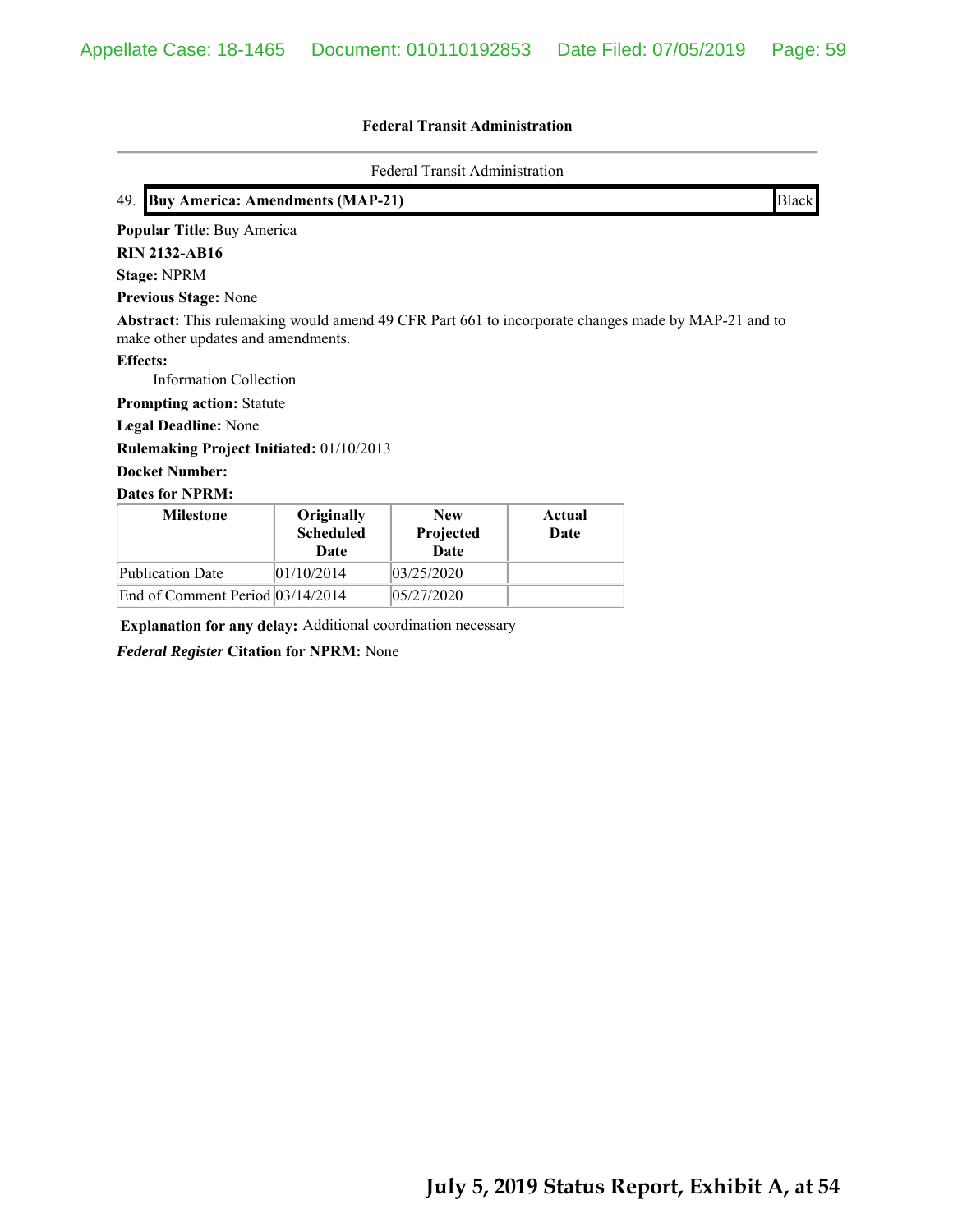National Highway Traffic Safety Administration

| 50. Tire Fuel Efficiency Consumer Information - Part 2 |  |
|--------------------------------------------------------|--|
|                                                        |  |

**Popular Title**: Tire Fuel Efficiency Part 2 (DEREG)

**RIN 2127-AK76**

**Stage:** SNPRM

**Previous Stage:** NPRM: Publication Date 06/22/2009; Comment Period End 08/21/2009.

**Abstract:** This rulemaking would respond to requirements of the Energy Independence and Security Act of 2007 to establish a national tire fuel efficiency consumer information program for replacement tires designed for use on motor vehicles. On March 30, 2010, NHTSA published a final rule specifying the test procedures to be used to rate the performance of replacement passenger car tires for this new program (75 FR 15893). This rulemaking would address how this information would be made available to consumers.

### **Effects:**

**EU** NAFTA Foreign

**Prompting action:** Statute

**Legal Deadline:** None

**Rulemaking Project Initiated:** 12/19/2007

**Docket Number:** NHTSA-2011-0099

### **Dates for SNPRM:**

| <b>Milestone</b>                 | Originally<br><b>Scheduled</b><br>Date | <b>New</b><br>Projected<br><b>Date</b> | Actual<br>Date |
|----------------------------------|----------------------------------------|----------------------------------------|----------------|
| Publication Date                 | 08/15/2012                             | 03/30/2020                             |                |
| End of Comment Period 10/15/2012 |                                        | 05/29/2020                             |                |

**Explanation for any delay:** Additional coordination necessary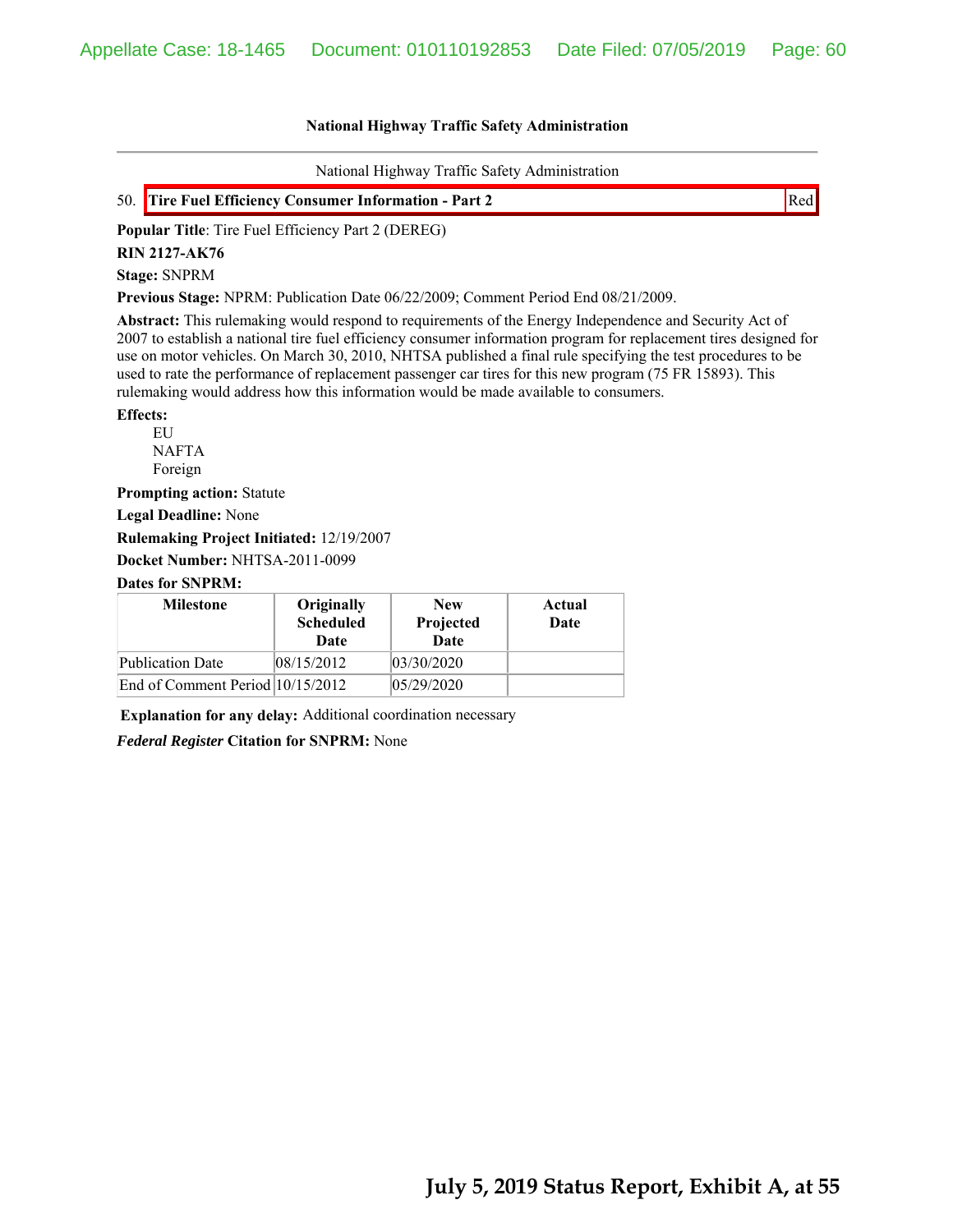# 51. **Heavy Vehicle Speed Limiters** Red

### **Popular Title**: Heavy Vehicle Speed Limiters

#### **RIN 2127-AK92**

**Stage:** Undetermined

**Previous Stage:** NPRM: Publication Approved 08/29/2016; Publication Date 09/07/2016; End of Comment Period 11/07/2016.

**Abstract:** This joint NHTSA and FMCSA rulemaking would respond to petitions from American Trucking Association and Roadsafe America to require the installation of speed limiting devices on heavy vehicles. This rulemaking would consider a new FMVSS that would require the installation of speed limiting devices on heavy vehicles.

#### **Effects:**

 Economically Significant Major

**Prompting action:** None

**Legal Deadline:** None

**Rulemaking Project Initiated:** 03/18/2011

#### **Docket Number:**

#### **Dates for Undetermined:**

| <b>Milestone</b> | Originally<br><b>Scheduled</b><br>Date | <b>New</b><br>Projected<br>Date | Actual<br>Date |
|------------------|----------------------------------------|---------------------------------|----------------|
| Publication Date |                                        |                                 |                |

**Explanation for any delay:** N/A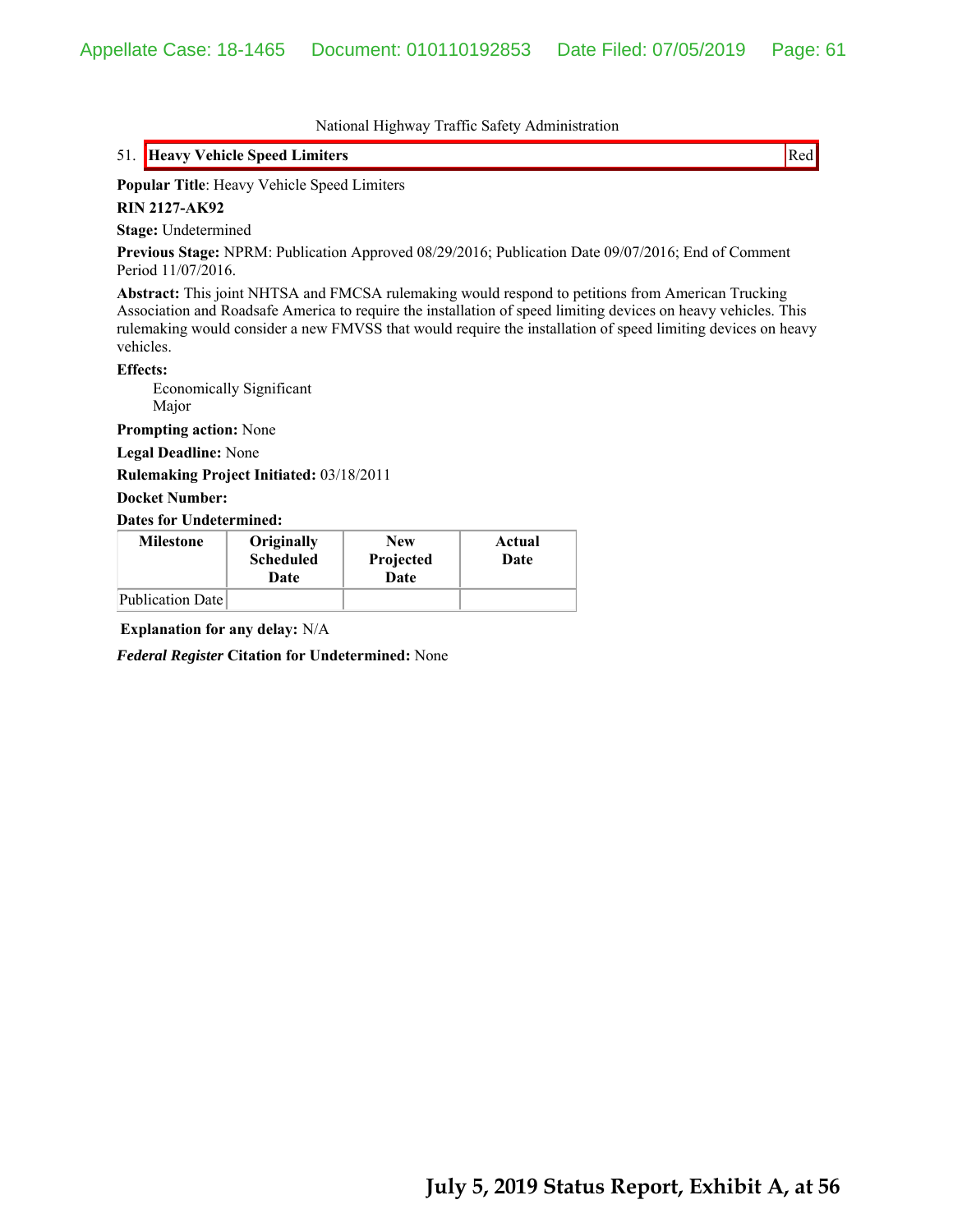52. **Establish Side Impact Performance Requirements for Child Restraint Systems (MAP-21)** Red

**Popular Title**: Side Impact Test Procedure for CRS

**RIN 2127-AK95**

**Stage:** Final Rule

**Previous Stage:** NPRM: 01/28/14; End of C/P: 04/28/14; Reopen C/P: 06/04/14; End of Reopened C/P: 10/02/14

**Abstract:** This rulemaking, if finalized, would include side impact performance requirements, a side impact test procedure, and the use of a new side impact dummy in FMVSS No. 213, "Child restraint systems," to evaluate the performance of child restraint systems in side impacts. This rulemaking is mandated by MAP-21.

#### **Effects:**

 Economically Significant Major

**Prompting action:** Statute

**Legal Deadline:** Final Rule: 10/01/2014

**Rulemaking Project Initiated:** 03/18/2011

### **Docket Number:**

#### **Dates for Final Rule:**

| <b>Milestone</b>            | Originally<br><b>Scheduled</b><br>Date | <b>New</b><br>Projected<br>Date | Actual<br>Date |
|-----------------------------|----------------------------------------|---------------------------------|----------------|
| Publication Date 04/30/2017 |                                        | 03/30/2020                      |                |
| <b>Effective Date</b>       |                                        |                                 |                |

**Explanation for any delay:** Additional research and data analysis necessary.

*Federal Register* **Citation for Final Rule:** None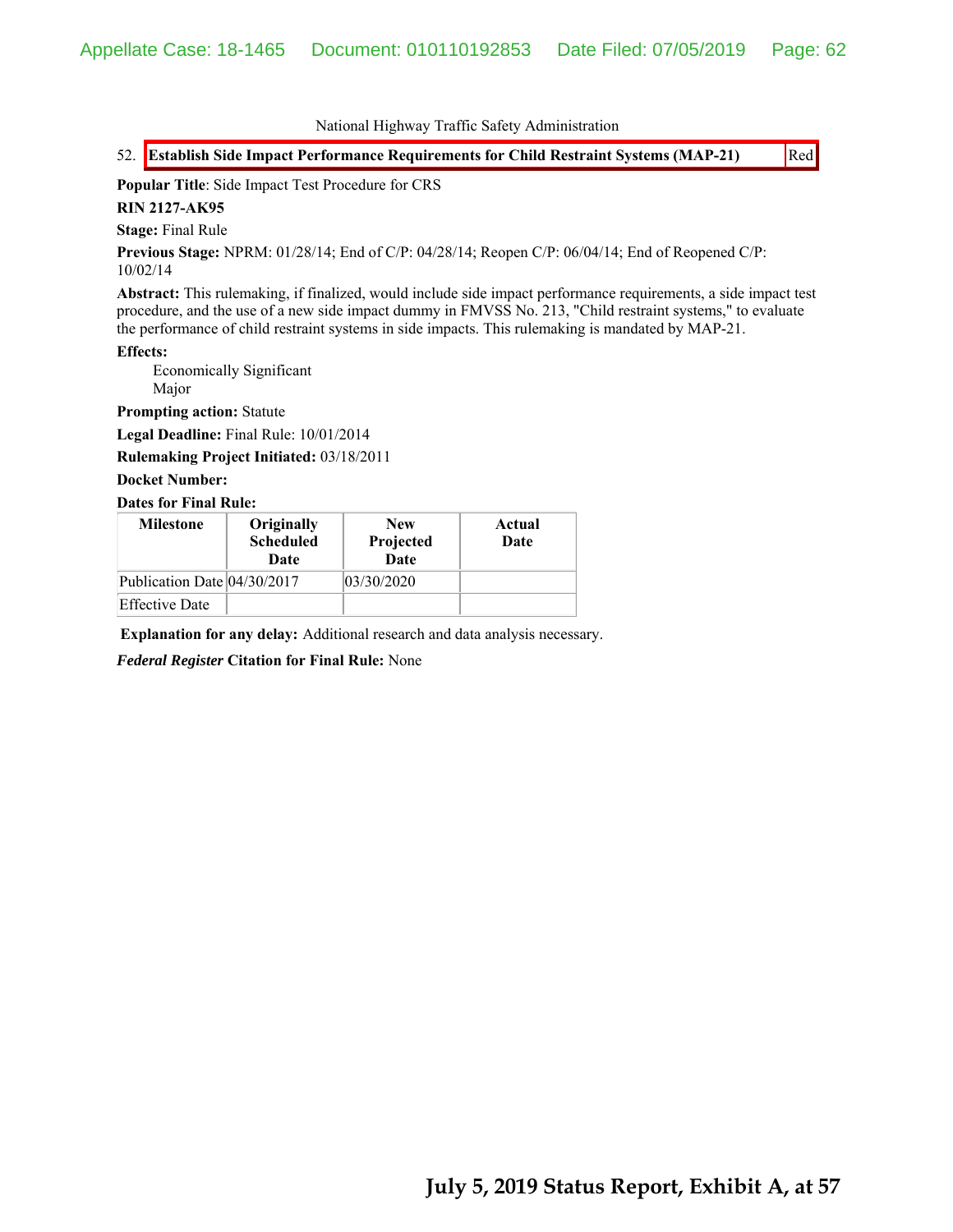# 53. **Motorcoach Rollover Structural Integrity (MAP-21)** Red

### **Popular Title**: Motorcoach Rollover Structural Integrity

**RIN 2127-AK96**

**Stage:** Final Rule

**Previous Stage:** NPRM: 08/06/14; End of C/P: 10/06/14

**Abstract:** This rulemaking, if finalized, would promulgate a new FMVSS for rollover structural integrity requirements for motorcoaches and large buses, would address 6 recommendations issued by the NTSB on motorcoach roof strength and structural integrity, and is mandated by MAP-21.

**Effects:**

 None **Prompting action:** Statute

**Legal Deadline:** Publish Final Rule: 10/01/2014

**Rulemaking Project Initiated:** 03/18/2011

**Docket Number:** NHTSA–2014–0085

**Dates for Final Rule:**

| <b>Milestone</b>            | Originally<br><b>Scheduled</b><br>Date | <b>New</b><br>Projected<br>Date | Actual<br>Date |
|-----------------------------|----------------------------------------|---------------------------------|----------------|
| Publication Date 12/31/2015 |                                        | 01/30/2020                      |                |
| <b>Effective Date</b>       |                                        |                                 |                |

**Explanation for any delay:** Other, higher priorities

*Federal Register* **Citation for Final Rule:** None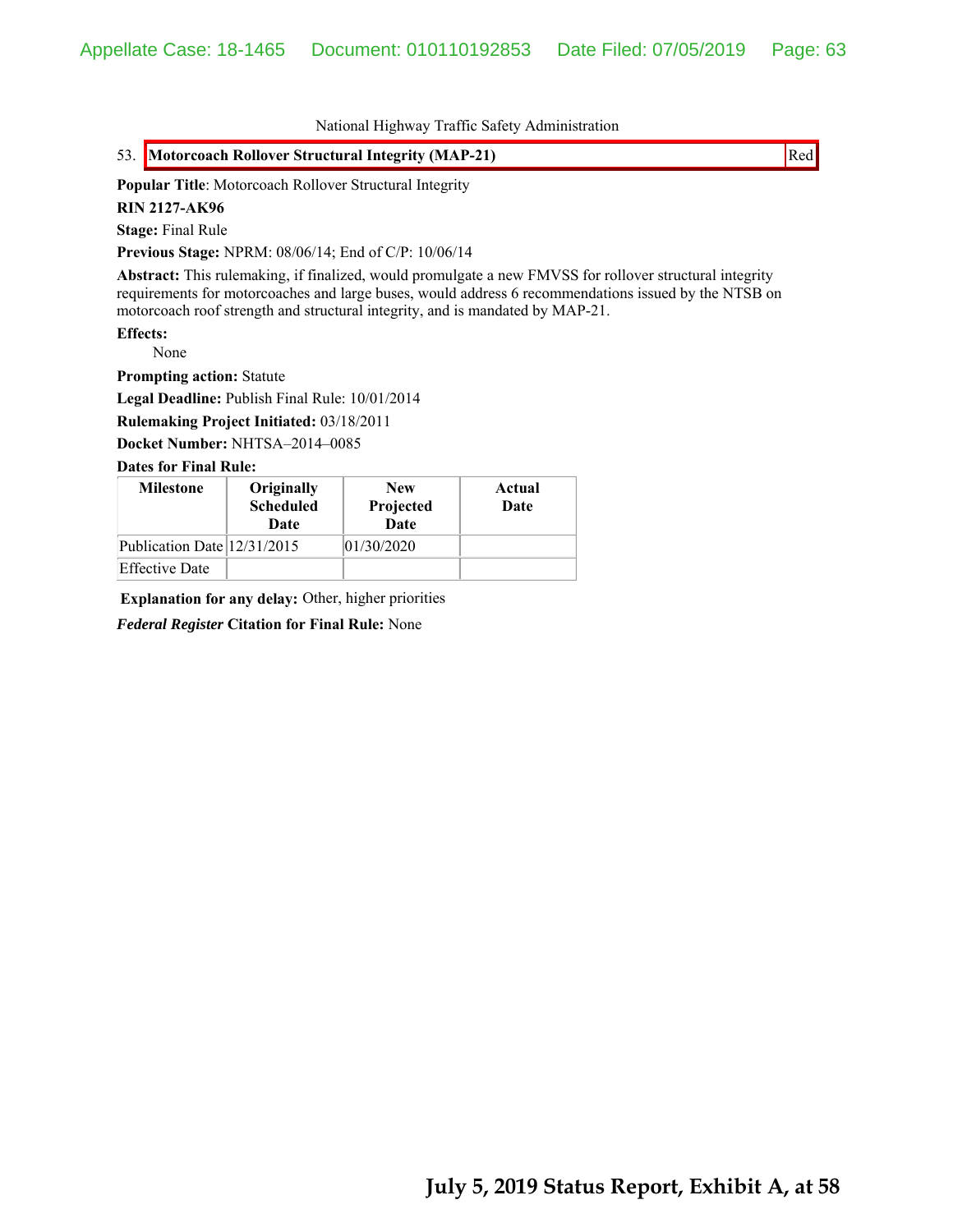# 54. **FMVSS No. 218 and Enforcement Policy Concerning Novelty Helmets** Red

# **Popular Title**: Novelty Helmets Enforcement

**RIN 2127-AL01**

### **Stage:** Other

**Previous Stage:** Undetermined: Publication Date. Withdrawal: Publication Date.

**Abstract:** NHTSA plans to withdraw its May 21, 2015 notice of proposed rulemaking to amend Federal Motor Vehicle Safety Standard FMVSS No. 218, Motorcycle helmets. This rulemaking proposed adding a definition of motorcycle helmet, adding preliminary screening requirements and adding an alternate compliance process. Since publication of the NPRM, NHTSA has decided to evaluate other alternatives that might prove effective in reducing novelty helmet availability and use and has decided that changed circumstances warrant its withdrawal.

**Effects:**

None

**Prompting action:** None

**Legal Deadline:** None

**Rulemaking Project Initiated:** 04/21/2011

**Docket Number:**

#### **Dates for Other:**

| <b>Milestone</b>            | Originally<br><b>Scheduled</b><br>Date | <b>New</b><br>Projected<br>Date | Actual<br>Date |
|-----------------------------|----------------------------------------|---------------------------------|----------------|
| Publication Date 10/30/2019 |                                        |                                 |                |

**Explanation for any delay:** N/A

*Federal Register* **Citation for Other:** None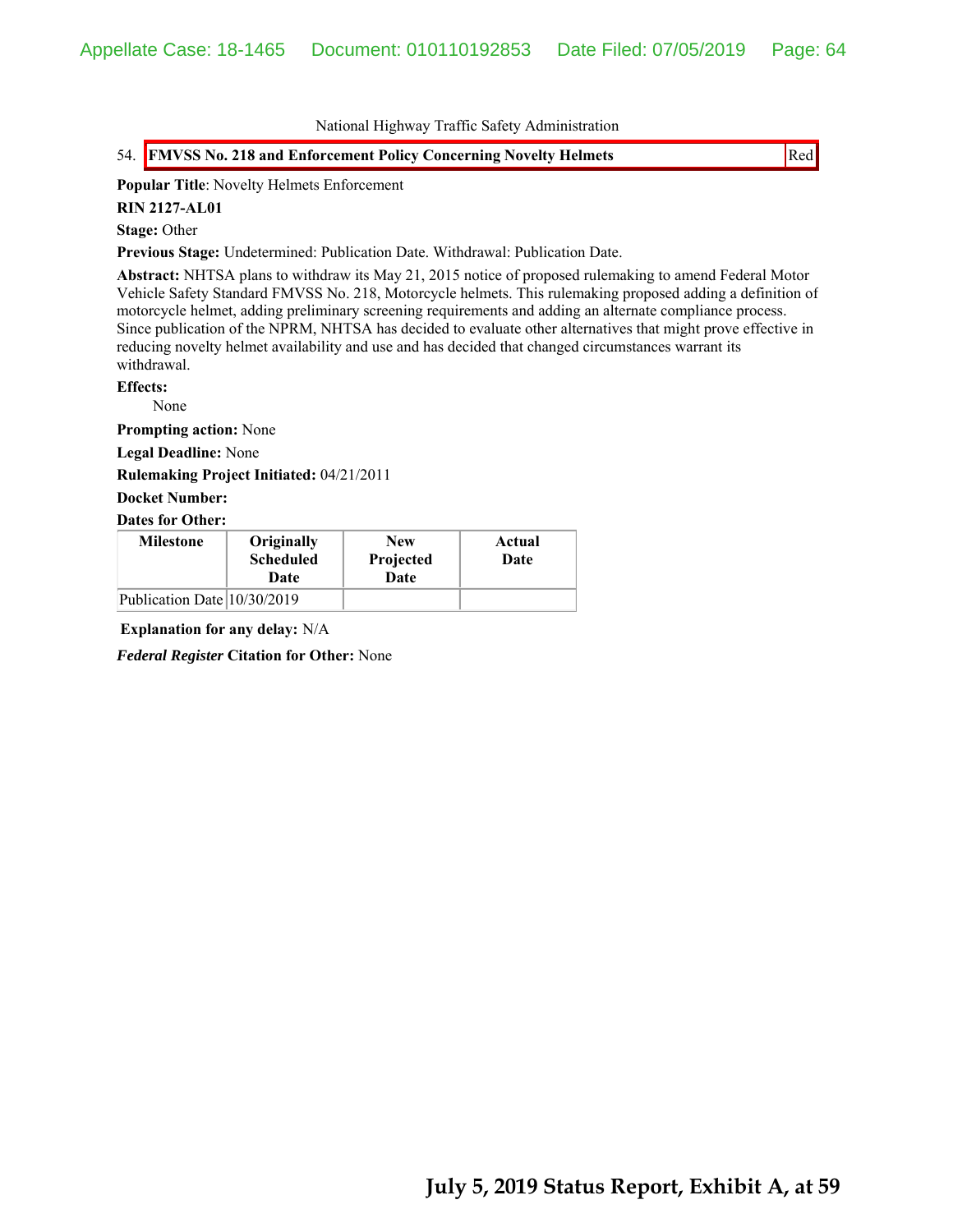55. **Consumer Information on Fuel Economy, Emissions, and Alternative Fuel Usage** Black

# **Popular Title**: Alternative Fuel Consumer Information

### **RIN 2127-AL12**

**Stage:** Undetermined

### **Previous Stage:** None

**Abstract:** This rulemaking would as required by the Energy Independence and Security Act of 2007 (EISA) and promulgated under 49 U.S.C. § 32908(g), develop and implement a consumer information campaign to: (1) improve understanding of automobile performance related to fuel economy, greenhouse gas emissions, and other pollutant emissions; (2) inform consumers of the benefits of using alternative fuels and the location of alternative fueling stations; (3) and increase awareness of automotive thermal management technologies. This rulemaking is the third, and final, phase of consumer information initiatives required by EISA. The first phase promulgated new Fuel Economy and Environment labels for new automobiles, and was finalized in May 2011 (2127-AK73). The second phase (2127-AK75), currently being developed, addresses EISA requirements to: affix a permanent and prominent display that identifies new automobiles that are capable of operating on alternative fuels; attach a label to the fuel tank filler compartment of alternative fuel vehicles; and include in the owner´s manual for vehicles capable of operating on alternative fuels information describing the benefits of using alternative fuels, including their renewable nature and environmental benefits.

### **Effects:**

None

**Prompting action:** Statute

**Legal Deadline:** EISA statutory deadline: 06/16/2011

**Rulemaking Project Initiated:** 12/19/2007

#### **Docket Number:**

**Dates for Undetermined:**

| <b>Milestone</b> | Originally<br><b>Scheduled</b><br>Date | <b>New</b><br>Projected<br><b>Date</b> | Actual<br>Date |
|------------------|----------------------------------------|----------------------------------------|----------------|
| Publication Date |                                        |                                        |                |

**Explanation for any delay:** N/A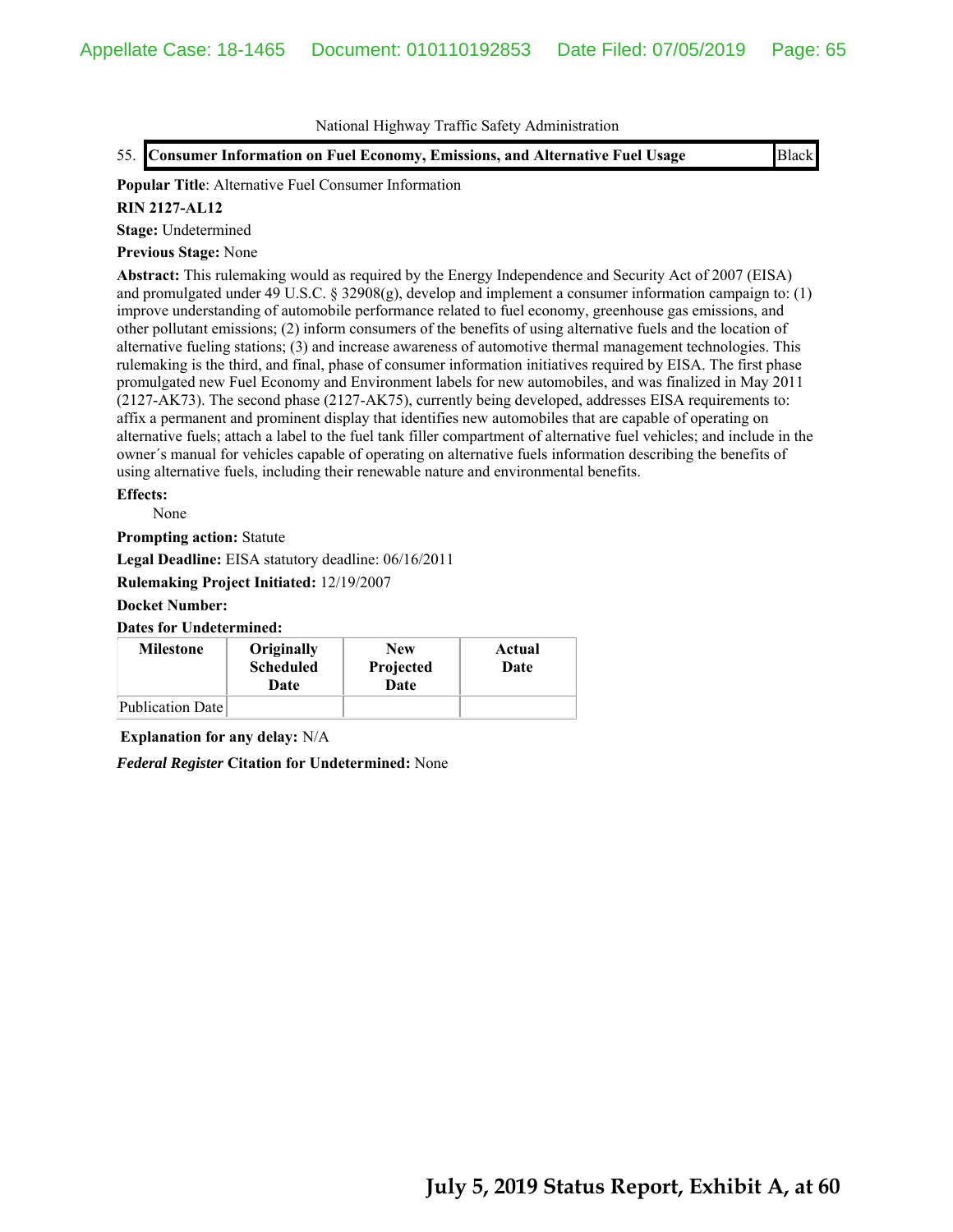|  | National Highway Traffic Safety Administration |  |
|--|------------------------------------------------|--|
|  |                                                |  |

| 56. Upgrade of LATCH Usability Requirements (MAP-21) | <b>Black</b> |
|------------------------------------------------------|--------------|
|------------------------------------------------------|--------------|

**Popular Title**: Upgrade of LATCH Usability Requirements

# **RIN 2127-AL20**

**Stage:** Undetermined

**Previous Stage:** NPRM: 01/23/15; End of C/P: 03/24/15

**Abstract:** This rulemaking would amend FMVSS No. 225, Child restraint anchorage systems, to improve the ease of use for lower anchorages and tether in all rear seating positions in accordance with MAP-21, address comments on LATCH usability received in response to the LATCH public meeting held on February 8, 2007, and standardize features of LATCH for enabling simple and standardized consumer messaging to facilitate increased LATCH use and correct child seat installation.

**Effects:**

EU NAFTA Foreign

**Prompting action:** Statute

**Legal Deadline:** Initiate NPRM: 10/01/2013 Publish Final Rule: 10/01/2015

**Rulemaking Project Initiated:** 02/27/2012

#### **Docket Number:**

**Dates for Undetermined:**

| <b>Milestone</b> | Originally<br><b>Scheduled</b><br>Date | <b>New</b><br>Projected<br>Date | Actual<br>Date |
|------------------|----------------------------------------|---------------------------------|----------------|
| Publication Date |                                        |                                 |                |

**Explanation for any delay:** N/A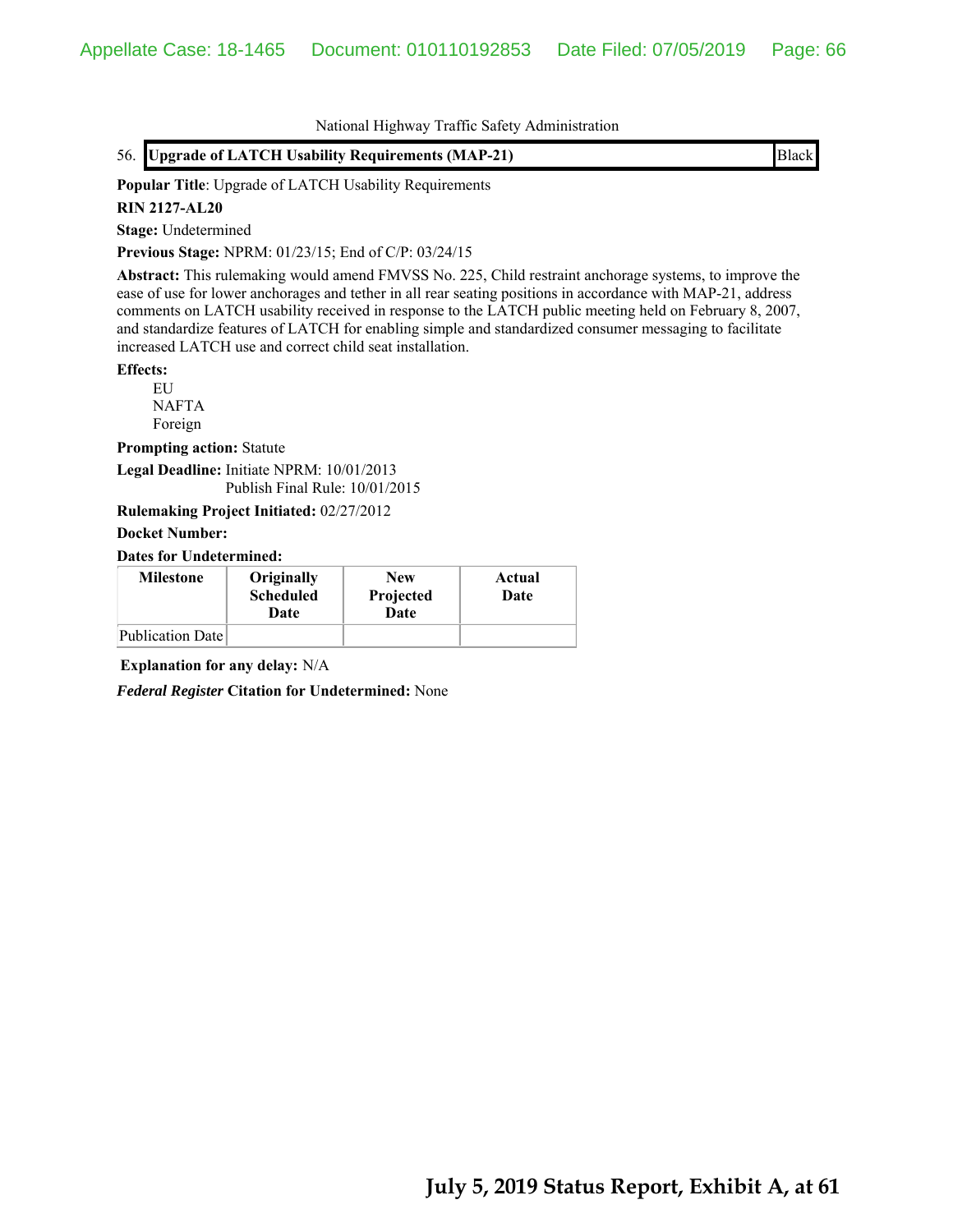### **Popular Title**: FMVSS No. 213 Upgrade

**RIN 2127-AL34**

### **Stage:** NPRM

**Previous Stage:** None

Abstract: In accordance with MAP-21 § 31501(b)(1), this notice proposes to upgrade FMVSS No. 213 seat assembly and test parameters. NHTSA is considering updates to the standard seat geometry, seat cushion stiffness, and seat belt assembly that could better replicate real world conditions. In addition, revision to the frontal crash sled pulse is being considered to be more representative of crash pulses of the current vehicle fleet.

### **Effects:**

None

**Prompting action:** 2011 Retrospective Regulatory Review

**Legal Deadline:** Initiate Rulemaking: 10/01/2014 Final Rule: 10/01/2016

**Rulemaking Project Initiated:** 01/17/2013

### **Docket Number:**

# **Dates for NPRM:**

| <b>Milestone</b>                 | Originally<br><b>Scheduled</b><br>Date | <b>New</b><br>Projected<br><b>Date</b> | Actual<br>Date |
|----------------------------------|----------------------------------------|----------------------------------------|----------------|
| Publication Date                 | 08/30/2018                             | 09/28/2019                             |                |
| End of Comment Period 10/30/2018 |                                        | 11/27/2019                             |                |

**Explanation for any delay:** Additional coordination necessary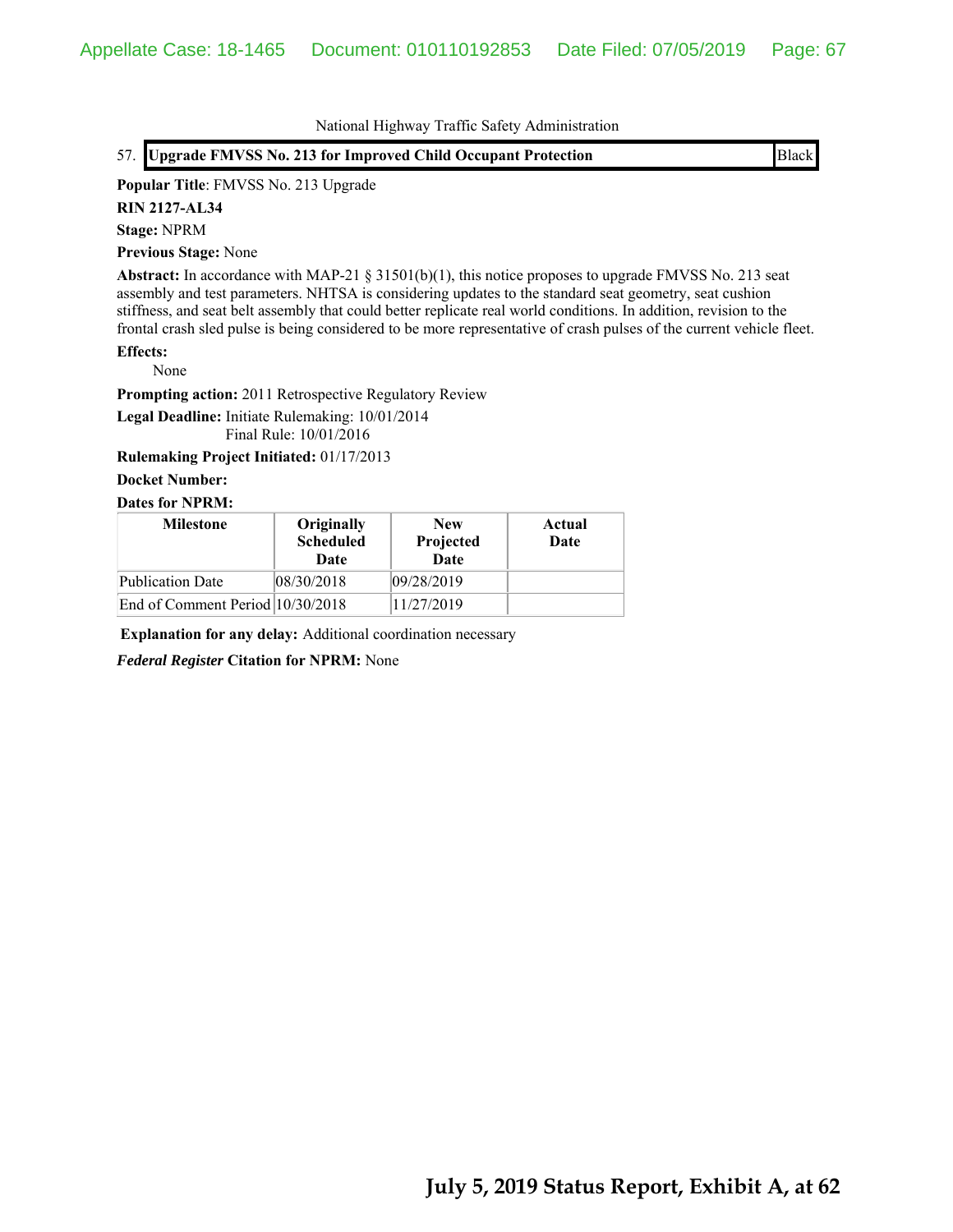### 58. **Rear Seat Belt Reminder System** Black

**Popular Title**: Rear Seat Belt Reminder System

**RIN 2127-AL37**

**Stage:** ANPRM

**Previous Stage:** NPRM: Publication Date; End of Comment Period.

**Abstract:** This notice seeks comment on proposals to amend FMVSS No. 208, "Occupant crash protection," to require automobile manufacturers to install a seat belt reminder system for certain designated seating positions in passenger vehicles. This notice also responds in part to a petition for rulemaking submitted by Public Citizen and Advocates for Highway and Auto Safety, as well as MAP-21 requirements.

**Effects:**

 Economically Significant Major

**Prompting action:** Statute

**Legal Deadline:** Initiate: 10/01/2014 Final Rule: 10/01/2015

**Rulemaking Project Initiated:** 07/06/2012

### **Docket Number:**

#### **Dates for ANPRM:**

| <b>Milestone</b>            | Originally<br><b>Scheduled</b><br>Date | <b>New</b><br>Projected<br>Date | Actual<br>Date |
|-----------------------------|----------------------------------------|---------------------------------|----------------|
| Publication Date 05/31/2019 |                                        |                                 |                |

**Explanation for any delay:** N/A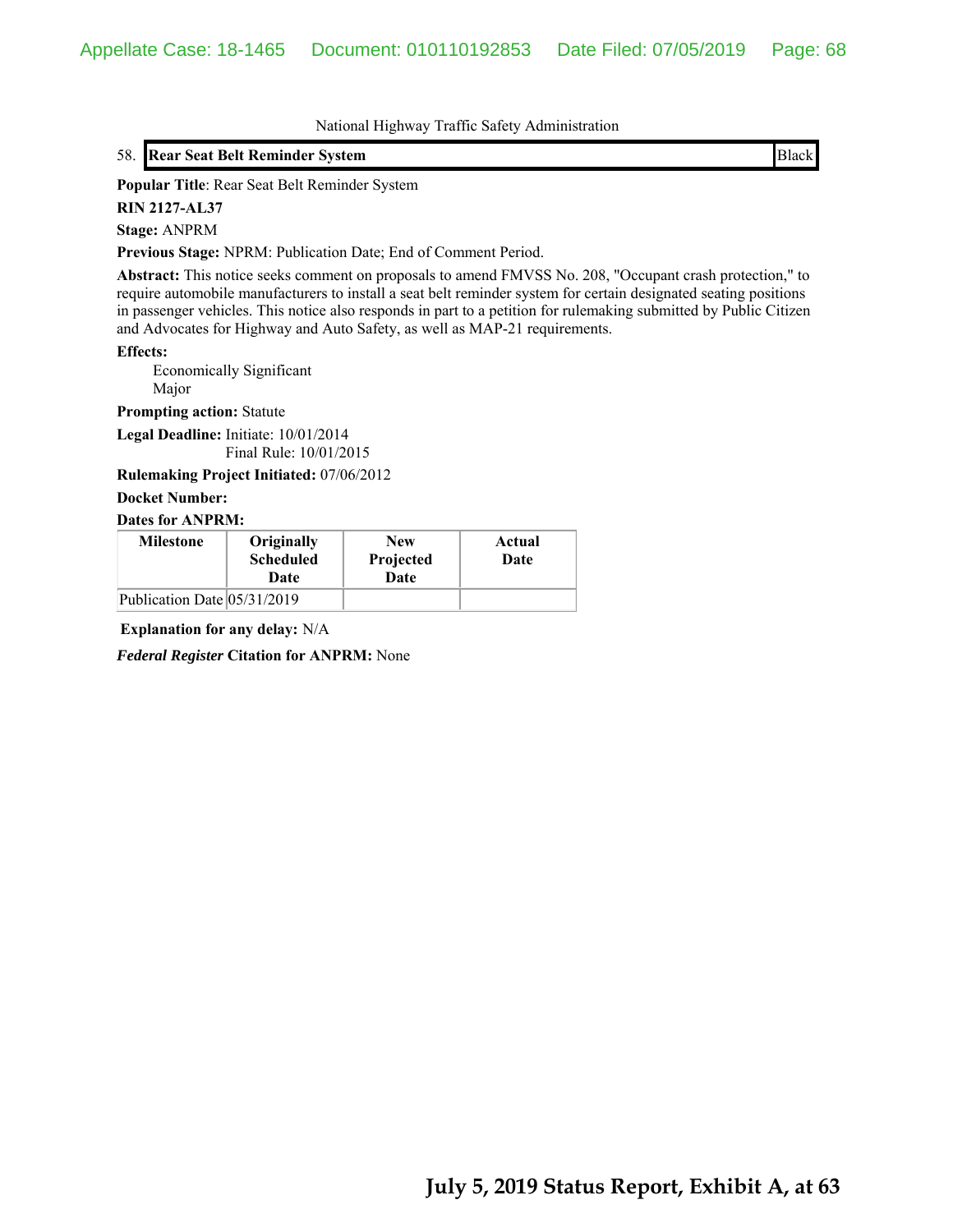59. **Federal Motor Vehicle Safety Standard (FMVSS) 150 - Vehicle to Vehicle (V2V) Communication**

Black

**Popular Title**: Vehicle to Vehicle (V2V) Communication

#### **RIN 2127-AL55**

**Stage:** Undetermined

**Previous Stage:** ANPRM 08/20/14; End of C/P 10/20/14; NPRM 01/12/17; End of C/P 04/12/17

**Abstract:** This rulemaking would require that all light vehicles be capable of V2V communication by use of onboard dedicated short-range radio communication (DSRC) devices, which would broadcast messages about a vehicle's speed, heading, brake status, and other information to other vehicles and receive the same information from the messages, with extended range and ´line-of-sight´ capabilities.

#### **Effects:**

Economically Significant Major Privacy

**Prompting action:** Secretarial/Head of Operating Administration Decision

**Legal Deadline:** None

**Rulemaking Project Initiated:** 07/09/2014

#### **Docket Number:**

**Dates for Undetermined:**

| <b>Milestone</b> | Originally<br><b>Scheduled</b><br>Date | <b>New</b><br>Projected<br>Date | Actual<br>Date |
|------------------|----------------------------------------|---------------------------------|----------------|
| Publication Date |                                        |                                 |                |

**Explanation for any delay:** N/A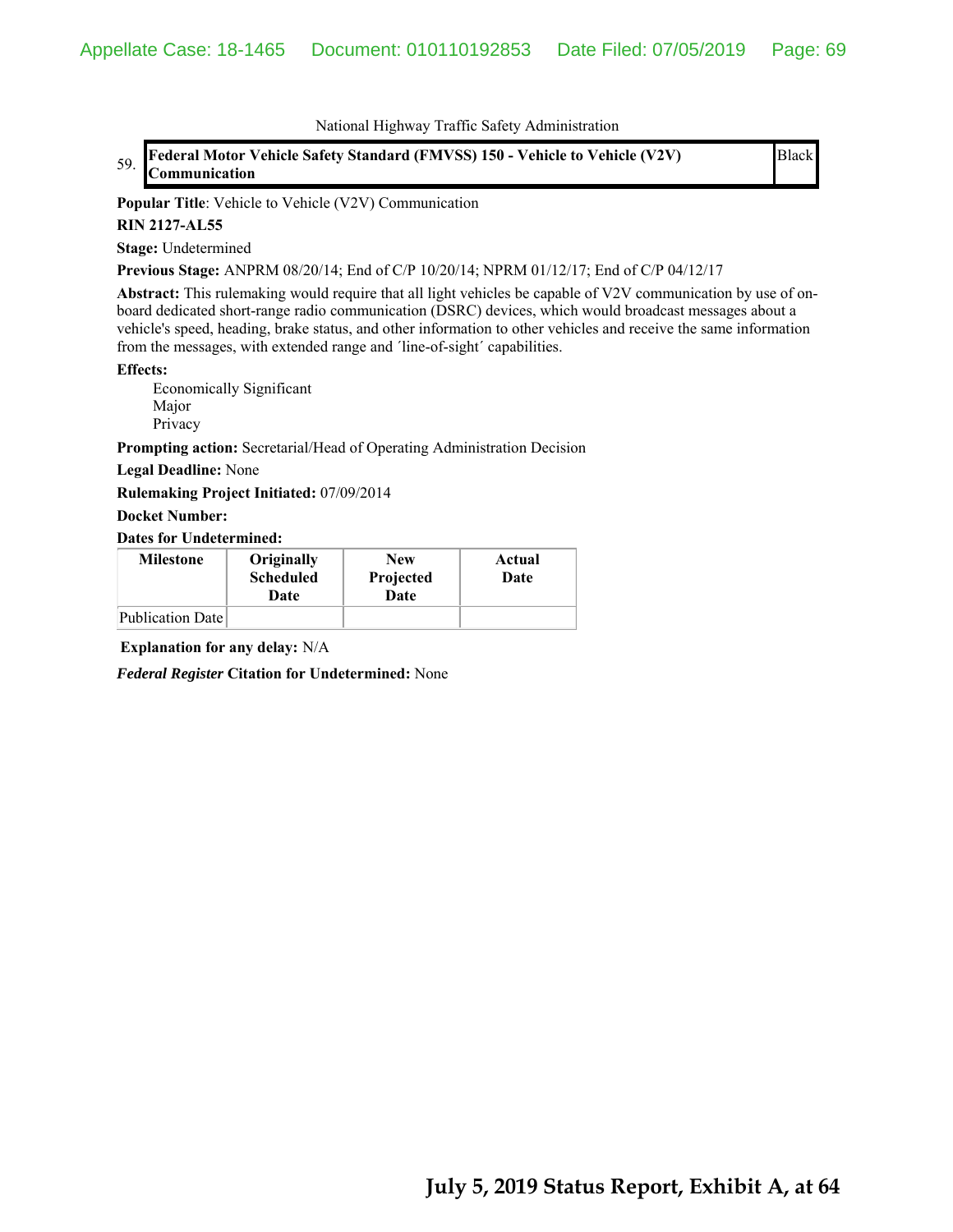**Popular Title**: Retroreflective Tape for Single Unit Trucks

# **RIN 2127-AL57**

### **Stage:** Other

**Previous Stage:** ANPRM: 07/23/15; End of C/P: 09/21/15; ANPRM C/P Extended: 10/06/15; End of Extended C/P: 11/05/15 Undetermined: Publication Date. ANPRM: Publication Date 07/23/2015; End of Comment Period 09/21/2015; Notice of Withdrawal; Effective Date.

**Abstract:** NHTSA withdraws its July 23, 2015 Advanced Notice of Proposed Rulemaking (ANPRM) that responded in part to a petition for rulemaking regarding possible amendments to the Federal motor vehicle safety standards (FMVSSs) relating to rear underride guards. The ANPRM requested comment on NHTSA's analysis of the costs and benefits of amending the FMVSS to single unit trucks (SUTs) either to be equipped with improved rear underride guards or with retroreflective tape to improve visibility to other drivers. NHTSA has determined based on the comments received, as well as further agency analysis of the petitions, that the changes considered in the ANPRM are not justified at this time.

### **Effects:**

 Economically Significant Major

**Prompting action:** None

**Legal Deadline:** None

**Rulemaking Project Initiated:** 09/03/2014

### **Docket Number:**

### **Dates for Other:**

| <b>Milestone</b>                | Originally<br><b>Scheduled</b><br>Date | <b>New</b><br>Projected<br>Date | Actual<br>Date |
|---------------------------------|----------------------------------------|---------------------------------|----------------|
| Notice of Withdrawal 10/31/2018 |                                        | 06/28/2019                      |                |

**Explanation for any delay:** N/A

*Federal Register* **Citation for Other:** None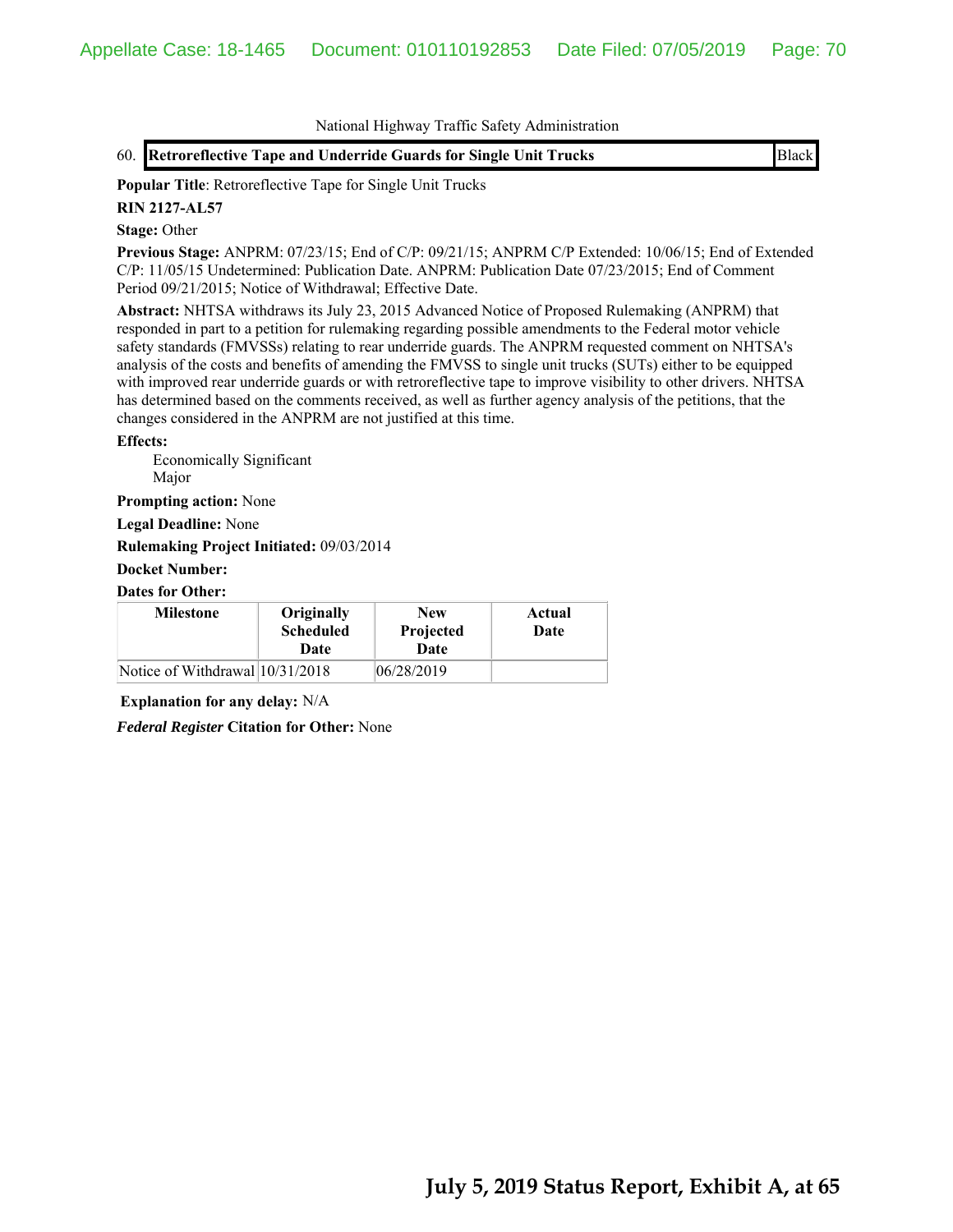61. **Requirements for Importing Motor Vehicles and Motor Vehicle Equipment** Black

### **Popular Title**: Importing Motor Vehicles and Equipment

#### **RIN 2127-AL61**

**Stage:** Undetermined

**Previous Stage:** None

**Abstract:** This rulemaking would amend regulations that pertain to the importation of motor vehicles and motor vehicle equipment subject to the Federal motor vehicle safety, bumper, and theft prevention standards. The amendments would implement a recently enacted statute, codified at 49 U.S.C. § 30164(c)-(f), that authorizes NHTSA to issue regulations conditioning the importation of a motor vehicle or motor vehicle equipment upon the manufacturer (including the importer) providing such information that is necessary to identify and track the product by name and the manufacturer's address, and each retailer or distributor to which the manufacturer directly supplied motor vehicles or motor vehicle equipment.

#### **Effects:**

None

**Prompting action:** None

**Legal Deadline:** None

**Rulemaking Project Initiated:** 06/11/2015

**Docket Number:**

**Dates for Undetermined:**

| <b>Milestone</b> | Originally<br><b>Scheduled</b><br>Date | <b>New</b><br>Projected<br>Date | Actual<br>Date |
|------------------|----------------------------------------|---------------------------------|----------------|
| Publication Date |                                        |                                 |                |

**Explanation for any delay:** N/A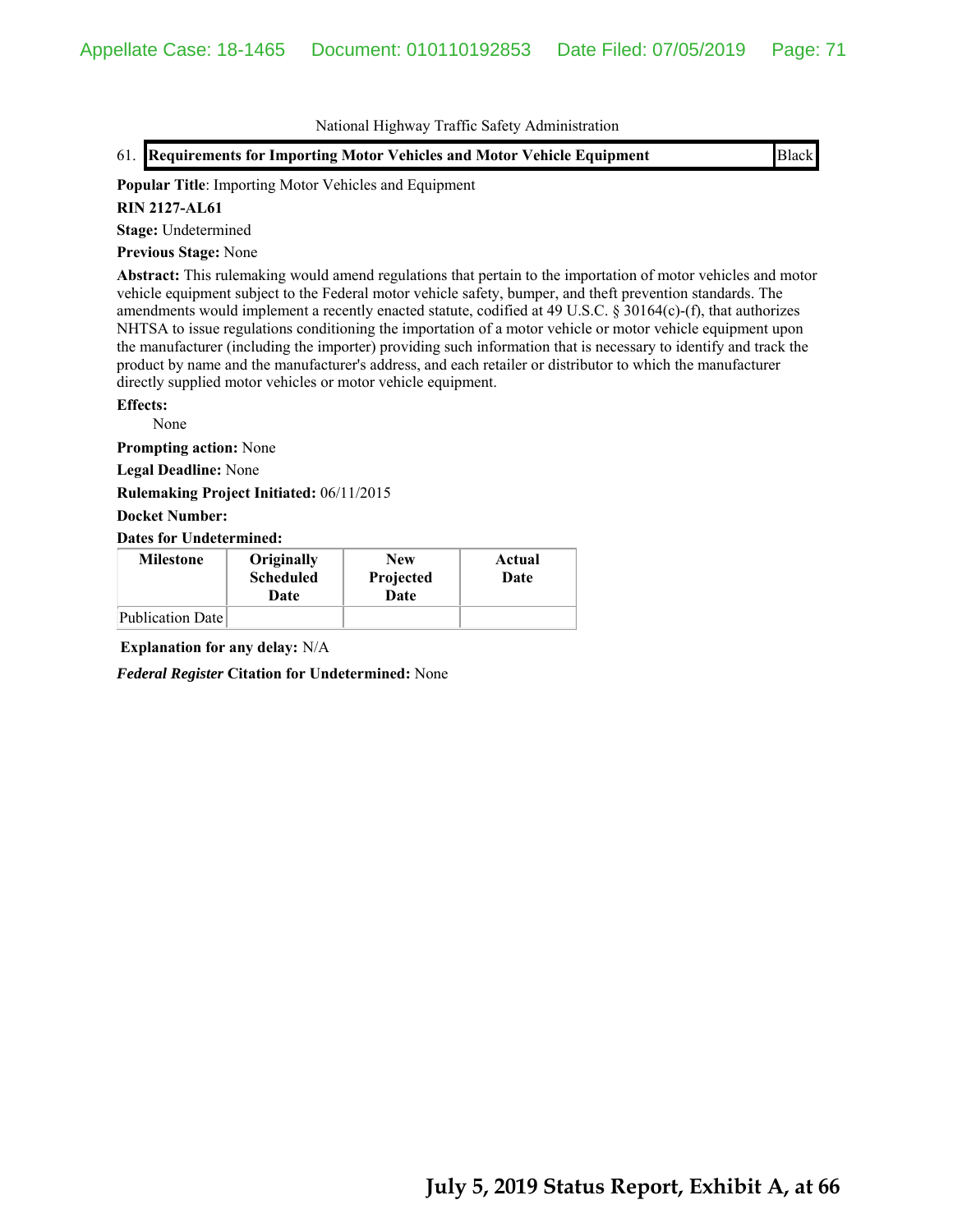### 62. **49 CFR Part 577 Defect and Noncompliance Notification** Black

**Popular Title**: Part 577 Defect and Noncompliance Notifications

### **RIN 2127-AL66**

**Stage:** Undetermined

**Previous Stage:** ANPRM: 01/25/16; End of C/P: 03/10/16; NPRM: 09/01/16; End of C/P: 10/31/16

**Abstract:** This rulemaking, if finalized, would respond to Section 24104 of the FAST Act directing the Secretary to issue a rule requiring manufacturers "notification by electronic means in addition to notification by first class mail" to owners for defects and noncompliance of motor vehicles. MAP-21 allowed the Secretary discretion for the notification to be "in a manner other than, or in addition to, first class mail." MAP-21 also authorized the Secretary of Transportation to improve the efficacy of recalls by requiring manufacturers to send additional notifications of defects or noncompliance if a second notification by the manufacturer does not result in an adequate number of motor vehicles or replacement equipment being returned for remedy. 49 U.S.C. § 30119(e).

### **Effects:**

None

**Prompting action:** None

**Legal Deadline:** None

**Rulemaking Project Initiated:** 08/12/2015

#### **Docket Number:**

**Dates for Undetermined:**

| <b>Milestone</b> | Originally<br><b>Scheduled</b><br>Date | <b>New</b><br>Projected<br>Date | Actual<br>Date |
|------------------|----------------------------------------|---------------------------------|----------------|
| Publication Date |                                        |                                 |                |

**Explanation for any delay:** N/A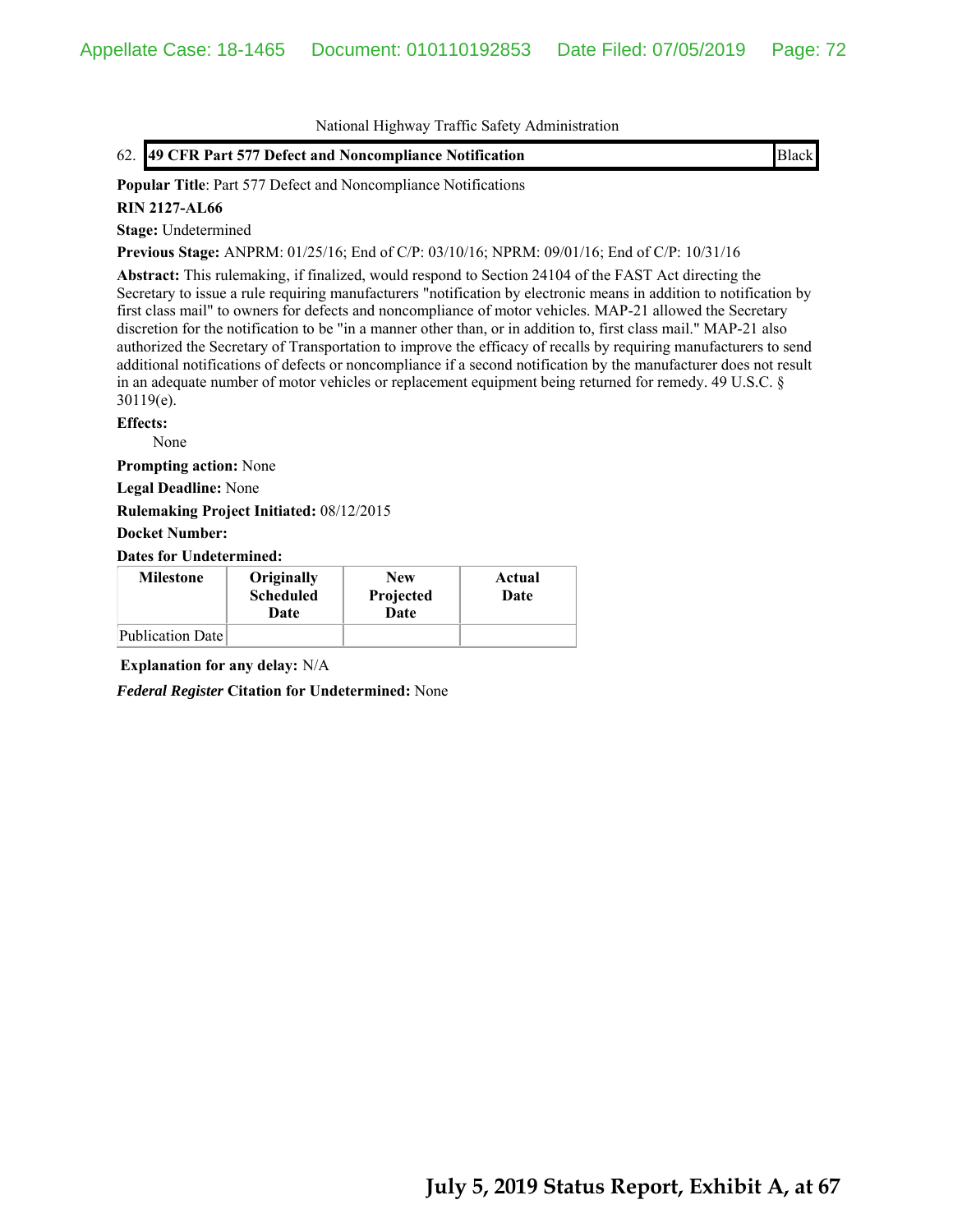### 63. **49 CFR Part 578, Civil Penalties** Black

**Popular Title**: 49 CFR Part 578, Civil Penalties

#### **RIN 2127-AL94**

**Stage:** Final Rule

**Previous Stage:** NPRM 04/02/18; End of C/P 05/02/18 NPRM: Publication Date 04/02/2018; End of Comment Period 05/02/2018.

**Abstract:** This rulemaking, if finalized, would establish a civil penalty rate applicable to automobile manufacturers that fail to meet applicable CAFE standards and are unable to offset such a deficit with compliance credits. NHTSA proposed this civil penalty rate based on a tentative determination regarding the applicability of the Federal Civil Penalties Inflation Adjustment Act Improvements Act of 2015, and in accordance with the Energy Policy and Conservation Act of 1975 (EPCA) and the Energy Independence and Security Act of 2007 (EISA). If finalized, the rulemaking would also increase the maximum penalty permitted for other violations of EPCA, as amended, to account for inflation, pursuant to the Federal Civil Penalties Inflation Adjustment Act Improvements Act of 2015.

**Effects:**

None

**Prompting action:** Statute

**Legal Deadline:** None

**Rulemaking Project Initiated:** 01/31/2018

**Docket Number:**

**Dates for Final Rule:**

| <b>Milestone</b>            | Originally<br><b>Scheduled</b><br>Date | <b>New</b><br>Projected<br>Date | Actual<br>Date |
|-----------------------------|----------------------------------------|---------------------------------|----------------|
| Publication Date 08/31/2018 |                                        | 06/30/2019                      |                |

**Explanation for any delay:** N/A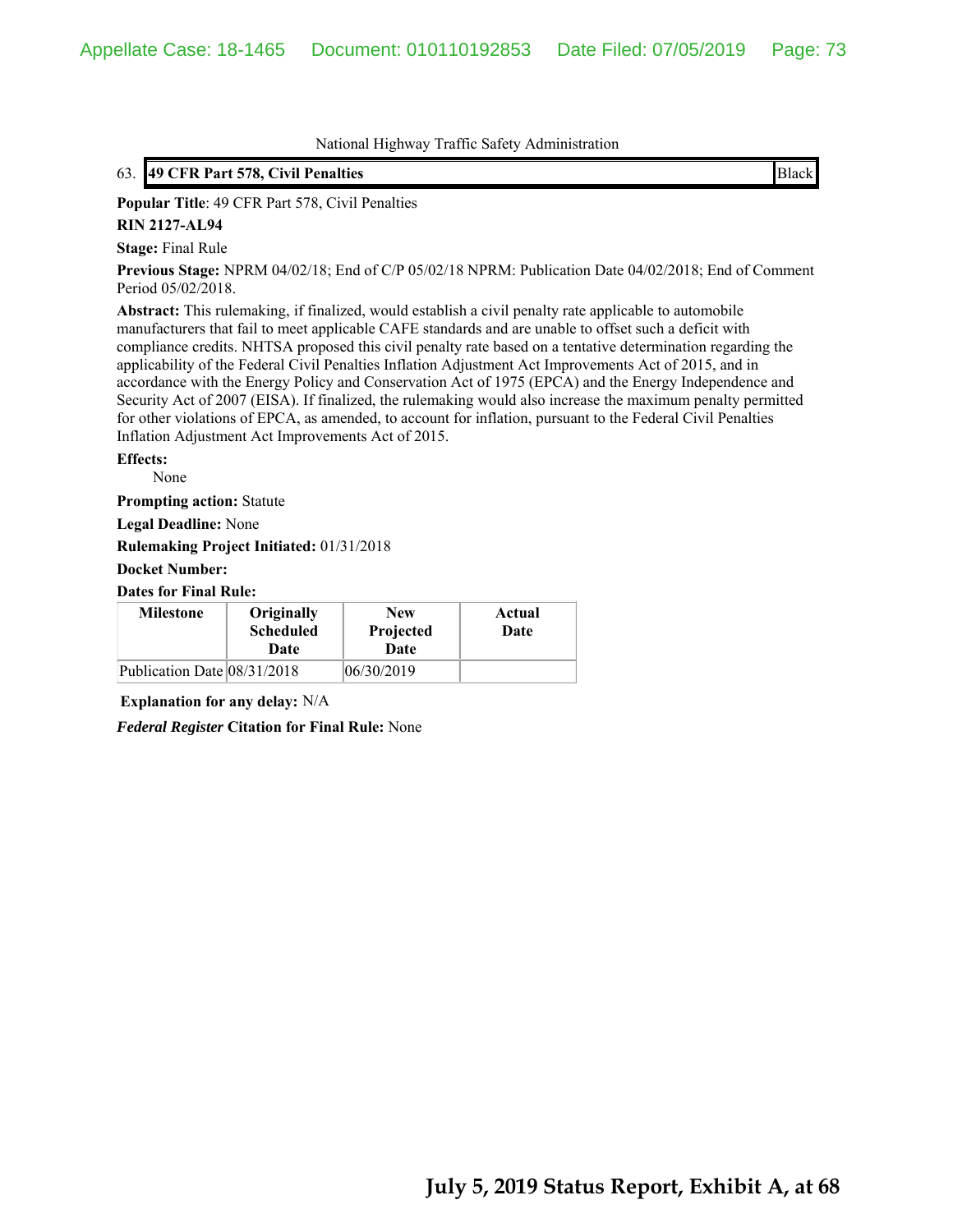64. **Removing Regulatory Barriers for Automated Driving Systems Example 2018** Black

**Popular Title**: Removing Barriers to ADS (DEREG)

**RIN 2127-AM00**

**Stage:** ANPRM

**Previous Stage: None**

**Abstract:** This notice seeks comment on existing motor vehicle regulatory barriers to the introduction and certification of automated driving systems. NHTSA is developing the appropriate analysis of requirements that are necessary to maintain the agency's continued focus on safety while enabling innovative vehicle designs and removing or modifying those requirements that would no longer be appropriate if a human driver will not be operating the vehicle. NHTSA previously published a Federal Register notice requesting public comment on January 18, 2018. In response to comments received from the January notice, the agency initiated this ANPRM to begin the rulemaking process.

### **Effects:**

None

**Prompting action:** None

**Legal Deadline:** None

**Rulemaking Project Initiated:** 02/20/2018

## **Docket Number:**

# **Dates for ANPRM:**

| <b>Milestone</b>                 | Originally<br><b>Scheduled</b><br>Date | <b>New</b><br>Projected<br><b>Date</b> | Actual<br>Date |
|----------------------------------|----------------------------------------|----------------------------------------|----------------|
| <b>Publication Date</b>          | 12/31/2018                             | 08/30/2019                             | 05/28/2019     |
| End of Comment Period 02/24/2019 |                                        | 10/30/2019                             | 07/29/2019     |

**Explanation for any delay:** N/A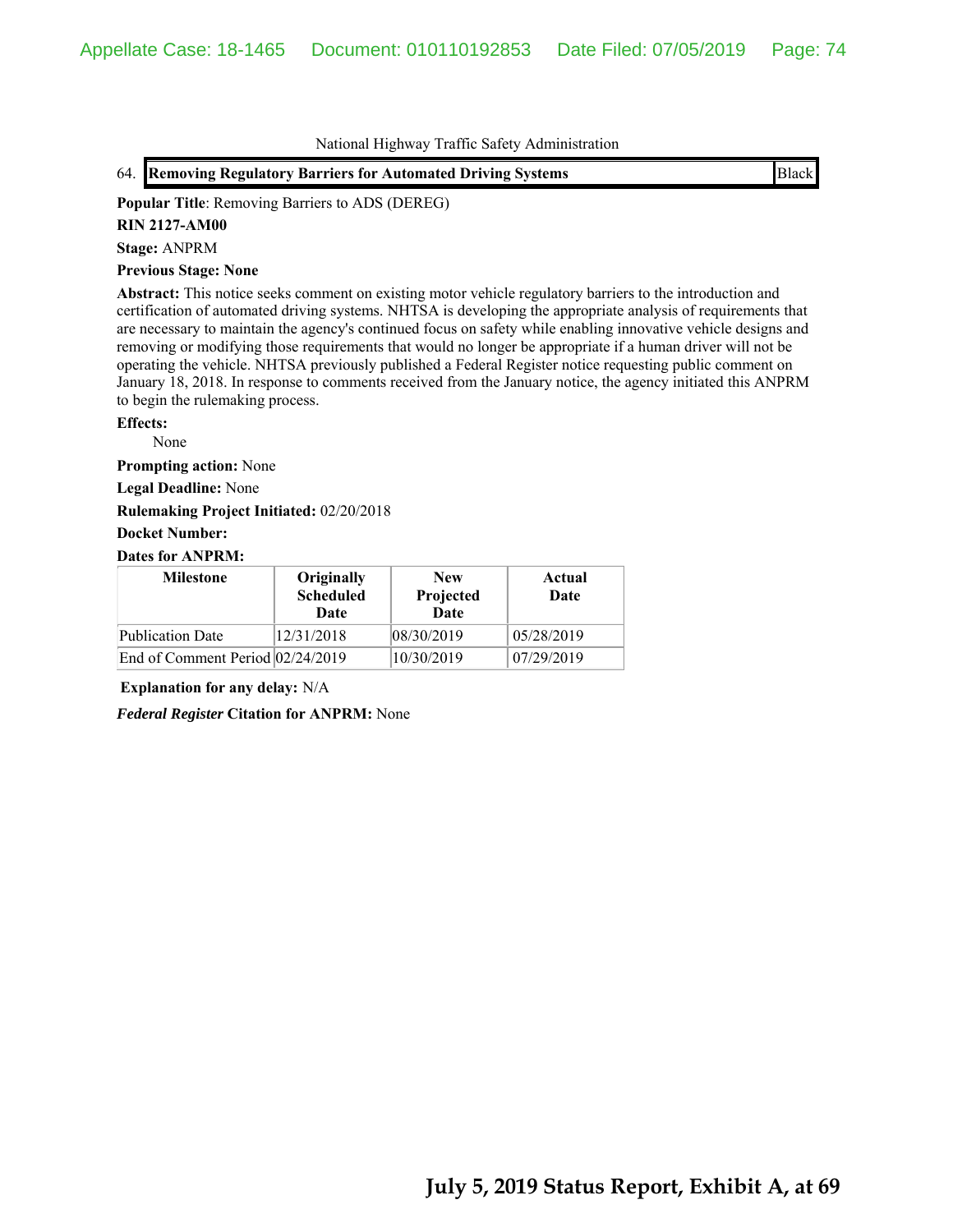65. **Occupant Protection for Automated Driving Systems** Black

#### **Popular Title**: Occupant Protection for ADS

**RIN 2127-AM06**

#### **Stage:** NPRM

**Previous Stage:** None

**Abstract:** This action proposes to amend crashworthiness regulations that may be necessary to facilitate the certification of motor vehicles equipped without driver controls. The agency published a Federal Register notice on January 18, 2018 requesting comment on existing regulatory barriers that may block the introduction and certification of ADS-equipped vehicles, particularly those without human controls. In response to comments received from the January notice, the agency initiated this NPRM to begin the rulemaking process. NHTSA will consider comments received from this notice, agency research, stakeholder engagement, and internal agency analysis to remove crashworthiness-related regulatory barriers.

#### **Effects:**

None

**Prompting action:** None

**Legal Deadline:** None

**Rulemaking Project Initiated:** 07/26/2018

# **Docket Number:**

### **Dates for NPRM:**

| <b>Milestone</b>                 | Originally<br><b>Scheduled</b><br>Date | <b>New</b><br>Projected<br>Date | Actual<br>Date |
|----------------------------------|----------------------------------------|---------------------------------|----------------|
| <b>Publication Date</b>          | 03/31/2019                             | 12/31/2019                      |                |
| End of Comment Period 05/31/2019 |                                        | 02/28/2020                      |                |

**Explanation for any delay:** N/A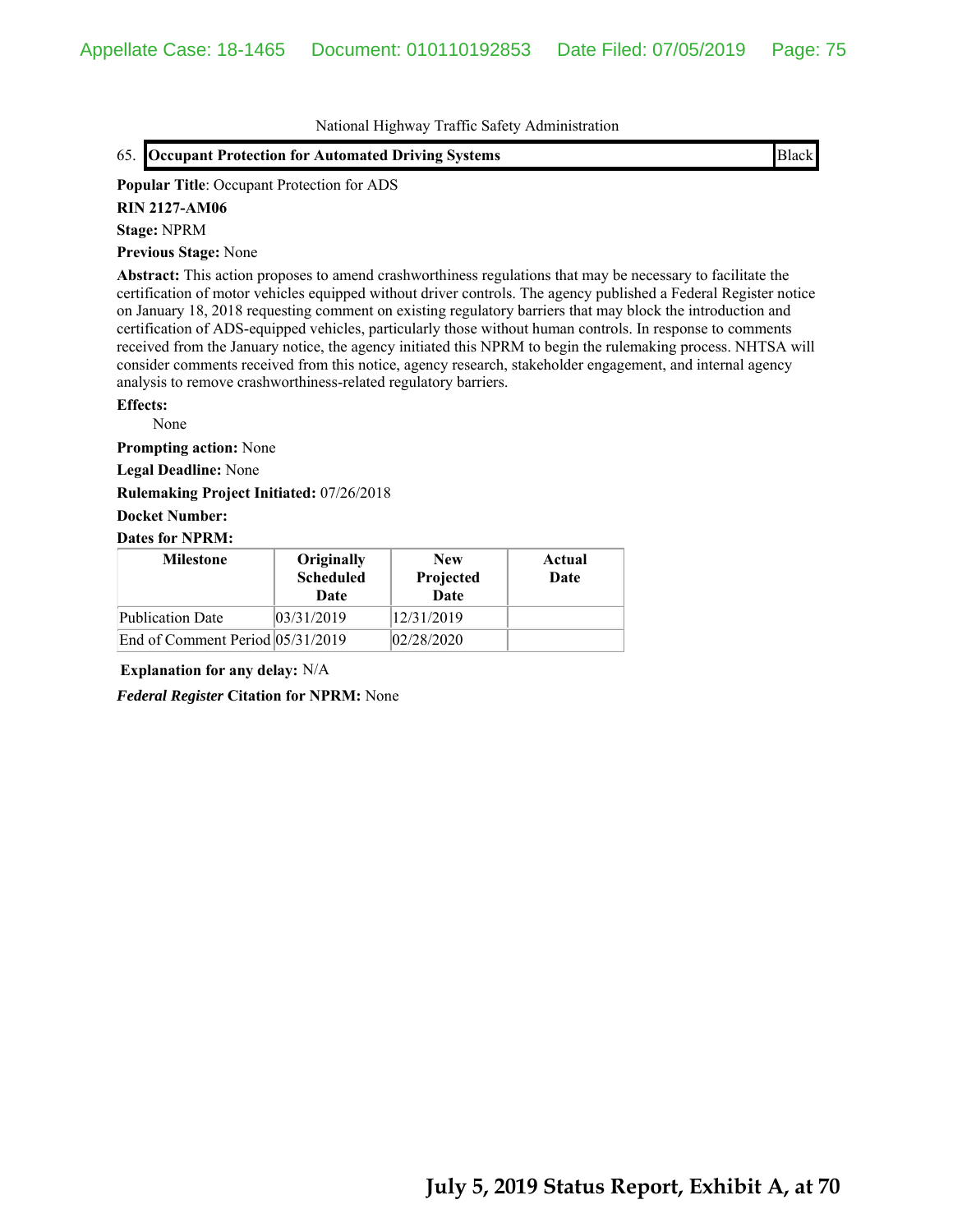|                                                                           |                  | $\ldots$   |        |                                                                                                                                                                                                                               |
|---------------------------------------------------------------------------|------------------|------------|--------|-------------------------------------------------------------------------------------------------------------------------------------------------------------------------------------------------------------------------------|
| 66. Considerations for Telltales, Indicators and Warnings in ADS Vehicles |                  |            |        | <b>Black</b>                                                                                                                                                                                                                  |
| <b>Popular Title: None</b>                                                |                  |            |        |                                                                                                                                                                                                                               |
| <b>RIN 2127-AM07</b>                                                      |                  |            |        |                                                                                                                                                                                                                               |
| <b>Stage: ANPRM</b>                                                       |                  |            |        |                                                                                                                                                                                                                               |
| <b>Previous Stage: None</b>                                               |                  |            |        |                                                                                                                                                                                                                               |
| conventional driver controls.                                             |                  |            |        | Abstract: This notice seeks comments on amending the Federal motor vehicle safety standards to address the<br>applicability and appropriateness of safety messaging (telltales, indicators, and warnings) in vehicles without |
| <b>Effects:</b>                                                           |                  |            |        |                                                                                                                                                                                                                               |
| None                                                                      |                  |            |        |                                                                                                                                                                                                                               |
| <b>Prompting action:</b> None                                             |                  |            |        |                                                                                                                                                                                                                               |
| <b>Legal Deadline: None</b>                                               |                  |            |        |                                                                                                                                                                                                                               |
| <b>Rulemaking Project Initiated: 07/26/2018</b>                           |                  |            |        |                                                                                                                                                                                                                               |
| <b>Docket Number:</b>                                                     |                  |            |        |                                                                                                                                                                                                                               |
| <b>Dates for ANPRM:</b>                                                   |                  |            |        |                                                                                                                                                                                                                               |
| <b>Milestone</b>                                                          | Originally       | <b>New</b> | Actual |                                                                                                                                                                                                                               |
|                                                                           | <b>Scheduled</b> | Projected  | Date   |                                                                                                                                                                                                                               |
|                                                                           | Date             | Date       |        |                                                                                                                                                                                                                               |
| <b>Publication Date</b>                                                   | 09/30/2019       | 03/30/2020 |        |                                                                                                                                                                                                                               |

**Explanation for any delay:** N/A

*Federal Register* **Citation for ANPRM:** None

End of Comment Period  $|11/30/2019$   $|05/30/2020$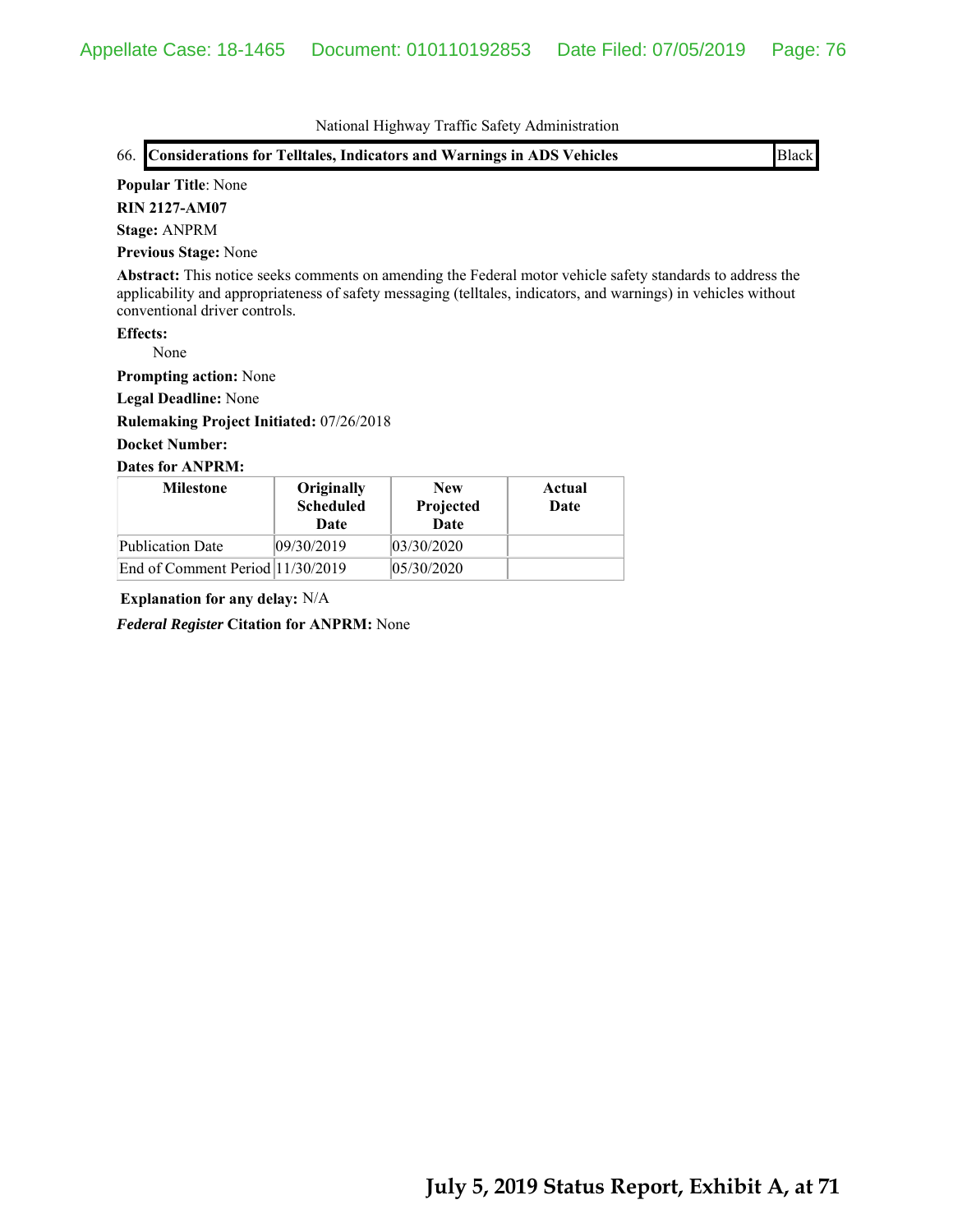|  |  | 67. Safety Principles for Automated Driving Systems | <b>Black</b> |
|--|--|-----------------------------------------------------|--------------|
|--|--|-----------------------------------------------------|--------------|

**Popular Title**: Safety Principles for Automated Driving Systems

## **RIN 2127-AM15**

**Stage:** ANPRM

## **Previous Stage:**

**Abstract:** This notice solicits comments on regulatory approaches to motor vehicles equipped with Automatic Driving System (ADS). The agency seeks public comments on the creation of a safety framework for objectively and transparently assessing and validating the success of each ADS vehicle or developer in designing safety into its vehicles. More specifically, it asks commenters about developing and establishing a regulatory approach such as amending Federal Motor Vehicle Safety Standards (FMVSS) or developing alternative safety regulations relating to ADS vehicle performance.

### **Effects:**

None

**Prompting action:** None

**Legal Deadline:** None

**Rulemaking Project Initiated:** 02/20/2019

**Docket Number:**

## **Dates for ANPRM:**

| <b>Milestone</b>                 | Originally<br><b>Scheduled</b><br>Date | <b>New</b><br>Projected<br>Date | Actual<br>Date |
|----------------------------------|----------------------------------------|---------------------------------|----------------|
| <b>Publication Date</b>          | 12/30/2019                             |                                 |                |
| End of Comment Period 02/28/2020 |                                        |                                 |                |

**Explanation for any delay:** N/A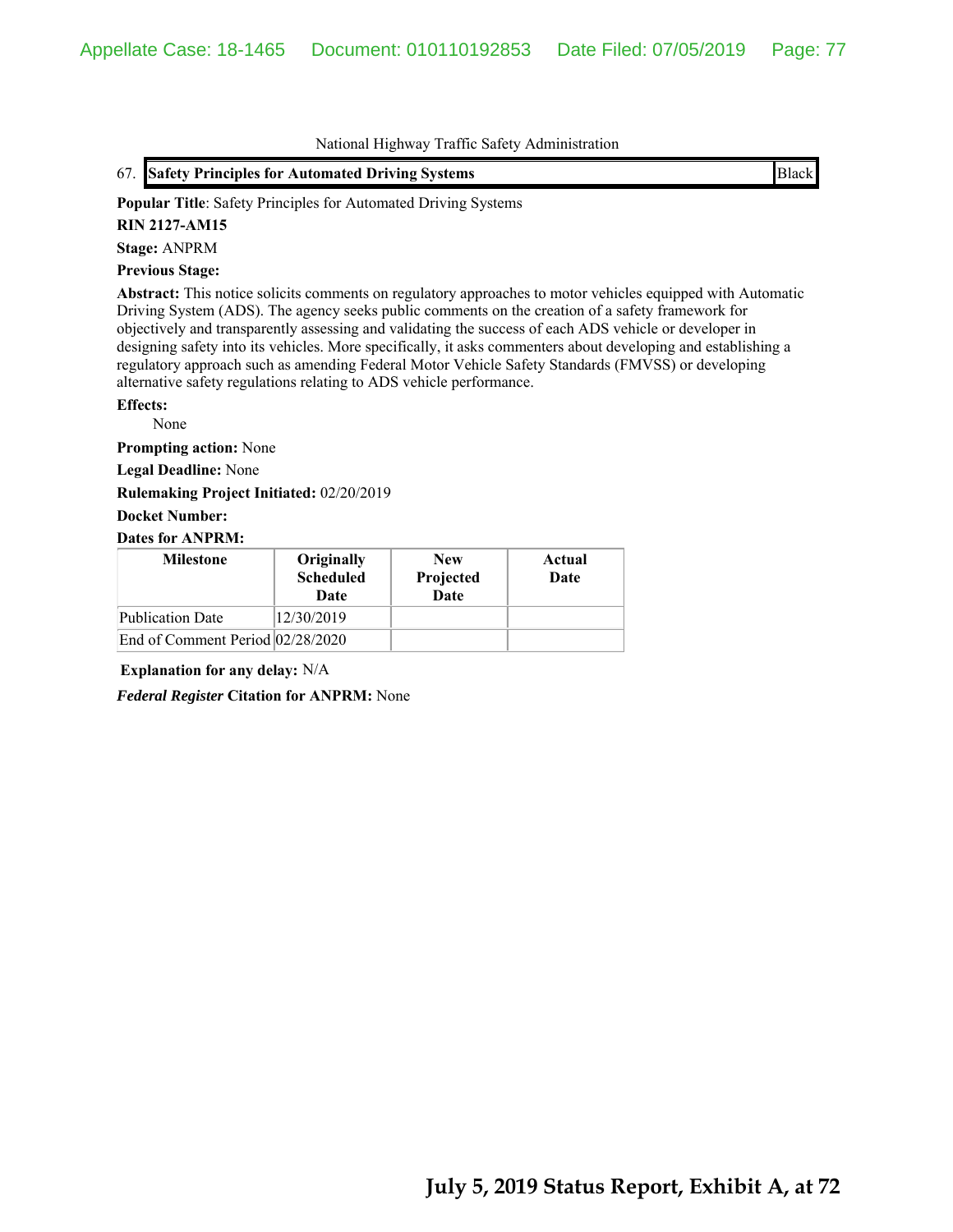| National Highway Traffic Safety Administration                                                                                                                                                       |
|------------------------------------------------------------------------------------------------------------------------------------------------------------------------------------------------------|
| <b>EPCA CAFE Civil Penalties</b><br>Black<br>68.                                                                                                                                                     |
| <b>Popular Title: EPCA CAFE Civil Penalties</b>                                                                                                                                                      |
| <b>RIN 2127-AM16</b>                                                                                                                                                                                 |
| <b>Stage: NPRM</b>                                                                                                                                                                                   |
| <b>Previous Stage:</b>                                                                                                                                                                               |
| Abstract: This rulemaking would consider actions to adhere to the statutory provisions concerning the civil<br>penalty rate for non-compliance with Corporate Average Fuel Economy (CAFE) standards. |
| <b>Effects:</b>                                                                                                                                                                                      |
| None                                                                                                                                                                                                 |
| <b>Prompting action:</b> None                                                                                                                                                                        |
| <b>Legal Deadline:</b> None                                                                                                                                                                          |
| <b>Rulemaking Project Initiated: 02/20/2019</b>                                                                                                                                                      |
| <b>Docket Number:</b>                                                                                                                                                                                |
| <b>Dates for NPRM:</b>                                                                                                                                                                               |

| <b>Milestone</b>                 | Originally<br><b>Scheduled</b><br>Date | <b>New</b><br>Projected<br>Date | Actual<br>Date |
|----------------------------------|----------------------------------------|---------------------------------|----------------|
| <b>Publication Date</b>          | 02/28/2020                             |                                 |                |
| End of Comment Period 04/29/2020 |                                        |                                 |                |

**Explanation for any delay:** N/A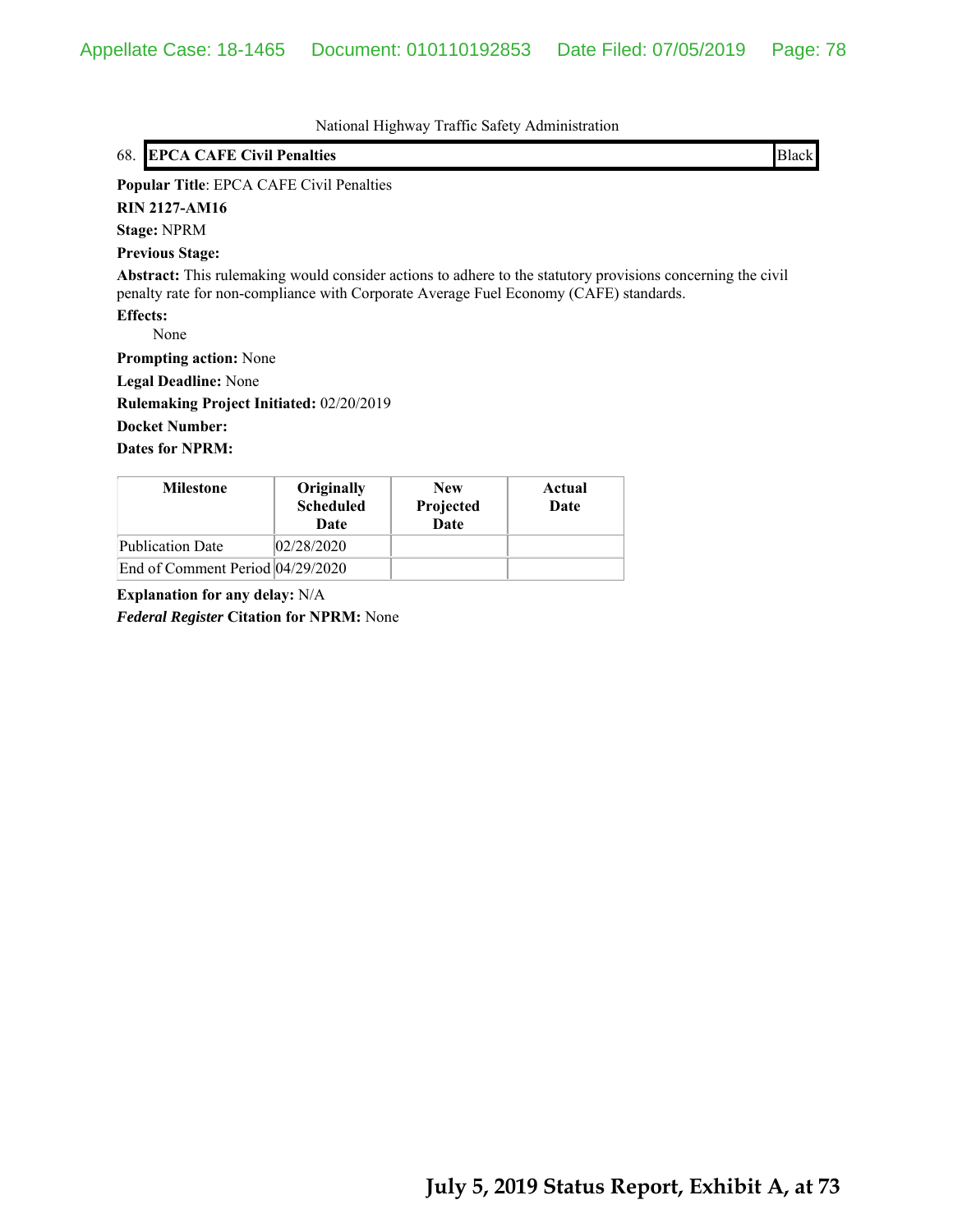|  | 69. Medium and Heavy-Duty Trailer Fuel Efficiency Standards | <b>Black</b> |  |
|--|-------------------------------------------------------------|--------------|--|
|--|-------------------------------------------------------------|--------------|--|

## **Popular Title**: MD/HD Trailer Fuel Efficiency Standards

**RIN 2127-AM17**

**Stage:** NPRM

#### **Previous Stage:**

**Abstract:** This notice responds to an October 25, 2016, petition for rulemaking from the Truck Trailer Manufacturers Association requesting amendments to the fuel efficiency standards and greenhouse gas emissions standards for medium and heavy-duty trailers. NHTSA granted the petition on August 17, 2017, and with the Environmental Protection Agency, is commencing a joint rulemaking proceeding.

## **Effects:**

None

**Prompting action:** None

**Legal Deadline:** None

**Rulemaking Project Initiated:** 02/20/2019

# **Docket Number:**

## **Dates for NPRM:**

| <b>Milestone</b>                 | Originally<br><b>Scheduled</b><br>Date | <b>New</b><br>Projected<br>Date | Actual<br>Date |
|----------------------------------|----------------------------------------|---------------------------------|----------------|
| Publication Date                 | 01/30/2020                             | 10/31/2019                      |                |
| End of Comment Period 03/30/2020 |                                        | 12/30/2019                      |                |

**Explanation for any delay:** N/A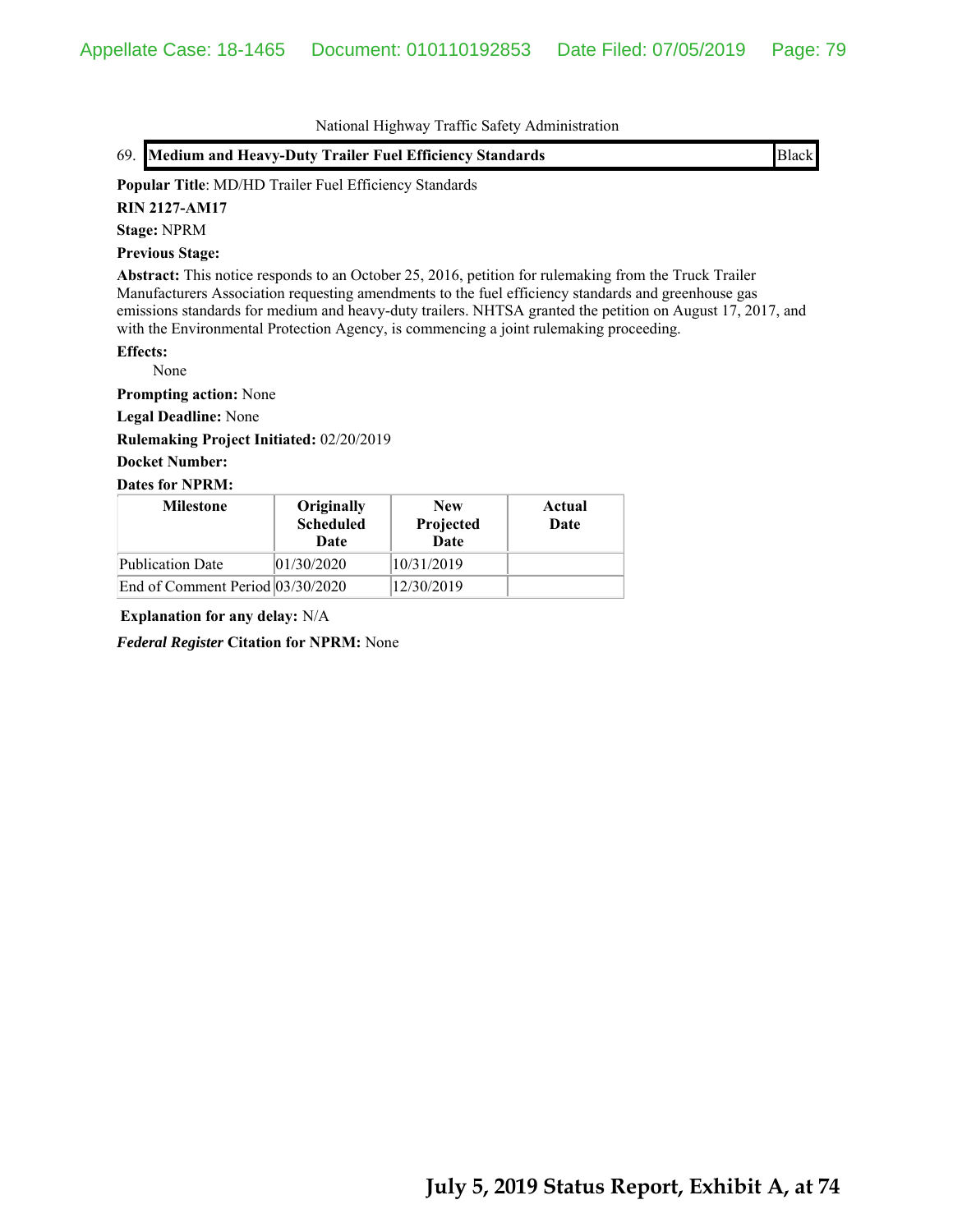Office of the Secretary

70. **Carrier-Supplied Medical Oxygen, Service Request Reporting, and Seating Accommodations with Extra Legroom** Red

## **Popular Title**: Medical Oxygen; Legroom; Accommodation Requests

#### **RIN 2105-AE12**

**Stage:** Undetermined

**Previous Stage:** NPRM: 06/08/2010; C/P End: 08/09/2010.

**Abstract:** This rulemaking would follow up on air travel accessibility issues discussed in the preamble of the 2008 Air Carrier Access Act (ACAA) final rule. This rulemaking would consider (1) whether carriers should be required to supply in-flight medical oxygen for a fee to passengers who require it to access air transportation; (2) whether carriers should be required to report to the Department annually the number of requests for disability assistance they receive; and (3) whether to broaden the scope of passengers with disabilities who must be afforded seats with extra leg room, and whether carriers should be required to provide seating accommodations with extra leg room in all classes of service. The issue of whether carriers should be required to provide accessible lavatories on single aisle aircraft has been transferred to RIN 2105-AE32. The topic of service animals is removed from this rulemaking action and will be addressed in a new rulemaking action under RIN 2105-AE63. (The issue of Accessibility of Web Sites and Automated Kiosks at U.S. Airports was addressed under RIN 2105-AD96.) This rulemaking would follow up on air travel accessibility issues discussed in the preamble of the 2008 Air Carrier Access Act (ACAA) final rule.

## **Effects:**

None

**Prompting action:** Secretarial/Head of Operating Administration Decision

**Legal Deadline:** Deadline to issue NPRM: 07/15/2017

**Rulemaking Project Initiated:** 04/25/2011

### **Docket Number:**

**Dates for Undetermined:**

| <b>Milestone</b> | Originally<br><b>Scheduled</b><br>Date | <b>New</b><br>Projected<br>Date | Actual<br>Date |
|------------------|----------------------------------------|---------------------------------|----------------|
| Publication Date |                                        |                                 |                |

**Explanation for any delay:** N/A

*Federal Register* **Citation for Undetermined:** None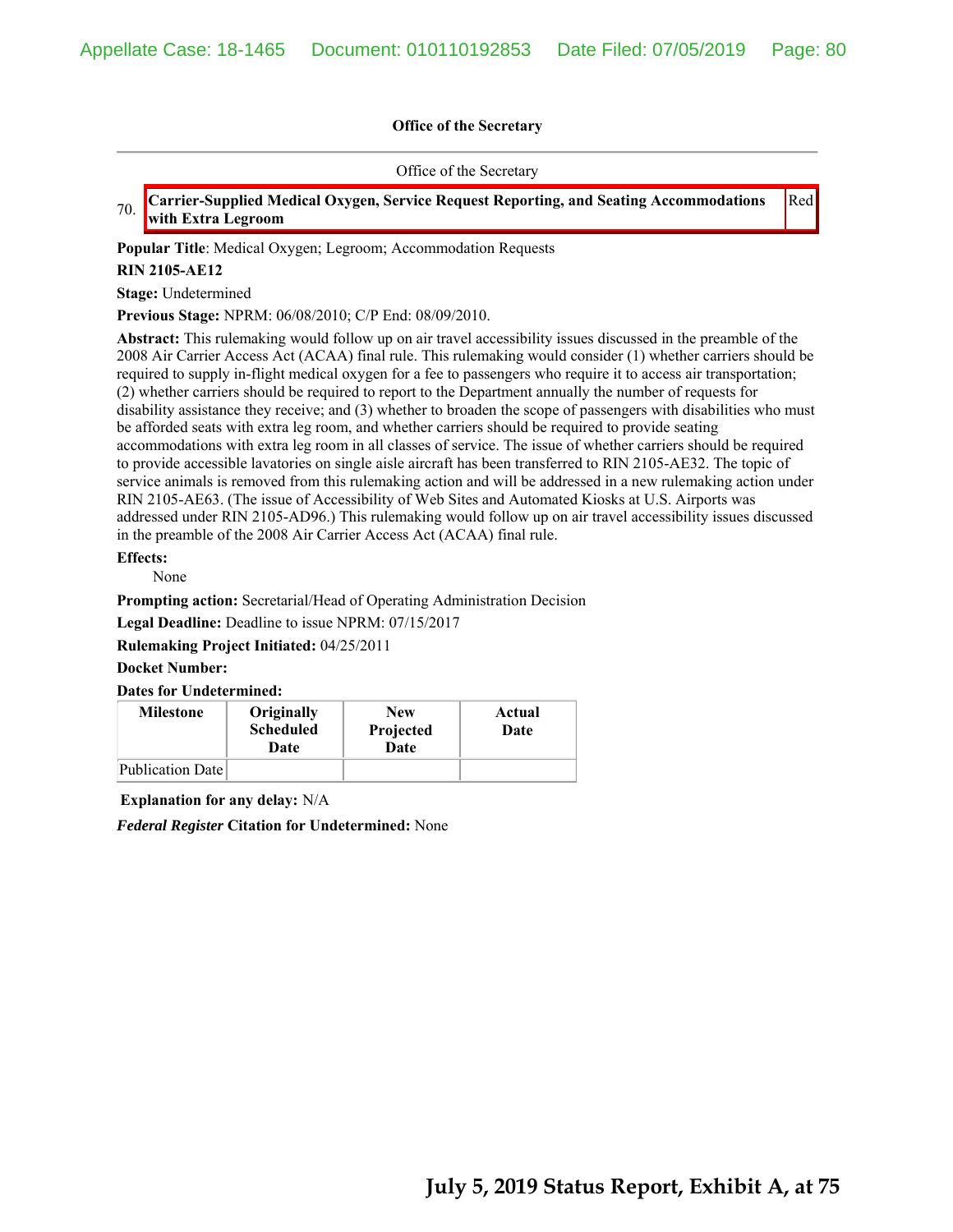# 71. **Use of Mobile Wireless Devices for Voice Calls on Aircraft** Black

#### **Popular Title**: Mobile Wireless Devices

#### **RIN 2105-AE30**

**Stage:** Undetermined

**Previous Stage:** ANPRM: 02/24/2014; End of C/P: 03/26/2014.

**Abstract:** This rulemaking would explore whether DOT should adopt a rule to disclose or restrict voice communications on passengers´ mobile wireless devices on scheduled flights within, to and from the United States. In 2013, the Federal Communications Commission (FCC) issued a notice of proposed rulemaking that, if adopted would, among other things, create a pathway for airlines to permit the use of cellphones or other mobile wireless devices to make or receive calls on board aircraft. At present, however, air carriers do not offer voice call service within U.S. airspace.

**Effects:**

None

**Prompting action:** None

**Legal Deadline:** None

**Rulemaking Project Initiated:** 01/07/2014

**Docket Number:**

**Dates for Undetermined:**

| <b>Milestone</b> | Originally<br><b>Scheduled</b><br>Date | <b>New</b><br>Projected<br>Date | Actual<br>Date |
|------------------|----------------------------------------|---------------------------------|----------------|
| Publication Date |                                        |                                 |                |

**Explanation for any delay:** N/A

*Federal Register* **Citation for Undetermined:** None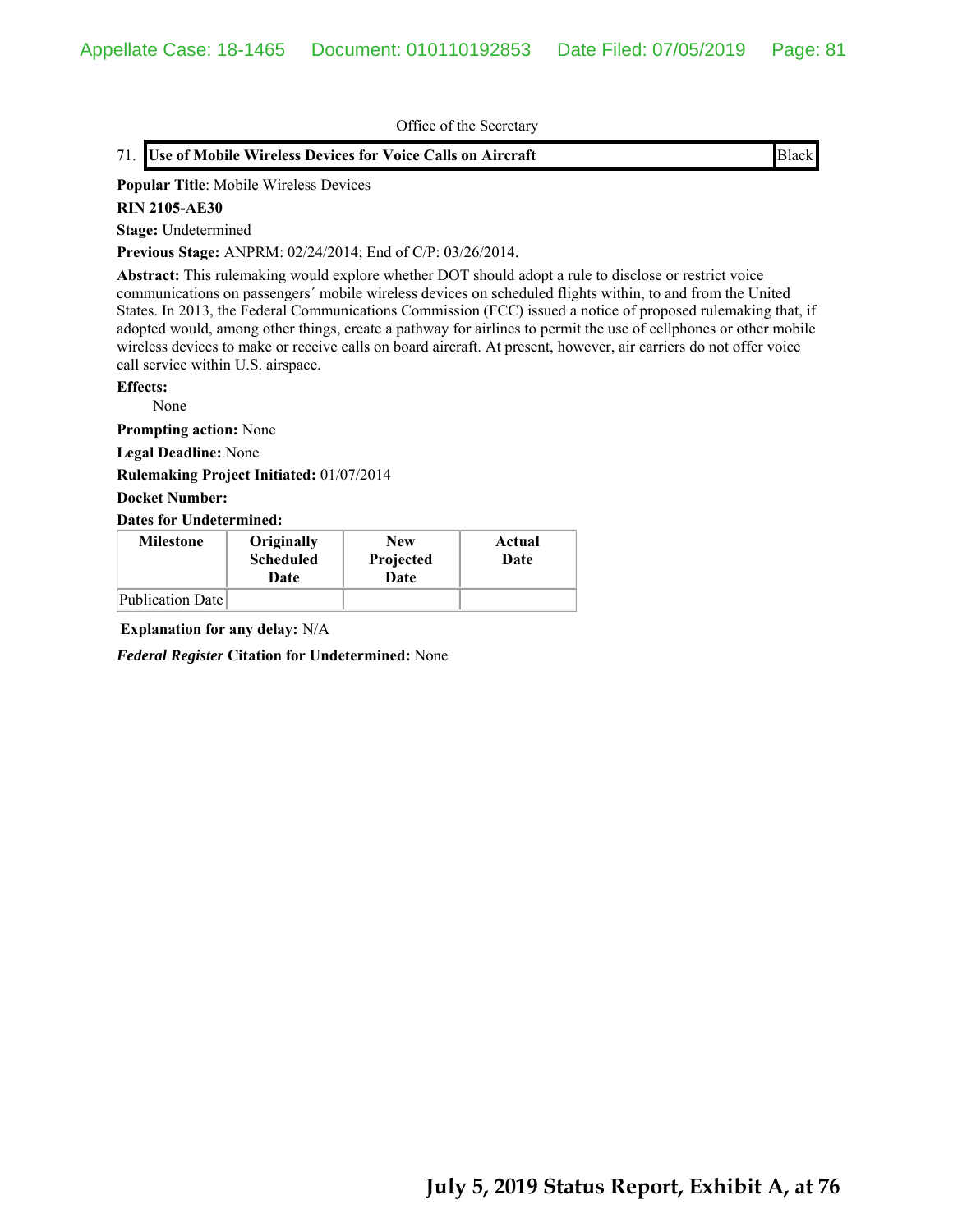# 72. **Accessible In-Flight Entertainment** Black

# **Popular Title**: Accessible IFE

**RIN 2105-AE32**

#### **Stage:** NPRM

**Previous Stage:** NPRM 07/15/17 (for Accessible Lavatories)

**Abstract:** This rulemaking follows-up on an air travel accessibility issue discussed in the preamble of the 2008 Air Carrier Access Act (ACAA) final rule on whether carriers should be required to ensure that the same inflight entertainment available to all passengers is accessible to passengers with disabilities. In 2016, a DOT negotiated rulemaking committee reached consensus on both in-flight entertainment and accessible lavatories. The topic of accessible lavatories on single-aisle aircraft was removed from RIN 2105-AE12 and will be addressed in a new rulemaking action under RIN 2105-AE88 and RIN 2105-AE89. The topic of service animals was removed from RIN 2105-AE12 and will be addressed in a new rulemaking action under RIN 2105-AE63.

#### **Effects:**

Negotiated Rulemaking

**Prompting action:** None

**Legal Deadline:** None

**Rulemaking Project Initiated:** 03/07/2014

# **Docket Number:**

### **Dates for NPRM:**

| <b>Milestone</b>                 | Originally<br><b>Scheduled</b><br>Date | <b>New</b><br>Projected<br>Date | Actual<br>Date |
|----------------------------------|----------------------------------------|---------------------------------|----------------|
| Publication Date                 | 07/25/2017                             | 10/30/2020                      |                |
| End of Comment Period 10/25/2017 |                                        | 01/28/2021                      |                |

**Explanation for any delay:** Additional coordination needed for regulatory evaluation Additional research and data analysis necessary.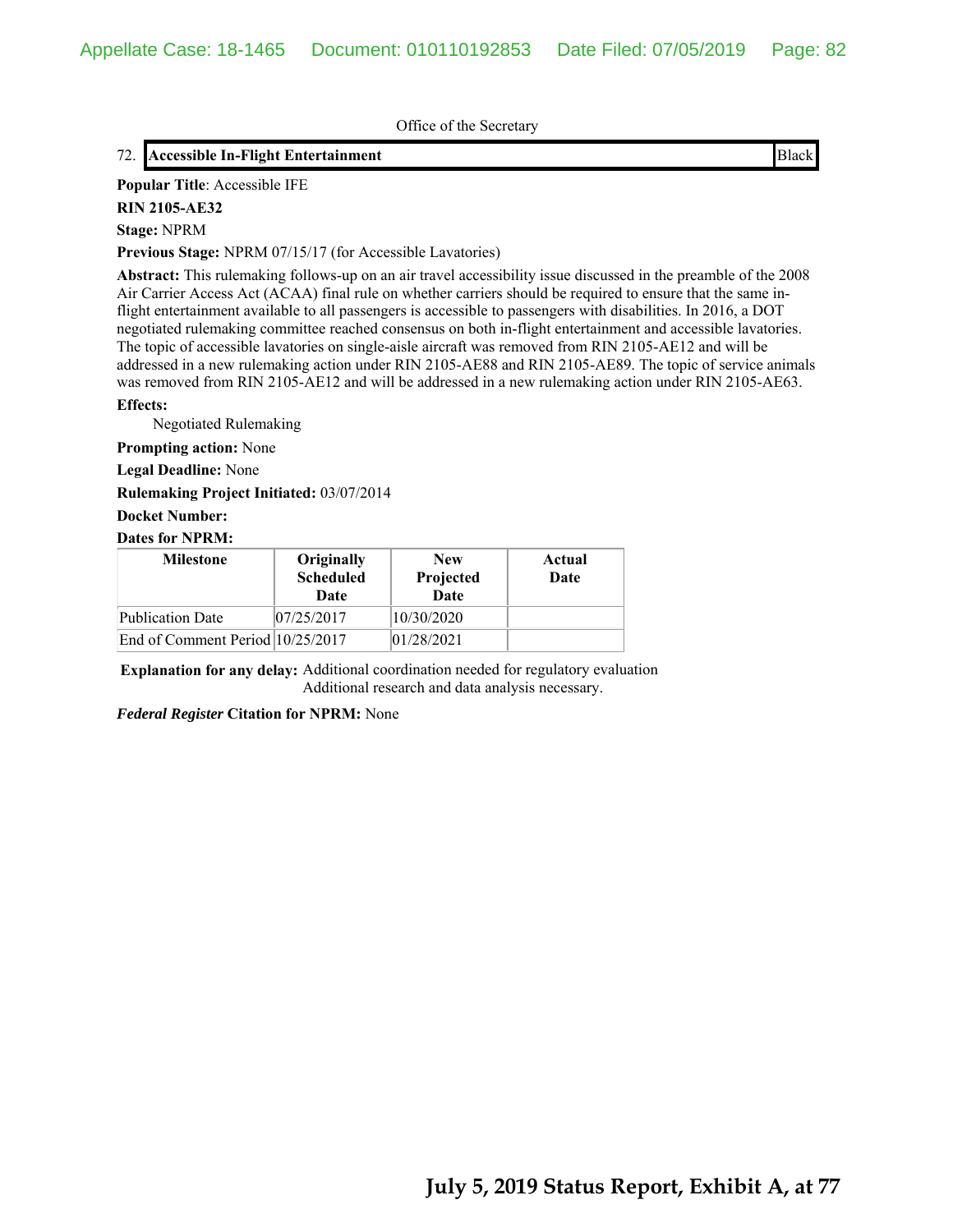|  | 73. Air Transportation Consumer Protection Requirements for Ticket Agents | <b>Black</b> |  |
|--|---------------------------------------------------------------------------|--------------|--|
|--|---------------------------------------------------------------------------|--------------|--|

**Popular Title**: Consumer Protection Reqs: Air Transp. Ticket Agent

# **RIN 2105-AE57**

**Stage:** Undetermined

**Previous Stage:** NPRM: 5/23/14; End of C/P: 08/21/14.

**Abstract:** This rulemaking would address a number of proposals to enhance protections for air travelers and to improve the air travel environment. Specifically, this rulemaking would enhance airline passenger protections by addressing whether to codify in regulation a definition of the term "ticket agent." The rulemaking would also consider whether to require large travel agents to adopt minimum customer service standards and prohibit the unfair and deceptive practice of post-purchase price increases. These issues, previously part of a rulemaking known as Airline Pricing Transparency and Other Consumer Protection Issues, (2105-AE11) have been separated into this proceeding.

## **Effects:**

Major

**Prompting action:** None

**Legal Deadline:** final rule: 04/03/2019

**Rulemaking Project Initiated:** 07/18/2016

**Docket Number:**

**Dates for Undetermined:**

| <b>Milestone</b> | Originally<br><b>Scheduled</b><br>Date | <b>New</b><br>Projected<br>Date | Actual<br>Date |
|------------------|----------------------------------------|---------------------------------|----------------|
| Publication Date |                                        |                                 |                |

**Explanation for any delay:** N/A

*Federal Register* **Citation for Undetermined:** None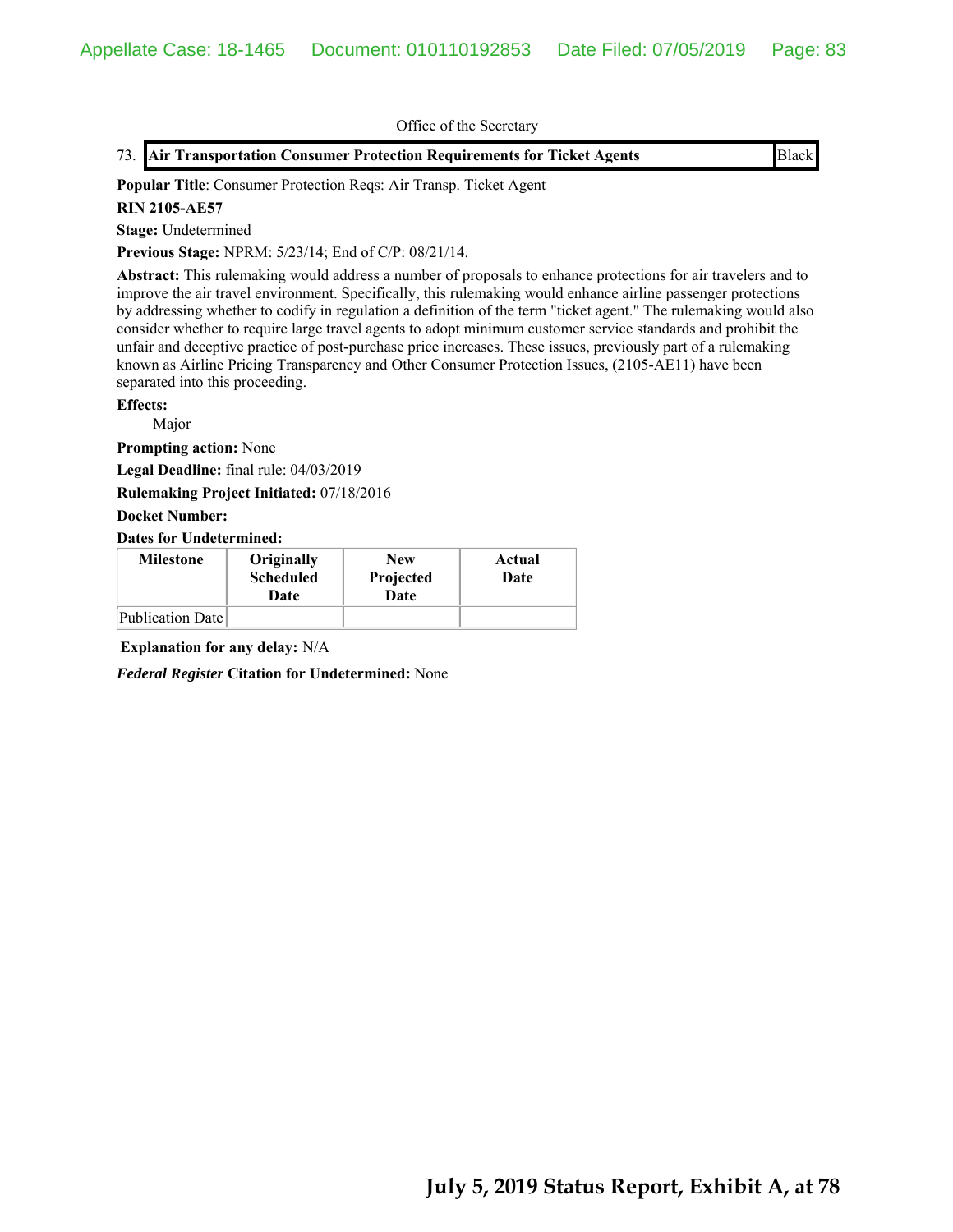# 74. **Traveling by Air with Service Animals** Black

**Popular Title**: Service Animals

**RIN 2105-AE63**

**Stage:** NPRM

**Previous Stage:** ANPRM: 05/23/18; End of C/P: 07/09/18.

**Abstract:** This rulemaking would address the appropriate definition of a service animal and include safeguards to ensure safety and reduce the likelihood that passengers wishing to travel with their pets on aircraft will be able to falsely claim that their pets are service animals. This NPRM follows up on air travel accessibility issues discussed in the preamble of the 2008 Air Carrier Access Act (ACAA) final rule. This rulemaking covers one of the topics initially proposed under RIN 2105-AE12.

#### **Effects:**

None

**Prompting action:** Statute

**Legal Deadline:** FAA Extension, Safety, and Security Act of 2016 required issuance of NPRM on service animals: 07/15/2017

#### **Rulemaking Project Initiated:** 01/12/2017

#### **Docket Number:**

#### **Dates for NPRM:**

| <b>Milestone</b>                 | Originally<br><b>Scheduled</b><br>Date | <b>New</b><br>Projected<br><b>Date</b> | Actual<br>Date |
|----------------------------------|----------------------------------------|----------------------------------------|----------------|
| Publication Date                 | 03/08/2019                             | 11/18/2019                             |                |
| End of Comment Period 05/08/2019 |                                        | 01/18/2020                             |                |

**Explanation for any delay:**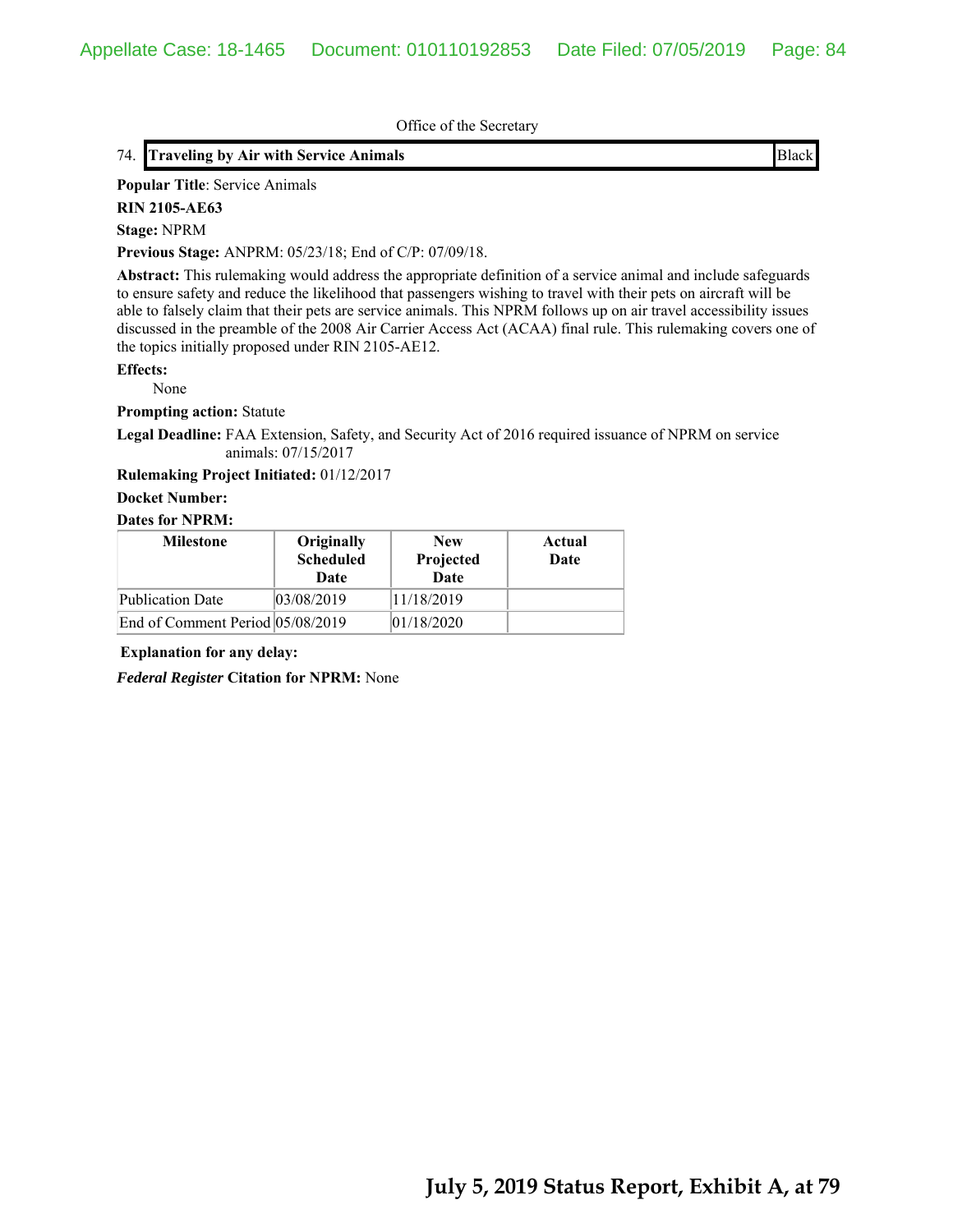|  | 75. Processing Buy America and Buy American Waivers Based on Nonavailability | <b>Black</b> |
|--|------------------------------------------------------------------------------|--------------|
|--|------------------------------------------------------------------------------|--------------|

**Popular Title**: Buy America(n) Nonavailability Waivers

#### **RIN 2105-AE79**

**Stage:** NPRM

**Previous Stage:** None

**Abstract:** This rule will establish the applicable regulatory standard for waivers from the Buy America requirement on the basis that a product or item is not manufactured in the United States meeting the applicable Buy America requirement. This standard will require the use of items and products with the maximum known amount of domestic content. The rule will also establish the required information, which is expected to be consistent across the Department, the applicants must provide in applying for such waivers.

#### **Effects:**

Information Collection

**Prompting action:** Presidential Direction

## **Legal Deadline:** None

**Rulemaking Project Initiated:** 07/31/2018

### **Docket Number:**

#### **Dates for NPRM:**

| <b>Milestone</b>                 | Originally<br><b>Scheduled</b><br>Date | <b>New</b><br>Projected<br>Date | Actual<br>Date |
|----------------------------------|----------------------------------------|---------------------------------|----------------|
| Publication Date                 | 06/24/2019                             | 08/30/2019                      |                |
| End of Comment Period 08/26/2019 |                                        | 10/30/2019                      |                |

**Explanation for any delay:** N/A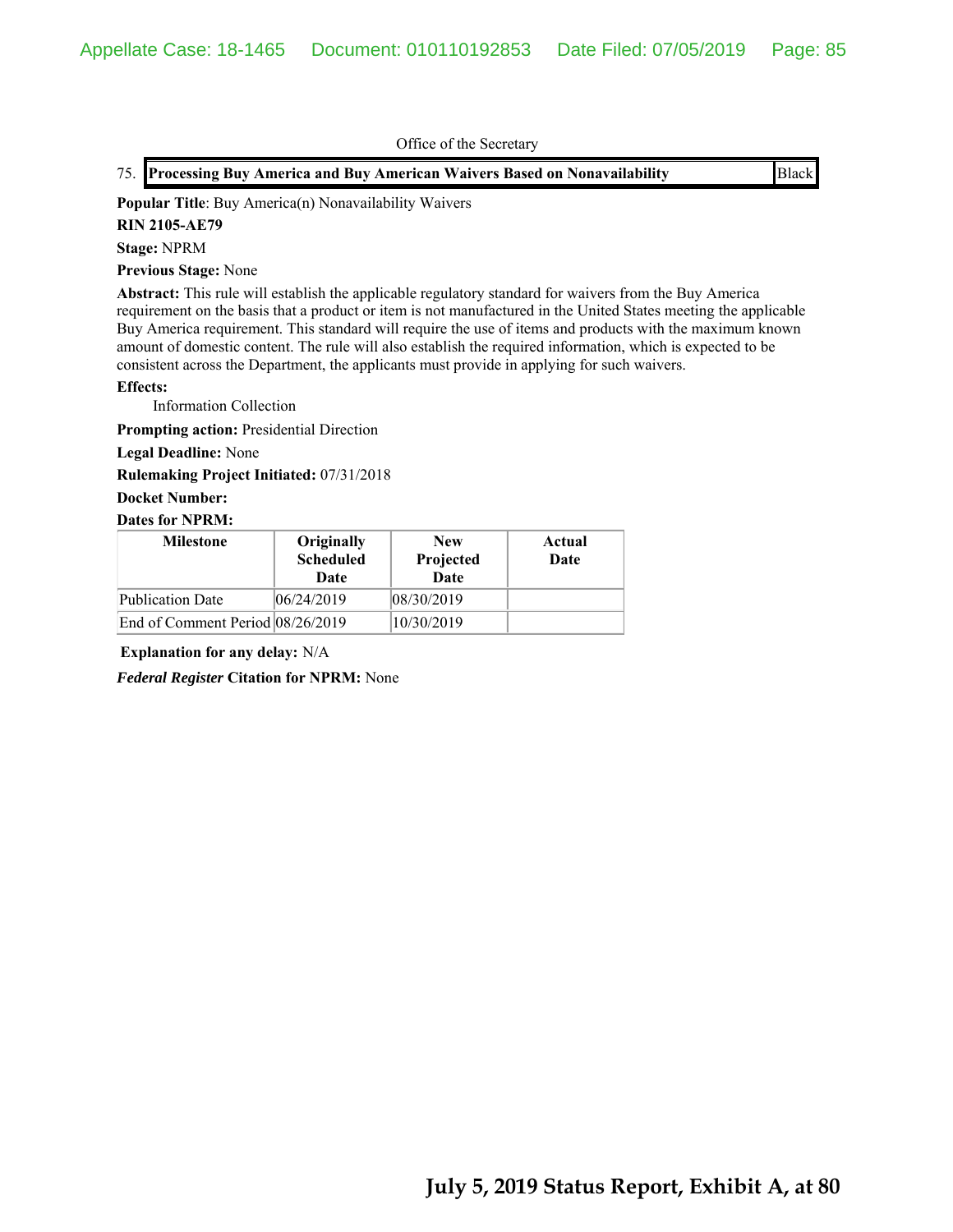# 76. **Accessible Lavatories on Single-Aisle Aircraft: Part I** Black

#### **Popular Title**: Accessible Lavs: Part 1

**RIN 2105-AE88**

#### **Stage:** NPRM

**Previous Stage:** None

**Abstract:** This rulemaking would require airlines to take steps to improve the accessibility of lavatories on single-aisle aircraft short of increasing the size of the lavatories. The rulemaking would ensure the accessibility of features within an aircraft lavatory, including but not limited to, toilet seat, assist handles, faucets, flush control, attendant call buttons, lavatory controls and dispensers, lavatory door sill, and door locks. The rulemaking would also consider standards for the on-board wheelchair to improve its safety/maneuverability and easily permit its entry into the aircraft lavatory.

#### **Effects:**

Negotiated Rulemaking

#### **Prompting action:** None

**Legal Deadline:** Supplemental notice of proposed rulemaking: 07/15/2017

### **Rulemaking Project Initiated:** 03/15/2019

**Docket Number:**

#### **Dates for NPRM:**

| <b>Milestone</b>                 | Originally<br><b>Scheduled</b><br>Date | <b>New</b><br>Projected<br>Date | Actual<br>Date |
|----------------------------------|----------------------------------------|---------------------------------|----------------|
| Publication Date                 | 12/03/2019                             |                                 |                |
| End of Comment Period 03/02/2020 |                                        |                                 |                |

**Explanation for any delay:** N/A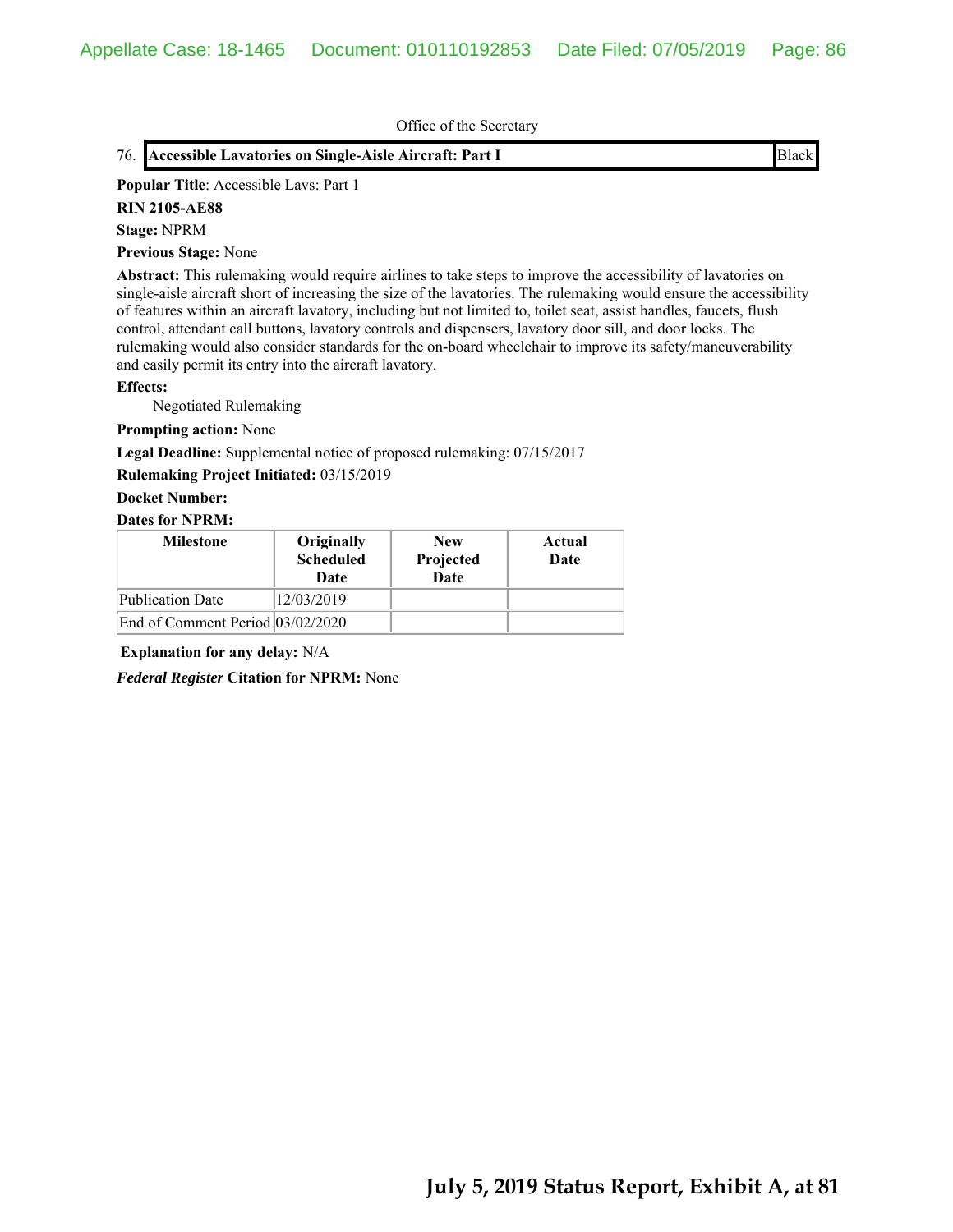# 77. **Accessible Lavatories on Single-Aisle Aircraft: Part II** Black

#### **Popular Title**: Accessible Lavatories: Part 2

**RIN 2105-AE89**

# **Stage:** ANPRM

**Previous Stage:** None.

**Abstract:** This rulemaking would solicit comment and gather updated information on the costs and benefits of requiring airlines to make lavatories on new single-aisle aircraft large enough, equivalent to that currently found on twin-aisle aircraft, to permit a passenger with a disability (with the help of an assistant, if necessary) to approach, enter, and maneuver within the aircraft lavatory as necessary to use all lavatory facilities and leave by means of the aircraft's on-board wheelchair.

## **Effects:**

None

**Prompting action:** None

**Legal Deadline:** None

**Rulemaking Project Initiated:** 04/19/2019

## **Docket Number:**

# **Dates for ANPRM:**

| <b>Milestone</b>                 | Originally<br><b>Scheduled</b><br>Date | <b>New</b><br>Projected<br><b>Date</b> | Actual<br>Date |
|----------------------------------|----------------------------------------|----------------------------------------|----------------|
| Publication Date                 | 12/03/2019                             | 12/10/2019                             |                |
| End of Comment Period 03/02/2020 |                                        | 02/10/2020                             |                |

**Explanation for any delay:** N/A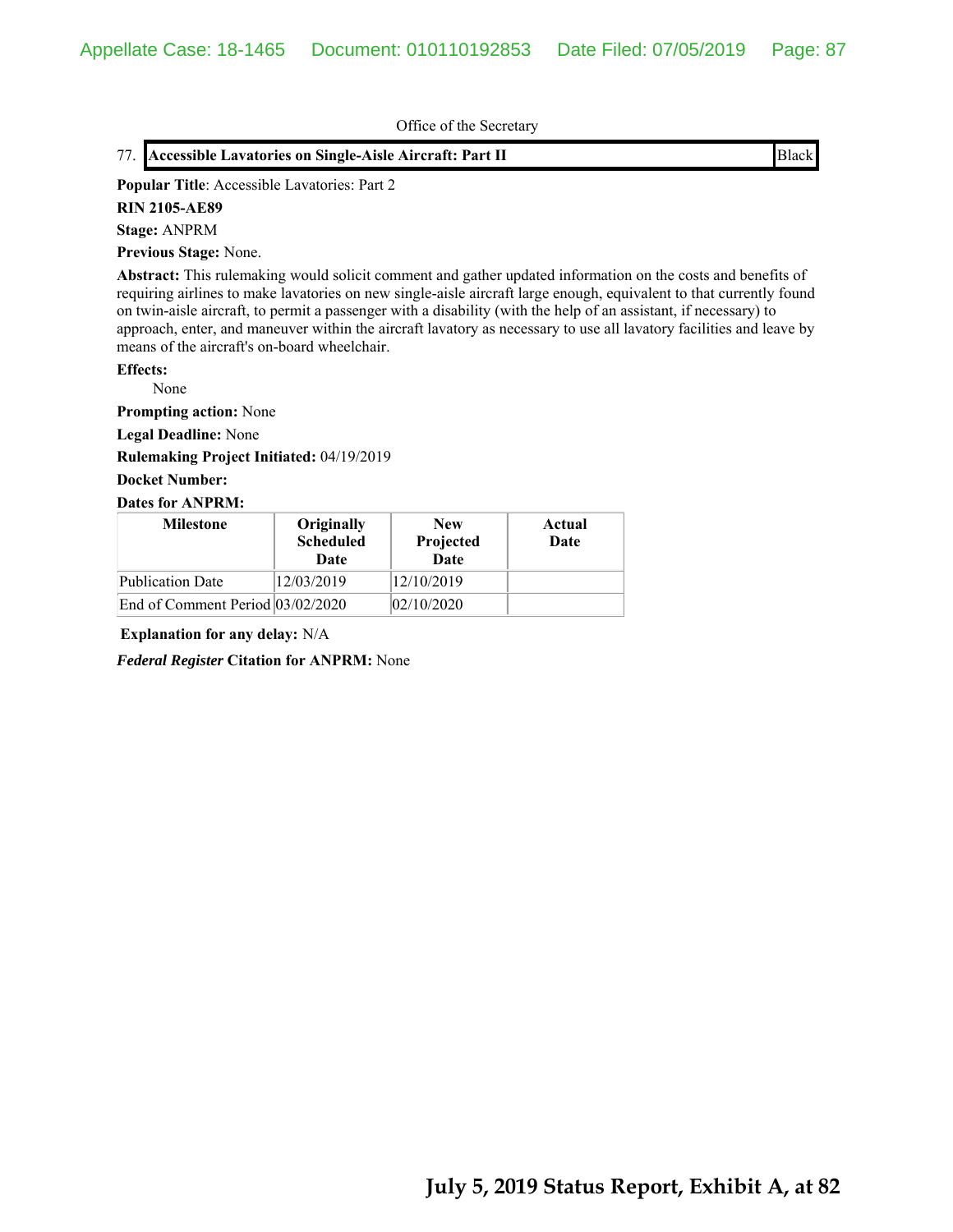Pipeline and Hazardous Materials Safety Administration



**Popular Title**: OPS: Hazardous Liquid Pipelines

### **RIN 2137-AE66**

**Stage:** Final Rule

**Previous Stage:** NPRM 10/13/2015

**Abstract:** This rulemaking amends the Pipeline Safety Regulations to improve protection of the public, property, and the environment by closing regulatory gaps where appropriate, and ensuring that operators are increasing the detection and remediation of unsafe conditions, and mitigating the adverse effects of hazardous liquid pipeline failures.

#### **Effects:**

Regulatory Flexibility Act

**Prompting action:** None

**Legal Deadline:** None

**Rulemaking Project Initiated:** 08/13/2010

**Docket Number:** PHMSA-2010-0229

#### **Dates for Final Rule:**

| <b>Milestone</b>            | Originally<br><b>Scheduled</b><br>Date | <b>New</b><br>Projected<br><b>Date</b> | Actual<br>Date |
|-----------------------------|----------------------------------------|----------------------------------------|----------------|
| Publication Date 10/03/2016 |                                        | 06/28/2019                             |                |
| <b>Effective Date</b>       |                                        | 07/28/2019                             |                |

**Explanation for any delay:** Additional coordination necessary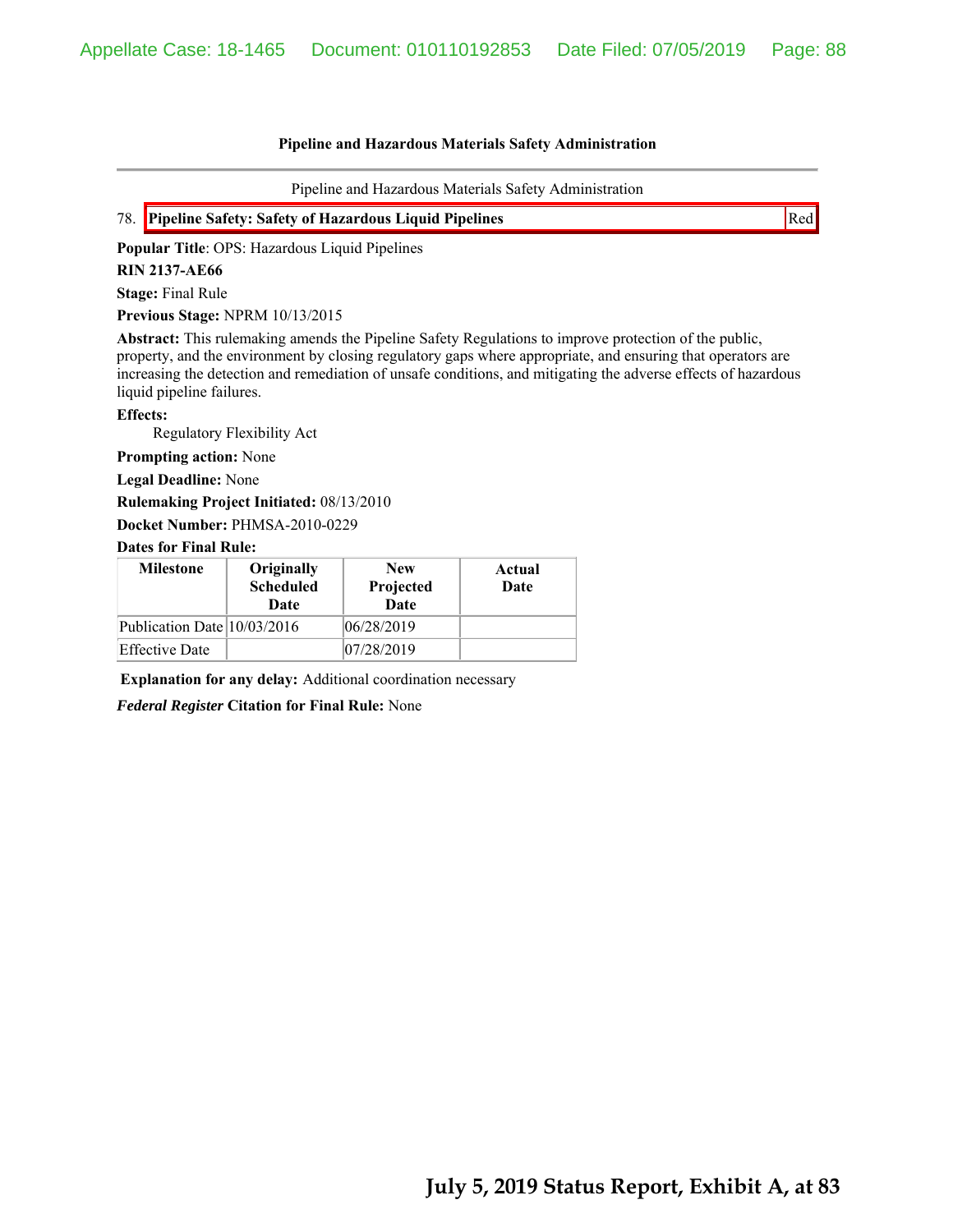79. **Pipeline Safety: Safety of Gas Transmission Pipelines, MAOP Reconfirmation, Expansion of Assessment Requirements and Other Related Amendments** Red

**Popular Title**: OPS: Gas Transmission

**RIN 2137-AE72**

**Stage:** Final Rule

**Previous Stage:** NPRM: 04/08/2016

**Abstract:** This rulemaking amends the pipeline safety regulations to address the testing and pressure reconfirmation of certain previously untested gas transmission pipelines and certain gas transmission pipelines with inadequate records, require operators incorporate seismicity into their risk analysis and data integration, require the reporting of maximum allowable operating pressure exceedances, allow a 6-month extension of integrity management reassessment intervals with notice, and expand integrity assessments outside of high consequence areas to other populated areas.

**Effects:**

Major

**Prompting action:** 2011 Retrospective Regulatory Review

**Legal Deadline:** None

**Rulemaking Project Initiated:** 01/04/2011

**Docket Number:** PHMSA-2011-0023

**Dates for Final Rule:**

| <b>Milestone</b> | Originally<br><b>Scheduled</b><br>Date | <b>New</b><br>Projected<br><b>Date</b> | Actual<br>Date |
|------------------|----------------------------------------|----------------------------------------|----------------|
| Publication Date |                                        | 08/30/2019                             |                |
| Effective Date   |                                        | 10/29/2019                             |                |

**Explanation for any delay:** N/A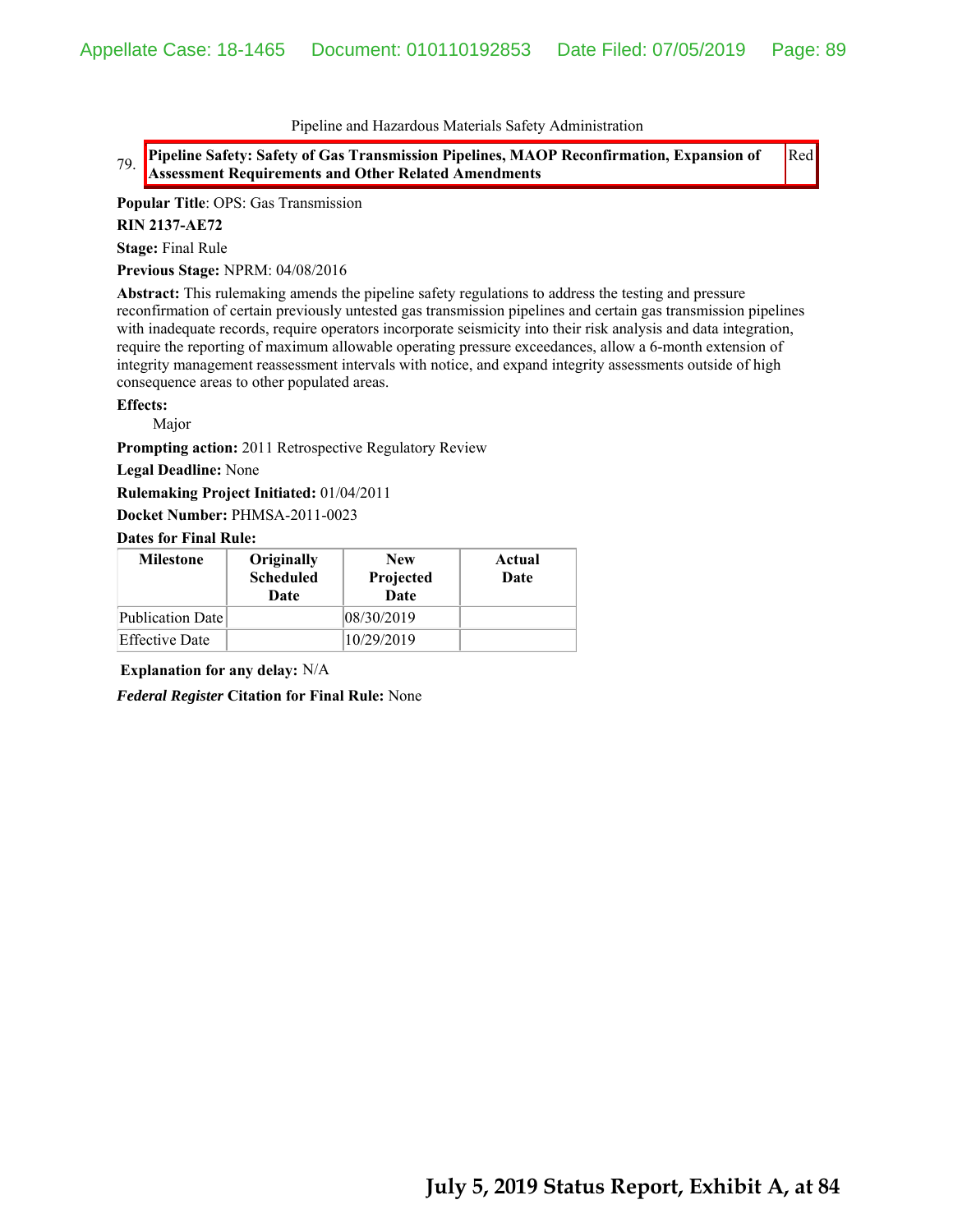80. **Pipeline Safety: Amendments to Parts 192 and 195 to require Valve installation and Minimum Rupture Detection Standards**

Black

**Popular Title**: OPS: Rupture Detection and Valves

**RIN 2137-AF06**

**Stage:** NPRM

**Previous Stage:** None

**Abstract:** PHMSA is proposing to revise the Pipeline Safety Regulations applicable to newly constructed or entirely replaced natural gas transmission and hazardous liquid pipelines to improve rupture mitigation and shorten pipeline segment isolation times in high consequence and select non-high consequence areas. The proposed rule defines certain pipeline events as "ruptures" and outlines certain performance standards related to rupture identification and pipeline segment isolation. PHMSA also proposes specific valve maintenance and inspection requirements, and 9-1-1 notification requirements to help operators achieve better rupture response and mitigation. The rule addresses congressional mandates, incorporate recommendations from the National Transportation Safety Board, and are necessary to reduce the serious consequences of large-volume, uncontrolled releases of natural gas and hazardous liquids.

#### **Effects:**

 Major Regulatory Flexibility Act

**Prompting action:** Statute

**Legal Deadline:** None

**Rulemaking Project Initiated:** 11/21/2013

# **Docket Number:**

### **Dates for NPRM:**

| <b>Milestone</b>                 | Originally<br><b>Scheduled</b><br>Date | <b>New</b><br>Projected<br>Date | Actual<br>Date |
|----------------------------------|----------------------------------------|---------------------------------|----------------|
| <b>Publication Date</b>          | 01/06/2015                             | 09/27/2019                      |                |
| End of Comment Period 02/26/2015 |                                        | 11/26/2019                      |                |

**Explanation for any delay:** N/A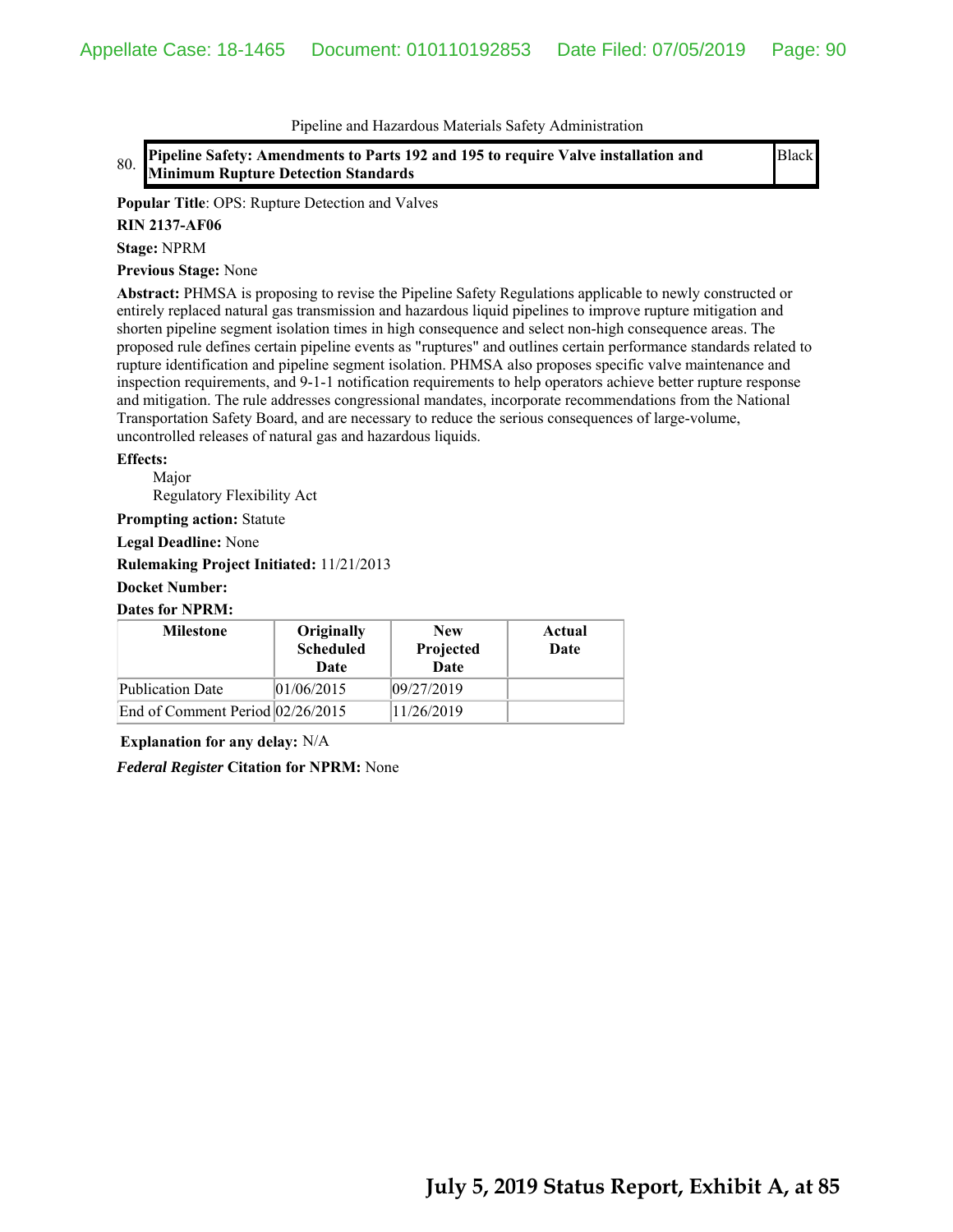81. **Hazardous Materials: Enhanced Safety Provisions for Lithium Batteries Transported by Aircraft (FAA Reauthorization Act of 2018)** Black

**Popular Title**: OHMS: Revised Lithium Battery Provisions by Air

#### **RIN 2137-AF20**

**Stage:** Final Rule

**Previous Stage:** IFR: 3/6/2019.

**Abstract:** This rulemaking amends the Hazardous Materials Regulations (HMR; 49 CFR parts 171-180) to (1) prohibit the transport of lithium ion cells and batteries as cargo on passenger aircraft; (2) require all lithium ion cells and batteries to be shipped at not more than a 30 percent state of charge on cargo-only aircraft; and (3) limit the use of alternative provisions for small lithium cell or battery to one package per consignment. The amendments will not restrict passengers or crew members from bringing personal items or electronic devices containing lithium cells or batteries aboard aircraft, or restrict the air transport of lithium ion cells or batteries when packed with or contained in equipment. To accommodate persons in areas potentially not serviced daily by cargo aircraft, PHMSA is providing a limited exception for not more than two replacement lithium cells or batteries specifically used for medical devices to be transported by passenger aircraft and at a state of charge greater than 30 percent, under certain conditions and as approved by the Associate Administrator. This rulemaking is necessary to meet the FAA Reauthorization Act of 2018, address a safety hazard, and harmonize the HMR with emergency amendments to the 2015-2016 edition of the International Civil Aviation Organization's Technical Instructions for the Safe Transport of Dangerous Goods by Air (ICAO Technical Instructions).

#### **Effects:**

 Information Collection Foreign

**Prompting action:** Statute

**Legal Deadline:** FAA Reauthorization Act of 2018 (§333): 01/03/2019

**Rulemaking Project Initiated:** 01/25/2016

**Docket Number:** PHMSA-2016-0014

## **Dates for Final Rule:**

| <b>Milestone</b>            | Originally<br><b>Scheduled</b><br>Date | <b>New</b><br>Projected<br>Date | Actual<br>Date |
|-----------------------------|----------------------------------------|---------------------------------|----------------|
| Publication Date 03/30/2020 |                                        |                                 |                |

**Explanation for any delay:** N/A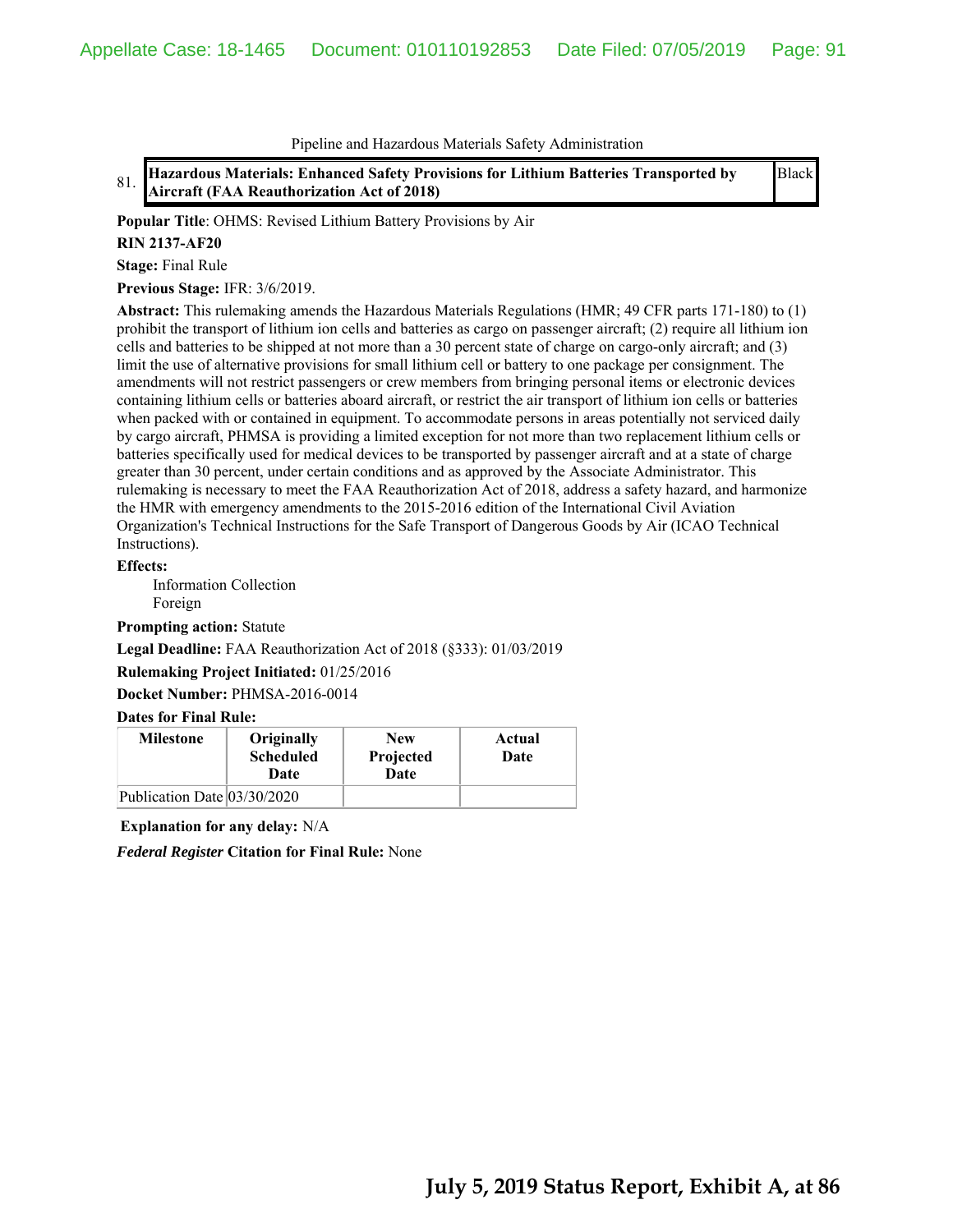**Popular Title**: OPS: Underground Storage Facilities Natural Gas **RIN 2137-AF22**

**Stage:** Final Rule

**Previous Stage:** Interim Final Rule: Publication Date 12/19/2016; End of Comment Period 02/17/2017; Effective Date 01/18/2017. Response to petition FR 06/20/2017

**Abstract:** PHMSA issued an interim final rule that requires operators of underground storage facilities for natural gas to comply with minimum safety standards, including compliance with API RP 1171, Functional Integrity of Natural Gas Storage in Depleted Hydrocarbon Reservoirs and Aquifer Reservoirs, and API RP 1170, Design and Operation of Solution-mined Salt Caverns Used for Natural Gas Storage. The next planned action is to finalize the interim final rule.

**Effects:**

None

**Prompting action:** None

**Legal Deadline:** None

**Rulemaking Project Initiated:** 02/17/2016

**Docket Number:**

**Dates for Final Rule:**

| <b>Milestone</b> | Originally<br><b>Scheduled</b><br>Date | <b>New</b><br>Projected<br>Date | Actual<br>Date |
|------------------|----------------------------------------|---------------------------------|----------------|
| Publication Date |                                        | 09/30/2019                      |                |

**Explanation for any delay:** N/A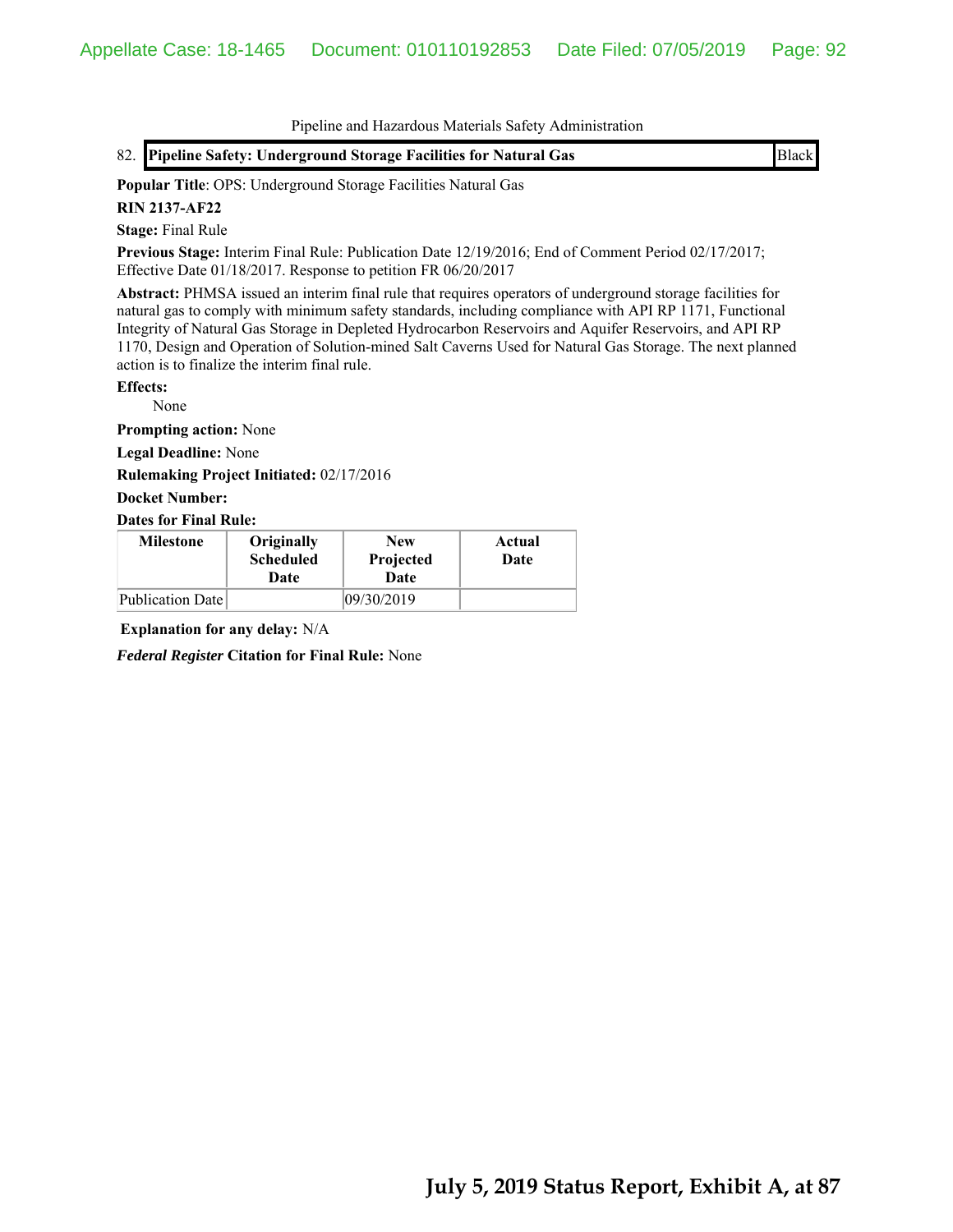83. **Hazardous Materials: Vapor Pressure of Unrefined Petroleum Products and Class 3 Materials**

Black

**Popular Title**: OHMS: Vapor Pressure Unrefined Petro and Class 3

#### **RIN 2137-AF24**

**Stage:** Undetermined

**Previous Stage:** ANPRM: 1/18/2017.

**Abstract:** In this rulemaking, PHMSA is assessing the merits of a petition for rulemaking submitted by the Attorney General of the State of New York regarding vapor pressure standards for the transportation of crude oil. The petition requests that PHMSA implement a Reid Vapor Pressure (RVP) limit less than 9.0 pounds per square inch (psi) for crude oil transported by rail. PHMSA will use the comments in response to the ANPRM to help assess and respond to the petition and to evaluate any other potential regulatory actions related to sampling and testing of crude oil and other Class 3 hazardous materials. PHMSA will also evaluate the potential safety benefits and costs of utilizing vapor pressure thresholds within the hazardous materials classification process for unrefined petroleum-based products and Class 3 hazardous materials.

#### **Effects:**

None

**Prompting action:** None

**Legal Deadline:** None

**Rulemaking Project Initiated:** 06/23/2016

**Docket Number:** PHMSA-2016-0077

**Dates for Undetermined:**

| <b>Milestone</b> | Originally<br><b>Scheduled</b><br>Date | <b>New</b><br>Projected<br>Date | Actual<br>Date |
|------------------|----------------------------------------|---------------------------------|----------------|
| Publication Date |                                        |                                 |                |

**Explanation for any delay:** N/A

*Federal Register* **Citation for Undetermined:** None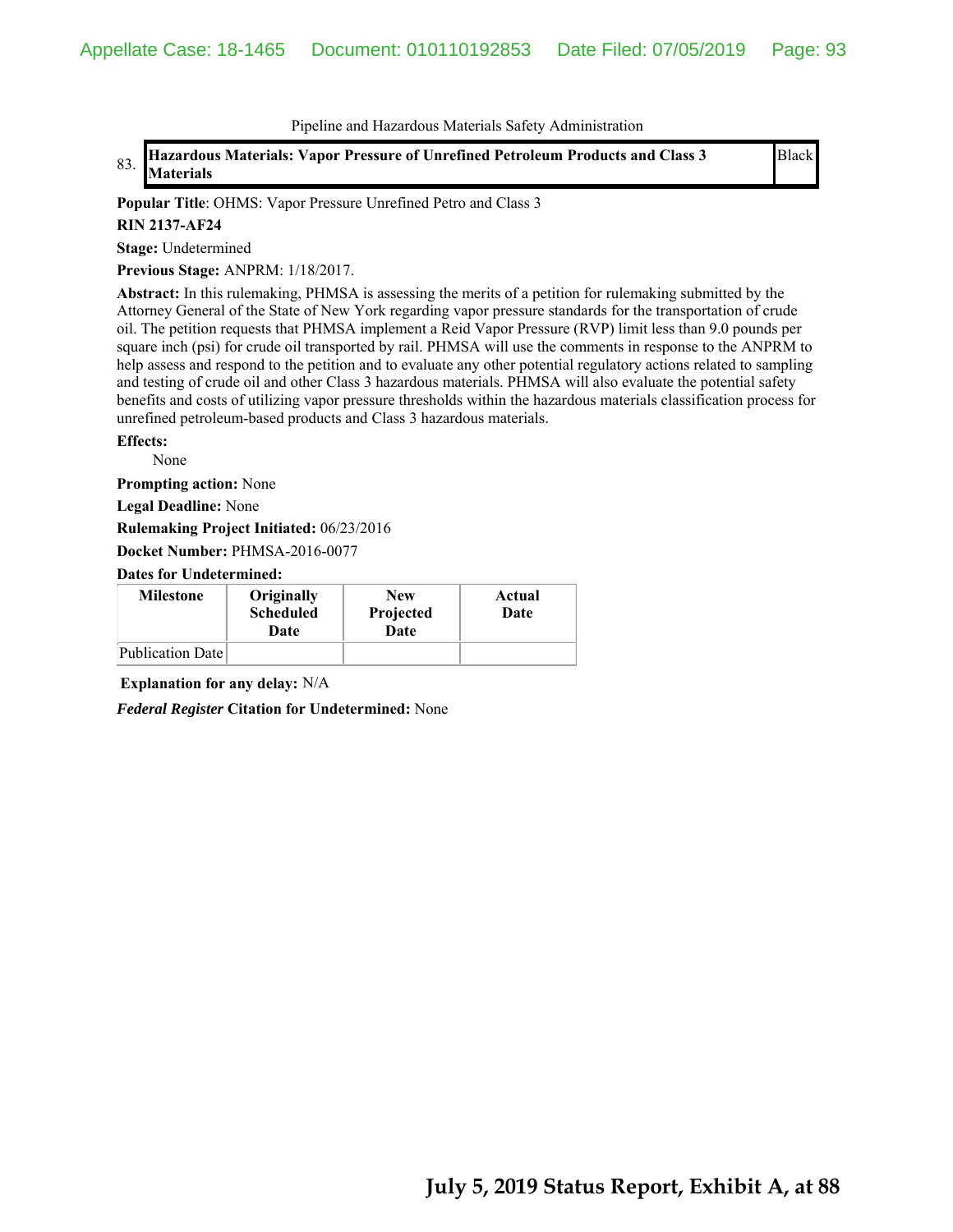84. **Pipeline Safety: Enhanced Emergency Order Procedures** Black

**Popular Title**: OPS: Enhanced Emergency Order Procedures

**RIN 2137-AF26**

**Stage:** Final Rule

**Previous Stage:** Interim Final Rule: Publication Date 10/14/2016; End of Comment Period 12/13/2016; Effective Date 10/14/2016.

**Abstract:** PHMSA issued an interim final rule (IFR) that established regulations implementing the emergency order authority conferred on the Secretary of Transportation by the Protecting our Infrastructure of Pipelines and Enhancing Safety Act of 2016 (PIPES Act of 2016 or Act). These regulations are mandated by the PIPES Act of 2016 and establish procedures for the issuance of emergency orders (restrictions, prohibitions) to address unsafe conditions or practices posing an imminent hazard. These requirements are expected to improve PHMSA's existing enforcement authority by allowing it to respond immediately and effectively to conditions or practices that pose serious threats to life, property, or the environment. The next planned action is to finalize the interim final rule, as required by the Act.

## **Effects:**

None

**Prompting action:** Statute

**Legal Deadline:** The PIPES Act of 2016, which amends 49 U.S.C. § 60117, requires the Secretary of Transportation to issue a temporary regulation no later than 60 days and a final regulation no later than 270 days: 08/22/2016

**Rulemaking Project Initiated:** 08/16/2016

### **Docket Number:**

# **Dates for Final Rule:**

| <b>Milestone</b> | Originally<br><b>Scheduled</b><br>Date | <b>New</b><br>Projected<br>Date | Actual<br>Date |
|------------------|----------------------------------------|---------------------------------|----------------|
| Publication Date |                                        | 08/01/2019                      |                |

**Explanation for any delay:** N/A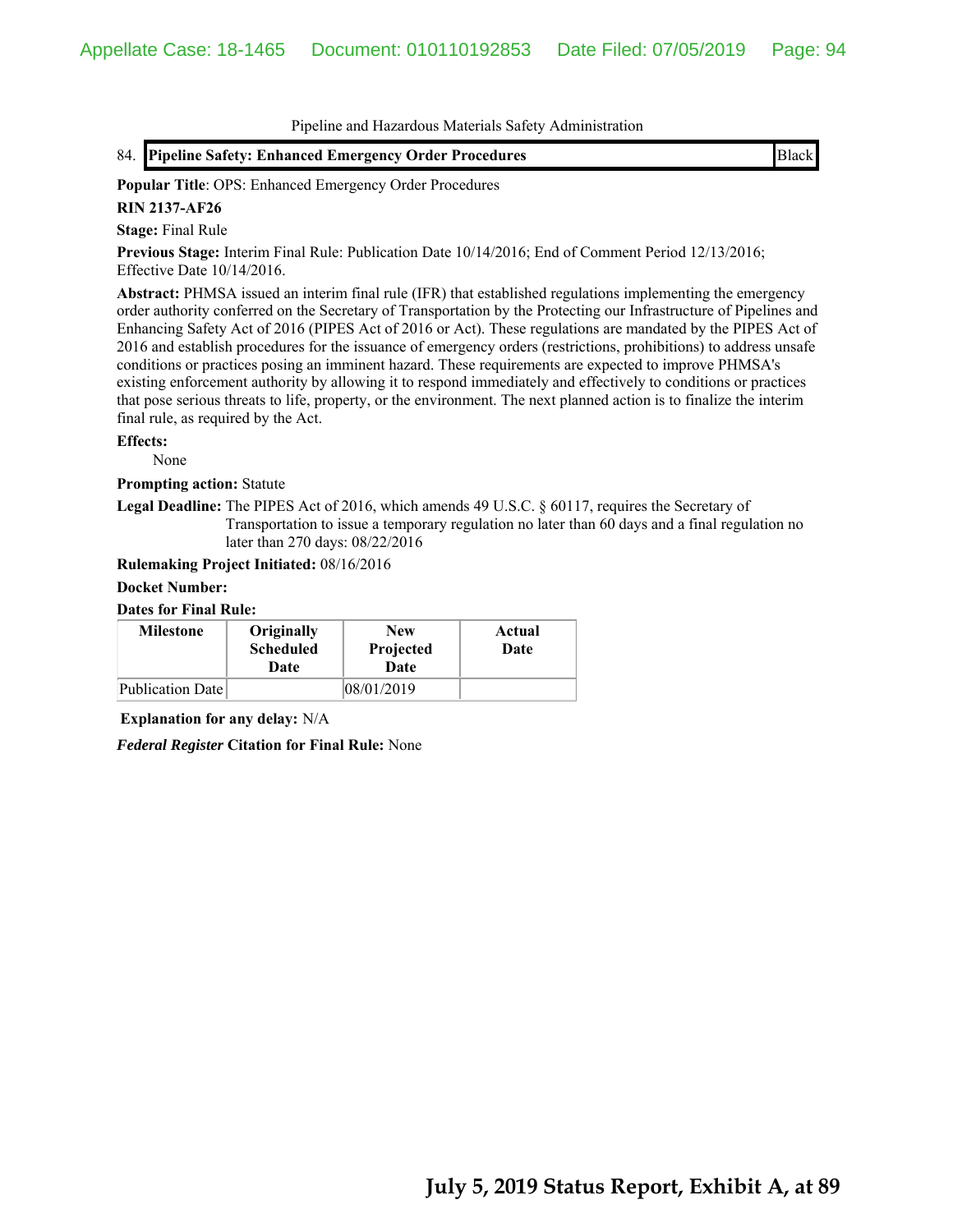**Popular Title**: OPS: Class Location Requirements

**RIN 2137-AF29**

#### **Stage:** NPRM

**Previous Stage:** ANPRM, 83 FR 36861, July 31, 2018. ANPRM: Publication Approved 07/27/2018; Publication Date 07/31/2018; End of Comment Period 10/01/2018.

**Abstract:** This rulemaking regards existing class location requirements for natural gas transmission lines, specifically as they pertain to actions operators are required to take following class location changes due to population growth near the pipeline. Operators have suggested that performing integrity management measures on pipelines where class locations have changed due to population increases would be an equally safe but less costly alternative to the current requirements of either reducing pressure, pressure testing, or replacing pipe. The ANPRM requested public comment to inform future regulatory or deregulatory efforts related to this topic.

### **Effects:**

None

**Prompting action:** None

**Legal Deadline:** None

**Rulemaking Project Initiated:** 06/29/2017

**Docket Number:**

### **Dates for NPRM:**

| <b>Milestone</b>      | Originally<br><b>Scheduled</b><br>Date | <b>New</b><br>Projected<br>Date | Actual<br>Date |
|-----------------------|----------------------------------------|---------------------------------|----------------|
| Publication Date      |                                        | 11/15/2019                      |                |
| End of Comment Period |                                        | 01/15/2020                      |                |

**Explanation for any delay:** N/A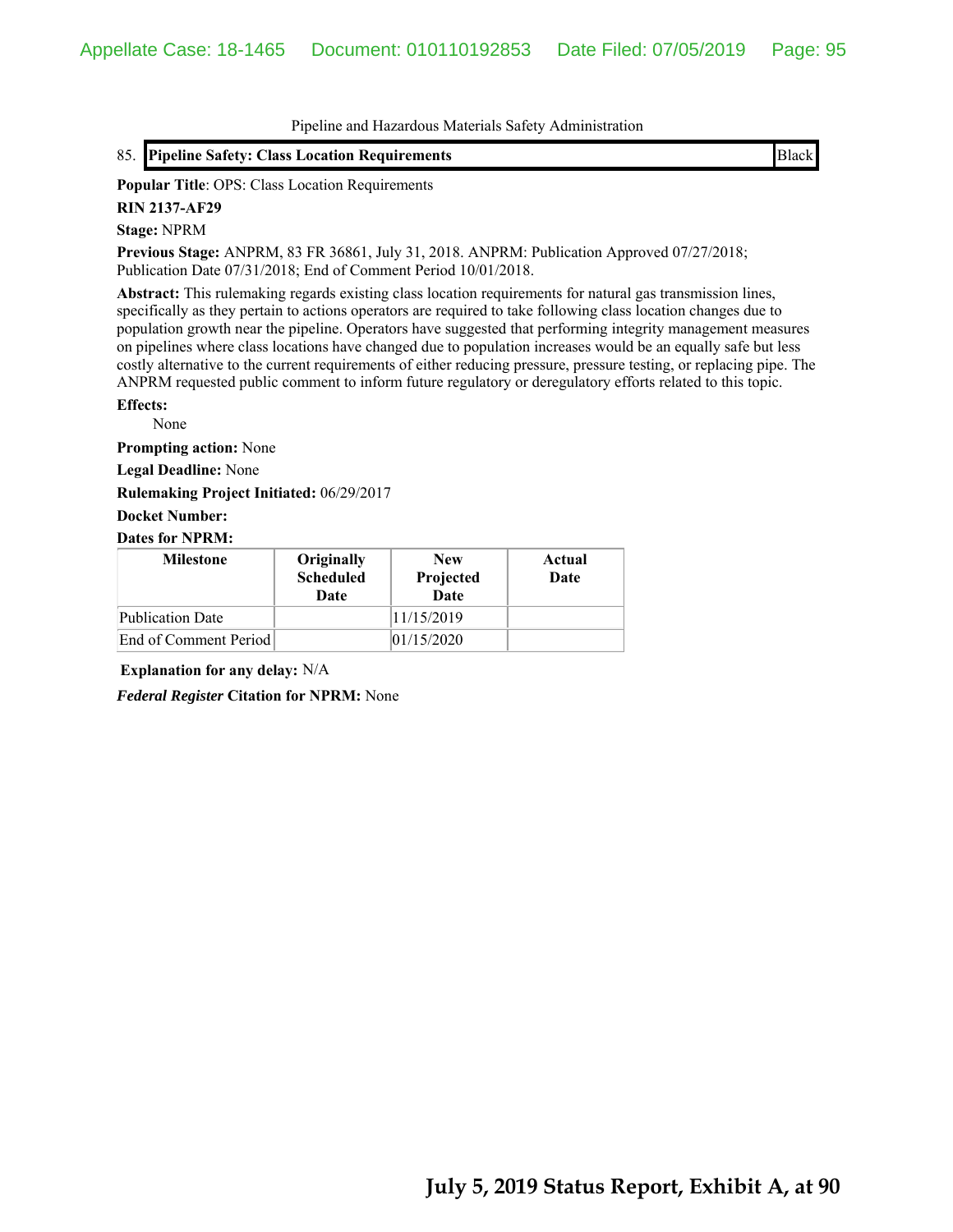### **Popular Title**: OPS: Gas Pipeline Regulatory Reform

**RIN 2137-AF36**

## **Stage:** NPRM

**Previous Stage:** None

**Abstract:** This rulemaking would amend the Pipeline Safety Regulations to adopt a number of actions that ease regulatory burdens on the construction and operation of gas transmission, gas distribution and gas gathering pipeline systems. These amendments include regulatory relief actions identified by internal agency review, existing petitions for rulemaking, and public comments on the Department of Transportation Regulatory Review and Transportation Infrastructure notices.

#### **Effects:**

 Economically Significant Major

**Prompting action:** None

**Legal Deadline:** None

#### **Rulemaking Project Initiated:** 02/20/2018

#### **Docket Number:**

#### **Dates for NPRM:**

| <b>Milestone</b>                   | Originally<br><b>Scheduled</b><br>Date | <b>New</b><br>Projected<br><b>Date</b> | Actual<br>Date |
|------------------------------------|----------------------------------------|----------------------------------------|----------------|
| Publication Date                   | 02/01/2019                             | 09/30/2019                             |                |
| End of Comment Period $04/01/2019$ |                                        | 11/29/2019                             |                |

**Explanation for any delay:** N/A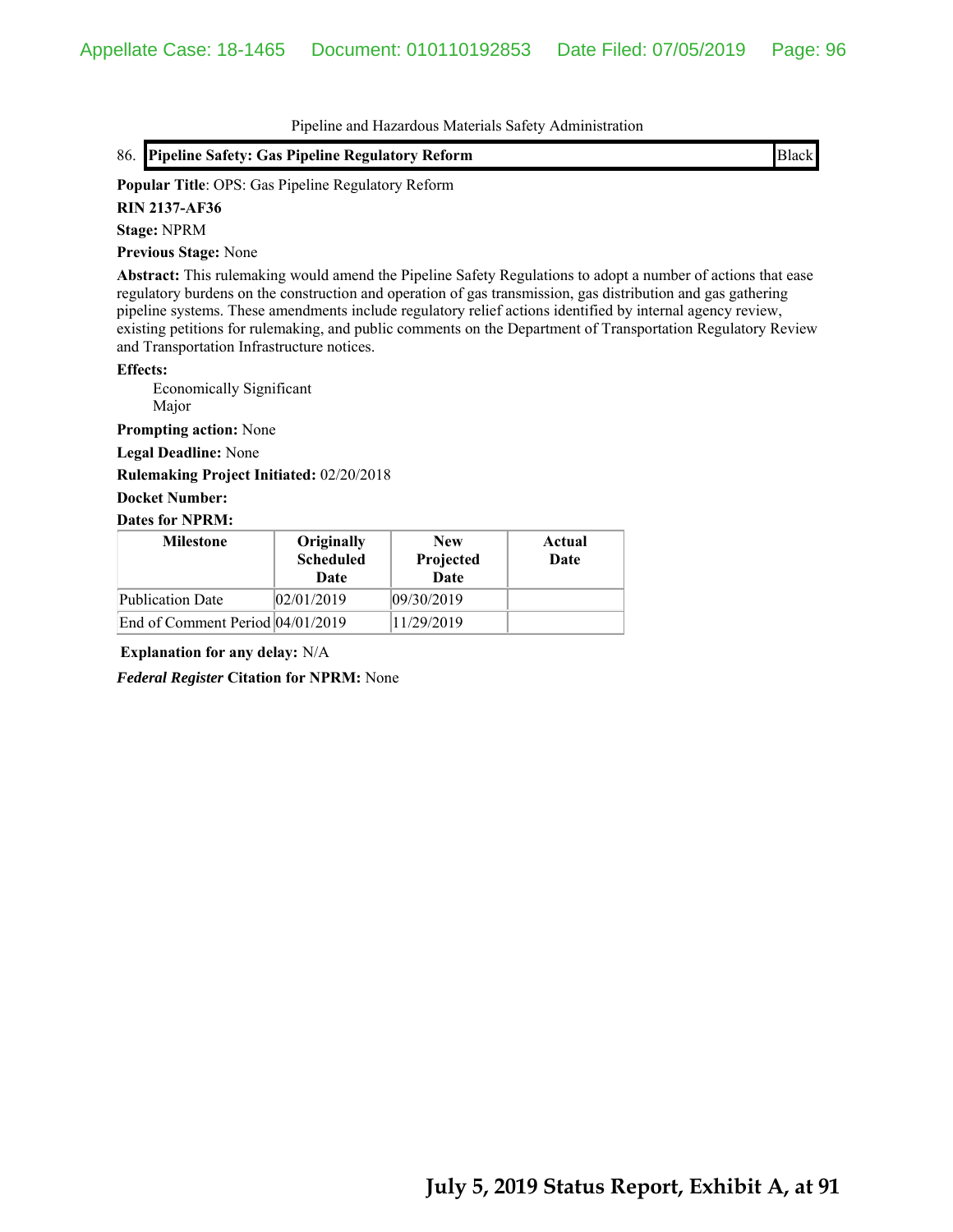| 87. Pipeline Safety: Safety of Gas Gathering Pipelines                                                                                                                                                                                                                                                                    | Black |
|---------------------------------------------------------------------------------------------------------------------------------------------------------------------------------------------------------------------------------------------------------------------------------------------------------------------------|-------|
| <b>Popular Title: OPS: Safety of Gas Gathering Pipelines</b>                                                                                                                                                                                                                                                              |       |
| <b>RIN 2137-AF38</b>                                                                                                                                                                                                                                                                                                      |       |
| <b>Stage:</b> Final Rule                                                                                                                                                                                                                                                                                                  |       |
| Previous Stage: NPRM: Publication Date 04/08/2016.                                                                                                                                                                                                                                                                        |       |
| Abstract: This rulemaking would require all gas gathering pipeline operators to report incidents and annual<br>pipeline data. PHMSA is also extending regulatory safety requirements to Type A gathering lines in Class 1<br>locations and is proposing to change certain definitions related to gas gathering operation. |       |
| <b>Effects:</b>                                                                                                                                                                                                                                                                                                           |       |
| None                                                                                                                                                                                                                                                                                                                      |       |
| <b>Prompting action:</b> None                                                                                                                                                                                                                                                                                             |       |
| <b>Legal Deadline:</b> None                                                                                                                                                                                                                                                                                               |       |
| Rulemaking Project Initiated: 03/01/2018                                                                                                                                                                                                                                                                                  |       |
| <b>Docket Number:</b>                                                                                                                                                                                                                                                                                                     |       |

**Dates for Final Rule:**

| <b>Milestone</b>            | Originally<br><b>Scheduled</b><br>Date | <b>New</b><br>Projected<br>Date | Actual<br>Date |
|-----------------------------|----------------------------------------|---------------------------------|----------------|
| Publication Date 08/14/2019 |                                        | 06/26/2020                      |                |

**Explanation for any delay:** N/A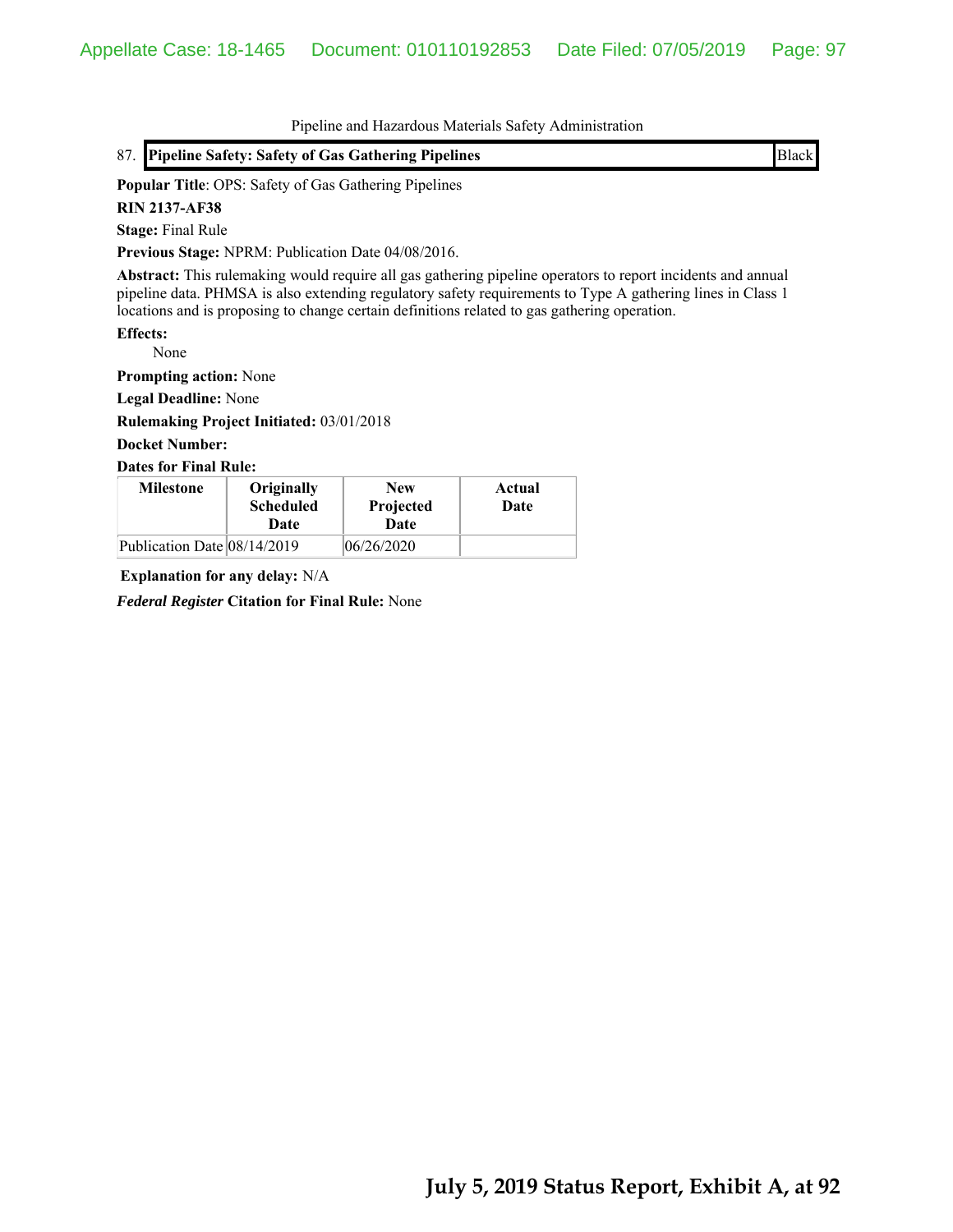88. **Pipeline Safety: Safety of Gas Transmission Pipelines, Repair Criteria, Integrity Management Improvements, Cathodic Protection, Management of Change, and Other Related Amendments**

Black

**Popular Title**: OPS: Safety of Gas Transmission Pipelines: IM Impr.

### **RIN 2137-AF39**

**Stage:** Final Rule

**Previous Stage:** NPRM: Publication Date 04/08/2016.

**Abstract:** This rulemaking would amend the pipeline safety regulations relevant to gas transmission pipelines by adjusting the repair criteria in high consequence areas and creating new criteria for non-high consequence areas, requiring the inspection of pipelines following extreme events, requiring safety features on in-line inspection tool launchers and receivers, updating and bolstering pipeline corrosion control, codifying a management of change process, clarifying certain integrity management provisions, and strengthening integrity management assessment requirements.

## **Effects:**

None

**Prompting action:** None

**Legal Deadline:** None

**Rulemaking Project Initiated:** 03/01/2018

#### **Docket Number:**

### **Dates for Final Rule:**

| <b>Milestone</b>            | Originally<br><b>Scheduled</b><br>Date | <b>New</b><br>Projected<br>Date | Actual<br>Date |
|-----------------------------|----------------------------------------|---------------------------------|----------------|
| Publication Date 06/12/2019 |                                        | 12/20/2019                      |                |

**Explanation for any delay:** N/A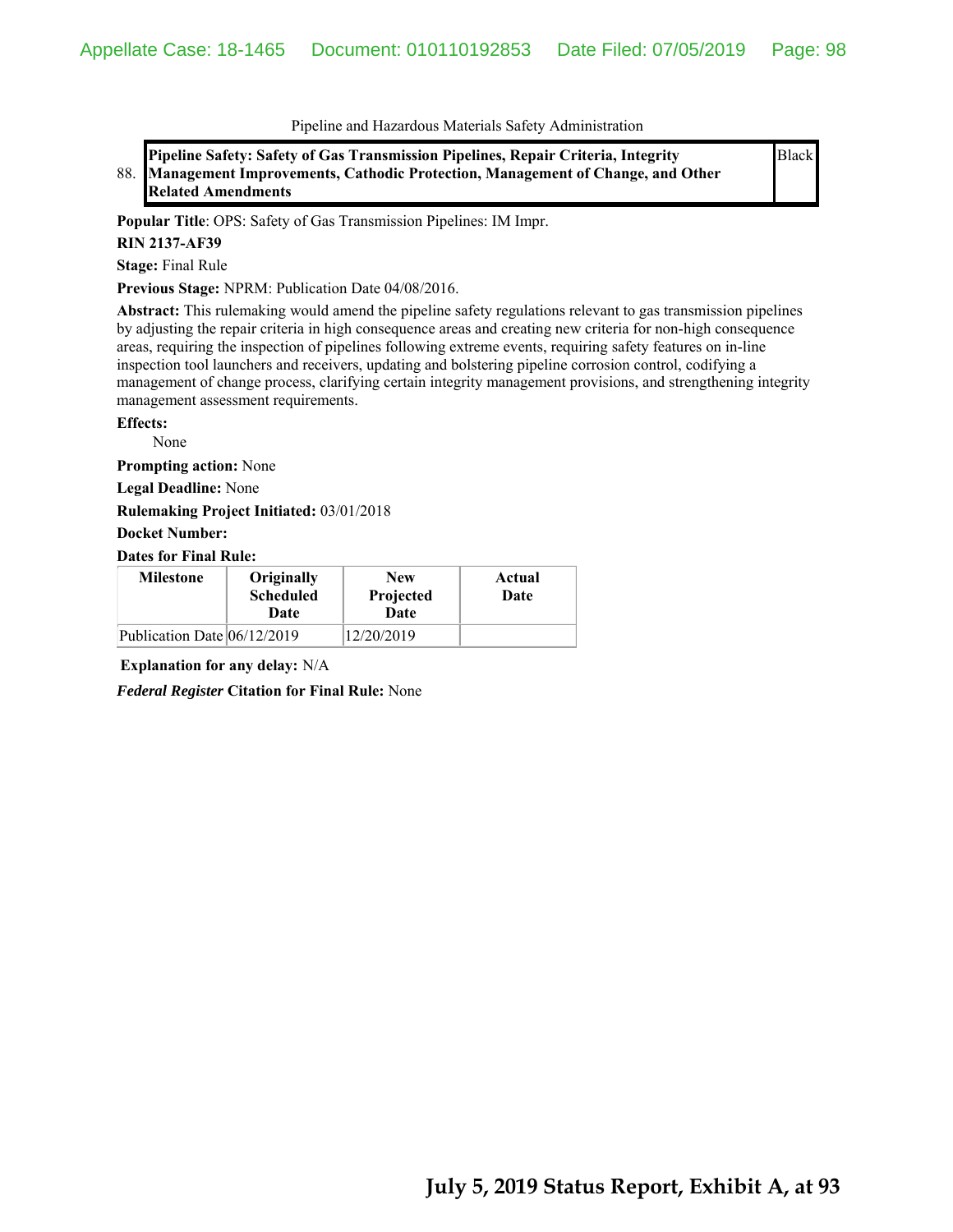89. **Hazardous Materials: Liquefied Natural Gas by Rail** Black

### **Popular Title**: OHMS: LNG by Rail (DEREG)

**RIN 2137-AF40**

**Stage:** NPRM

**Previous Stage:** N/A

**Abstract:** Liquefied natural gas (LNG) is a critical energy resource for the 21st century. Currently, the Hazardous Materials Regulations (HMR) do not authorize the bulk transport of LNG in rail tank cars. PHMSA, in collaboration with the Federal Railroad Administration, believes this is a potential area for industry innovation to support infrastructure development while maintaining a high level of safety. This deregulatory rulemaking action would develop a framework for the safe transport of LNG in rail tank cars.

# **Effects:**

None

**Prompting action:** None

**Legal Deadline:** None

**Rulemaking Project Initiated:** 03/19/2018

**Docket Number:** PHMSA-2018-0025

#### **Dates for NPRM:**

| <b>Milestone</b>                 | Originally<br><b>Scheduled</b><br>Date | <b>New</b><br>Projected<br>Date | Actual<br>Date |
|----------------------------------|----------------------------------------|---------------------------------|----------------|
| Publication Date                 | 02/25/2019                             | 07/29/2019                      |                |
| End of Comment Period 04/26/2019 |                                        | 09/27/2019                      |                |

**Explanation for any delay:** N/A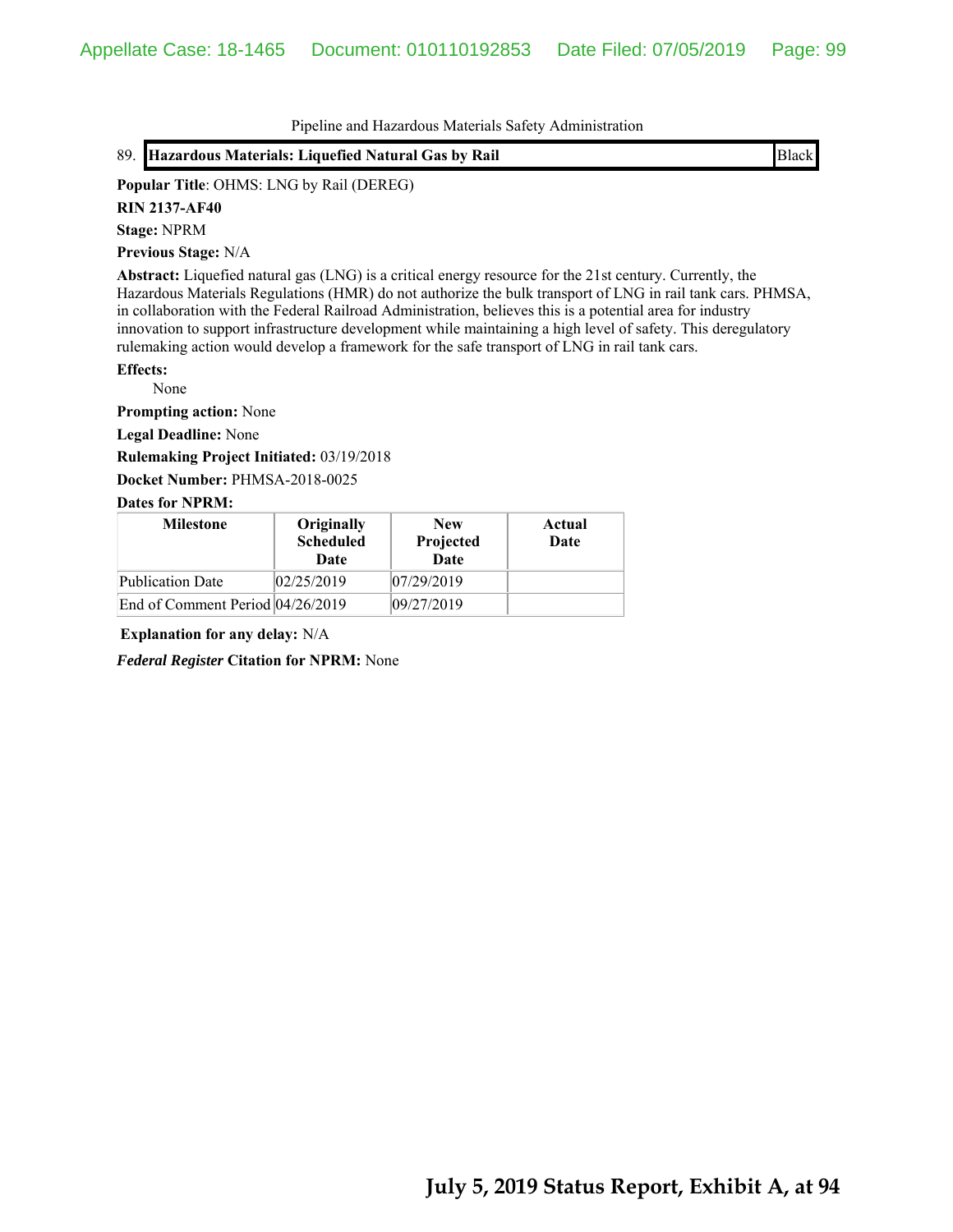|                                                                                                                                                                                                                                                                                                                            |                                        | Pipeline and Hazardous Materials Safety Administration |                |  |              |
|----------------------------------------------------------------------------------------------------------------------------------------------------------------------------------------------------------------------------------------------------------------------------------------------------------------------------|----------------------------------------|--------------------------------------------------------|----------------|--|--------------|
| 90. Pipeline Safety: Repair Criteria for Hazardous Liquid Pipelines                                                                                                                                                                                                                                                        |                                        |                                                        |                |  | <b>Black</b> |
| Popular Title: Repair Criteria for HL Pipelines                                                                                                                                                                                                                                                                            |                                        |                                                        |                |  |              |
| <b>RIN 2137-AF44</b>                                                                                                                                                                                                                                                                                                       |                                        |                                                        |                |  |              |
| <b>Stage: NPRM</b>                                                                                                                                                                                                                                                                                                         |                                        |                                                        |                |  |              |
| <b>Previous Stage: None</b>                                                                                                                                                                                                                                                                                                |                                        |                                                        |                |  |              |
| Abstract: PHMSA plans a notice of proposed rulemaking that would modify the provisions for determining the<br>need to make repairs to hazardous liquid pipelines, commonly referred to as repair criteria, in High<br>Consequence Areas (HCAs) and develop new repair criteria for hazardous liquid pipelines in non-HCAs. |                                        |                                                        |                |  |              |
| <b>Effects:</b><br>None                                                                                                                                                                                                                                                                                                    |                                        |                                                        |                |  |              |
| <b>Prompting action:</b> None                                                                                                                                                                                                                                                                                              |                                        |                                                        |                |  |              |
| <b>Legal Deadline: None</b>                                                                                                                                                                                                                                                                                                |                                        |                                                        |                |  |              |
| <b>Rulemaking Project Initiated: 07/16/2018</b>                                                                                                                                                                                                                                                                            |                                        |                                                        |                |  |              |
| <b>Docket Number:</b>                                                                                                                                                                                                                                                                                                      |                                        |                                                        |                |  |              |
| <b>Dates for NPRM:</b>                                                                                                                                                                                                                                                                                                     |                                        |                                                        |                |  |              |
| <b>Milestone</b>                                                                                                                                                                                                                                                                                                           | Originally<br><b>Scheduled</b><br>Date | <b>New</b><br>Projected<br>Date                        | Actual<br>Date |  |              |
| <b>Publication Date</b>                                                                                                                                                                                                                                                                                                    | 06/26/2020                             |                                                        |                |  |              |
| End of Comment Period 08/26/2020                                                                                                                                                                                                                                                                                           |                                        |                                                        |                |  |              |

**Explanation for any delay:** N/A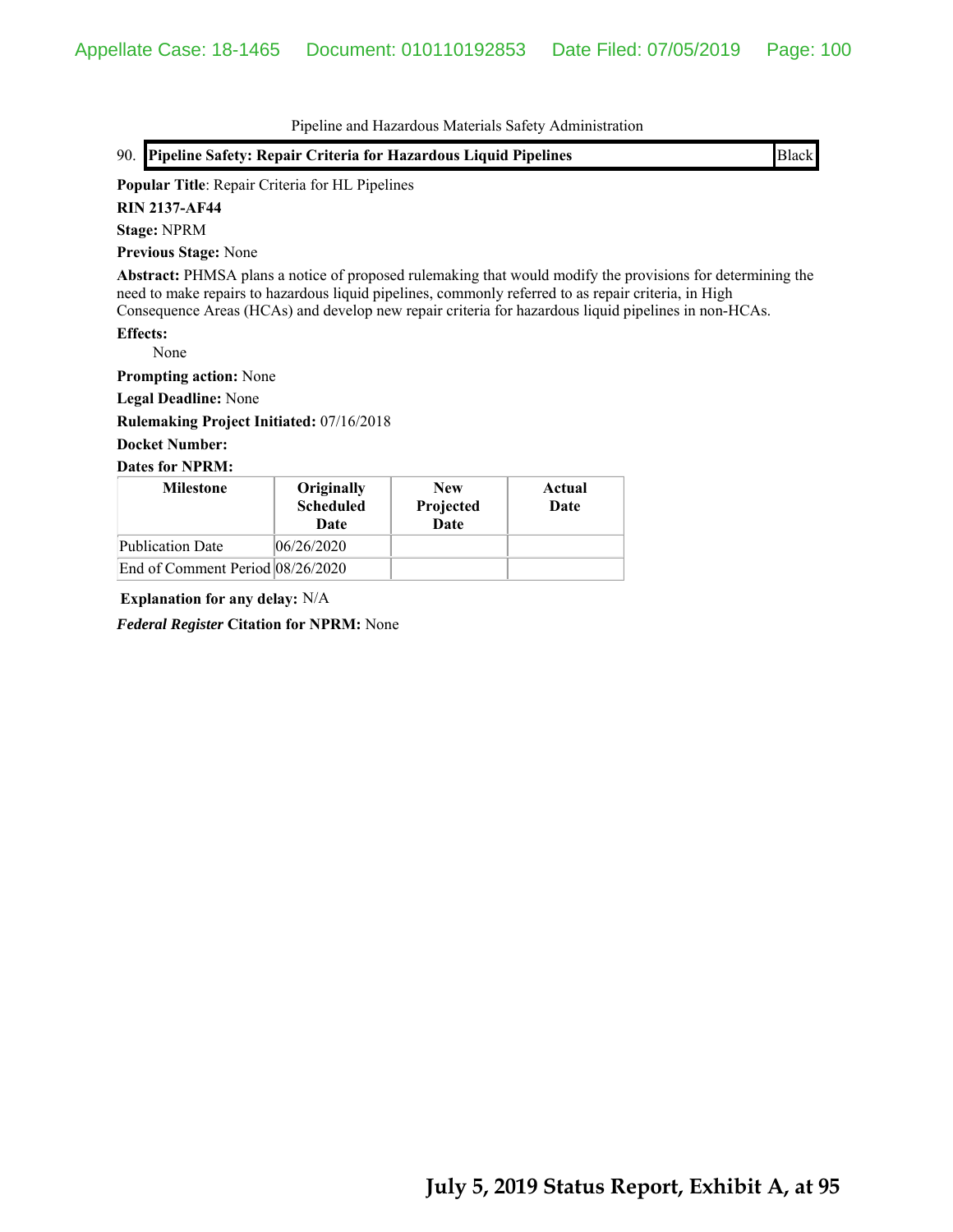#### **Popular Title**: LNG Rule

**RIN 2137-AF45**

## **Stage:** NPRM

**Previous Stage:** None: Undetermined: Publication Approved; Publication Date; End of Comment Period.

**Abstract:** PHMSA is proposing to update incorporated industry standards and revise all subparts of Part 193 as needed. These updates to Part 193 will address the risks associated with today's liquefied natural gas facilities, including permanent, small scale liquefied natural gas pipeline facilities as required by Section 27 of the PIPES Act of 2016.

# **Effects:**

None

**Prompting action:** Statute

**Legal Deadline:** None

**Rulemaking Project Initiated:** 07/16/2018

# **Docket Number:**

## **Dates for NPRM:**

| <b>Milestone</b>        | Originally<br><b>Scheduled</b><br>Date | <b>New</b><br>Projected<br>Date | Actual<br>Date |
|-------------------------|----------------------------------------|---------------------------------|----------------|
| <b>Publication Date</b> |                                        | 09/02/2019                      |                |
| End of Comment Period   |                                        | 10/02/2019                      |                |

**Explanation for any delay:** N/A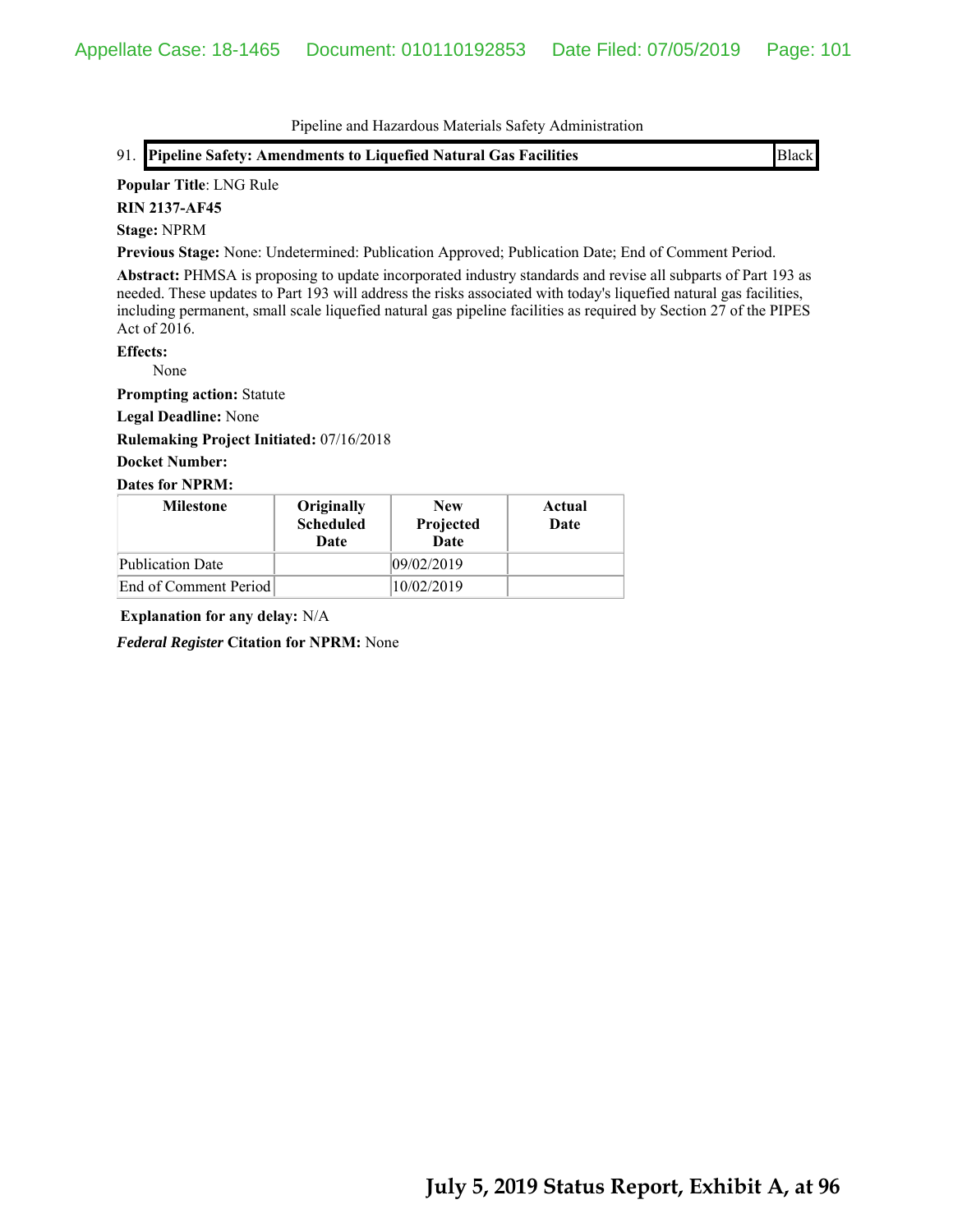| <b>RIN Data</b>                                                                                                                                                                                                                                                                                                                                                                                                                                                                                                                                     |                              |                                                                                                                                                                                                                                                                                                                                                                                                                                                                                                                                                                                                                        |  |  |  |  |
|-----------------------------------------------------------------------------------------------------------------------------------------------------------------------------------------------------------------------------------------------------------------------------------------------------------------------------------------------------------------------------------------------------------------------------------------------------------------------------------------------------------------------------------------------------|------------------------------|------------------------------------------------------------------------------------------------------------------------------------------------------------------------------------------------------------------------------------------------------------------------------------------------------------------------------------------------------------------------------------------------------------------------------------------------------------------------------------------------------------------------------------------------------------------------------------------------------------------------|--|--|--|--|
| DOT/OST                                                                                                                                                                                                                                                                                                                                                                                                                                                                                                                                             | <b>RIN: 2105-AE88</b>        | Publication ID: Spring 2019                                                                                                                                                                                                                                                                                                                                                                                                                                                                                                                                                                                            |  |  |  |  |
| Title: •* Accessible Lavatories on Single-Aisle Aircraft: Part I(Rulemaking Resulting From a Section 610 Review)<br>Abstract:                                                                                                                                                                                                                                                                                                                                                                                                                       |                              |                                                                                                                                                                                                                                                                                                                                                                                                                                                                                                                                                                                                                        |  |  |  |  |
| lavatory.                                                                                                                                                                                                                                                                                                                                                                                                                                                                                                                                           |                              | This rulemaking would require airlines to take steps to improve the accessibility of lavatories on single-aisle aircraft short of increasing the size<br>of the lavatories. The rulemaking would ensure the accessibility of features within an aircraft lavatory, including but not limited to, toilet seat,<br>assist handles, faucets, flush control, attendant call buttons, lavatory controls and dispensers, lavatory door sill, and door locks. The rulemaking<br>would also consider standards for the on-board wheelchair to improve its safety/maneuverability and easily permit its entry into the aircraft |  |  |  |  |
| <b>Agency:</b> Department of Transportation(DOT)                                                                                                                                                                                                                                                                                                                                                                                                                                                                                                    |                              | Priority: Other Significant                                                                                                                                                                                                                                                                                                                                                                                                                                                                                                                                                                                            |  |  |  |  |
| RIN Status: First time published in the Unified Agenda                                                                                                                                                                                                                                                                                                                                                                                                                                                                                              |                              | Agenda Stage of Rulemaking: Proposed Rule Stage                                                                                                                                                                                                                                                                                                                                                                                                                                                                                                                                                                        |  |  |  |  |
| Major: Undetermined                                                                                                                                                                                                                                                                                                                                                                                                                                                                                                                                 |                              | <b>Unfunded Mandates: No</b>                                                                                                                                                                                                                                                                                                                                                                                                                                                                                                                                                                                           |  |  |  |  |
| <b>EO 13771 Designation: Regulatory</b>                                                                                                                                                                                                                                                                                                                                                                                                                                                                                                             |                              |                                                                                                                                                                                                                                                                                                                                                                                                                                                                                                                                                                                                                        |  |  |  |  |
| RFA Section 610 Review: Rulemaking Resulting From a Section 610 Review                                                                                                                                                                                                                                                                                                                                                                                                                                                                              |                              |                                                                                                                                                                                                                                                                                                                                                                                                                                                                                                                                                                                                                        |  |  |  |  |
| CFR Citation: 14 CFR 382                                                                                                                                                                                                                                                                                                                                                                                                                                                                                                                            |                              |                                                                                                                                                                                                                                                                                                                                                                                                                                                                                                                                                                                                                        |  |  |  |  |
| Legal Authority: Air Carrier Access Act, 49 U.S.C. 41705 FAA Reauthorization Act of 2016, sec. 2108                                                                                                                                                                                                                                                                                                                                                                                                                                                 |                              |                                                                                                                                                                                                                                                                                                                                                                                                                                                                                                                                                                                                                        |  |  |  |  |
| Legal Deadline:<br><b>Action</b>                                                                                                                                                                                                                                                                                                                                                                                                                                                                                                                    |                              |                                                                                                                                                                                                                                                                                                                                                                                                                                                                                                                                                                                                                        |  |  |  |  |
| <b>Source</b><br>Other<br>Statutory                                                                                                                                                                                                                                                                                                                                                                                                                                                                                                                 | 2016 FAA Reauthorization Act | <b>Description</b><br>Date<br>07/15/2017                                                                                                                                                                                                                                                                                                                                                                                                                                                                                                                                                                               |  |  |  |  |
| Overall Description of Deadline: The 2016 FAA Reauthorization Act provides that "[n]ot later than 1 year after the date of enactment of this<br>Act, the Secretary of Transportation shall issue the supplemental notice of proposed rulemaking referenced in the Secretary's Report on<br>Significant Rulemakings, dated June 15, 2015, and assigned Regulation Identification Number 2105-AE12." One year from the Act's enactment<br>is July 15, 2017. The issues, under RIN 2105-AE12, includes accessible lavatories on single-aisle aircraft. |                              |                                                                                                                                                                                                                                                                                                                                                                                                                                                                                                                                                                                                                        |  |  |  |  |
| Timetable:                                                                                                                                                                                                                                                                                                                                                                                                                                                                                                                                          |                              |                                                                                                                                                                                                                                                                                                                                                                                                                                                                                                                                                                                                                        |  |  |  |  |
| <b>Action</b>                                                                                                                                                                                                                                                                                                                                                                                                                                                                                                                                       | Date                         | <b>FR Cite</b>                                                                                                                                                                                                                                                                                                                                                                                                                                                                                                                                                                                                         |  |  |  |  |
| <b>NPRM</b>                                                                                                                                                                                                                                                                                                                                                                                                                                                                                                                                         | 12/00/2019                   |                                                                                                                                                                                                                                                                                                                                                                                                                                                                                                                                                                                                                        |  |  |  |  |
| <b>Regulatory Flexibility Analysis Required: No</b>                                                                                                                                                                                                                                                                                                                                                                                                                                                                                                 |                              | <b>Government Levels Affected: None</b>                                                                                                                                                                                                                                                                                                                                                                                                                                                                                                                                                                                |  |  |  |  |
| <b>Small Entities Affected: No</b>                                                                                                                                                                                                                                                                                                                                                                                                                                                                                                                  |                              | Federalism: No                                                                                                                                                                                                                                                                                                                                                                                                                                                                                                                                                                                                         |  |  |  |  |
| Included in the Regulatory Plan: No<br><b>RIN Information URL: www.regulations.gov</b>                                                                                                                                                                                                                                                                                                                                                                                                                                                              |                              | <b>Public Comment URL: www.regulations.gov</b>                                                                                                                                                                                                                                                                                                                                                                                                                                                                                                                                                                         |  |  |  |  |
| <b>RIN Data Printed in the FR: Yes</b>                                                                                                                                                                                                                                                                                                                                                                                                                                                                                                              |                              |                                                                                                                                                                                                                                                                                                                                                                                                                                                                                                                                                                                                                        |  |  |  |  |
| <b>Agency Contact:</b><br><b>Blaine A. Workie</b><br><b>Assistant General Counsel</b><br>Department of Transportation<br>Office of the Secretary<br>1200 New Jersey Avenue, SE,<br>Washington, DC 20590<br>Phone: 202 366-9342<br>Fax:202 366-7153                                                                                                                                                                                                                                                                                                  |                              |                                                                                                                                                                                                                                                                                                                                                                                                                                                                                                                                                                                                                        |  |  |  |  |

Email: blane.workie@dot.gov